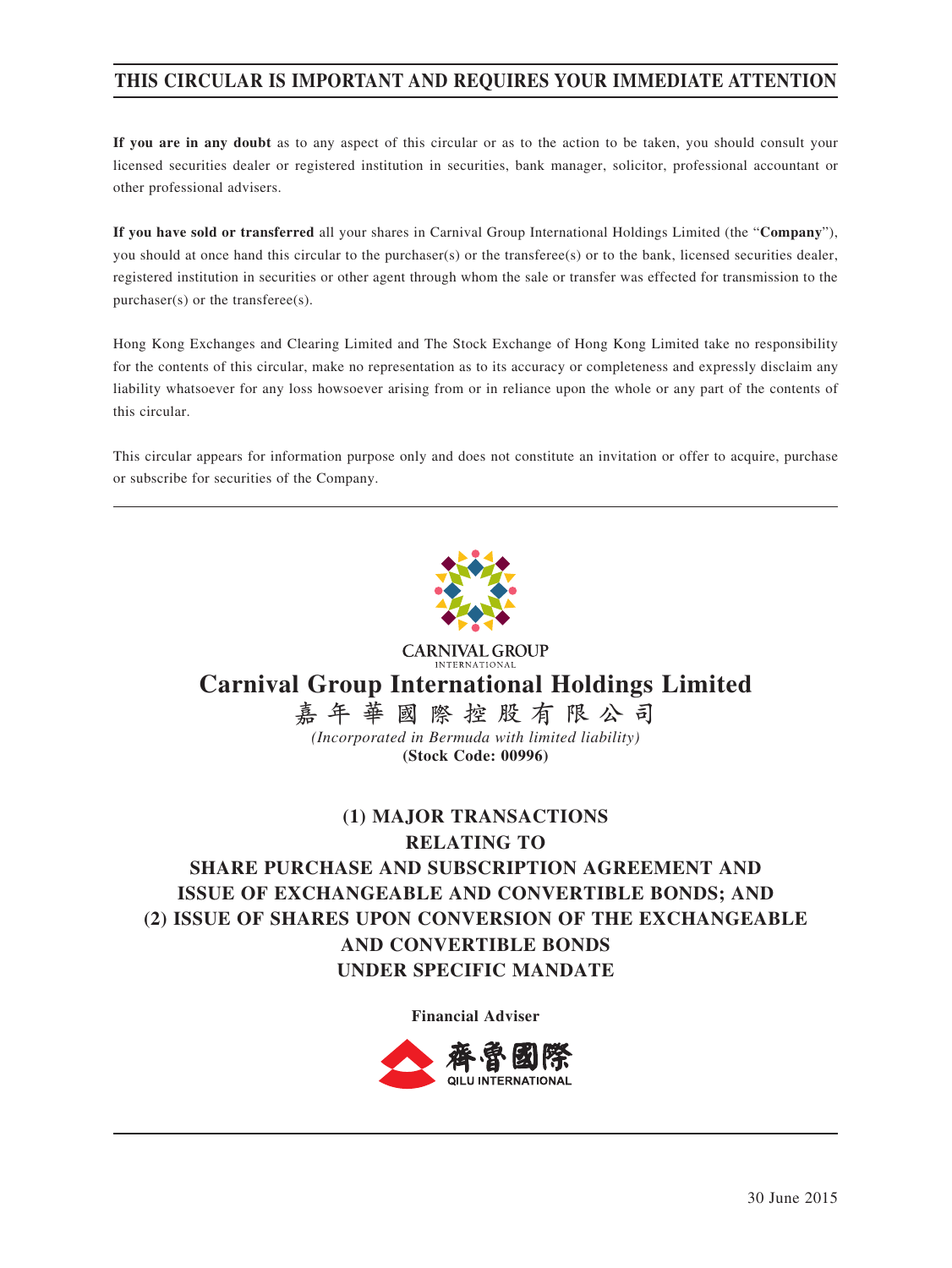# **CONTENTS**

# *Pages*

| APPENDIX II - ACCOUNTANT'S REPORT ON THE TARGET GROUP  II-1 |  |
|-------------------------------------------------------------|--|
| APPENDIX III - MANAGEMENT DISCUSSION AND ANALYSIS           |  |
| APPENDIX IV - UNAUDITED PRO FORMA FINANCIAL INFORMATION     |  |
|                                                             |  |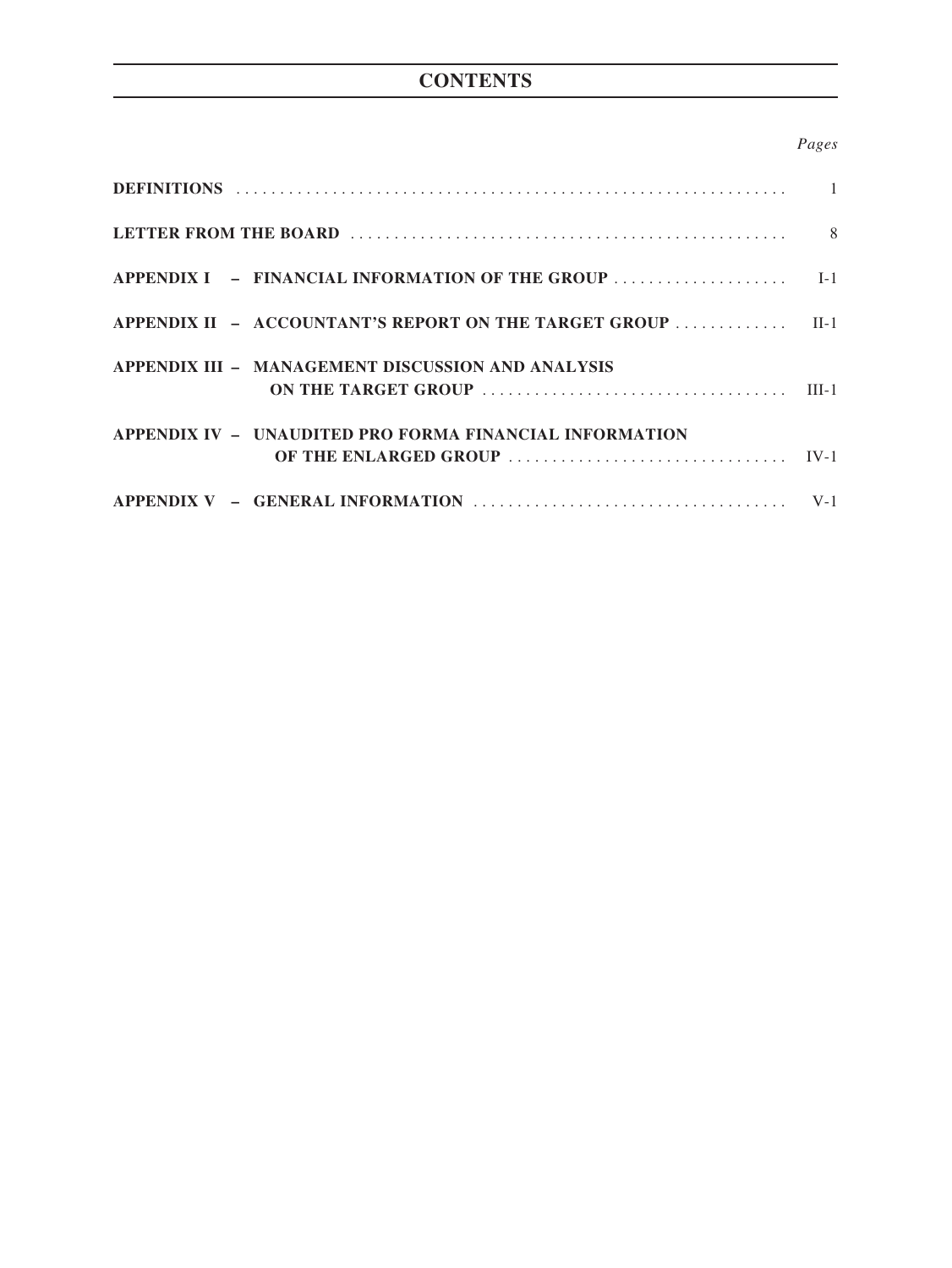*In this circular, unless the context requires otherwise, the following terms have the following meanings:*

| "2016 CN"           | the convertible notes in the principal amount of HK\$200,000,000<br>due 2016 issued by the Company to Better Joint Venture Limited                                                           |
|---------------------|----------------------------------------------------------------------------------------------------------------------------------------------------------------------------------------------|
| "Acquisition"       | the Share Purchase and Subscription pursuant to the Agreement                                                                                                                                |
| "Agreement"         | the Share Purchase and Subscription Agreement entered into<br>among the Company, the Sellers and the Target Company on 6<br>June 2015 in relation to the Share Purchase and the Subscription |
| "Announcements"     | the announcements of the Company dated 7 June 2015 and 30<br>June 2015 in relation to, among other things, the Acquisition                                                                   |
| "associates"        | has the meaning ascribed to it under the Listing Rules                                                                                                                                       |
| "BFT"               | BFT Acquisition Guernsey L.P. Inc., a limited partnership<br>registered in Guernsey                                                                                                          |
| "BFT Consideration" | the consideration of HK\$240,740,000 for the sale and purchase of<br>the BFT Sale Shares pursuant to the Agreement                                                                           |
| "BFT Sale Shares"   | 14,250,095,000 NRML Shares, representing approximately<br>94.9999% of the issued share capital of the Target Company to be<br>sold by BFT to the Company pursuant to the Agreement           |
| "Board"             | the board of Directors                                                                                                                                                                       |
| "Bonds"             | the exchangeable and convertible bonds issued by the<br>Company on 17 June 2015 in the aggregate principal amount of<br>HK\$240,740,000 due in favour of BFT as the BFT Consideration        |
| "Business Days"     | a day (excluding a Saturday) on which banks are generally open<br>for a full range of business in Hong Kong                                                                                  |
| "BVI"               | <b>British Virgin Islands</b>                                                                                                                                                                |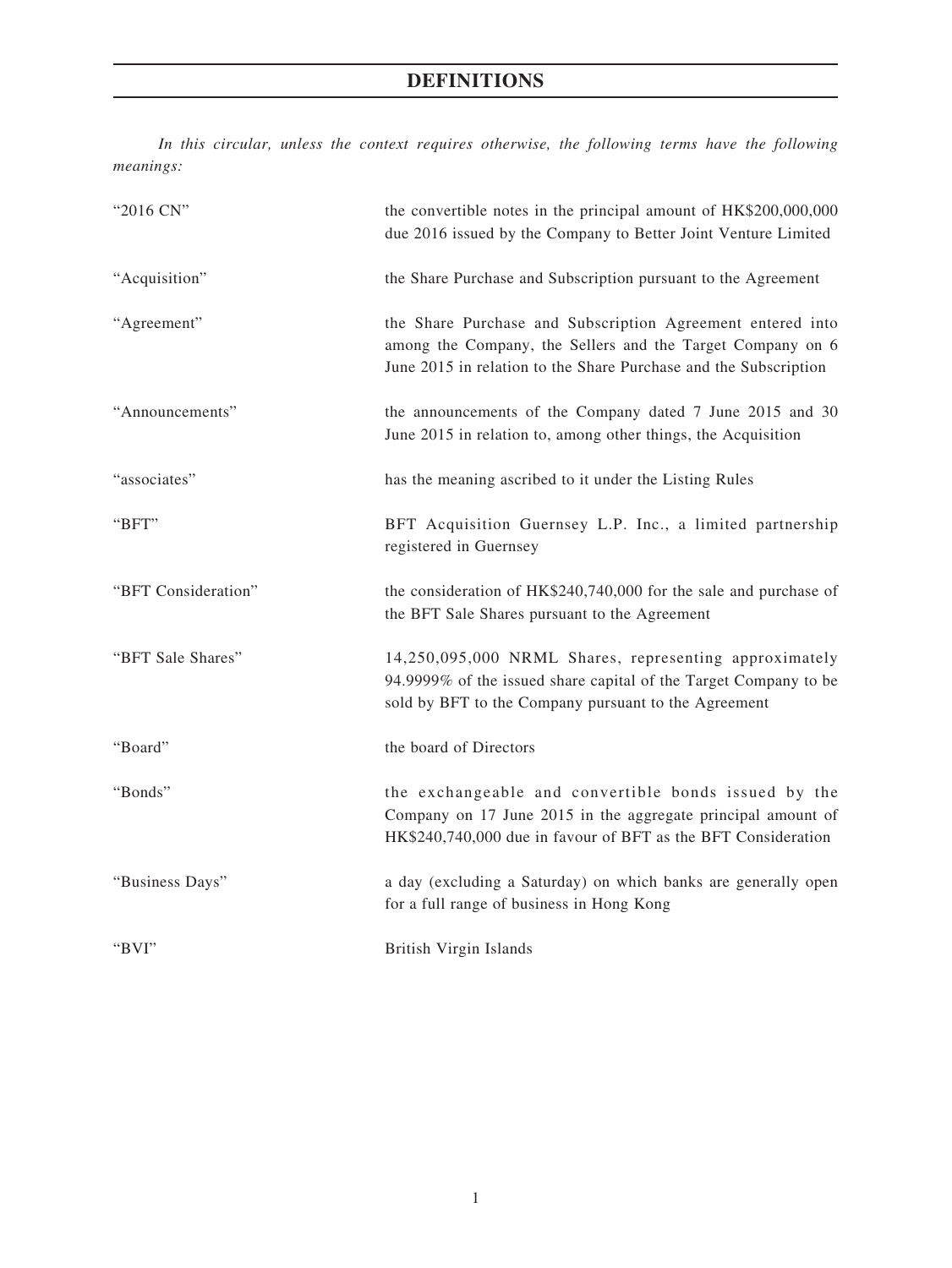| "Change of Control"                          | occurs when either: |                                                                                                                                                                                                                                                                                                                                                                                                                                                                                                     |  |  |
|----------------------------------------------|---------------------|-----------------------------------------------------------------------------------------------------------------------------------------------------------------------------------------------------------------------------------------------------------------------------------------------------------------------------------------------------------------------------------------------------------------------------------------------------------------------------------------------------|--|--|
|                                              | (a)                 | Mr. King ceases to direct the vote of more than fifty<br>percent $(50\%)$ of the votes entitled to be cast at a meeting<br>of the members or shareholders of the Company or power<br>to control the composition of a majority of the board of<br>directors of the Company; or                                                                                                                                                                                                                       |  |  |
|                                              | (b)                 | the Company consolidates with or merges with or into or<br>sells or transfers or licenses a majority of the Company's<br>assets (on a consolidated basis) to any other person, unless<br>the consolidation, merger, sale or transfer will not result in<br>such other person(s) acquiring control over the Company or<br>the successor entity being merged with or transferred all or<br>substantially all of the Company's assets                                                                  |  |  |
| "Change of Control of the<br>Target Company" |                     | means any of the following transactions (or series of related<br>transactions):                                                                                                                                                                                                                                                                                                                                                                                                                     |  |  |
|                                              | (a)                 | any transaction or series of related transactions resulting<br>in (i) the Company holding directly or indirectly in the<br>aggregate less than fifty percent $(50\%)$ of $(x)$ the share<br>capital of the Target Company or (y) the aggregate voting<br>power of the entire outstanding share capital of the Target<br>Company, in each case on a fully-diluted basis; or (ii) the<br>Company ceasing to control the composition of a majority<br>of the board of directors of the Target Company; |  |  |
|                                              | (b)                 | any sale, lease, license, exchange, transfer or other<br>disposition of a majority of all assets of the Target<br>Company on a consolidated basis; or                                                                                                                                                                                                                                                                                                                                               |  |  |
|                                              | (c)                 | an exclusive licensing of all or substantially all of the<br>intellectual property of the Target Company or any of its<br>subsidiaries to any third party without the consent of the<br>directors of the Target Company appointed by BFT                                                                                                                                                                                                                                                            |  |  |
| "Company"                                    |                     | Carnival Group International Holdings Limited (嘉年華國際控<br>股有限公司), a company incorporated in Bermuda with limited<br>liability and the shares of which are listed on the Stock Exchange<br>(Stock Code: 00996)                                                                                                                                                                                                                                                                                        |  |  |
| "Closing"                                    |                     | the closing of the Acquisition, which took place on 17 June 2015                                                                                                                                                                                                                                                                                                                                                                                                                                    |  |  |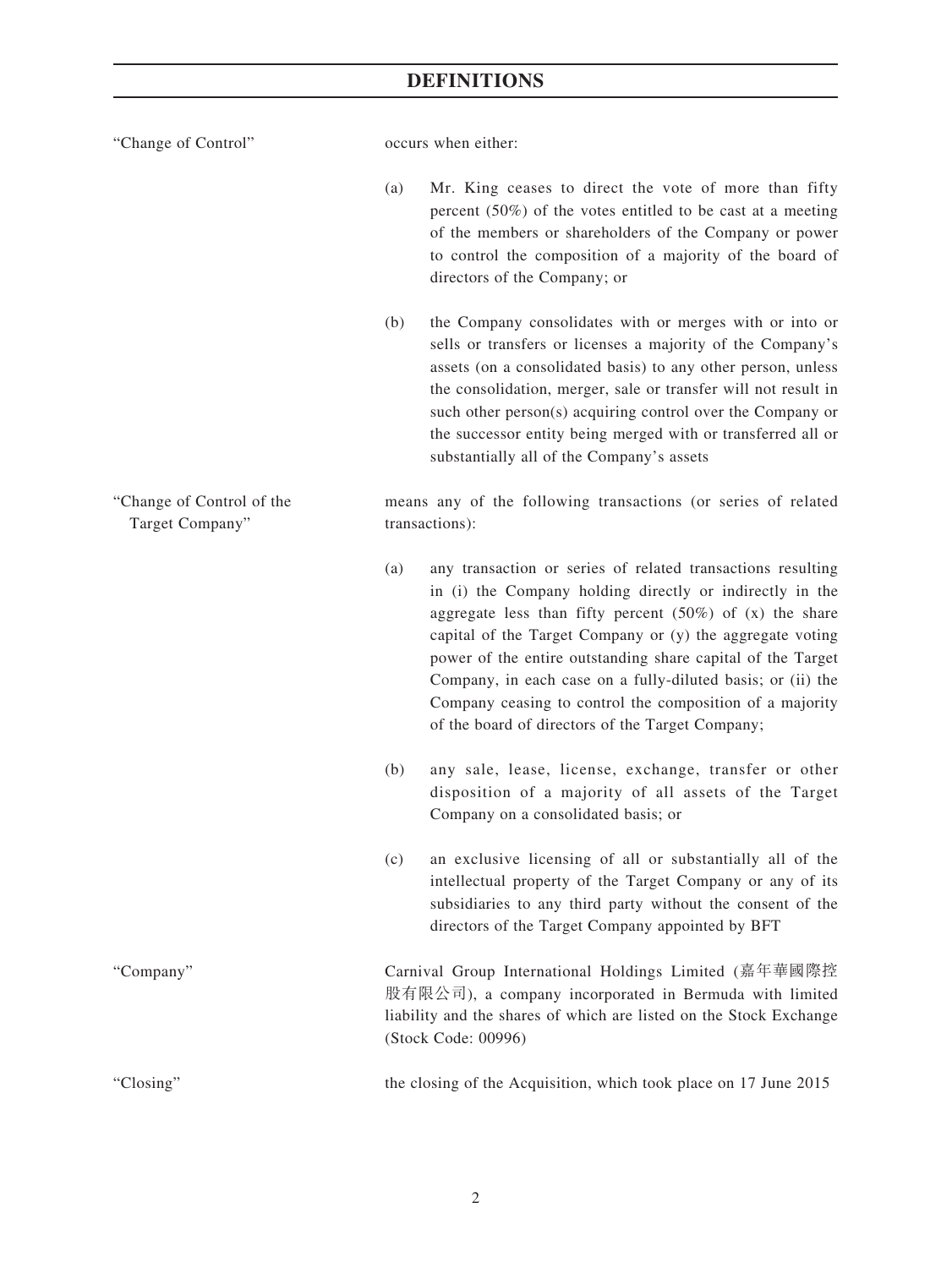| "Closing Date"        | 17 June 2015, being the date on which Closing took place<br>pursuant to the Agreement                                                                                                                                                                                                                                                                                                |
|-----------------------|--------------------------------------------------------------------------------------------------------------------------------------------------------------------------------------------------------------------------------------------------------------------------------------------------------------------------------------------------------------------------------------|
| "connected person(s)" | has the meaning ascribed to it under the Listing Rules                                                                                                                                                                                                                                                                                                                               |
| "Conversion Period"   | the period commencing from the thirtieth (30th) month of the date<br>of issuance of the Bonds and ending on the close of business of<br>the day which falls on the third anniversary of the date of issuance<br>of the Bonds                                                                                                                                                         |
| "Conversion Price"    | HK\$1.55 per Conversion Share, subject to adjustment as set out<br>and in accordance with the terms and conditions of the Bonds                                                                                                                                                                                                                                                      |
| "Conversion Rights"   | the conversion rights attaching to the Bonds for the bondholders<br>to convert the principal amount outstanding under the Bonds into<br>Conversion Shares subject to the terms and conditions of the<br>Bonds and the granting of the Listing Approval                                                                                                                               |
| "Conversion Shares"   | the maximum of 155,316,129 new Shares to be issued and allotted<br>by the Company upon full exercise of the Conversion Rights at<br>the Conversion Price pursuant to the Bonds, assuming that the<br>Exchange Rights are not exercised                                                                                                                                               |
| "Deposit Amount"      | USD3,300,000                                                                                                                                                                                                                                                                                                                                                                         |
| "Directors"           | directors of the Company                                                                                                                                                                                                                                                                                                                                                             |
| "Enlarged Group"      | the enlarged group of companies of the Company immediately<br>after Closing, which include the Group and the Target Group                                                                                                                                                                                                                                                            |
| "Exchange Period"     | the period commencing from the thirtieth (30th) month of the date<br>of issuance of the Bonds and ending on the close of business of<br>the day which falls on the third anniversary of the date of issuance<br>of the Bonds                                                                                                                                                         |
| "Exchange Rights"     | the exchangeable rights attaching to the Bonds for the bondholders<br>to exchange the principal amount outstanding under the Bonds<br>into NRML Exchangeable Shares subject to the terms and<br>conditions of the Bonds                                                                                                                                                              |
| "Expert"              | means an independent bank of international repute (acting as an<br>expert), selected by the Company and approved in writing by the<br>bondholders (which approval shall not be unreasonably withheld<br>or delayed). If the Company fails to select an expert when<br>required by the conditions to the Bonds, the bondholders may at<br>their absolute discretion select the expert |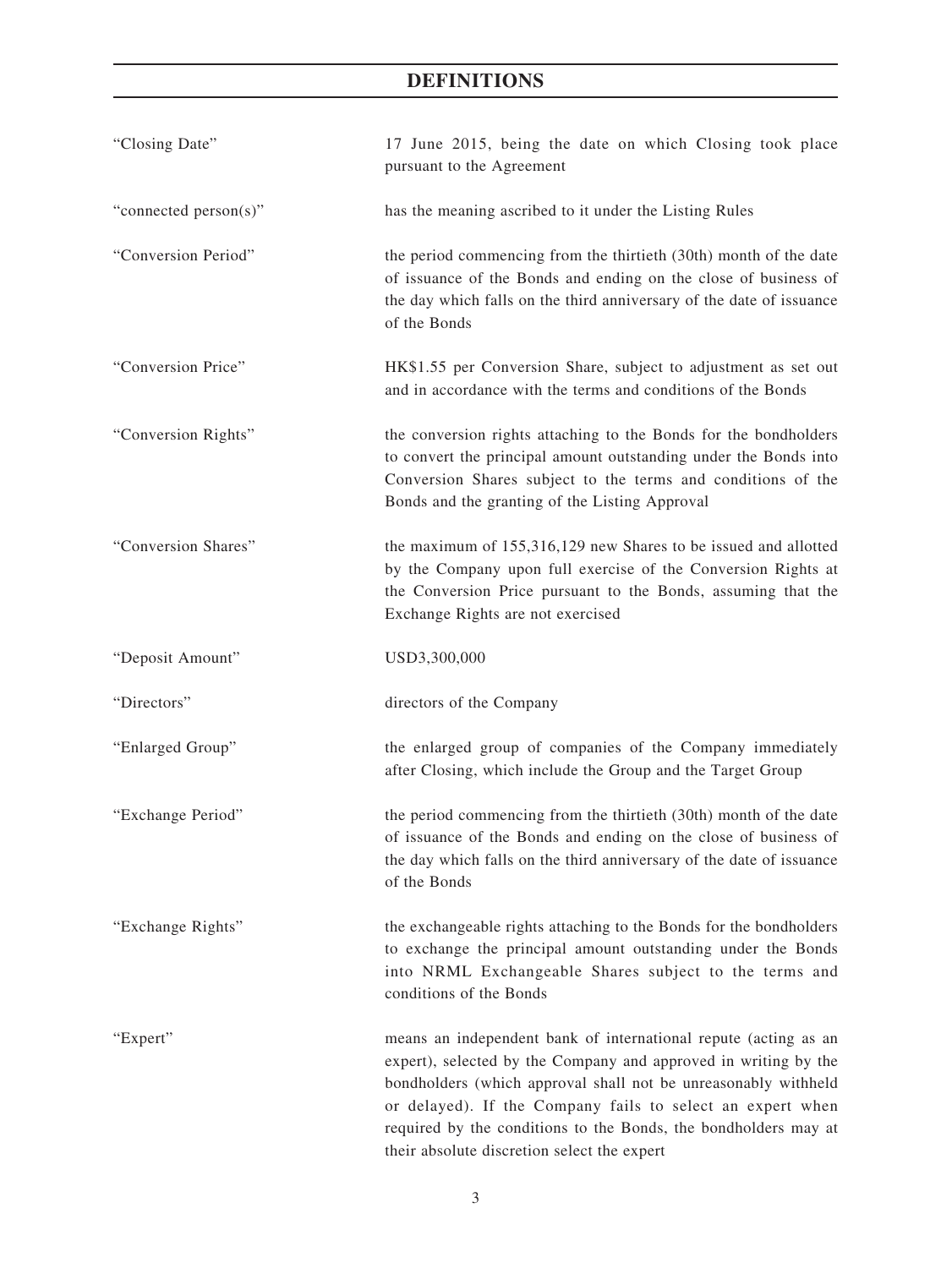|                                             | "Fundamental Corporate Transaction" (a) a merger, consolidation or amalgamation of the Company with<br>or into another person; or (b) a sale, lease, license, exchange,<br>transfer or other disposition of a majority of assets of the<br>Company on a consolidated basis, and in each case, resulting in a<br>Change of Control |
|---------------------------------------------|-----------------------------------------------------------------------------------------------------------------------------------------------------------------------------------------------------------------------------------------------------------------------------------------------------------------------------------|
| "Fundamental NRML Corporate<br>Transaction" | a Qualified IPO or a Change of Control of the Target Company                                                                                                                                                                                                                                                                      |
| "Grace Investment"                          | Grace Investment Limited, a company incorporated in the BVI<br>with limited liability                                                                                                                                                                                                                                             |
| "Grace Investment Consideration"            | the consideration of HK\$12,670,000 for the sale and purchase of<br>the Grace Investment Sale Shares pursuant to the Agreement                                                                                                                                                                                                    |
| "Grace Investment Sale Shares"              | 750,005,000 NRML Shares                                                                                                                                                                                                                                                                                                           |
| "Group"                                     | the Company and its subsidiaries                                                                                                                                                                                                                                                                                                  |
| "HK\$" or "HKD"                             | Hong Kong dollars, the lawful currency of Hong Kong                                                                                                                                                                                                                                                                               |
| "Hong Kong"                                 | Hong Kong Special Administrative Region of the PRC                                                                                                                                                                                                                                                                                |
| "Independent Third Party"                   | an independent third party who is not a "connected person" as<br>defined in the Listing Rules                                                                                                                                                                                                                                     |
| "Latest Practicable Date"                   | 26 June 2015, being the latest practicable date prior to the printing<br>of this circular for ascertaining certain information contain in this<br>circular                                                                                                                                                                        |
| "Listing Approval"                          | the approval for the listing of, and permission to deal in, the<br><b>Conversion Shares</b>                                                                                                                                                                                                                                       |
| "Listing Rules"                             | the Rules Governing the Listing of Securities on the Stock<br>Exchange                                                                                                                                                                                                                                                            |
| "Long Stop Date"                            | the 90th day following the date of the Agreement, or such other<br>date as BFT and the Company may agree                                                                                                                                                                                                                          |
| "Minority Shareholder"                      | the shareholder of 1,000 shares of the Target Company, being an<br><b>Independent Third Party</b>                                                                                                                                                                                                                                 |
| "Mr. King"                                  | Mr. King Pak Fu, a substantial shareholder, Chairman and an<br>executive Director of the Company                                                                                                                                                                                                                                  |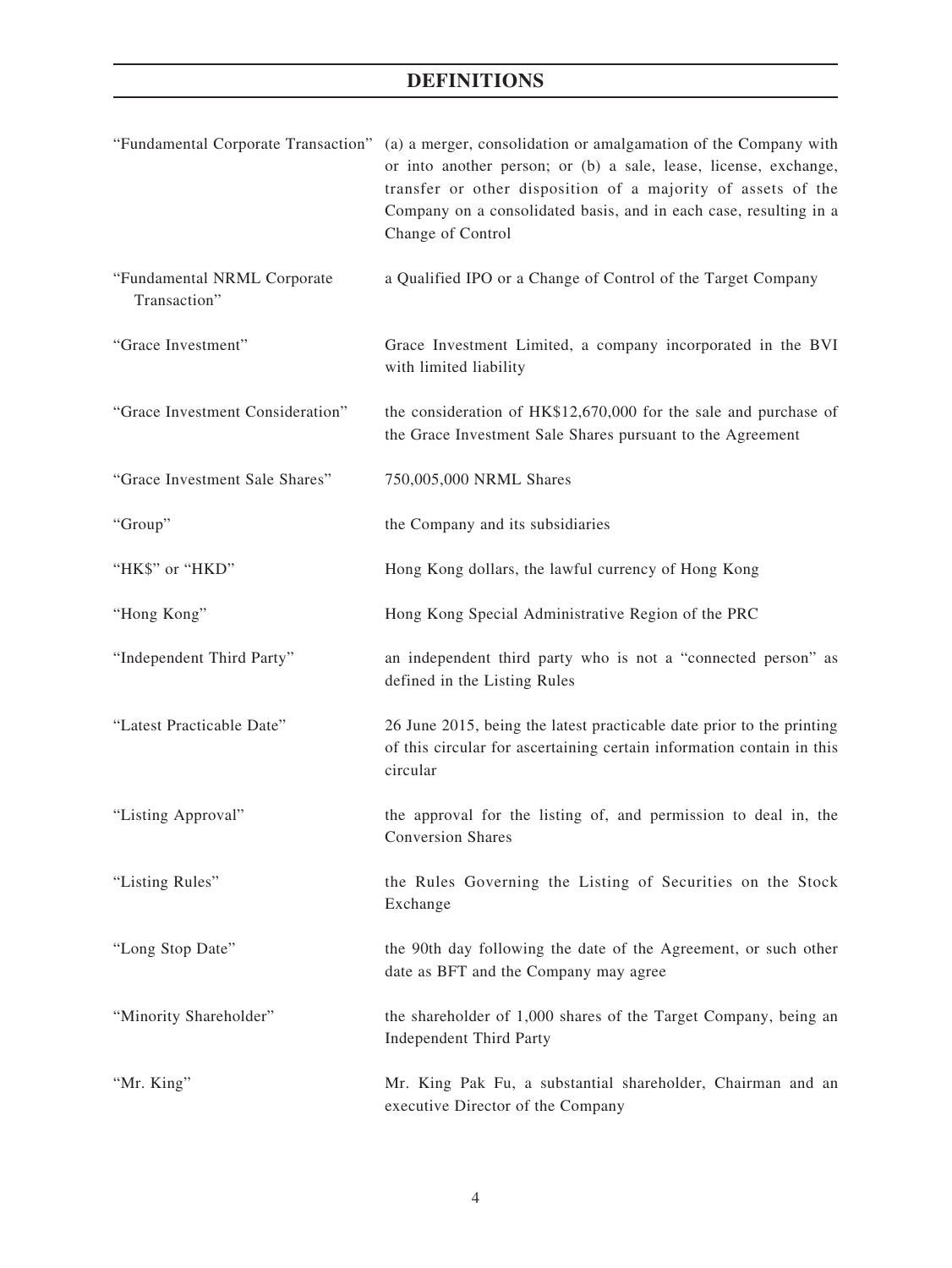| "NRML Exchangeable Shares" | the maximum of 14,250,095,000 NRML Shares to be transferred<br>by the Target Company upon full exercise of the exchangeable<br>right attaching to the Bonds in the aggregate amount of<br>HK\$240,740,000 pursuant to the Agreement, assuming that the<br>Conversion Rights are not exercised                                                                                                                   |
|----------------------------|-----------------------------------------------------------------------------------------------------------------------------------------------------------------------------------------------------------------------------------------------------------------------------------------------------------------------------------------------------------------------------------------------------------------|
| "NRML Equity Securities"   | equity securities in the Target Company or securities convertible<br>into, exchangeable or exercisable for, or carrying a right of<br>subscription in respect of, equity securities in the Target Company                                                                                                                                                                                                       |
| "NRML Share(s)"            | ordinary share(s) of par value of $US$0.001$ in the issued share<br>capital of the Target Company                                                                                                                                                                                                                                                                                                               |
| "Party"                    | a party to the Agreement                                                                                                                                                                                                                                                                                                                                                                                        |
| "PRC"                      | the People's Republic of China (for the purpose of this circular,<br>excluding Hong Kong, the Macau Special Administrative Region<br>and Taiwan)                                                                                                                                                                                                                                                                |
| "Qualified IPO"            | subject to the market capitalization of the Target Company<br>reaching a certain threshold as prescribed in the Agreement, a<br>firm underwritten public offering of the NRML Shares on the New<br>York Stock Exchange, Nasdaq Global Market System, the Main<br>Board or the Growth Enterprise Market of the Stock Exchange, or<br>any other recognized international securities exchange acceptable<br>to BFT |
| "Relevant Event"           | occurs when (a) the Shares cease to be listed or admitted to<br>trading on the Hong Kong Stock Exchange, or if the Shares are<br>not at that time listed and traded on the Stock Exchange, the<br>principal stock exchange or securities market on which the Shares<br>are then listed or quoted or dealt in; or (b) when there is a Change<br>of Control                                                       |
| "RMB"                      | Renminbi, the lawful currency of the PRC                                                                                                                                                                                                                                                                                                                                                                        |
| "Sale Shares"              | collectively the BFT Sale Shares and Grace Investment Sale<br><b>Shares</b>                                                                                                                                                                                                                                                                                                                                     |
| "Sellers"                  | Grace Investment and BFT (which, together with the Minority<br>Shareholder, being the ultimate beneficial owners of the Target<br>Company)                                                                                                                                                                                                                                                                      |
| "SGM"                      | the special general meeting of the Company to be convened to<br>consider, and if thought fit, to approve the Specific Mandate                                                                                                                                                                                                                                                                                   |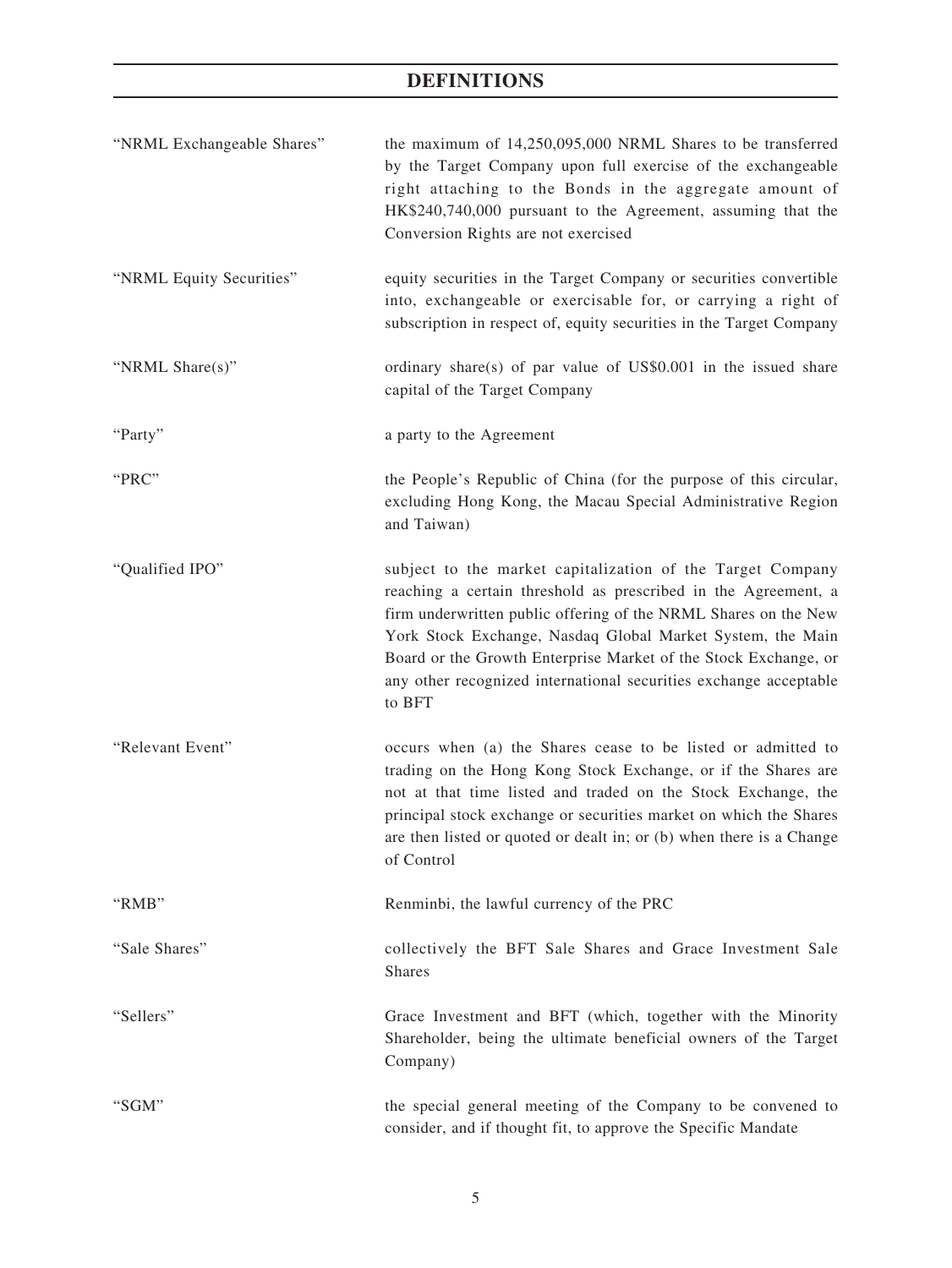| "Share Consideration"        | HK\$253,410,000 being the aggregate consideration for the Share<br>Purchase                                                                                                                                                             |
|------------------------------|-----------------------------------------------------------------------------------------------------------------------------------------------------------------------------------------------------------------------------------------|
| "Share Purchase"             | the acquisition by the Company of the BFT Sale Shares from BFT<br>and the Grace Investment Sale Shares from Grace Investment<br>pursuant to the Agreement                                                                               |
| "Shareholder(s)"             | $holder(s)$ of the Share $(s)$                                                                                                                                                                                                          |
| "Shareholders' Approval"     | the written approval obtained from the Company's closely allied<br>group of Shareholders, as further described in the section headed<br>"Implications under the Listing Rules" of this circular                                         |
| "Share $(s)$ "               | ordinary share(s) of HK\$0.20 each in the share capital of the<br>Company                                                                                                                                                               |
| "Specific Mandate"           | the specific mandate for the allotment and issue of the Conversion<br>Shares and any additional Shares issuable upon adjustments<br>pursuant to the terms of the Bonds to be granted to the Directors<br>by the Shareholders at the SGM |
| "Stock Exchange"             | The Stock Exchange of Hong Kong Limited                                                                                                                                                                                                 |
| "Subscription"               | the subscription for the Subscription Shares by the Company<br>pursuant to the Agreement                                                                                                                                                |
| "Subscription Consideration" | the aggregate consideration for the Subscription                                                                                                                                                                                        |
| "Subscription Price"         | the share subscription price of approximately US\$0.0022 per<br>Subscription Share                                                                                                                                                      |
| "Subscription Shares"        | 15,612,350,020 new ordinary shares of the Target Company<br>with par value of US\$0.001 each subscribed by the Company at<br>Closing pursuant to the Agreement                                                                          |
| "subsidiary"                 | has the meaning ascribed to it under the Listing Rules                                                                                                                                                                                  |
| "Target Board"               | the board of directors of the Target Company post-Closing                                                                                                                                                                               |
| "Target Company"             | Nice Race Management Limited, a company incorporated under<br>the laws of the BVI                                                                                                                                                       |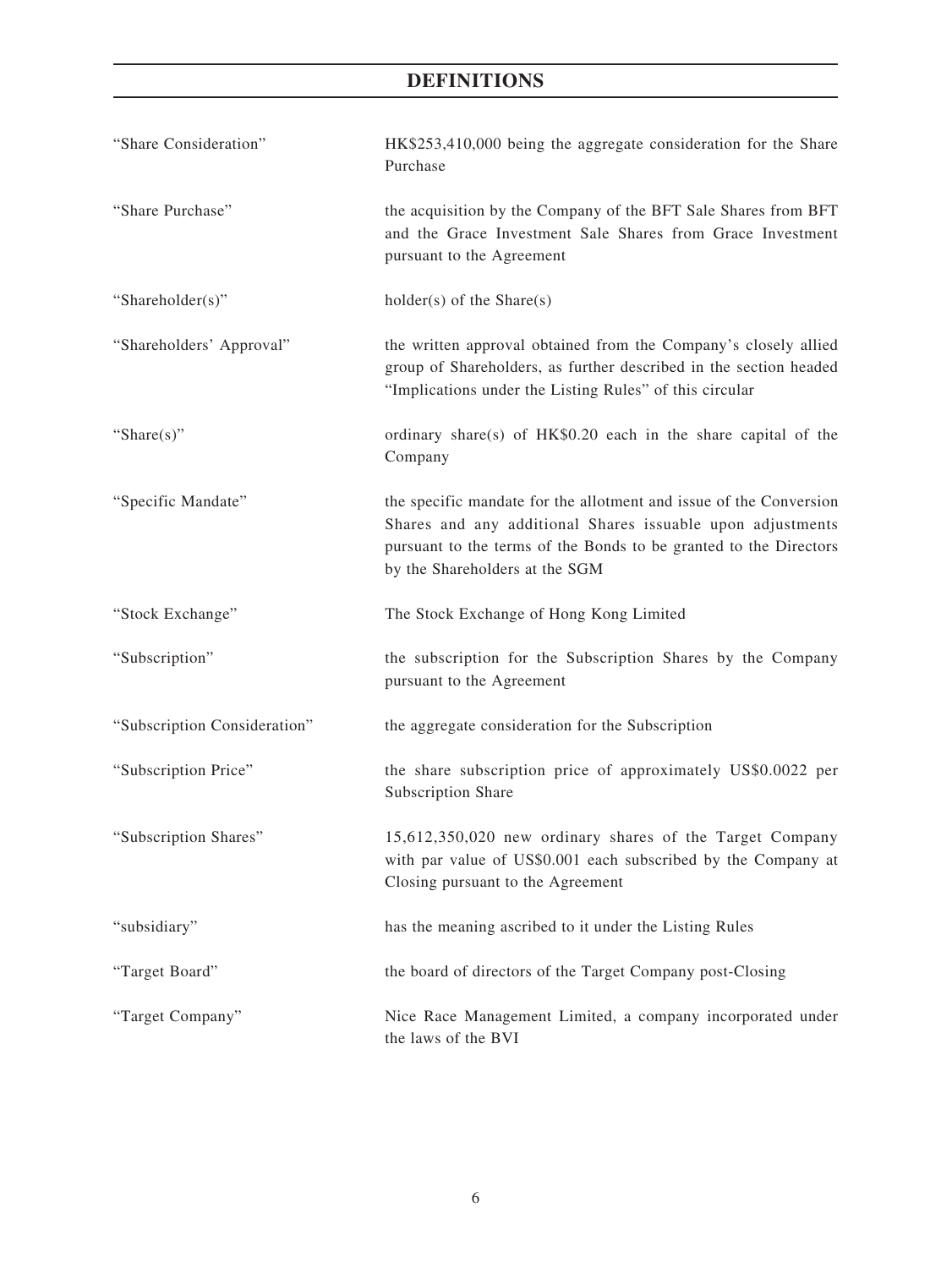| "Target Group"                               | collectively, the Target Company and its subsidiaries, and each a<br>"Target Group Company"                                                                                                                                                                                                                                              |
|----------------------------------------------|------------------------------------------------------------------------------------------------------------------------------------------------------------------------------------------------------------------------------------------------------------------------------------------------------------------------------------------|
| "Transaction Matters Requiring"<br>Approval" | collectively, (i) the Acquisition; (ii) the issue of the Bonds by the<br>Company to BFT; (iii) the grant of the Exchange Rights by<br>the Company to BFT; and (iv) the transfer of the NRML<br>Exchangeable Shares by the Company to BFT upon exercise of<br>the Exchange Rights by BFT, and the transactions contemplated<br>thereunder |
| "US\$" or "USD"                              | the lawful currency of the United States                                                                                                                                                                                                                                                                                                 |
| $\lq\lq q_0$ "                               | per cent.                                                                                                                                                                                                                                                                                                                                |

*\*For reference purposes only, the Chinese names of the PRC entities, authorities or facilities have been translated into English in this circular for information purpose only. If there is any inconsistency between the Chinese name and the English translation, the Chinese version shall prevail.*

*Any reference to a time of day and date shall be a reference to Hong Kong time and date unless otherwise stated. Any discrepancies in table included in this circular between the amounts listed and the totals shown thereof are due to rounding. Accordingly, figures shown as totals in this circular may not be an arithmetic aggregation of the figures that precede them.*

*For the purpose of this Circular and for illustration purposes only, amounts denominated in USD have been converted into HKD using the exchange rate of USD1 = HKD7.7577 and amounts denominated in RMB have been converted into HKD using the exchange rate of RMB0.7913 = HKD1. No representation is made that nay amount in HKD or RMB or USD could have been or could be converted at such rate or any other rates at all.*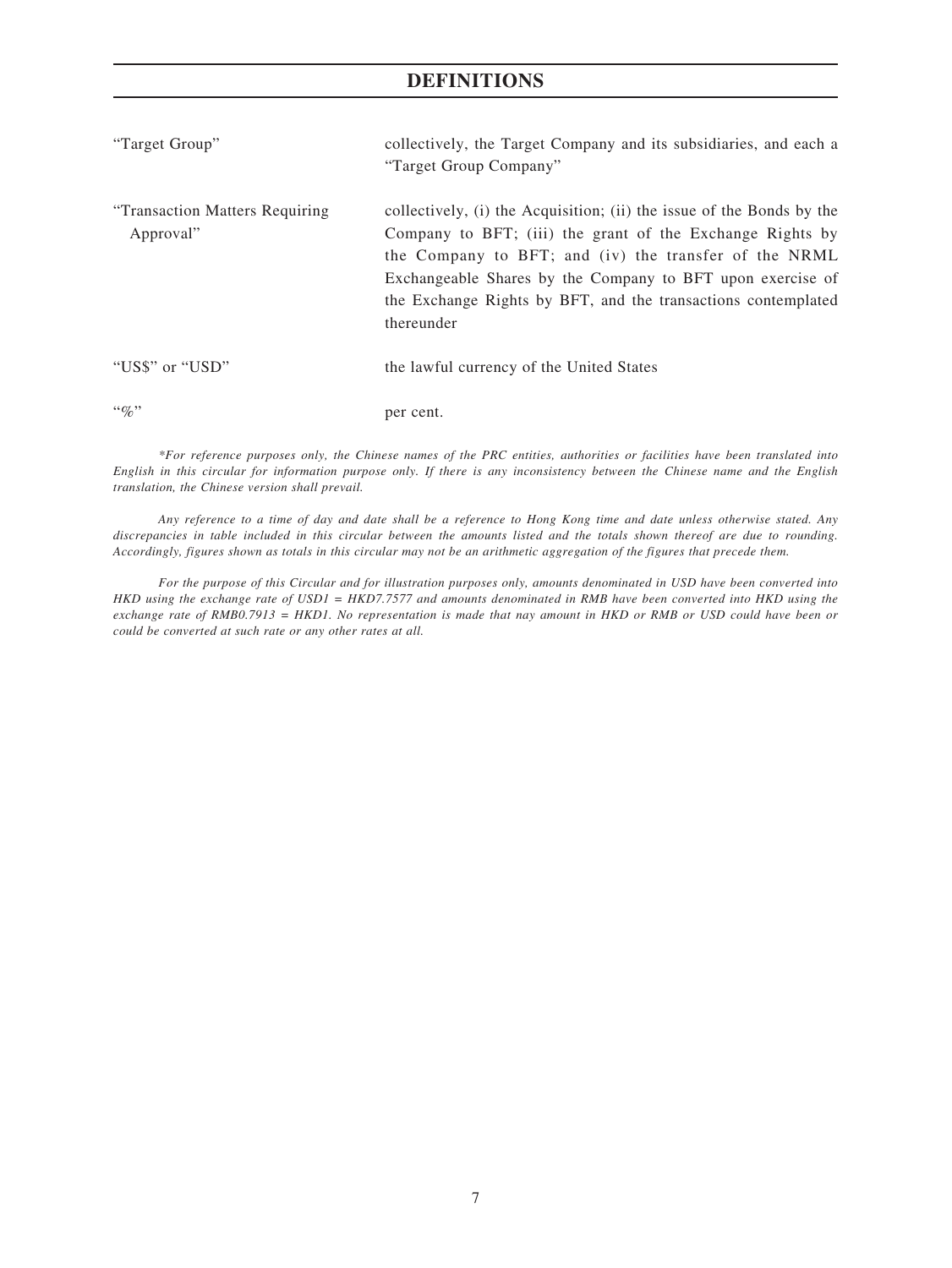

**CARNIVAL GROUP Carnival Group International Holdings Limited**

> **嘉年華國際控股有限公司** *(Incorporated in Bermuda with limited liability)*

> > **(Stock Code: 00996)**

*Executive Directors:* Clarendon House Mr. King Pak Fu *(Chairman)* 2 Church Street Mr. Leung Wing Cheong Eric *(Chief Executive Officer)* Hamilton HM 11 Mr. Gong Xiao Cheng Bermuda

*Independent non-executive Directors: Principal place of business* Mr. Chan Wai Cheung Admiral *in Hong Kong:* Mr. Lie Chi Wing Suites 2003 & 2005, 20/F Ms. Hu Gin Ing AIA Central

**Directors:** *Registered Office:*

1 Connaught Road Central Hong Kong

30 June 2015

*To the Shareholders*

Dear Sir or Madam,

# **(1) MAJOR TRANSACTIONS RELATING TO SHARE PURCHASE AND SUBSCRIPTION AGREEMENT AND ISSUE OF EXCHANGEABLE AND CONVERTIBLE BONDS; AND (2) ISSUE OF SHARES UPON CONVERSION OF THE EXCHANGEABLE AND CONVERTIBLE BONDS UNDER SPECIFIC MANDATE**

#### **INTRODUCTION**

Reference is made to the Announcements.

On 6 June 2015, the Company as purchaser and subscriber entered into the Agreement with the Sellers and the Target Company, pursuant to which (i) BFT and Grace Investment as sellers agreed to sell and the Company as purchaser agreed to purchase the Sale Shares, representing approximately 99.9999% of the issued share capital of the Target Company immediately after the Closing, at an aggregate Share Consideration of HK\$253,410,000; and (ii) the Company has agreed to subscribe for, and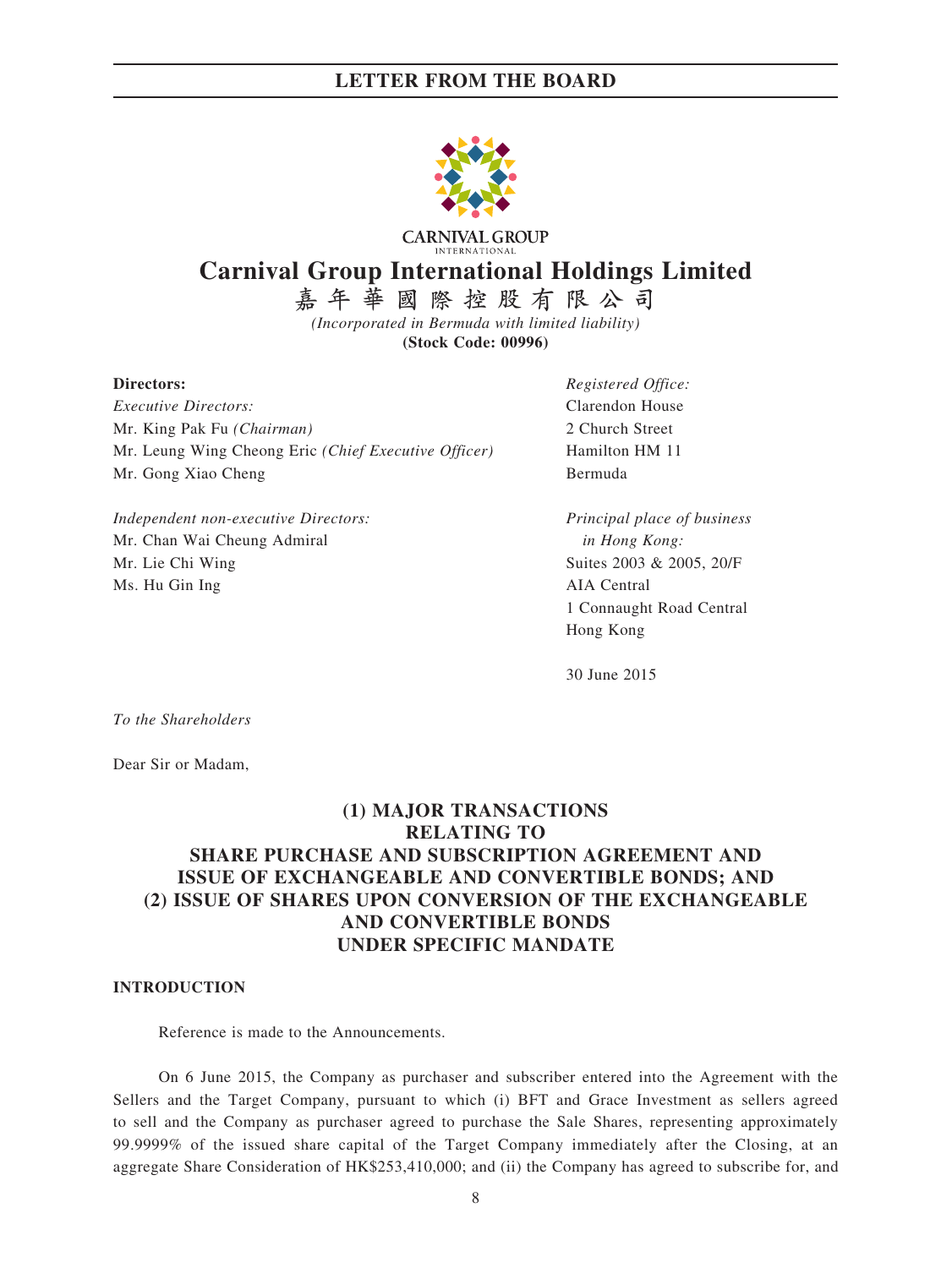the Target Company has agreed to issue and allot, the Subscription Shares, for an aggregate Subscription Consideration of US\$33,997,000 (equivalent to approximately HK\$263,739,000). Closing of both the Share Purchase and the Subscription took place on the Closing Date. The Company is issued shares with approximately 99.9999% of the Target Company.

As payment of the BFT Consideration in respect of the sale and purchase of the BFT Sale Shares, the Company has issued the Bonds in the principal amount of HK\$240,740,000 in favour of BFT on the Closing Date. The bondholders are entitled to: (a) convert all or part of the Bonds held by it into the Shares (i) at any time during the Conversion Period, or (ii) upon the consummation of a Fundamental Corporate Transaction during the term of the Bonds; and/or (b) exchange all or part of the Bonds held by it into the NRML Shares (i) at any time during the Exchange Period or (ii) upon the consummation of a Fundamental NRML Corporate Transaction during the term of the Bonds. The Conversion Shares and any additional Shares issuable upon adjustments pursuant to the terms and conditions of the Bonds will be allotted and issued under the Specific Mandate to be approved by the Shareholders at the SGM. The Company will ensure that no Conversion Shares will be issued unless the minimum public float requirement will be satisfied.

The Company has obtained written approvals from Better Joint Venture Limited, Elite Mile Investments Limited and Glory Merit International Holdings Limited, holding 6,125,279,787 Shares, 2,031,482,970 Shares and 1,486,988,846 Shares respectively as at the date of the written approvals, representing an aggregate of approximately 70.0% of the issued share capital of the Company for the approval of the Transaction Matters Requiring Approval (including without limitation, the exercise of the Exchange Rights). The said Better Joint Venture Limited and Elite Mile Investments Limited are whollyowned by Mr. King. Glory Merit International Holdings Limited is also held as to 99% of the entire issued share by Mr. King. As such, no general meeting will be convened by the Company to approve the Transaction Matters Requiring Approval.

The SGM will be convened for the Shareholders to consider, and if thought fit, to approve the ordinary resolution for the grant of the Specific Mandate. A notice of the SGM will be given to the Shareholders after the date of the SGM is confirmed in compliance with all relevant requirements under the Listing Rules and the memorandum of association and bye-laws of the Company.

The purpose of this circular is to provide you with, among other things, further information on the Acquisition and the Specific Mandate.

#### **A. THE SHARE PURCHASE AND SUBSCRIPTION AGREEMENT**

**Date**

6 June 2015

#### **Parties**

(1) The Company as purchaser of the Sale Shares and subscriber for the Subscription Shares and as issuer of the Bonds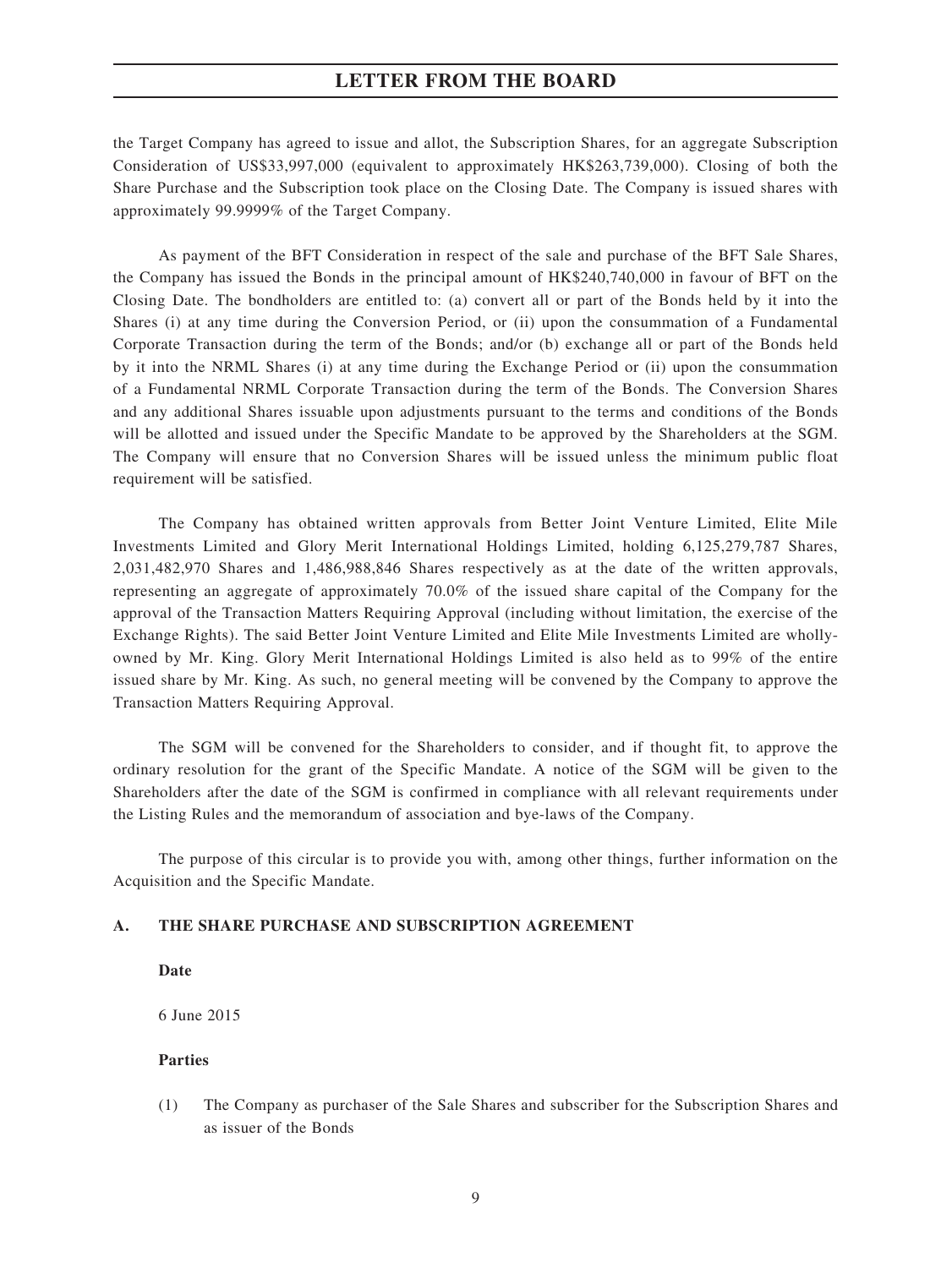- (2) Nice Race Management Limited as the target company and the issuer of the Subscription Shares
- (3) Grace Investment Limited and BFT Acquisition Guernsey L.P. Inc collectively as sellers of the Sale Shares

To the best of the Directors' knowledge, information and belief having made all reasonable enquiries, each of the Target Company, the Sellers and their respective ultimate beneficial owners are Independent Third Parties.

#### **1. The Share Purchase**

#### *Sale Shares*

Collectively (a) Grace Investment Sale Shares and (b) BFT Sale Shares. The Sale Shares represented (i) approximately 99.9999% of the issued share capital of the Target Company immediately before Closing and (ii) approximately 49% of the issued share capital of the Target Company as enlarged by the allotment and issue of the Subscription Shares, as at the Latest Practicable Date. The NRML Exchangeable Shares upon full exercise of the Exchange Rights attaching to the Bonds, on the assumption that the Exchange Rights shall be exercised in full and that there are no other changes to the shareholding structure and the issued share capital of the Target Company, will represent approximately 46.55% of the issued share capital of the Target Company.

#### *Share Consideration and Payment Terms*

The aggregate Share Consideration is HK\$253,410,000 which has been satisfied by the Company to the Sellers in the following manner at Closing:

- (i) a sum of HK\$12,670,000 was paid in cash by the Company to Grace Investment to settle the Grace Investment Consideration; and
- (ii) the Bonds in the principal amount of HK\$240,740,000 has been issued by the Company in favour of BFT to settle the BFT Consideration.

The Share Consideration was arrived at after arm's length negotiation between the Company and the respective Sellers on normal commercial terms with reference to the Sellers' current and expected loss-making conditions in the forthcoming years of the Target Company and their need of cash resources and the level of internal cash resources of the Group to pay for the Share Consideration and Subscription Consideration.

The Directors consider that the Share Consideration is fair and reasonable and in the interests of the Company and Shareholders as a whole. The BFT Consideration shall be funded by the issuance of the Bonds by the Company in favour of BFT. The Grace Investment Consideration has been funded by internal resources of the Company.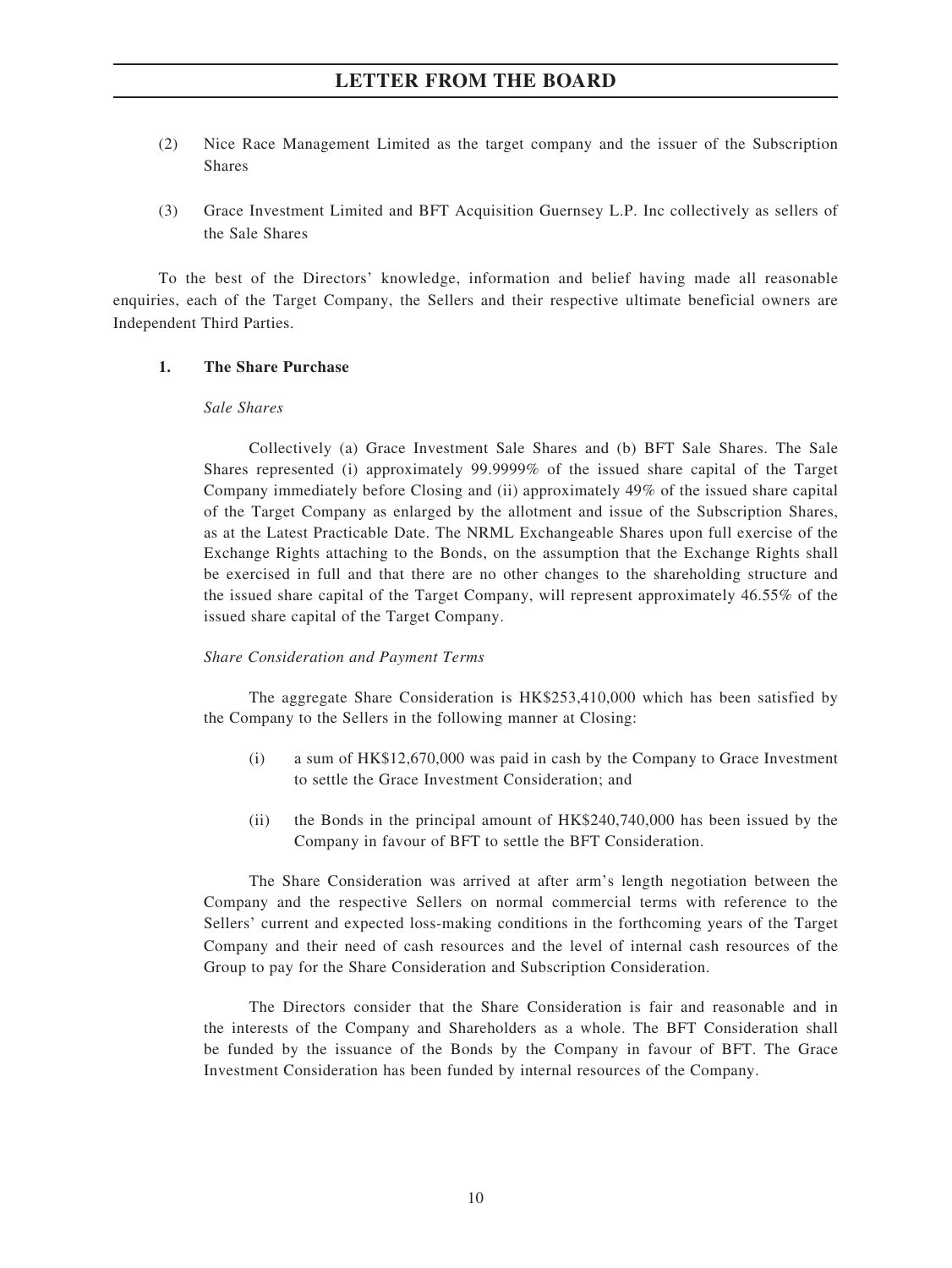#### **2. The Subscription**

#### *Subscription Shares*

A total of 15,612,350,020 Subscription Shares at the Subscription Price of approximately US\$0.0022 (equivalent to approximately HK\$0.0171) per Subscription Share, representing approximately 51% of the issued share capital of the Target Company as enlarged by the allotment and issue of the Subscription Shares immediately after Closing and as at the Latest Practicable Date. The issued share capital of the Target Company was US\$15,000,101 (equivalent to approximately HK\$116,366,000) before Closing, and is increased to US\$30,612,451 (equivalent to approximately HK\$237,482,000) by the allotment and issue of the Subscription Shares immediately after Closing.

#### *Subscription Consideration*

The Subscription Consideration of US\$33,997,000 (equivalent to approximately HK\$263,739,000) will be paid by the Company to the Target Company in the following manner:

- (i) a cash deposit in an amount equal to the Deposit Amount has been paid by the Company to the Target Company at the date of the Agreement; and
- (ii) at Closing, the Company was required to pay an amount equal to the Subscription Consideration less the Deposit Amount (the "**Balance**") to the Target Company in cash. Pursuant to a deed of undertaking entered into by, among others, the Seller and the Company on the Closing Date ("**Deed of Undertaking**"), the Balance will be paid into the bank account of the Target Company ("**Target Company Account**") after the authorised signatories of the Target Company Account have been changed to those nominated by the Company. The Company has undertaken to effect the change of the authorised signatories of the Target Company Account within 15 Business Days after the Closing Date. For further details on the payment of Balance, please refer to the section headed "A. The Share Purchase and Subscription Agreement - 4. Closing" in this Circular.

The Directors consider that the Subscription Consideration is fair and reasonable and in the interests of the Company and Shareholders as a whole. The Subscription Consideration has been funded by internal resources of the Company.

The Subscription Consideration and the Subscription Price were arrived at after arm's length negotiation between the Company and the Target Company on normal commercial terms with reference to the Sellers' expectation of the future operating results of the Target Company and their need of cash resources and the level of internal cash resources of the Group to pay for the Share Consideration and Subscription Consideration.

The Subscription Price is equal to the Subscription Consideration per Subscription Share.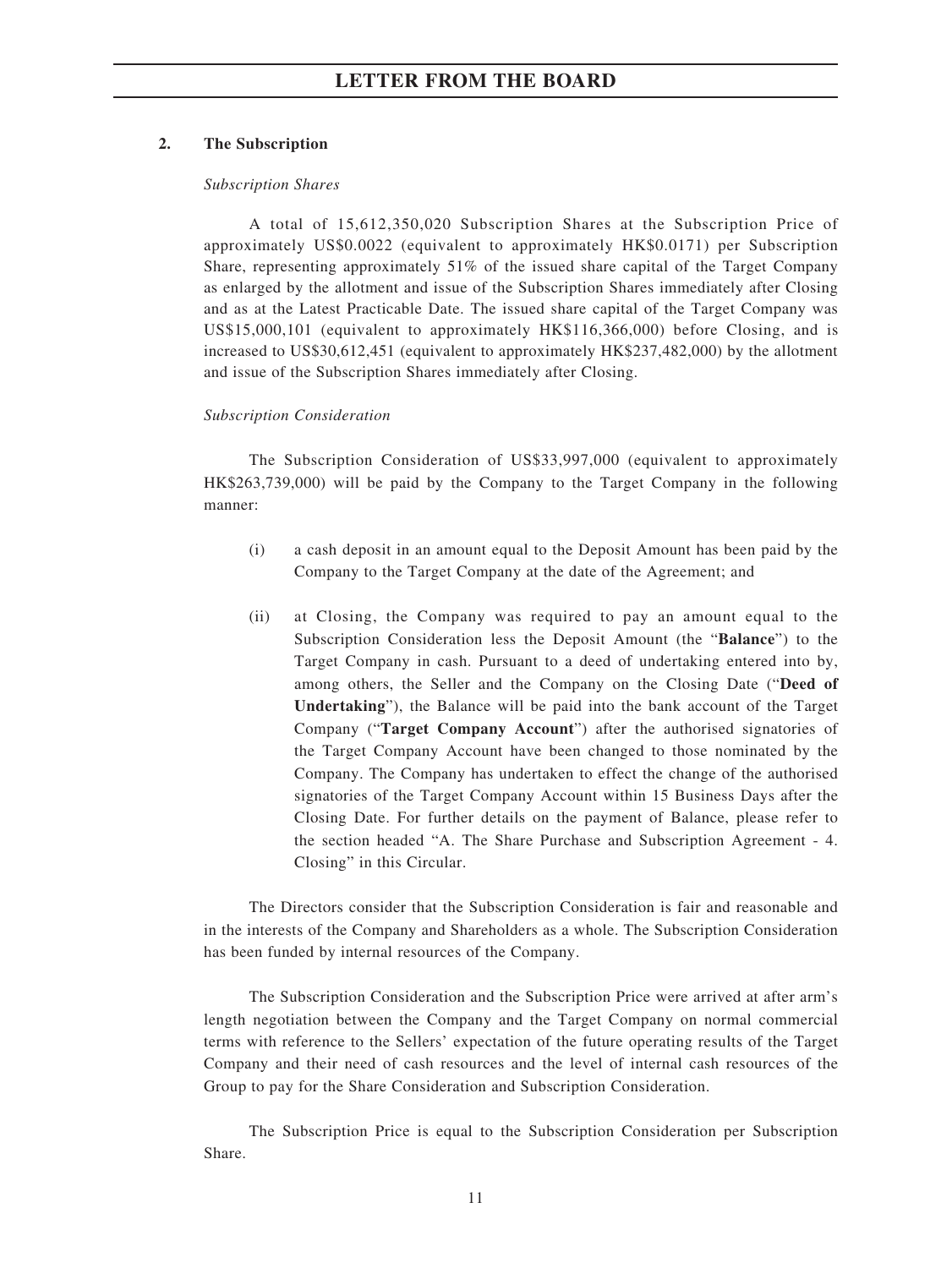#### *Ranking of the Subscription Shares*

The Subscription Shares, when issued and fully-paid, rank pari passu in all respects among themselves and with the NRML Shares in issue as at the date of the allotment and issue of the Subscription Shares, including the rights to receive all future dividends and distribution which may be declared, made or paid by the Target Company on or after the date of allotment and issue of the Subscription Shares.

#### **3. Conditions**

Closing of the Share Purchase and Subscription was conditional upon satisfaction of certain conditions, including the following:

- (a) trading in the Shares on the Stock Exchange not being revoked or withdrawn at any time prior to Closing and there having been no indication from the Stock Exchange or the Securities and Futures Commission of Hong Kong that listing of the Shares will be suspended (except for any temporary trading halt or suspension of trading in the Shares solely as a result of any of the transactions contemplated by the Agreement), revoked or withdrawn at any time after Closing; and
- (b) copy of the Statements of Foreign Debt Signing by Domestic Institutions (境內機構外 債簽約情況表) stamped by the competent local branches of the State Administration of Foreign Exchange or other similar documents evidencing the completion of foreign debt registration (外債登記) with the competent local branches of the State Administration of Foreign Exchange for the shareholder's loans to be provided to entities directly or indirectly controlled by the Target Company incorporated in the PRC by their respective overseas shareholders with an aggregate amount of no less than USD32.7 million (equivalent to approximately HK\$253.7 million) shall have been provided to the Company.

#### **4. Closing**

Closing of both the Share Purchase and Subscription took place on 17 June 2015. We are informed that the Company is issued shares with approximately 99.9999% shareholding in the Target Company.

Under the Deed of Undertaking, the Balance will be paid into the Target Company Account after the authorised signatories of the Target Company Account have been changed to those nominated by the Company. The Company has undertaken to effect the change of the authorised signatories of the Target Company Account within 15 Business Days after the Closing Date.

Pending the change of the authorised signatories of the Target Company, the Company has issued a cheque in the amount of HKD equivalent of the Balance and deposited the cheque with its solicitors, which will be (i) returned to the Company after completion of the change of the authorised signatories of the Target Company and the Balance having been paid into the Target Company Account by the Company, or (ii) released to BFT for depositing the same into the Target Company Account in the event the change of the authorised signatories of the Target Company not having been completed by the aforesaid due date (as the case may be), in each case upon the Company's instructions under the said deed of undertaking. As at the Latest Practicable Date, the change of the authorised signatories of the Target Company has yet been completed, the Balance has yet been paid into the Target Company Account by the Company, and the Company is not in physical possession of the share certificates in respect of the Share Purchase or the Subscription.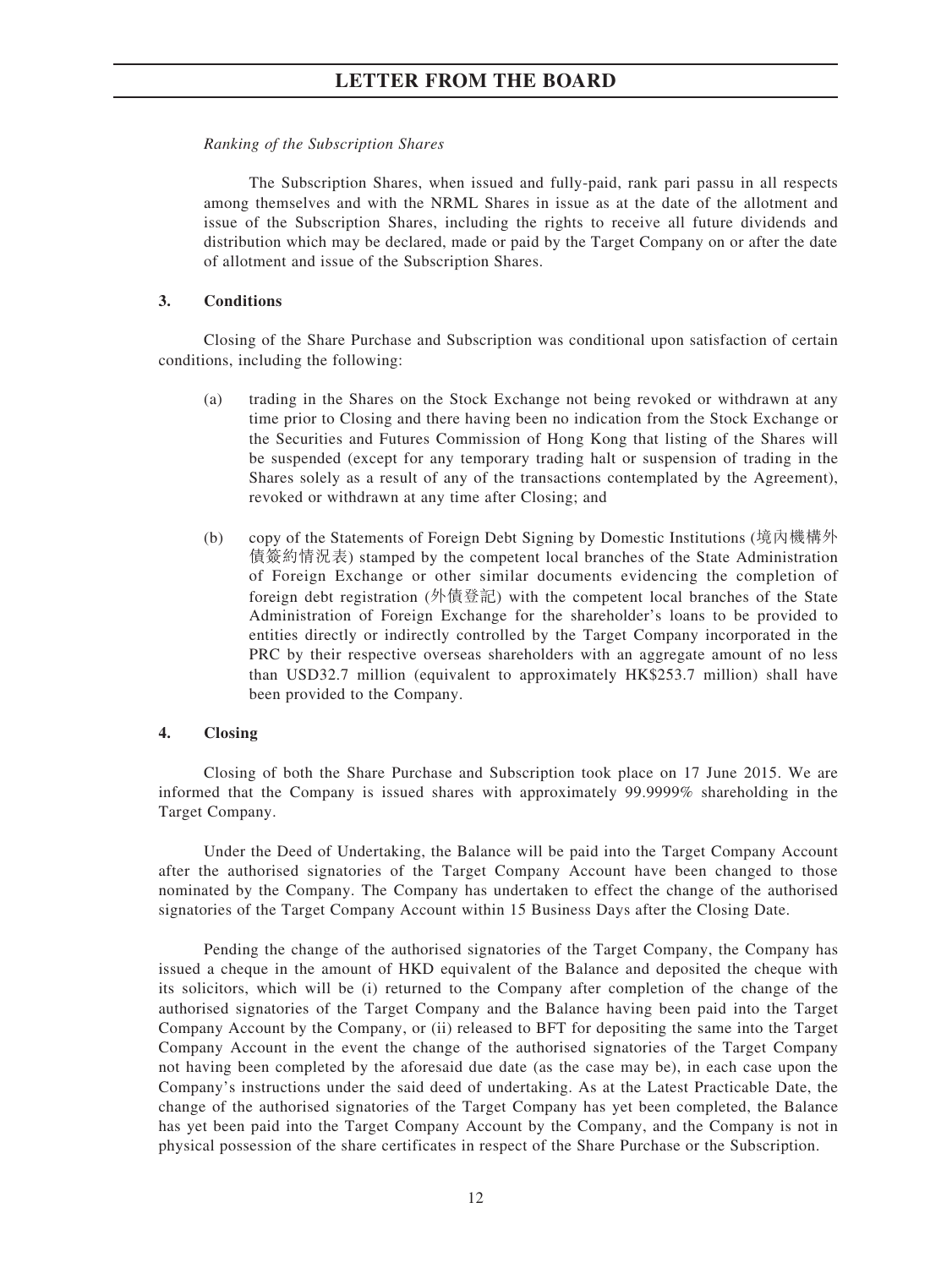## **B. THE BONDS**

Pursuant to the Agreement, at Closing, the Company issued the Bonds in the principal amount of HK\$240,740,000 in favour of BFT as the BFT Share Consideration. It was the commercial decision of BFT to receive the BFT Share Consideration by way of the Bonds. Based on the discussion between the Company and BFT, the Company believes that BFT prefers the Bonds over cash as BFT will have options to exercise either (i) the Conversion Rights to convert the Bonds into Conversion Shares; and/or (ii) the Exchange Rights to exchange the Bonds into NRML Exchangeable Shares, depending on, amongst others, the performance of the Group and the Target Company in the future. A summary of the principal terms of the Bonds are as follows:

| <b>Principal Amount</b>                                | $\ddot{\cdot}$ | An aggregate amount of HK\$240,740,000                                                                                                                                                                                                                                                                                                                                                                                                                                                                                                                 |  |  |  |
|--------------------------------------------------------|----------------|--------------------------------------------------------------------------------------------------------------------------------------------------------------------------------------------------------------------------------------------------------------------------------------------------------------------------------------------------------------------------------------------------------------------------------------------------------------------------------------------------------------------------------------------------------|--|--|--|
| <b>Maturity Date</b>                                   | $\ddot{\cdot}$ | 3 years from the date of issue                                                                                                                                                                                                                                                                                                                                                                                                                                                                                                                         |  |  |  |
| <b>Interest</b>                                        | ÷              | N <sub>il</sub>                                                                                                                                                                                                                                                                                                                                                                                                                                                                                                                                        |  |  |  |
| <b>Conversion Rights and</b><br><b>Exchange Rights</b> | ÷              | The bondholders are entitled to:                                                                                                                                                                                                                                                                                                                                                                                                                                                                                                                       |  |  |  |
|                                                        |                | convert all or part of the Bonds held by it into the<br>(a)<br>Shares (i) at any time during the Conversion Period,<br>or (ii) upon the consummation of a Fundamental<br>Corporate Transaction during the term of the Bonds;<br>and/or                                                                                                                                                                                                                                                                                                                 |  |  |  |
|                                                        |                | (b)<br>exchange all or part of the Bonds held by it into<br>the NRML Shares (i) at any time during the<br>Exchange Period or (ii) upon the consummation of<br>a Fundamental NRML Corporate Transaction during<br>the term of the Bonds. There is no premium or<br>exercise price for the Exchange Rights.                                                                                                                                                                                                                                              |  |  |  |
|                                                        |                | For the avoidance of doubt, the bondholders are entitled<br>to convert part of the outstanding principal amount of<br>the Bonds held by it into the Shares and exchange the<br>remaining part of the Bonds held by it into the NRML<br>Shares (insofar as such amount remain outstanding after the<br>conversion). Once any part of the Bonds are converted into<br>the Shares, the bondholders are not entitled to exchange the<br>Shares so converted into NRML Shares. The issuance of<br>any Conversion Shares shall be subject to the granting of |  |  |  |

Any portion of the Bonds not being converted or exchanged shall be redeemed by the Company at its principal amount on the Maturity Date.

the Listing Approval.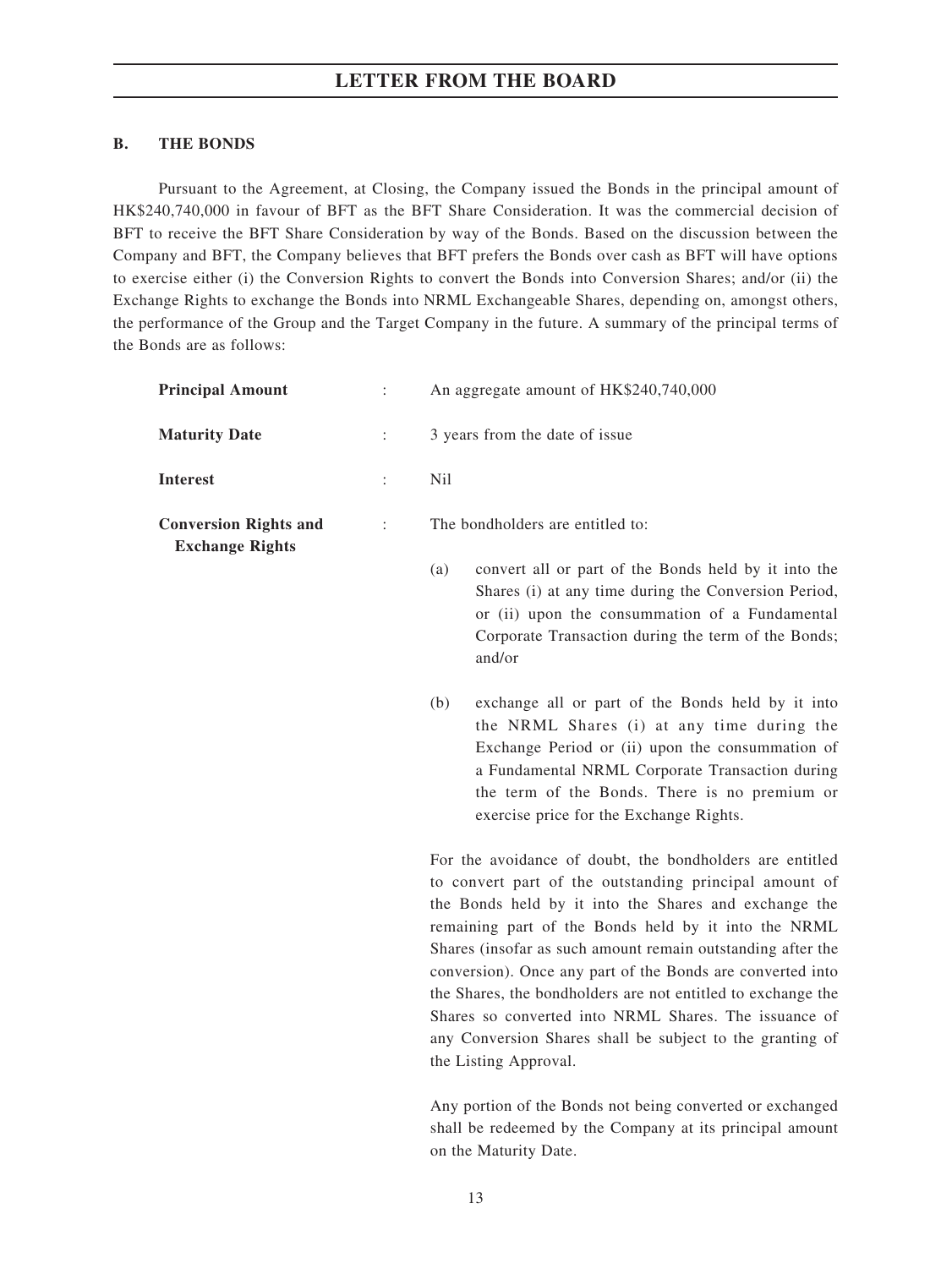|                                                        |                |       | The maximum number of Shares to which the bondholders<br>are entitled on full conversion of the Bonds shall be the<br>Conversion Shares, which are determined by dividing the<br>aggregate principal amount of the Bonds by the Conversion<br>Price, assuming the Exchange Rights are not exercised.                                                                                                |
|--------------------------------------------------------|----------------|-------|-----------------------------------------------------------------------------------------------------------------------------------------------------------------------------------------------------------------------------------------------------------------------------------------------------------------------------------------------------------------------------------------------------|
|                                                        |                |       | The maximum number of NRML Shares to which the<br>bondholders are entitled on full exercise of the Exchange<br>Rights shall be the NRML Exchangeable Shares, assuming<br>the Conversion Rights are not exercised.                                                                                                                                                                                   |
| <b>Conversion Period and</b><br><b>Exchange Period</b> |                |       | The period commencing from the thirtieth (30th) month of<br>the date of issuance of the Bonds and ending on the close of<br>business of the day which falls on the third anniversary of<br>the date of issuance of the Bonds.                                                                                                                                                                       |
| <b>Conversion Price</b>                                | $\ddot{\cdot}$ |       | The initial Conversion Price is HK\$1.55 per Conversion<br>Share, representing the average closing price per<br>Share as quoted on the Stock Exchange for the last 10<br>consecutive trading days immediately prior to the date of<br>the Agreement, subject to adjustments as set out and in<br>accordance with the terms and conditions of the Bonds. The<br>initial Conversion Price represents: |
|                                                        |                | (i)   | a premium of approximately 7.64% to the closing<br>price of HK\$1.44 per Share as quoted on the Stock<br>Exchange on the last trading day prior to signing of<br>the Agreement;                                                                                                                                                                                                                     |
|                                                        |                | (ii)  | a discount of approximately 2.88% to the average<br>closing price of HK\$1.596 per Share as quoted on<br>the Stock Exchange for the last 5 consecutive trading<br>days immediately prior to the date of the Agreement;                                                                                                                                                                              |
|                                                        |                | (iii) | a premium of approximately 24% to the closing<br>price of HK\$1.25 per Share as quoted on the Stock<br>Exchange as at the Latest Practicable Date; and                                                                                                                                                                                                                                              |
|                                                        |                | (iv)  | a premium of approximately 365.19% to the net<br>asset value attributable to owners of the Company<br>of approximately HK\$0.3332 per Share, calculated<br>based on the audited consolidated net assets of<br>approximately HK\$4,591,399,000 as at 31 December<br>2014 and 13,778,884,046 Shares in issue as at the<br>date of the Agreement.                                                      |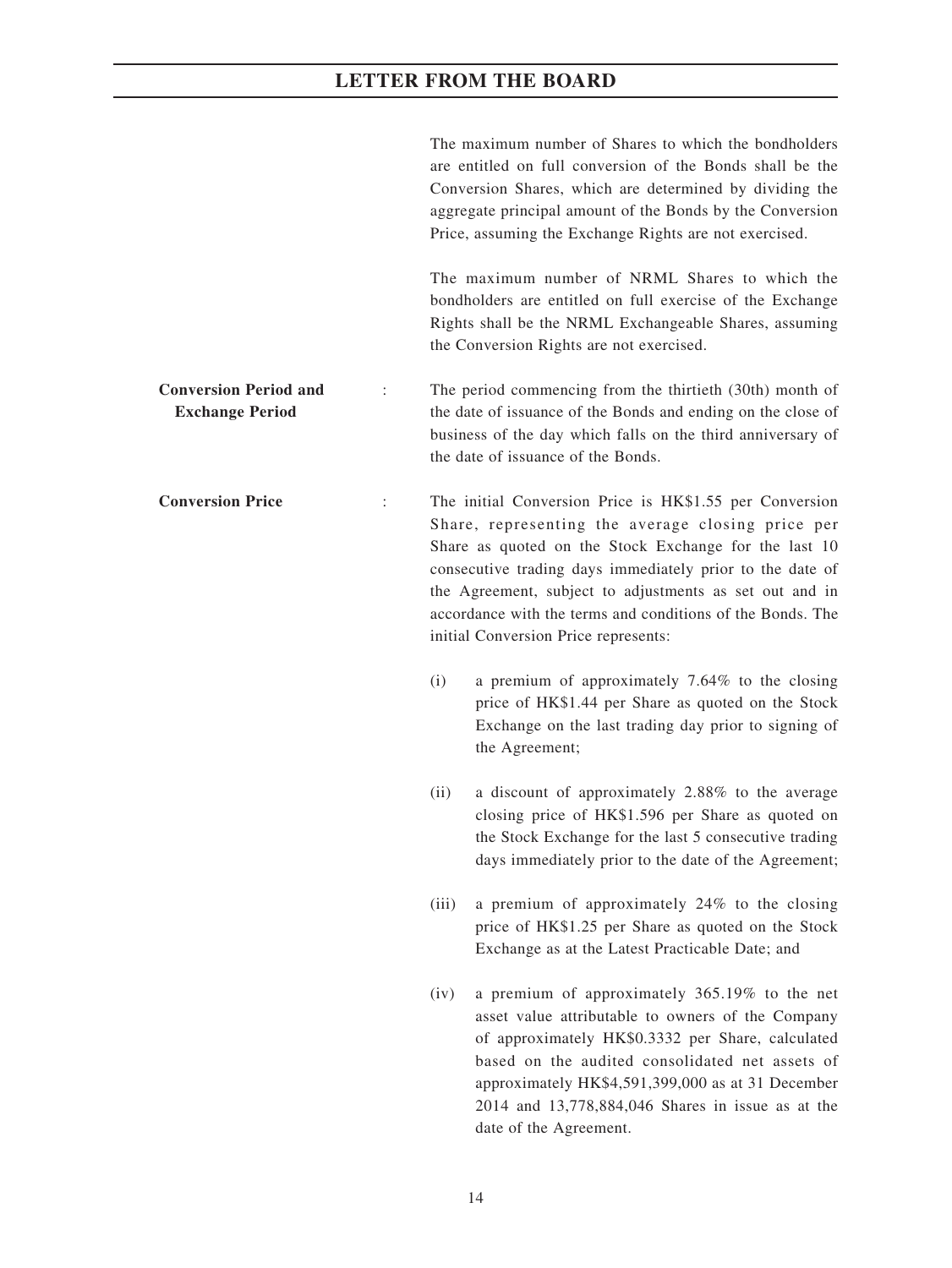The Conversion Price for the Bonds was determined after arm's length negotiations between the Company and BFT with reference to the prevailing market price of the Shares.

### **Adjustment Event** : The Conversion Price will be adjusted upon the following:

- **(**a) consolidation, subdivision or reclassification;
- (b) capitalization of profits or reserves;
- (c) capital distributions;
- (d) rights issues of the Shares or options over the Shares;
- (e) rights issue of other securities;
- (f) issues of new Shares at a price less than the higher of (i) 85% of then current market price, and (ii) the then-effective conversion price;
- (g) issues of other securities at a price less than the higher of (i) 85% of then current market price, and (ii) the then-effective conversion price;
- (h) modification of rights of conversion, exchange or subscription attaching to any such securities referred to in (g) above (other than in accordance with the terms of such securities) so that the consideration per Share (for the number of Shares available on conversion, exchange or subscription following the modification) is less than the higher of (i) 85% of the then market price per Share on the date of announcement of the proposals for such modification; and (ii) the Conversion Price in effect on the date of announcement of the proposals for such modification.
- (i) issue, sale or distribution of any securities by the Company or any of its subsidiaries in connection with which an offer pursuant to which the Shareholders generally are entitled to participate in arrangements whereby such securities may be acquired by them (except where the Conversion Price falls to be adjusted under condition referred to in  $(d)$ ,  $(e)$ ,  $(f)$  and  $(g)$  above); and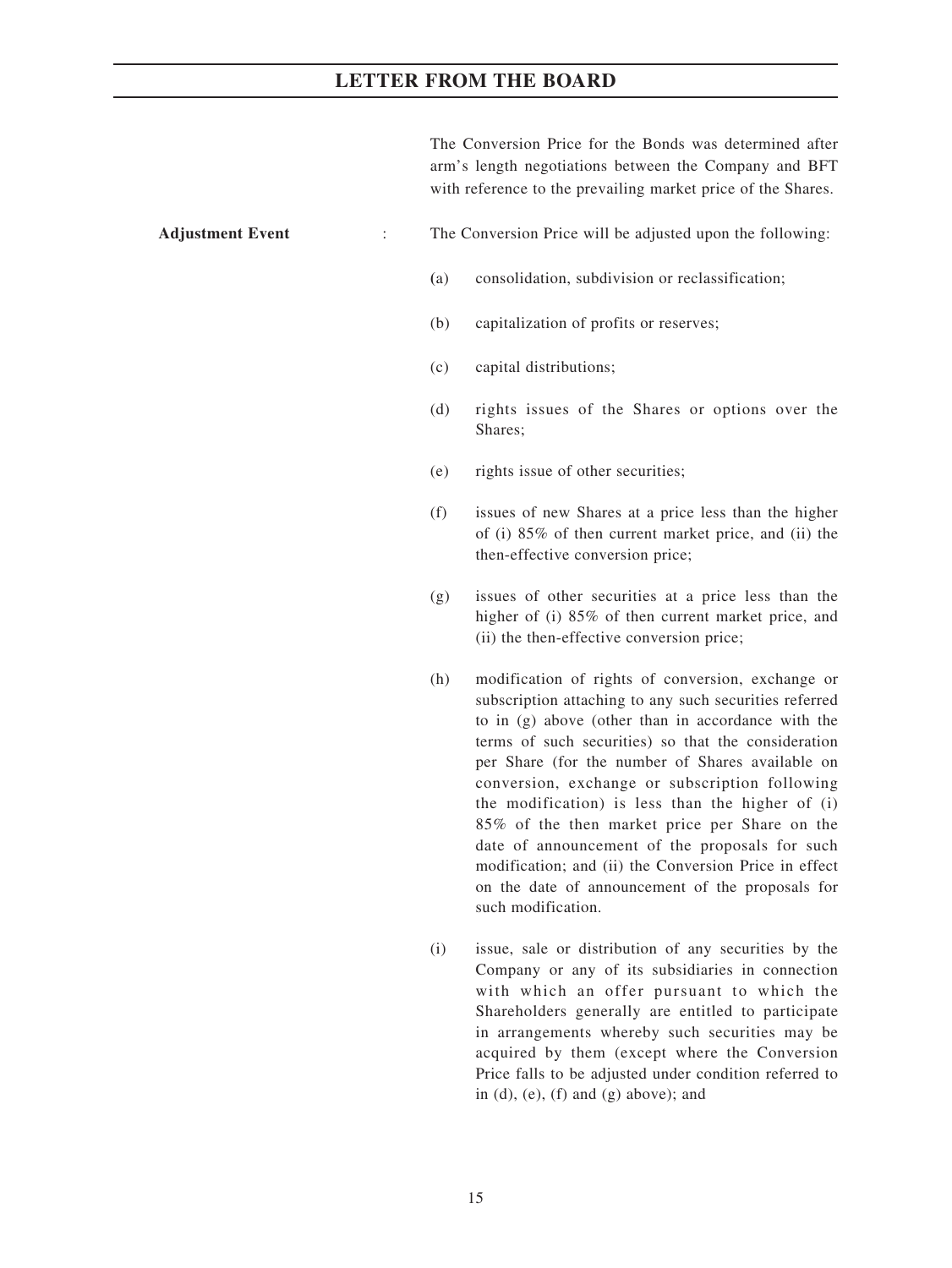(j) Other events where the Company or any Bondholder determines that a downward adjustment should be made to the Conversion Price as result of one or more events or circumstances not referred to the above, the Issuer or such Bondholder shall, at the costs and expenses of the Issuer, consult an independent bank of international repute acting as an expert to determine as soon as practicable what adjustment (if any) to the Conversion Price is fair and reasonable. For instance, these events may include change in relevant laws and regulations or change in the constitutive documents of the Company.

Any additional Shares issuable upon adjustments pursuant to the terms of the Bonds shall be allotted and issued under the Specific Mandate to be granted to the Directors by the Shareholders.

The Conversion Price cannot fall below the par value of the Shares (being HK\$0.2). Assuming that the Conversion Price is adjusted to HK\$0.2 and that the entire principal amount of the Bonds is converted into Conversion Shares (and assuming that there is no change to the issued share capital of the Company between the Latest Practicable Date and the conversion date), 1,203,700,000 Conversion Shares will be issued, representing approximately 8.51% of the issued share capital of the Company as at the Latest Practicable Date and approximately 7.85% of the issued share capital as enlarged by such conversion.

Although the adjustment event (j) above is a catch-all provision to cater for circumstances which may affect the Conversion Price but are not covered under adjustment events (a) to (i) above and that the bondholder will have absolute discretion to select the Expert if the Company fails to select an Expert, the Board considers that the terms and conditions of the Bonds (which includes the adjustment event (j)), taken as a whole, are fair and reasonable and are in the interests of the Company and its Shareholders as a whole, as (i) the Company obtained interest-free financing through the issuance of the Bonds; and (ii) the Company acquired the Target Group without the need to settle the payment of the consideration payable to BFT by cash. In relation to adjustment event (j), the Board does not see any significant downside risk after considering its potential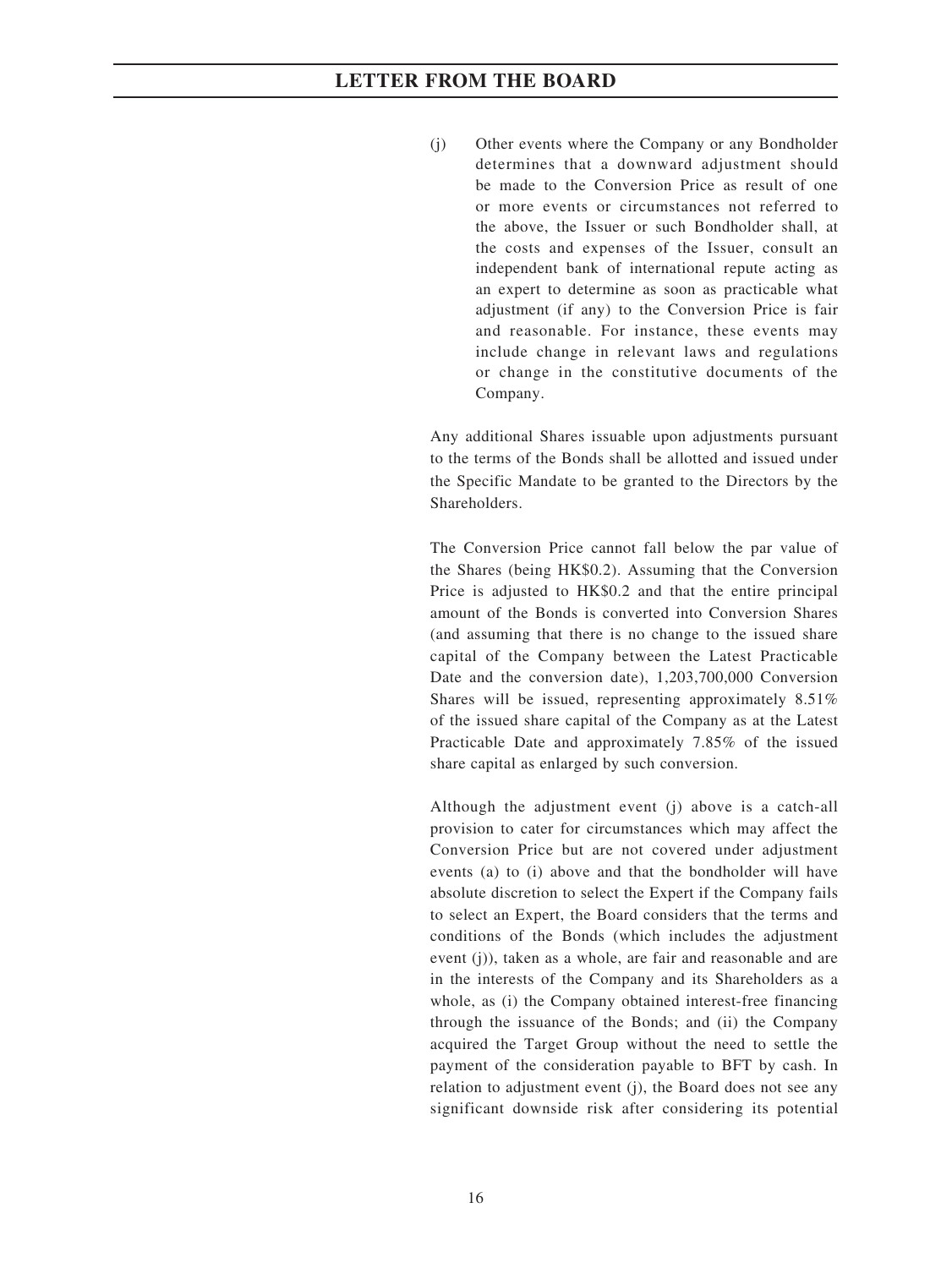dilutive effect on the shareholding of the Company, and the relatively short period of time during which such adjustment event may occur.

**Conversion Shares** : Based on the initial Conversion Price of HK\$1.55, a maximum number of 155,316,129 new Shares will be allotted and issued upon exercise in full of the Conversion Rights, which represent:

- (i) approximately 1.13% of the total issued share capital of the Company as at the date of the Agreement;
- (ii) approximately 1.10% of the total issued share capital of the Company as at the Latest Practicable Date; and
- (iii) approximately 1.09% of the total issued share capital of the Company as enlarged by the allotment and issue of the Conversion Shares upon exercise in full of the Conversion Rights.

The Conversion Shares shall be allotted and issued under the Specific Mandate granted to the Directors by the Shareholders.

As at the Latest Practicable Date, the authorized share capital of the Company was HK\$5,000,000,000 divided into 25,000,000,000 Shares of a par value of HK\$0.2 each, among which 14,138,884,046 Shares have been issued and fully paid up.

The allotment and issue of the Conversion Shares will not result in a change of control of the Company.

**Conversion Restrictions** : Where an exercise of the Conversion Right will result in reduction in public float, the Company shall use its best endeavours to take all necessary steps to ensure that the minimum public float requirement can be satisfied.

**Early Redemption** : Following the occurrence of a Relevant Event, a holder of the Bonds will have the right at its option, to require the Company to redeem such the Bonds held by it in whole or in part at its principal amount on the date falling one month from the date of the notice concerning the Relevant Event given by the holders of the Bonds to the Company.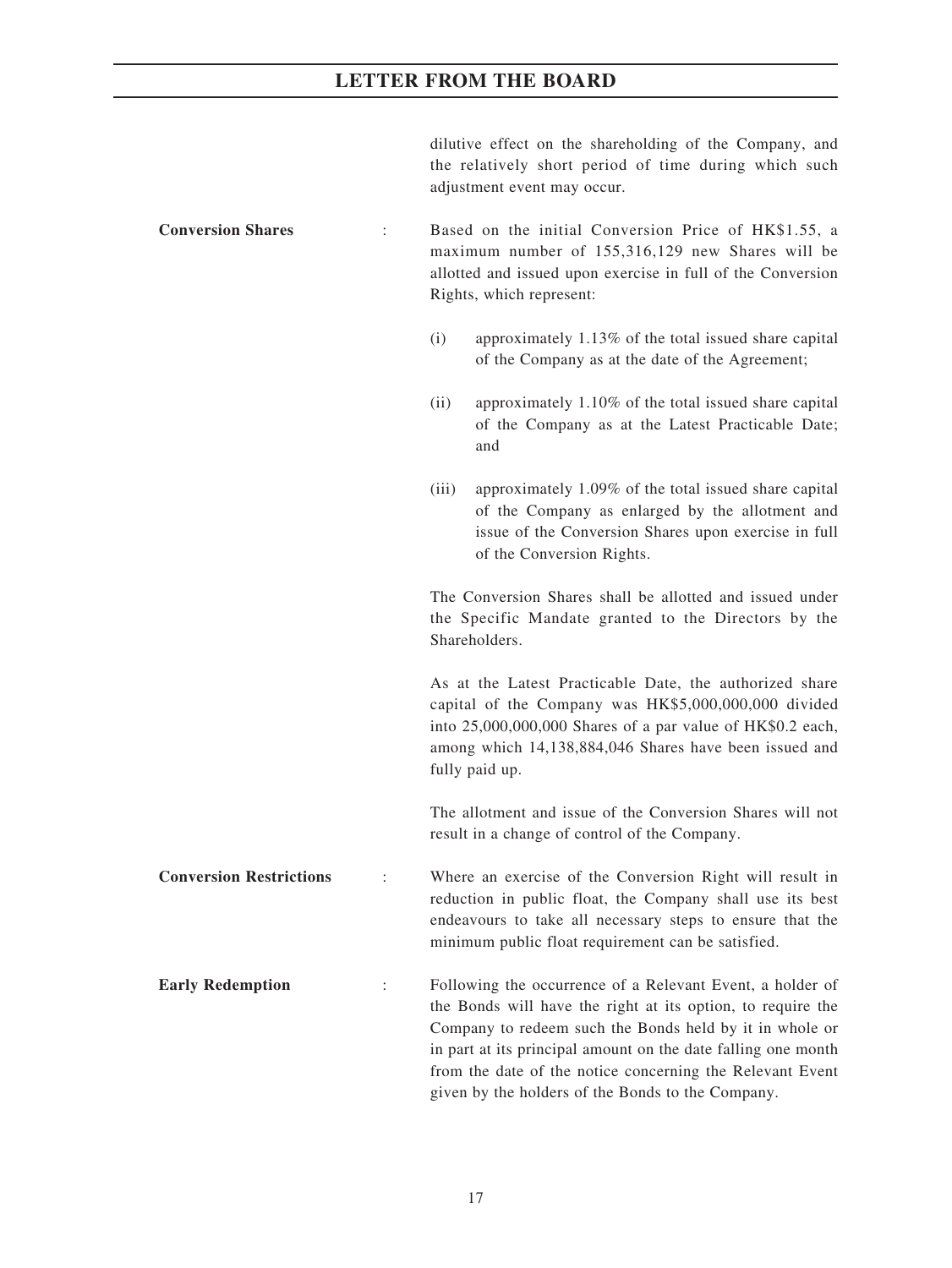| <b>Ranking</b>                 | $\vdots$             | The Conversion Shares shall rank pari passu in all respects<br>among themselves and with all other existing Shares<br>outstanding at the date of conversion and all Conversion<br>Shares shall include rights to participate in all dividends<br>and other distributions.                                                                                                                                                                                                                                         |
|--------------------------------|----------------------|-------------------------------------------------------------------------------------------------------------------------------------------------------------------------------------------------------------------------------------------------------------------------------------------------------------------------------------------------------------------------------------------------------------------------------------------------------------------------------------------------------------------|
| <b>Status</b>                  | $\ddot{\cdot}$       | The Bonds constitute direct, unsubordinated, unconditional<br>and unsecured obligations of the Company and shall at<br>all times rank pari passu and without any preference<br>or priority among themselves. The payment obligations<br>of the Company under the Bonds shall, save for such<br>exceptions as may be provided by mandatory provisions of<br>applicable laws, at all times rank at least equally with all<br>of the Company's other present and future unsecured and<br>unsubordinated obligations. |
| Transferability                | $\ddot{\cdot}$       | Any transfer of the Bonds shall be in respect of the whole<br>or any part (in multiples of HK\$10,000) of the principal<br>amount of the Bonds.                                                                                                                                                                                                                                                                                                                                                                   |
|                                |                      | The Bonds shall not be transferred by the holder of the<br>Bonds without the prior consent of the Company except any<br>transfer to an affiliate of such holder.                                                                                                                                                                                                                                                                                                                                                  |
| <b>Voting rights</b>           | $\ddot{\phantom{a}}$ | The Bonds do not confer any voting rights at any meetings<br>of the Company.                                                                                                                                                                                                                                                                                                                                                                                                                                      |
| <b>Security</b>                | $\ddot{\cdot}$       | There are no securities given by the Company in respect of<br>the Bonds.                                                                                                                                                                                                                                                                                                                                                                                                                                          |
| <b>Restrictions on Sale</b>    | $\ddot{\cdot}$       | There are no restrictions on subsequent sale of the<br>Conversion Shares.                                                                                                                                                                                                                                                                                                                                                                                                                                         |
| <b>Event of Default</b>        |                      | On and at any time after the occurrence of an event of<br>default as described in the Bonds, any bondholder may, by<br>notice in writing to the Company, declare that the Bonds<br>are, and they shall immediately become, due and payable<br>as at such date (without prejudice to the right of any<br>bondholder to exercise the Conversion Right or Exchange<br>Right in respect of the Bonds).                                                                                                                |
| <b>Application for listing</b> |                      | No application will be made by the Company to the Stock<br>Exchange for listing of the Bonds. An application has been<br>made by the Company to the Stock Exchange for the listing<br>of, and permission to deal in, the Conversion Shares.                                                                                                                                                                                                                                                                       |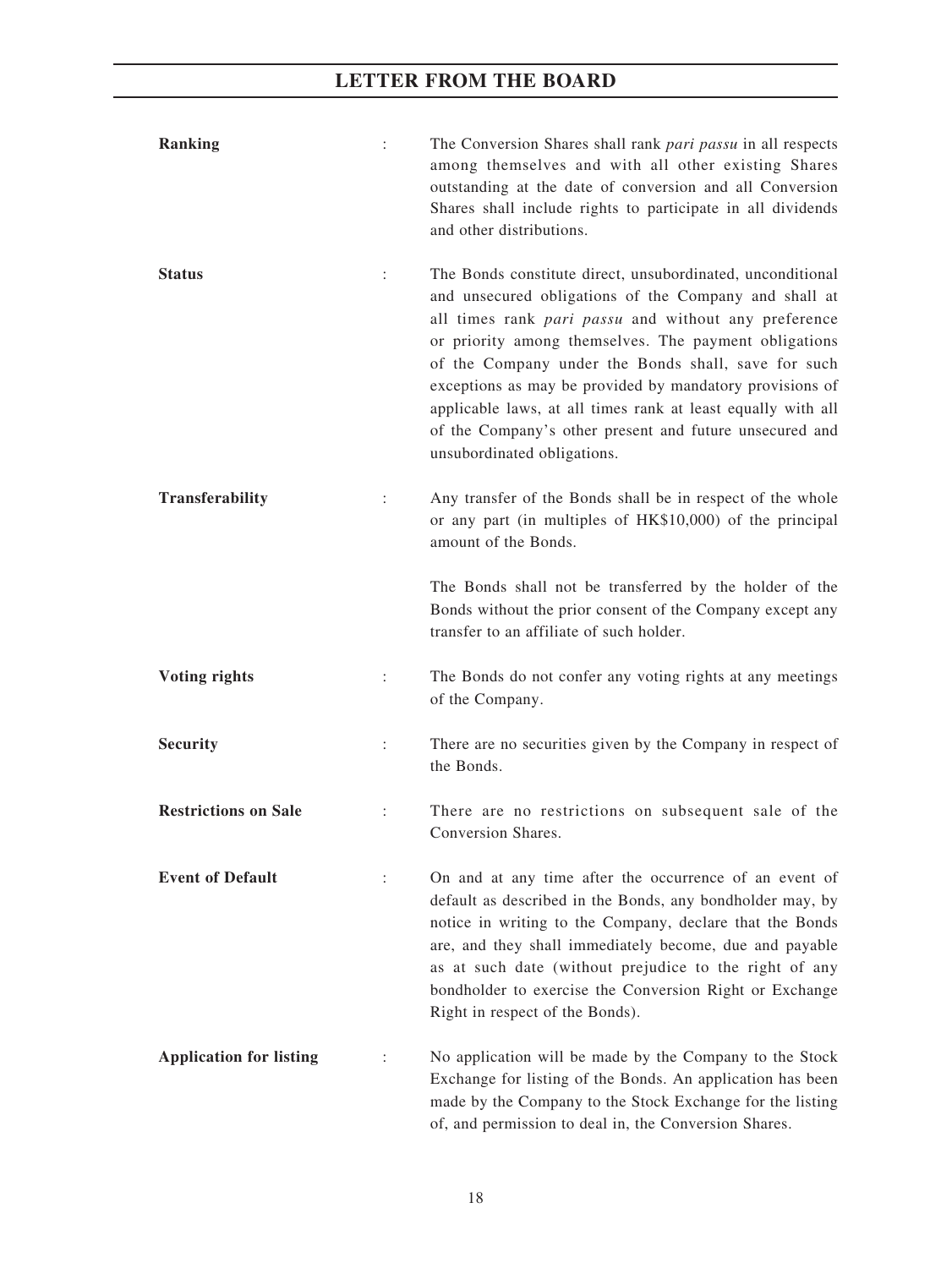## **B. SHAREHOLDING STRUCTURE OF THE TARGET COMPANY**

## **1. Shareholding structure of the Target Company before Closing**



**2. Shareholding structure of the Target Company immediately after Closing**



**3. Shareholding structure of the Target Company immediately after Closing and the issue of the NRML Exchangeable Shares upon full exercise of the Exchange Rights immediately after Closing (assuming that there are no other changes to the issued share capital of the Target Company)**



*Note:* The shareholdings shown in the diagrams above are approximate figures.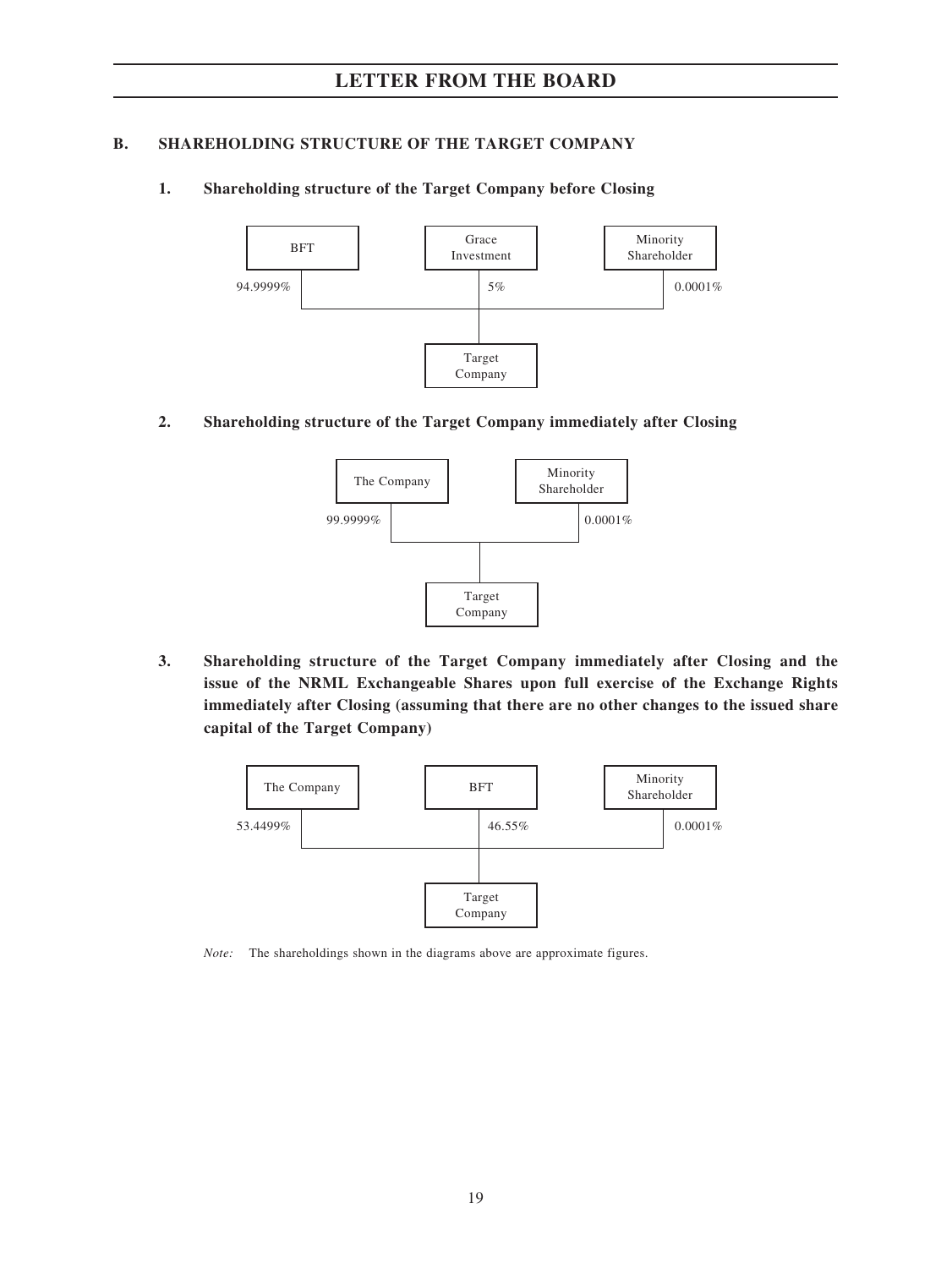## **C. EFFECT ON THE SHAREHOLDING STRUCTURE OF THE COMPANY IN RELATION TO THE BONDS**

For illustration purposes only, the following table sets out the shareholding structure of the Company (a) as at the Latest Practicable Date; (b) before the full conversion of the 2016 CN but immediately after the allotment and issue of the Conversion Shares upon exercise of the Conversion Rights (assuming that there are no other changes to the issued share capital of the Company); (c) immediately after the full conversion of the 2016 CN but before the allotment and issue of the Conversion Shares upon exercise of the Conversion Rights; and (d) immediately after the full conversion of the 2016 CN and the allotment and issue of the Conversion Shares by the Company upon full exercise of the Conversion Rights (on the assumption that there are no other changes in the shareholding structure and the issued share capital of the Company up to the date of full conversion):

|                           | As at the Latest<br><b>Practicable Date</b> |         | Before the<br>full conversion of the<br>2016 CN but immediately<br>after the allotment<br>and issue of the Conversion<br>Shares upon exercise<br>of the Conversion Rights<br>(assuming that there are no<br>other changes to the issued |         | <b>Immediately</b> after<br>the full conversion of the<br>2016 CN but before the<br>allotment and issue of the<br><b>Conversion Shares upon exercise</b><br>of the Conversion Rights<br>(assuming that there are no<br>other changes to the issued<br>share capital of the Company) share capital of the Company) share capital of the Company) |         | <b>Immediately</b> after<br>the full conversion<br>of the 2016 CN and the<br>allotment and issue of the<br><b>Conversion Shares by the</b><br>Company upon full exercise<br>of the Conversion Rights<br>(assuming that there are no<br>other changes to the issued |         |
|---------------------------|---------------------------------------------|---------|-----------------------------------------------------------------------------------------------------------------------------------------------------------------------------------------------------------------------------------------|---------|-------------------------------------------------------------------------------------------------------------------------------------------------------------------------------------------------------------------------------------------------------------------------------------------------------------------------------------------------|---------|--------------------------------------------------------------------------------------------------------------------------------------------------------------------------------------------------------------------------------------------------------------------|---------|
|                           | No. of                                      | Approx. | No. of                                                                                                                                                                                                                                  | Approx. | No. of                                                                                                                                                                                                                                                                                                                                          | Approx. | No. of                                                                                                                                                                                                                                                             | Approx. |
|                           | Company Shares                              | $\%$    | Company Shares                                                                                                                                                                                                                          | $\%$    | Company Shares                                                                                                                                                                                                                                                                                                                                  | $\%$    | Company Shares                                                                                                                                                                                                                                                     | $\%$    |
| Better Joint (Note 1)     | 6,125,279,787                               | 43.3    | 6,125,279,787                                                                                                                                                                                                                           | 42.8    | 6,868,774,210                                                                                                                                                                                                                                                                                                                                   | 46.2    | 6,868,774,210                                                                                                                                                                                                                                                      | 45.7    |
| Glory Merit (Note 2)      | 1,486,988,846                               | 10.5    | 1,486,988,846                                                                                                                                                                                                                           | 10.4    | 1,486,988,846                                                                                                                                                                                                                                                                                                                                   | 10.0    | 1,486,988,846                                                                                                                                                                                                                                                      | 9.9     |
| Elite Mile (Note 3)       | 2,031,482,970                               | 14.4    | 2,031,482,970                                                                                                                                                                                                                           | 14.2    | 2,031,482,970                                                                                                                                                                                                                                                                                                                                   | 13.6    | 2,031,482,970                                                                                                                                                                                                                                                      | 13.5    |
| Sino Wealthy (Note 4)     | 754,739,800                                 | 5.3     | 754,739,800                                                                                                                                                                                                                             | 5.3     | 754,739,800                                                                                                                                                                                                                                                                                                                                     | 5.1     | 754,739,800                                                                                                                                                                                                                                                        | 5.0     |
| Sub-total:                | 10,398,491,403                              | 73.5    | 10,398,491,403                                                                                                                                                                                                                          | 72.7    | 11,141,985,826                                                                                                                                                                                                                                                                                                                                  | 74.9    | 11,141,985,826                                                                                                                                                                                                                                                     | 74.1    |
| <b>BFT</b>                |                                             |         | 155,316,129                                                                                                                                                                                                                             | 1.1     |                                                                                                                                                                                                                                                                                                                                                 |         | 155,316,129                                                                                                                                                                                                                                                        | $1.0\,$ |
| Other public shareholders | 3,740,392,643                               | 26.5    | 3,740,392,643                                                                                                                                                                                                                           | 26.2    | 3,740,392,643                                                                                                                                                                                                                                                                                                                                   | 25.1    | 3,740,392,643                                                                                                                                                                                                                                                      | 24.9    |
| Sub-total:                | 3,740,392,643                               | 26.5    | 3,895,708,772                                                                                                                                                                                                                           | 27.3    | 3,740,392,643                                                                                                                                                                                                                                                                                                                                   | 25.1    | 3,895,708,772                                                                                                                                                                                                                                                      | 25.9    |
| Total:                    | 14,138,884,046                              | 100     | 14,294,200,175                                                                                                                                                                                                                          | 100     | 14,882,378,469                                                                                                                                                                                                                                                                                                                                  | 100     | 15,037,694,598                                                                                                                                                                                                                                                     | 100     |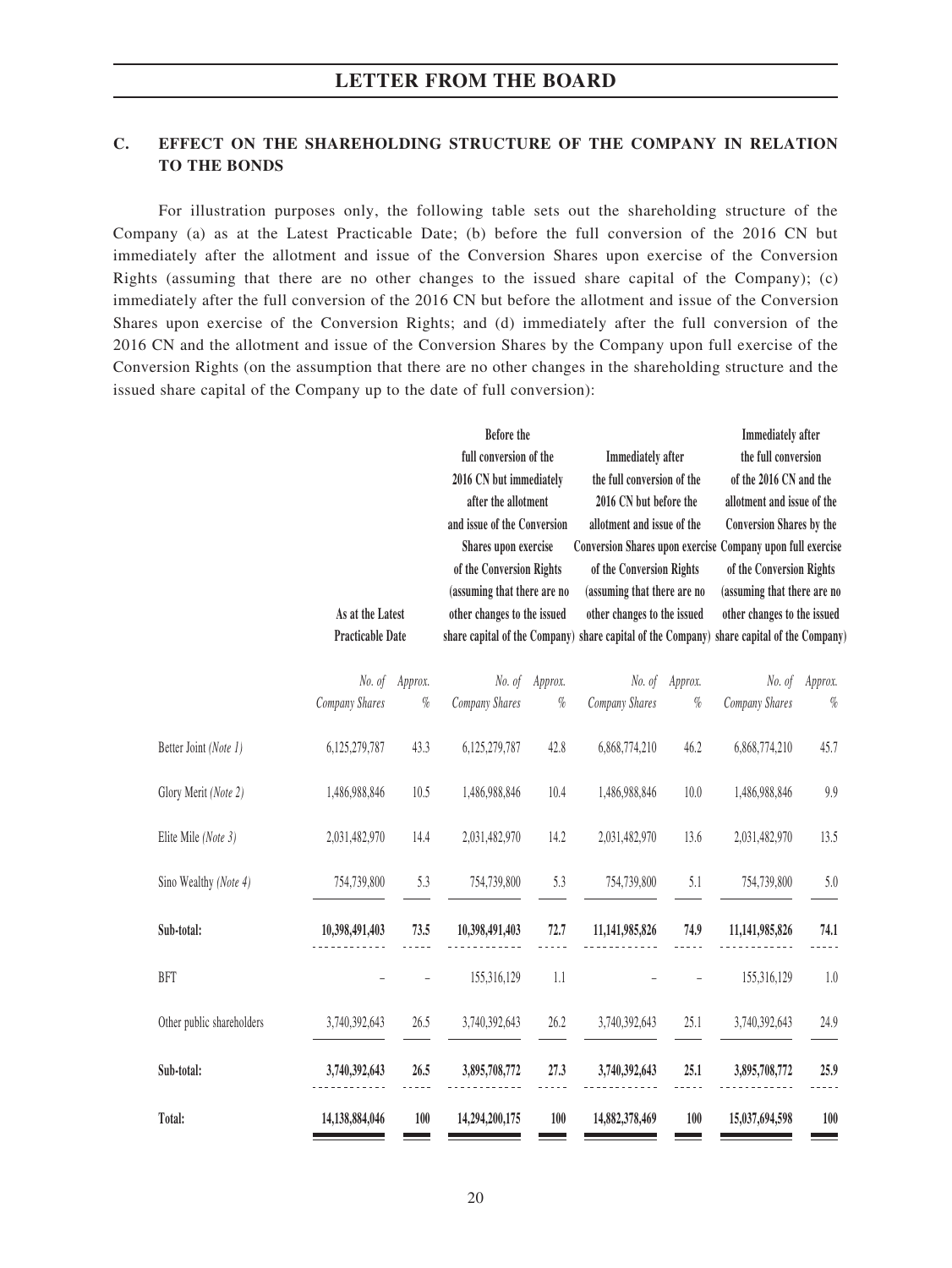*Notes:*

- 1. Better Joint Venture Limited ("**Better Joint**") is the legal and beneficial owner of 6,125,279,787 Shares and holder of the 2016 CN which is convertible into a maximum of 743,494,423 Shares upon full conversion at the conversion price of HK\$0.269 (subject to adjustment). Better Joint is wholly and beneficially owned by Mr. King, a substantial shareholder and director of the Company.
- 2. Glory Merit International Holdings Limited ("**Glory Merit**") is the legal and beneficial owner of 1,486,988,846 Shares. Glory Merit is beneficially owned as to 99% by Mr. King.
- 3. Elite Mile Investments Limited ("**Elite Mile**") is the legal and beneficial owner of 2,031,482,970 Shares. Elite Mile is wholly and beneficially owned by Mr. King.
- 4. Sino Wealthy Limited ("**Sino Wealthy**") is the legal and beneficial owner of 754,739,800 Shares. Sino Wealthy is indirectly, wholly and beneficially owned by Forefront Group Limited. Forefront Group Limited is beneficially owned as to 70.71% by Mystery Idea Limited. Mystery Idea Limited is wholly and beneficially owned by Mr. King.

## **D. INFORMATION OF THE COMPANY, THE SELLERS AND THE TARGET COMPANY**

### **1. Information of the Company**

The Group is principally engaged in theme based leisure and consumption business, focusing on the design, development and operation of integrated large-scale tourist complex projects in key cities in and outside the PRC that comprise of theme parks, hotels, shopping and leisure facilities, as well as other theme based consumption such as food and beverages, entertainment and touring theme parks.

## **2. Information of Grace Investment**

Grace Investment is a company incorporated in the BVI with limited liability. The principal activity of Grace Investment is investment holding.

### **3. Information of BFT**

BFT is a limited partnership registered in Guernsey and is controlled by its General Partner, BFT Acquisition (Guernsey) Co. Limited, which is a limited company registered in Guernsey. The ultimate beneficial owners of both these entities are the limited partnerships that comprise the Apax Europe VI and Apax Europe VII Funds. The principal activity of BFT is investment holding.

### **4. Information of Target Company and the Target Group**

The Target Company is a company incorporated under the laws of the BVI with limited liability and was wholly owned by Grace Investment, BFT and the Minority Shareholder immediately before Closing. The Target Company is principally engaged in investment holding. The Target Group's principal business activity is the operation of high-end restaurant chain under the brand of "Golden Jaguar (金錢豹)" with 27 restaurants across 18 cities in the PRC as of the Latest Practicable Date.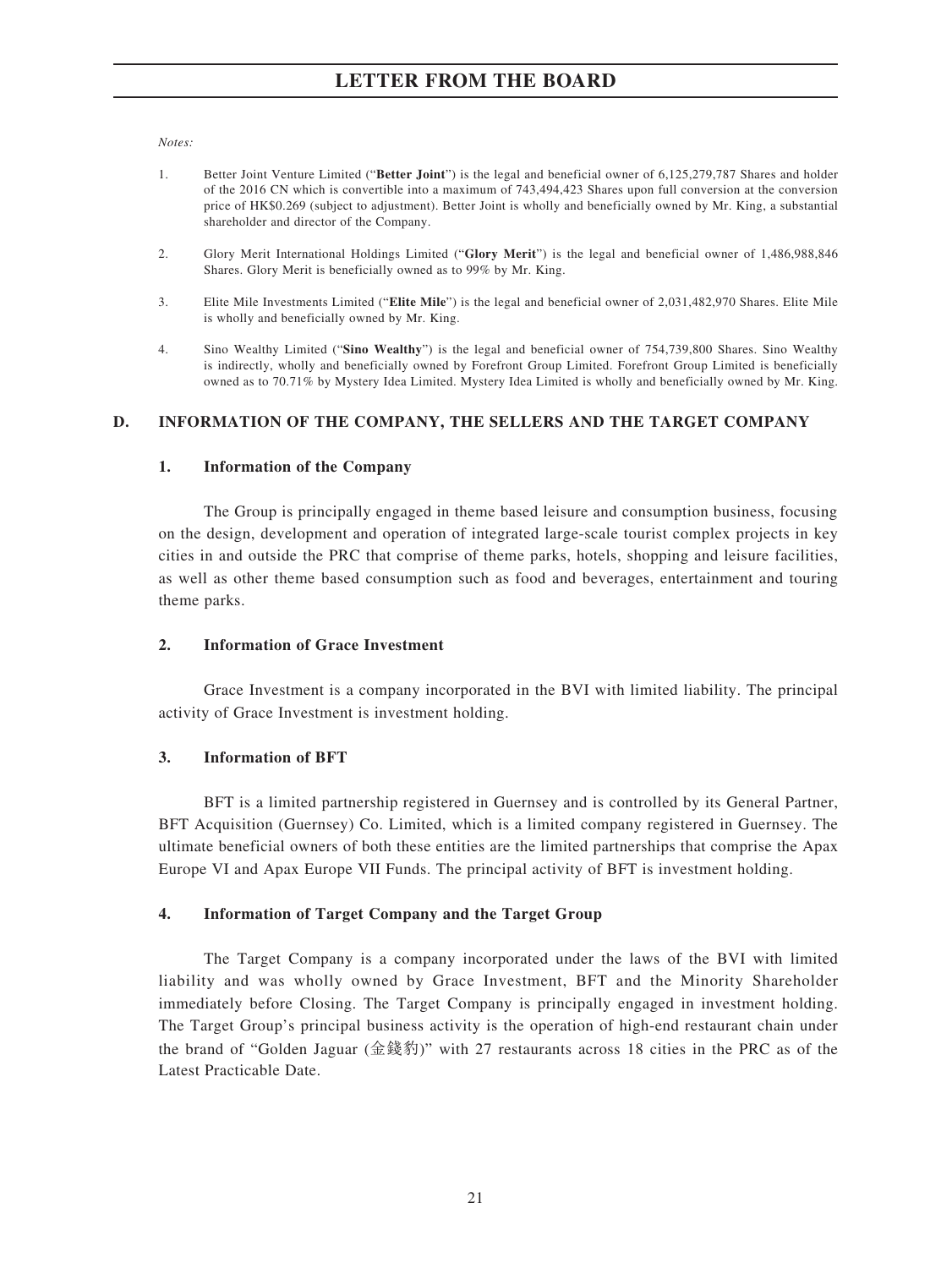### **E. FINANCIAL INFORMATION OF THE TARGET GROUP**

Set out below is a summary of the audited financial information of the Target Group for the years ended 31 December 2013 and 31 December 2014 as provided by the sellers to the Company:

|                        | For the financial year<br>ended 31 December<br>2013<br><i>RMB'000</i> | For the financial year<br>ended 31 December<br>2014<br><i>RMB'000</i> |
|------------------------|-----------------------------------------------------------------------|-----------------------------------------------------------------------|
| Turnover               | 956,854                                                               | 714,324                                                               |
| Losses before taxation | (223, 647)                                                            | (207, 891)                                                            |
| Losses after taxation  | (231,995)                                                             | (210, 271)                                                            |
|                        | As at 31 December<br>2013<br><i>RMB'000</i>                           | As at 31 December<br>2014<br><i>RMB'000</i>                           |
| Net liabilities        | (326, 681)                                                            | (443, 749)                                                            |

The Company is issued shares with approximately 99.9999% of the Target Company immediately after Closing. The financial results of the Target Company will be consolidated into the financial statements of the Group. The financial effects of the Acquisition are set out in "Section H – Financial Effects of the Acquisition" to this circular.

### **F. REASONS FOR AND BENEFITS OF THE ACQUISITION FOR THE COMPANY**

The Group is principally engaged in theme based leisure and consumption business, focusing on the design, development and operation of integrated large-scale tourist complex projects in key cities in and outside the PRC that comprise of theme parks, hotels, shopping and leisure facilities, as well as other theme based consumption such as food and beverages, entertainment and touring theme parks. The Group is transforming from a real estate developer to a developer of large-scale integrated tourism, hospitality and retail projects in the PRC and selected overseas destination with experiential consumption themes such as theme park, international premium brand outlet mall, hotel, dining, leisure and entertainment facilities. Food and beverages sector is one of our Group's core development areas.

The Company is reasonably optimistic about the growth of the middle-class food and beverages sector in China, and believes that quality buffet and banqueting market in the PRC is going to enjoy growth among the middle-class consumer population in the PRC. "Golden Jaguar (金錢豹)" presents a suitable opportunity in this respect. With the reputable brand of "Golden Jaguar (金錢豹)" in the PRC, its wide network of restaurants in the PRC and its experienced management team, the Company believes that there is growth potential in the Target Group and the Acquisition will be able to complement the Group's strategy to expand into the food and beverages business in China. Notwithstanding its lossmaking condition, "Golden Jaguar (金錢豹)" currently owns and operates 27 restaurants in 18 cities of 15 provinces, in China, and serves millions of customers in different parts of the country. This provides the Group with an immediate platform to kick-start its national food and beverages business line, which would otherwise require much more money, time and effort to build and develop. In addition, as the Company plans to expand into other experiential consumption businesses such as edutainment and touring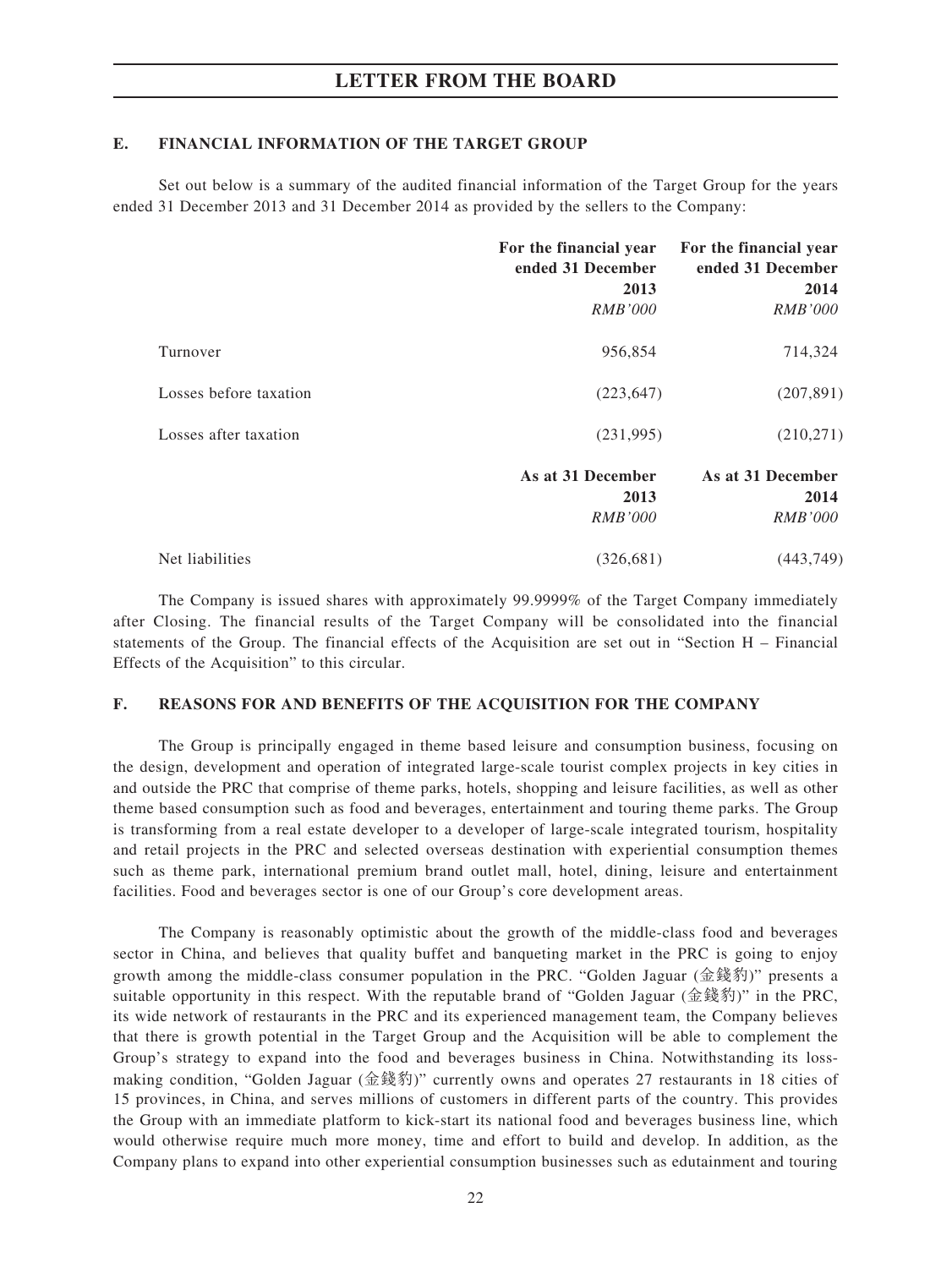carnival and events across China as well as the E-da Project in Kaohsiung, Taiwan, as disclosed in the announcements of the Company dated 22 June 2015, 27 January 2015 and 3 July 2014, the established customer base of "Golden Jaguar (金錢豹)" accumulated for many years will form a solid foundation and can help to cross-sell these added businesses for the Company. On the basis of the existing reputation and restaurant network of "Golden Jaguar (金錢豹)", the Group will further improve its branding and network coverage in China, with the view to increasing the number of restaurants, the size of customers base, and per capita spend of customers, thereby enhancing the profitability of "Golden Jaguar (金錢豹)" as well as of the Group. With the synergy created by the Acquisition, the Company believes that it will also be able to leverage on the restaurants network of "Golden Jaguar (金錢豹)" to cross-sell other business lines of the Group.

The Directors consider that the Acquisition is on normal commercial terms and that the terms of the Acquisition are fair and reasonable and in the interests of the Company and Shareholders as a whole.

### **G. EQUITY CAPITAL RAISING ACTIVITIES DURING PAST 12 MONTHS**

Save as disclosed below, the Company has not carried out any other equity capital raising activities during the 12 months immediately preceding the Latest Practicable Date. The actual use of proceeds of from the equity capital raising activities mentioned below is in line with the intended use of proceeds as disclosed in respectively the announcements of the Company issued on 17 November 2014, 1 December 2014 and 5 June 2015:

**Approximate net**

**Actual use of proceeds**

| Date of announcement | Capital raising activity                                                    | Approximate net<br>proceeds raised<br>$(HK\$ | Actual use of proceeds<br>(as at Latest Practicable<br>Date)                                                                                                                                                                                                                                                                                                                                  |  |
|----------------------|-----------------------------------------------------------------------------|----------------------------------------------|-----------------------------------------------------------------------------------------------------------------------------------------------------------------------------------------------------------------------------------------------------------------------------------------------------------------------------------------------------------------------------------------------|--|
| 17 November 2014     | Subscription for 220,000,000<br>new Shares completed on<br>26 November 2014 | 247.9 million                                | Fully utilised as pledged<br>bank deposit for bank and<br>other borrowing                                                                                                                                                                                                                                                                                                                     |  |
| 1 December 2014      | Subscription for 645,000,000<br>new Shares completed on<br>9 December 2014  | 726.76 million                               | Approximately<br>(i)<br>HK\$514.9 million as<br>pledged bank deposit<br>for bank and other<br>borrowing;<br>(ii) Approximately<br>HK\$175.96 million<br>as for our investment<br>in securities, kids<br>edutainment and tour<br>carnival projects<br>and professional<br>fees on our project<br>investments; and<br>(iii) Approximately<br>HK\$35.9 million<br>as payment of bond<br>interest |  |
| 5 June 2015          | Subscription for 360,000,000<br>new Shares completed on<br>12 June 2015     | 518.5 million                                | Approximately HK\$389.2<br>million as pledged bank<br>deposit for bank and<br>other borrowing                                                                                                                                                                                                                                                                                                 |  |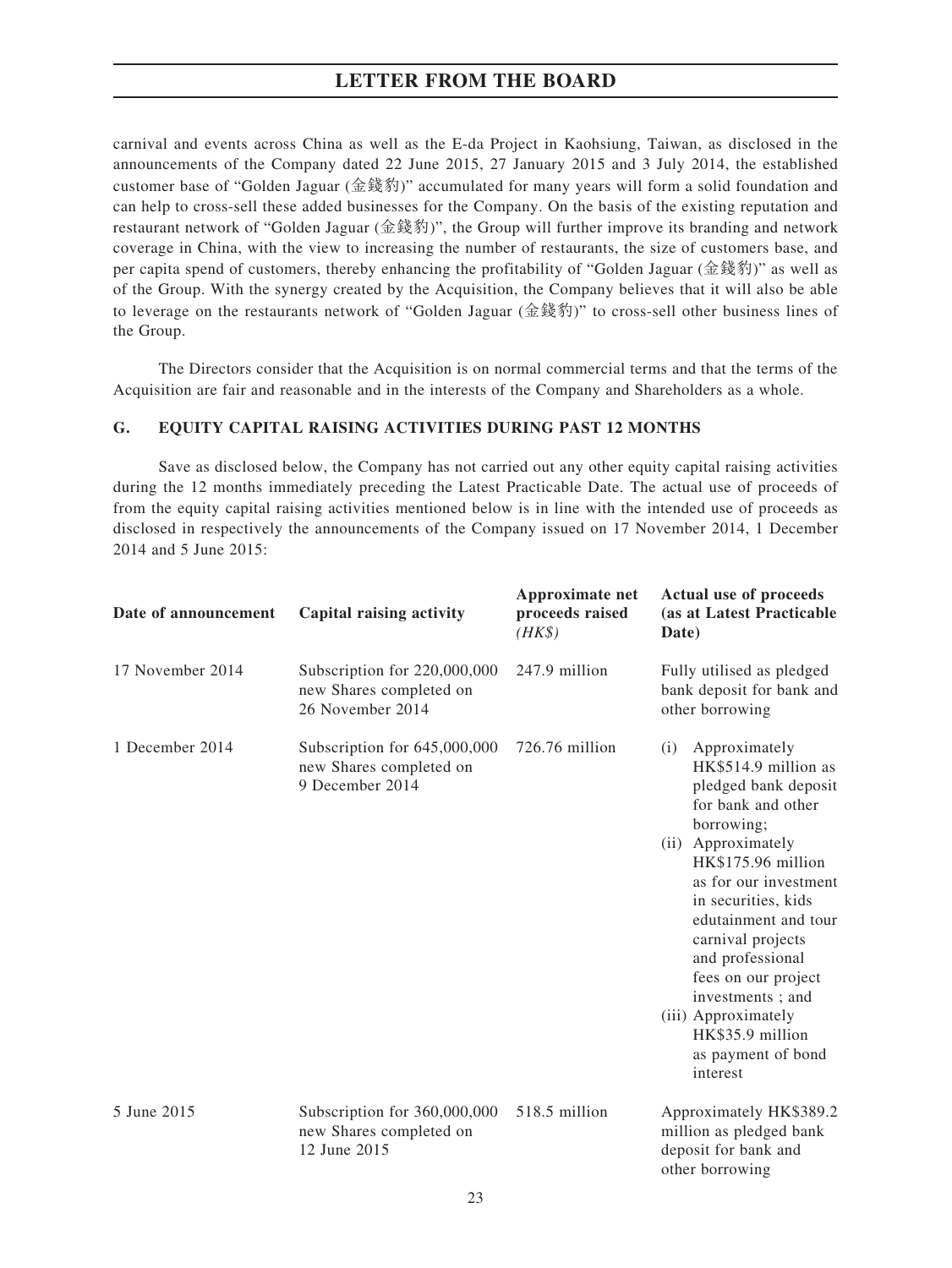### **H. FINANCIAL EFFECTS OF THE ACQUISITION**

Upon Closing, the Company is issued shares with approximately 99.9999% of the Target Company. The financial results of the Target Company will be consolidated into the financial statements of the Group. The unaudited consolidated pro forma financial information of the Enlarged Group illustrating the financial impact of the Acquisition on the assets and liabilities of the Group is set out in Appendix IV to this circular.

The unaudited pro forma consolidated statement of assets and liabilities of the Enlarged Group is based on audited consolidated statement of financial position of the Group as at 31 December 2014 as extracted from published annual report of the Group for the year ended 31 December 2014 after incorporating the unaudited pro forma adjustments as described in the accompanying notes to illustrate the effect of the Share Purchase and the Subscription.

#### **1. Earnings**

The Target Group recorded a net loss after taxation of approximately RMB232.0 million (equivalent to approximately HK\$293.2 million) and RMB210.3 million (equivalent to approximately HK\$265.8 million) for the years ended 31 December 2013 and 31 December 2014. With effect from Closing, the financial results of the Target Group would be reflected in the consolidated financial statements of the Company. The Company will conduct further review of the operation of the restaurants and may implement financial improvement measures.

#### **2. Assets and Liabilities**

According to the unaudited pro forma financial information of the Enlarged Group as set out in Appendix IV to this circular, with effect from Closing, the total consolidated net assets of the Enlarged Group would be HK\$6,613.7 million. The total assets would increase from approximately HK\$17,536.9 million to approximately HK\$18,819.4 million. The total liabilities would increase from approximately HK\$10,923.2 million to approximately HK\$12,205.7 million.

The above financial effects are for illustrative purposes only and do not necessarily reflect the actual financial results and position of the Group as a result of the Acquisition. No representation is made as to the actual financial results and/or position of the Group upon Closing.

Shareholders should note that, as at 31 December 2014, the Target Group had net current liabilities of approximately RMB543.5 million (equivalent to HK\$686.9 million). Please refer to Appendix II of this circular for further information of the assets and liabilities of the Target Group.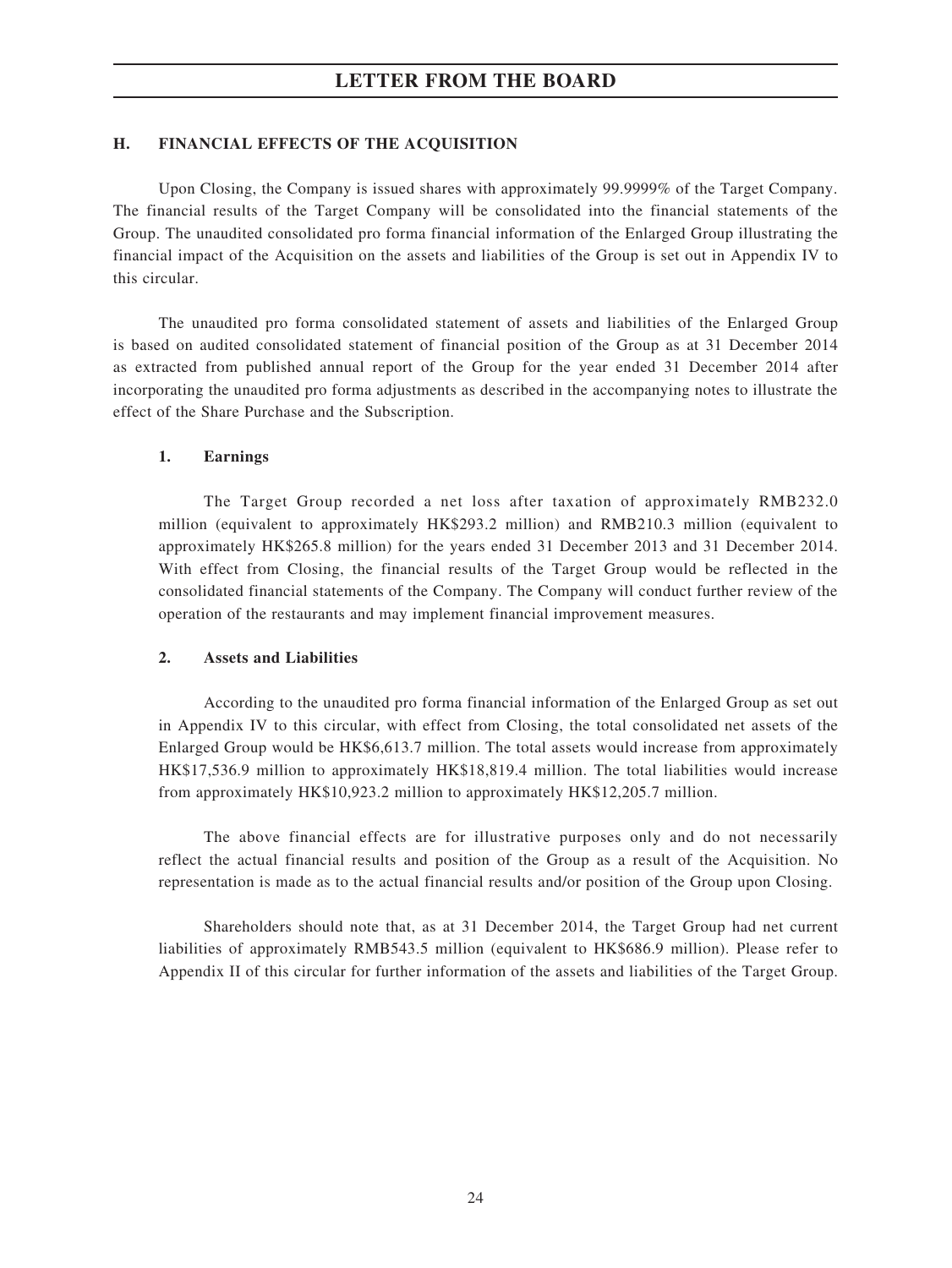#### **I. IMPLICATIONS UNDER THE LISTING RULES**

#### **1. Major Transactions for the Company**

#### *(a) In respect of the Acquisition*

Since one of the applicable percentage ratios (as calculated in accordance with Rule 14.07 of the Listing Rules) for the Acquisition exceeds 25% but is less than 100%, the Acquisition constitutes a major transaction of the Company under Chapter 14 of the Listing Rules and is therefore subject to the reporting, announcement, circular and shareholders' approval requirements under the Listing Rules.

#### *(b) In respect of the Exchange Rights*

Under Rule 14.74(1) of the Listing Rules, on the grant of the Exchange Rights, the exercise of which is not at the discretion of the Company, the transaction will be classified as if the Exchange Rights had been exercised. Pursuant to the Agreement and the Bonds, upon exercise of the Exchange Rights by the bondholders in full, the Group's interest in the Target Company will be diluted from 100% to approximately 53.4499% of the share capital of the Target Company and such dilution of interest will be treated as a deemed disposal of the Target Company by the Company. Assuming that the Exchange Rights is exercised in full by the bondholders, one of the applicable percentage ratios (as calculated in accordance with Rule 14.07 of the Listing Rules) for such exercise of the Exchange Rights will exceed 25% but is less than 100%, the exercise of the Exchange Rights will constitute a major transaction of the Company under the Listing Rules. In view that the Exchange Rights is part and parcel of the issuance of the Bonds and the transactions contemplated under the Agreement, the entering into of the Agreement is subject to the reporting, announcement, circular and shareholders' approval requirements under Chapter 14 of the Listing Rules. Also, pursuant to Rule 14.74(2) of the Listing Rules, on the exercise or transfer of the Exchange Rights, the Company will issue an announcement regarding such exercise or transfer.

The Company has obtained written approvals from Better Joint Venture Limited, Elite Mile Investments Limited and Glory Merit International Holdings Limited, holding 6,125,279,787 Shares, 2,031,482,970 Shares and 1,486,988,846 Shares respectively as at the date of the written approvals, representing in aggregate approximately 70% of the issued share capital of the Company for the approval of the Transaction Matters Requiring Approval (including without limitation, the exercise of the Exchange Rights). The said Better Joint Venture Limited and Elite Mile Investments Limited are wholly-owned by Mr. King. Glory Merit International Holdings Limited is also held as to 99% of the entire issued share by Mr. King. As such, no general meeting will be convened by the Company to approve the Transaction Matters Requiring Approval.

To the best of the knowledge, information and belief of the Directors having made all reasonable enquiries, no Shareholders or any of their respective associates have any material interest in the transactions contemplated under the Agreement and the Bonds (including without limitation, the exercise of the Exchange Rights). As such, no Shareholder would be required to abstain from voting under the Listing Rules if the Company were to convene a general meeting for the approval of the Transaction Matters Requiring Approval.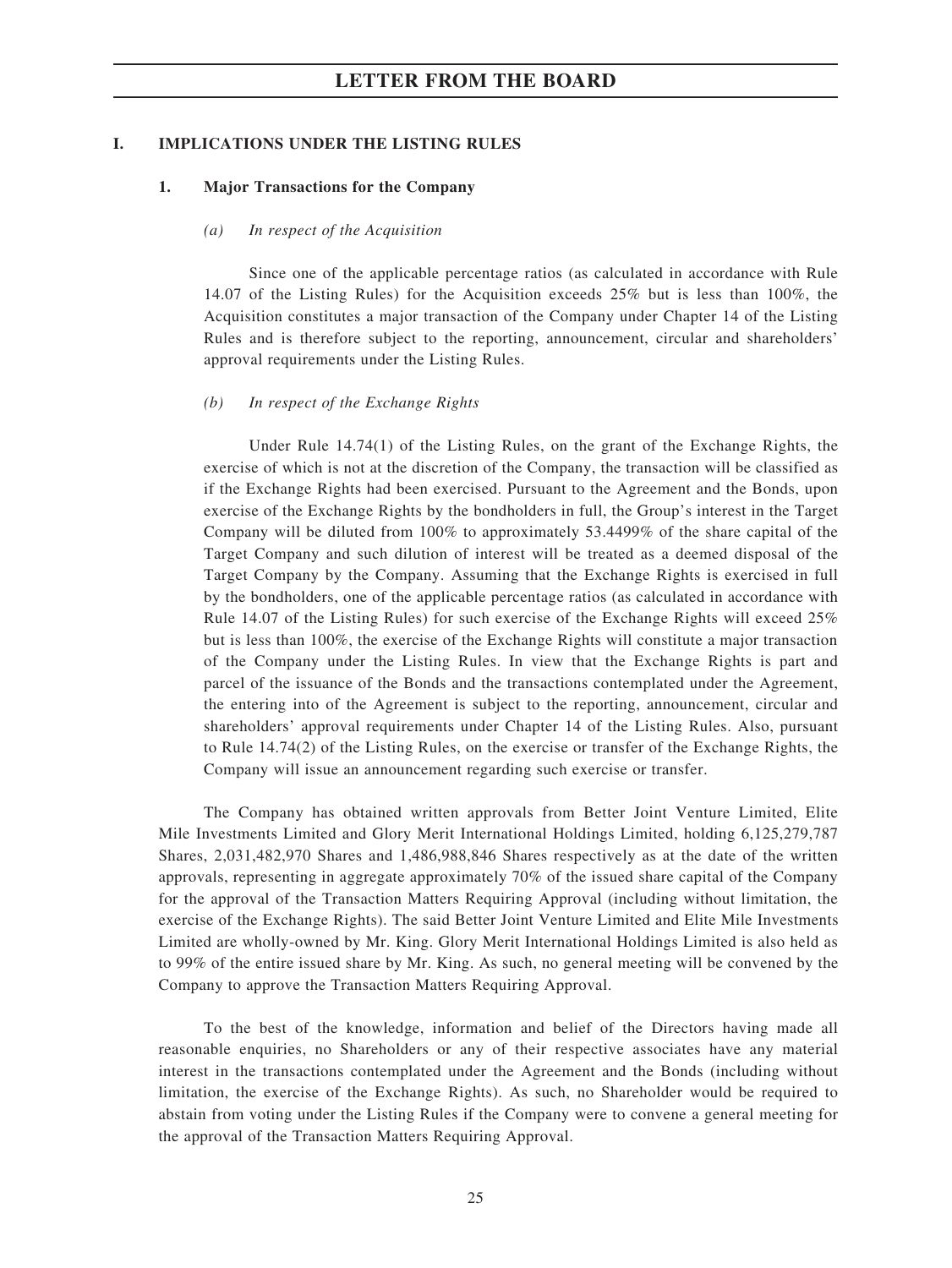If, despite the said written approval from Better Joint Venture Limited, Elite Mile Investments Limited and Glory Merit International Holdings Limited having been obtained, voting was required and the Company held a general meeting for the approval of the Transaction Matters Requiring Approval, the Directors would have recommended that the Shareholders vote in favour of such resolution.

## **2. The Specific Mandate for the allotment and issue of the Conversion Shares upon exercise of the conversion rights attaching to the Bonds and any additional Shares issuable upon adjustments pursuant to the terms of the Bonds**

The issue of the Conversion Shares upon exercise of Conversion Rights and any additional Shares issuable upon adjustments pursuant to the terms of the Bonds shall be allotted and issued under the Specific Mandate to be approved by the Shareholders at the SGM. If the proposed resolution for the Specific Mandate at the SGM is not approved, the bondholder shall only be entitled to the Exchange Rights under the Bonds.

To the best of the knowledge, information and belief of the Directors having made all reasonable enquiries, no Shareholders or any of their respective associates have any material interest in the Specific Mandate. As such, no Shareholder would be required to abstain from voting on the proposed ordinary resolution for the grant of the Specific Mandate at the SGM under the Listing Rules.

#### **SPECIAL GENERAL MEETING**

An ordinary resolution for the grant of the Specific Mandate will be proposed at the SGM. Pursuant to Rule 13.39(4) of the Listing Rules, any vote of shareholders at a general meeting must be taken by poll except where the chairman, in good faith, decides to allow a resolution which relates purely to a procedural or administrative matter to be voted on by a show of hands. As such, the proposed ordinary resolution for the grant of the Specific Mandate will be voted by poll.

A notice convening the SGM to consider and, if thought fit, to approve the ordinary resolution for the grant of the Specific Mandate will be given to the Shareholders after the date of the SGM is confirmed in compliance with all relevant requirements under the Listing Rules and the memorandum of association and bye-laws of the Company.

#### **RECOMMENDATIONS**

The Directors are of the views that the Specific Mandate are in the interests of the Company and the Shareholders as a whole. Accordingly, the Directors recommend the Shareholders to vote in favor of the ordinary resolution to be proposed at the SGM to approve the grant of the Specific Mandate) and the transactions contemplated thereunder.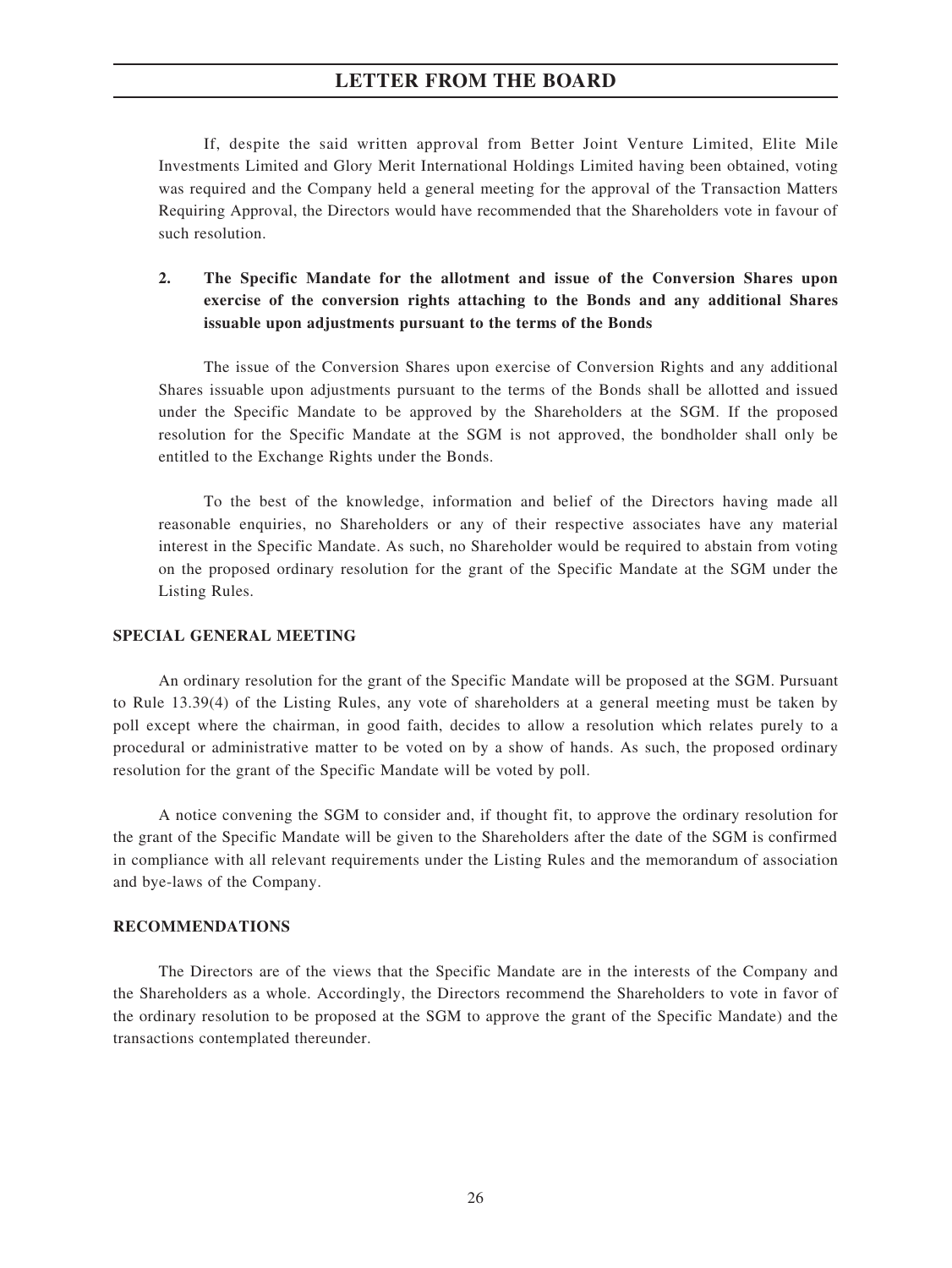## **J. ADDITIONAL INFORMATION**

Your attention is also drawn to the general information set out in the Appendices to this circular.

By order of the Board **Carnival Group International Holdings Limited King Pak Fu** *Chairman*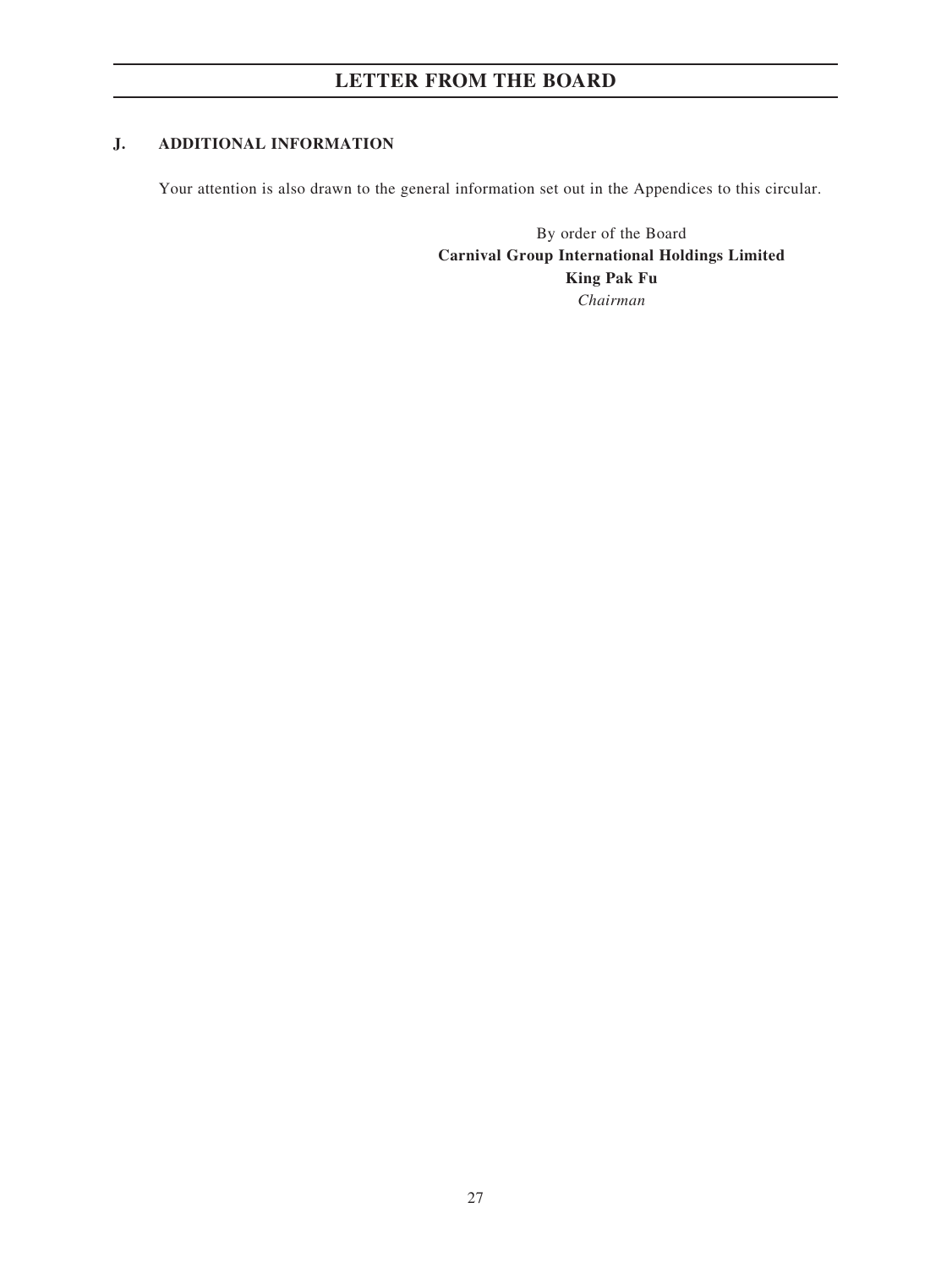## **A. FINANCIAL INFORMATION OF THE GROUP**

Financial information of the Group for each of the three years ended 31 December 2012, 31 December 2013 and 31 December 2014 is set out on: (i) pages 34 to 130 of the annual report for the year ended 31 December 2014 of the Company published on 24 March 2015; (ii) pages 30 to 122 of the annual report for the year ended 31 December 2013 of the Company published on 14 April 2014; and (iii) pages 32 to 124 of the annual report for the year ended 31 December 2012 of the Company published on 29 April 2013, respectively, which are available on the website of the Hong Kong Stock Exchange (www.hkex.com.hk).

### **B. INDEBTEDNESS STATEMENT**

### **1. Convertible notes, corporate bonds, bank and other borrowings of Enlarged Group**

At as the close of business on 31 May 2015, being the latest practicable date for the purpose of this indebtedness statement, the Enlarged Group had:

#### *Unguaranteed*

- (a) unsecured and unguaranteed convertible notes and corporate bonds with outstanding principal of approximately HK\$200 million and HK\$400 million;
- (b) unsecured and unguaranteed bank borrowings of approximately RMB30 million (equivalent to HK\$37.9 million);
- (c) bank borrowings of RMB578.4 million (equivalent to approximately HK\$730.9 million) were secured by pledged bank deposits of the Group amounting to RMB599 million (equivalent to approximately HK\$757.0 million);
- (d) finance lease payables of approximately HK\$1.2 million which were secured by the lessor's title to the leased assets;
- (e) Amounts due to non-controlling interests and related parties of RMB470.0 million (equivalent to approximately HK\$594.0 million) and RMB52.9 million (equivalent to HK\$66.9 million) respectively, which are unsecured, interest free and repayable on demand;

### *Guaranteed*

(f) unsecured corporate bonds with outstanding principal of RMB500 million (equivalent to approximately HK\$631.9 million), which were guaranteed by certain non-PRC subsidiaries of the Company; and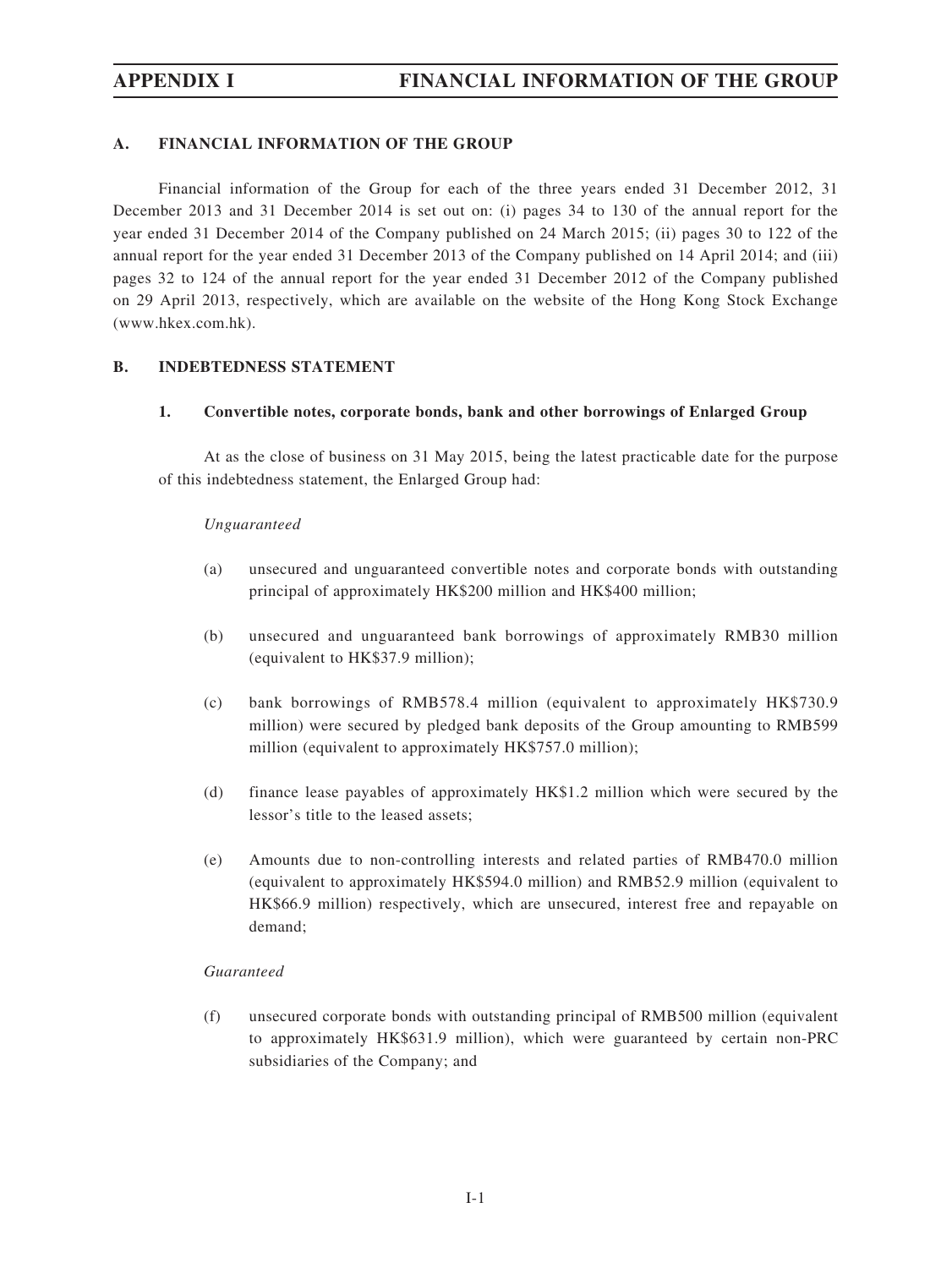(g) other borrowings of RMB4,400 million (equivalent to approximately HK\$5,560.5 million), which were secured by (i) the Group's property, plant and equipment, investment properties and properties for sale amounting to RMB10,785.6 (equivalent to approximately HK\$13,630.3 million); (ii) personal guarantee given by a substantial shareholder of the Company; and (iii) certain shares pledged given by non-controlling interests of the Group.

#### **2. Contingent Liabilities of Enlarged Group**

As at the close of business on 31 May 2015, being the latest practicable date for the purpose of this indebtedness statement, the Enlarged Group had no material contingent liabilities. Save as aforesaid and apart from intra-group liabilities and normal trade payables, the Enlarged Group did not have any material mortgages, charges, debentures, loan capital, debt securities, loans, bank overdrafts or other similar indebtedness, finance lease or hire purchase commitments, liabilities under acceptances, acceptance credits, which are either guaranteed, unguaranteed, secured or unsecured, or guarantees or other contingent liabilities.

## **C. WORKING CAPITAL**

The Directors are of the opinion that, after taking into account the Closing and the present financial resources available to the Enlarged Group, including internally generated revenue and funds, and other available banking and other facilities, the Enlarged Group will have sufficient working capital to meet its present requirements for at least 12 months from the date of this circular in the absence of unforeseen circumstances.

#### **D. FINANCIAL AND TRADING PROSPECTS OF THE GROUP**

#### **(i) Financial and trading prospects of the Group**

In the coming year, the Group will continue to transform from a real estate developer to a leading integrated tourism, hospitality and retail service provider in the People's Republic of China ("PRC") and overseas, in order to take advantage of the PRC's growing pool of affluent population with strong spending power, who is looking for and increasingly open to new lifestyle concept of experiential consumption in goods and services, as compared to narrow consumption channels such as e-commerce and stand-alone mall, hotel or theme park facilities.

Our new business model is to attract and retain customers through different themes for their experiential consumption inside each of our project complexes, including high-end retail outlet malls, international branded luxurious resort hotels with wideranging amenities and recreational activities, world-class convention centers, stadiums, theaters, innovative theme parks, varieties of fine restaurants, sports and entertainment options. We expect that projects designed, developed and managed by the Group will not only bring new lifestyle concepts to residents and visitors alike, but will also become the new landmarks in cities where they are located, due to their superior locations and excellent retail, hospitality, dining, leisure and entertainment facilities.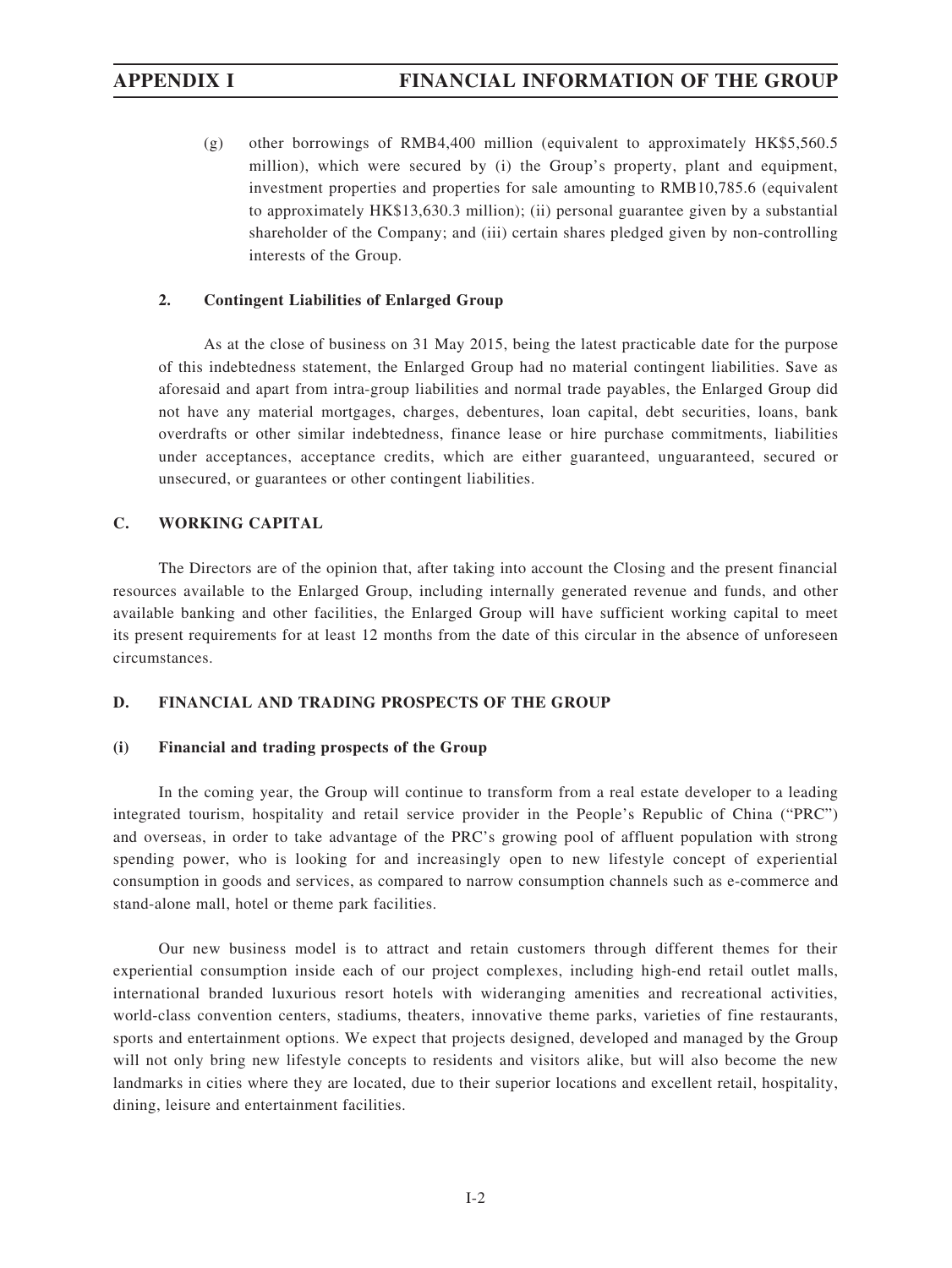The Group enhances its positioning of the PRC's only publicly listed developer of large-scale integrated tourism, hospitality and retail projects through acquiring a restaurant chain under the reputable brand of "Golden Jaguar (金錢豹)", one of China's leading buffet- and banquet-style restaurant chains, to tap the food and beverages middle-class market in the PRC and complement its theme based consumption offerings. Its success has been underpinned by the rapid pace of the country's urbanisation and the rise of the world's largest middle class powering a huge growth in demand for new dining-out experiences. With the strong leading power of "Golden Jaguar (金錢豹)"in the food and beverages middle-class market in the PRC, the Group will attract the PRC's growing pool of population with strong spending power rapidly and continuously.

The Group will continue to explore quality tourism and leisure projects in PRC and selected overseas destinations and strive to become a leading integrated tourism, hospitality and retail services project developer in PRC and abroad, thereby generating stable, long-term and abundant investment returns for our shareholders.

#### **(ii) Major customers and suppliers**

Contracts with the Group's five largest suppliers combined by value, accounted for 34.8% in value of total purchases during the year ended 31 December 2014, while contracts with the Group's largest supplier by value, accounted for 21.3% in value of total purchases during the year ended 31 December 2014. Contracts with the Group's five largest customers aggregated accounted for less than 30% of the Group's sales during the year ended 31 December 2014.

None of the Directors, their associates or any other shareholder (which to the knowledge of the Directors owns more than 5% of the Company's share capital) had an interest in the major suppliers or customers noted above.

#### **E. MATERIAL ADVERSE CHANGES**

As at the latest practicable date, the Directors were not aware of any material adverse changes in the Group's financial or trading position of the Group since 31 December 2014, the date to which the latest published audited consolidated accounts of the Group were made up.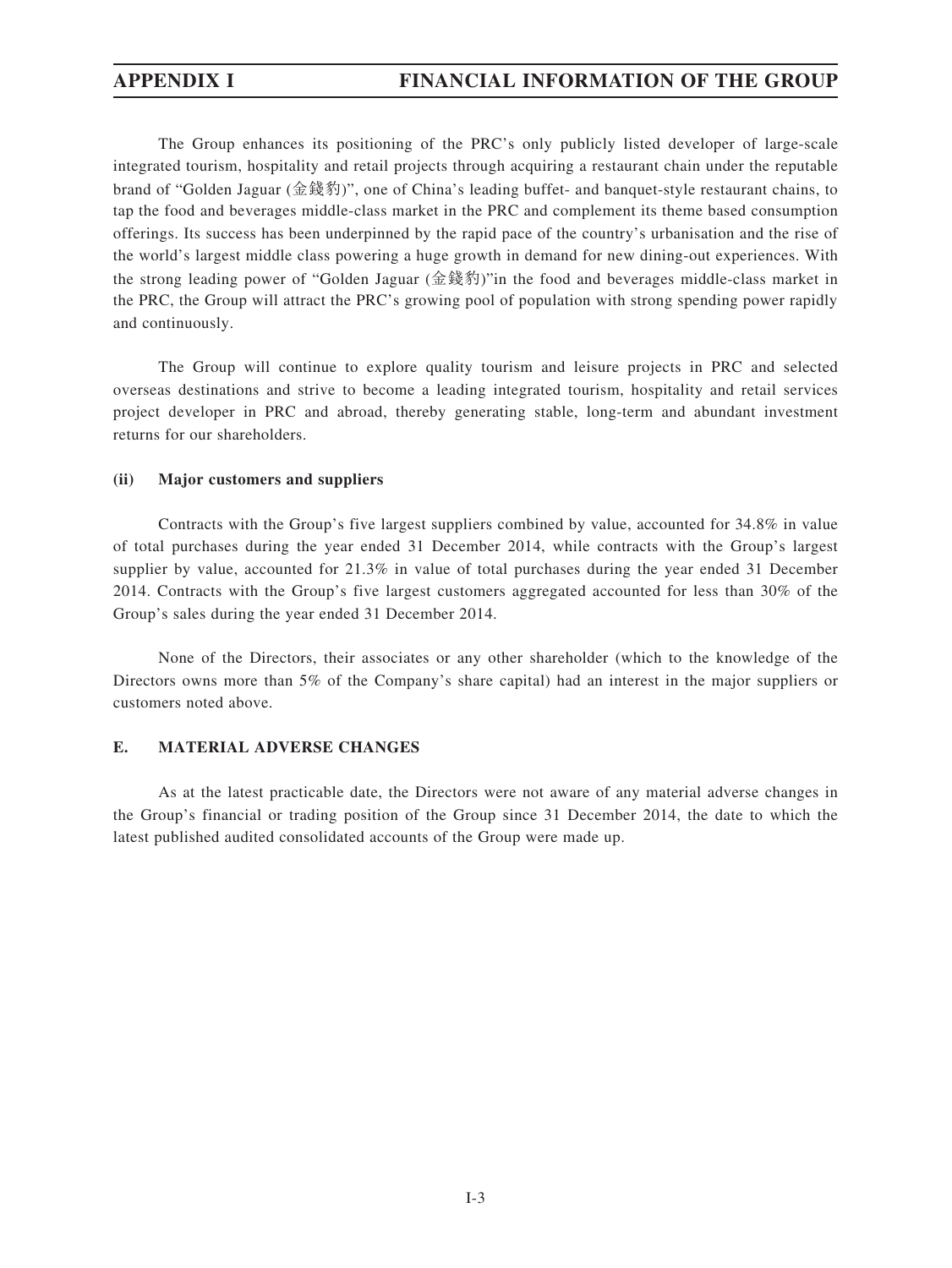# **APPENDIX II ACCOUNTANT'S REPORT ON THE TARGET GROUP**



**Ernst & Young** 22/F CITIC Tower 1 Tim Mei Avenue Central, Hong Kong

**安永會計師事務所** 香港中環添美道1號 中信大廈22樓

Tel 電話 : +852 2846 9888 Fax 傳真 : +852 2868 4432 ey.com

The Directors Carnival Group International Holdings Limited

Dear Sirs,

We set out below our report on the financial information of Nice Race Management Limited (the "Target Company") and its subsidiaries (hereinafter collectively referred to as the "Target Group") comprising the consolidated statements of profit or loss, the consolidated statements of comprehensive income, the consolidated statements of changes in equity and the consolidated statements of cash flows of the Target Group for each of the three years ended 31 December 2012, 2013 and 2014 (the "Relevant Periods"), and the consolidated statements of financial position of the Target Group and the statements of financial position of the Target Company as at 31 December 2012, 2013 and 2014, together with the notes thereto (the "Financial Information"), prepared on the basis of preparation set out in note 2.1 of Section II below, for inclusion in the circular of Carnival Group International Holdings Limited (the "Company") dated 30 June 2015 (the "Circular") in connection with the Company's proposed acquisition of the 99.9999% equity interest of the Target Company by the Company.

The Target Company was incorporated in the British Virgin Islands with limited liability on 18 February 2011.

#### **Directors' responsibility**

The directors of the Target Company (the "Directors") are responsible for the preparation of the Financial Information that give a true and fair view in accordance with Hong Kong Financial Reporting Standards ("HKFRSs"), which include all Hong Kong Financial Reporting Standards, Hong Kong Accounting Standards ("HKASs") and Interpretations issued by the Hong Kong Institute of Certified Public Accountants (the "HKICPA"), and for such internal control as the Directors determine is necessary to enable the Financial Information that are free from material misstatement, whether due to fraud or error.

#### **Reporting accountants' responsibility**

It is our responsibility to form an independent opinion on the Financial Information, and to report our opinion thereon to you.

For the purpose of this report, we have audited the Financial Information in accordance with Hong Kong Standards on Auditing issued by the HKICPA and carried out procedures on the Financial Information in accordance with Auditing Guideline 3.340 *Prospectuses and the Reporting Accountant*  issued by the HKICPA.

#### **Opinion in respect of the Financial Information**

In our opinion, for the purpose of this report and on the basis of preparation set out in note 2.1 of Section II below, the Financial Information gives a true and fair view of the state of affairs of the Target Group and the Target Company as at 31 December 2012, 2013 and 2014 and of the consolidated results and cash flows of the Target Group for each of the Relevant Periods.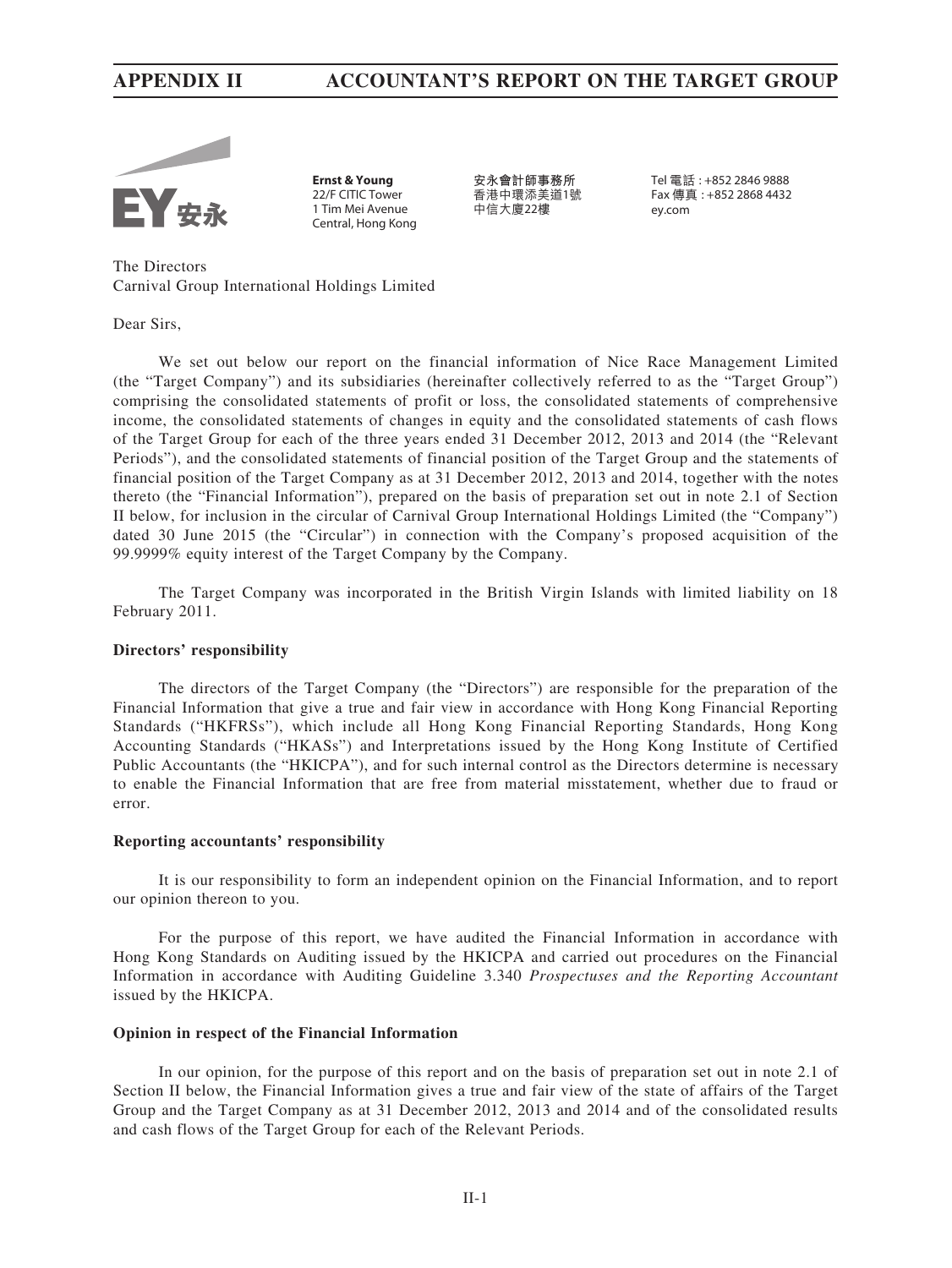# **APPENDIX II ACCOUNTANT'S REPORT ON THE TARGET GROUP**

## **I. FINANCIAL INFORMATION**

## **(A) CONSOLIDATED STATEMENTS OF PROFIT OR LOSS**

|                                   |              | 2012           | 2013           | 2014           |
|-----------------------------------|--------------|----------------|----------------|----------------|
|                                   | <b>Notes</b> | <i>RMB'000</i> | <i>RMB'000</i> | <i>RMB'000</i> |
| <b>REVENUE</b>                    | 5            | 1,039,248      | 956,854        | 714,324        |
| Cost of sales                     |              | (369,030)      | (361, 444)     | (274, 209)     |
| Gross profit                      |              | 670,218        | 595,410        | 440,115        |
| Other income and gains            | 5            | 6,925          | 7,476          | 4,662          |
| Selling and distribution expenses |              | (664, 623)     | (722, 770)     | (562, 283)     |
| Administrative expenses           |              | (98, 434)      | (97, 412)      | (86, 430)      |
| Finance costs                     | 7            |                |                | (233)          |
| Other expenses                    |              | (630)          | (6,351)        | (3, 722)       |
| <b>LOSS BEFORE TAX</b>            | 6            | (86, 544)      | (223, 647)     | (207, 891)     |
| Income tax expense                | 10           | (15, 428)      | (8,348)        | (2,380)        |
| <b>LOSS FOR THE YEAR</b>          |              | (101, 972)     | (231, 995)     | (210,271)      |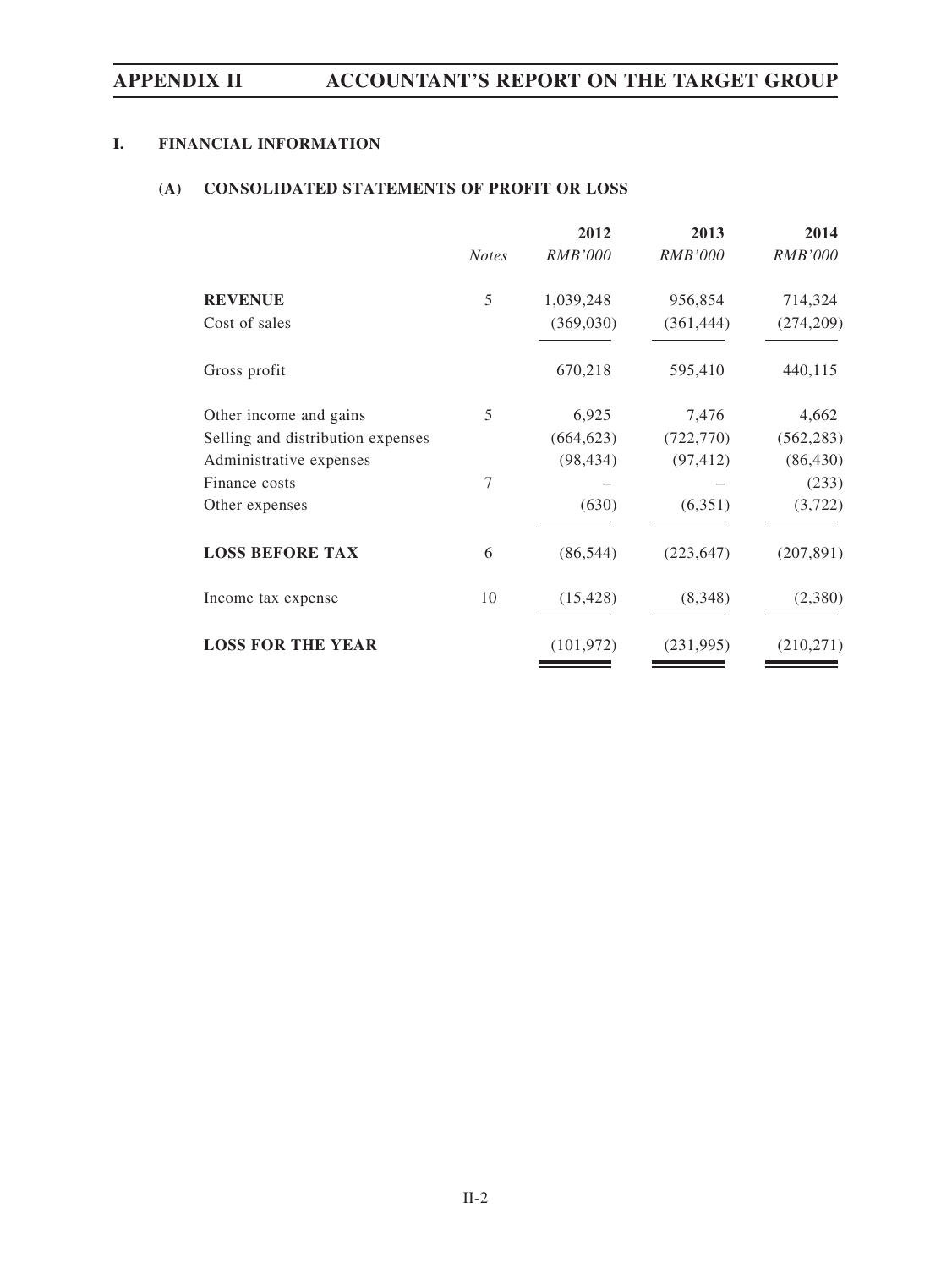# **APPENDIX II ACCOUNTANT'S REPORT ON THE TARGET GROUP**

# **(B) CONSOLIDATED STATEMENTS OF COMPREHENSIVE INCOME**

|                                                                                              | <b>Notes</b> | 2012<br><i>RMB'000</i> | 2013<br><b>RMB'000</b> | 2014<br><b>RMB'000</b> |
|----------------------------------------------------------------------------------------------|--------------|------------------------|------------------------|------------------------|
| <b>LOSS FOR THE YEAR</b>                                                                     |              | (101, 972)             | (231,995)              | (210, 271)             |
| <b>OTHER COMPREHENSIVE</b><br><b>INCOME</b>                                                  |              |                        |                        |                        |
| Other comprehensive income to<br>be reclassified to profit or loss<br>in subsequent periods: |              |                        |                        |                        |
| Exchange differences on translation<br>of foreign operations                                 |              | (29)                   | (387)                  | 642                    |
| <b>OTHER COMPREHENSIVE</b><br>INCOME FOR THE YEAR,<br><b>NET OF TAX</b>                      |              | (29)                   | (387)                  | 642                    |
| <b>TOTAL COMPREHENSIVE</b><br><b>INCOME FOR THE YEAR</b>                                     |              | (102,001)              | (232, 382)             | (209, 629)             |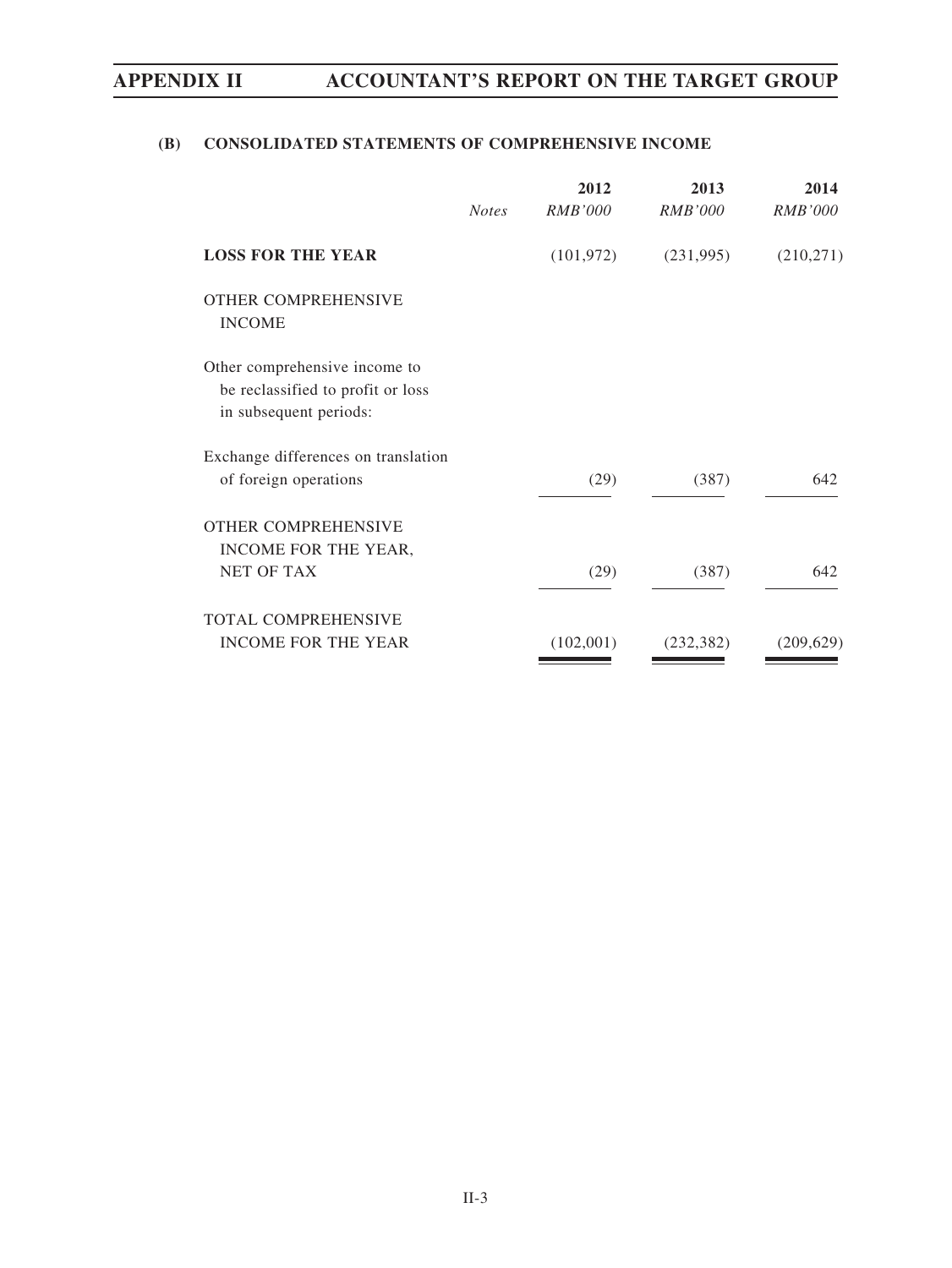# **(C) CONSOLIDATED STATEMENTS OF FINANCIAL POSITION**

|                                                                        | <b>Notes</b> | 31 December<br>2012<br><b>RMB'000</b> | 31 December<br>2013<br><b>RMB'000</b> | 31 December<br>2014<br><b>RMB'000</b> |
|------------------------------------------------------------------------|--------------|---------------------------------------|---------------------------------------|---------------------------------------|
|                                                                        |              |                                       |                                       |                                       |
| NON-CURRENT ASSETS                                                     |              |                                       |                                       |                                       |
| Property and equipment                                                 | 11           | 461,512                               | 318,836                               | 229,830                               |
| Other intangible assets                                                | 12           | 3,012                                 | 4,121                                 | 3,329                                 |
| Long-term rental deposits                                              | 13(a)        | 19,625                                | 21,585                                | 17,757                                |
| Deferred tax assets                                                    | 22           | 372                                   | 372                                   | 372                                   |
| Total non-current assets                                               |              | 484,521                               | 344,914                               | 251,288                               |
| <b>CURRENT ASSETS</b>                                                  |              |                                       |                                       |                                       |
| Inventories                                                            | 14           | 40,611                                | 19,643                                | 16,180                                |
| Trade receivables                                                      | 15           | 14,170                                | 17,677                                | 11,009                                |
| Prepayments, deposits and                                              |              |                                       |                                       |                                       |
| other receivables                                                      | 16           | 42,935                                | 58,575                                | 45,952                                |
| Available-for-sale investments                                         | 17           | 85,000                                |                                       |                                       |
| Cash and cash equivalents                                              | 18           | 69,289                                | 39,922                                | 56,140                                |
| Total current assets                                                   |              | 252,005                               | 135,817                               | 129,281                               |
| <b>CURRENT LIABILITIES</b>                                             |              |                                       |                                       |                                       |
| Trade and bills payables                                               | 19           | 129,737                               | 111,148                               | 116,889                               |
| Other payables and accruals                                            | 20           | 565,096                               | 543,844                               | 504,063                               |
| Tax payable                                                            |              | 25,760                                | 23,233                                | 21,863                                |
| Interest-bearing bank borrowings                                       | 21           |                                       |                                       | 30,000                                |
| Total current liabilities                                              |              | 720,593                               | 678,225                               | 672,815                               |
| NET CURRENT LIABILITIES                                                |              | (468, 588)                            | (542, 408)                            | (543, 534)                            |
| TOTAL ASSETS LESS<br><b>CURRENT LIABILITIES</b>                        |              | 15,933                                | (197, 494)                            | (292, 246)                            |
| NON-CURRENT LIABILITIES                                                |              |                                       |                                       |                                       |
| Deferred income                                                        |              | 84,501                                | 81,857                                | 74,724                                |
| Long-term payables                                                     | 13(b)        | 26,813                                | 47,330                                | 76,779                                |
| Total non-current liabilities                                          |              | 111,314                               | 129,187                               | 151,503                               |
| Net liabilities                                                        |              | (95, 381)                             | (326, 681)                            | (443, 749)                            |
|                                                                        |              |                                       |                                       |                                       |
| <b>EQUITY</b><br><b>Equity attributable to owners</b><br>of the Parent |              |                                       |                                       |                                       |
| Share capital                                                          | 23           | 1                                     | $\mathbf{1}$                          | 92,464                                |
| Reserves                                                               | 24(a)        | (95, 382)                             | (326, 682)                            | (536, 213)                            |
| Total equity                                                           |              | (95, 381)                             | (326, 681)                            | (443, 749)                            |
|                                                                        |              |                                       |                                       |                                       |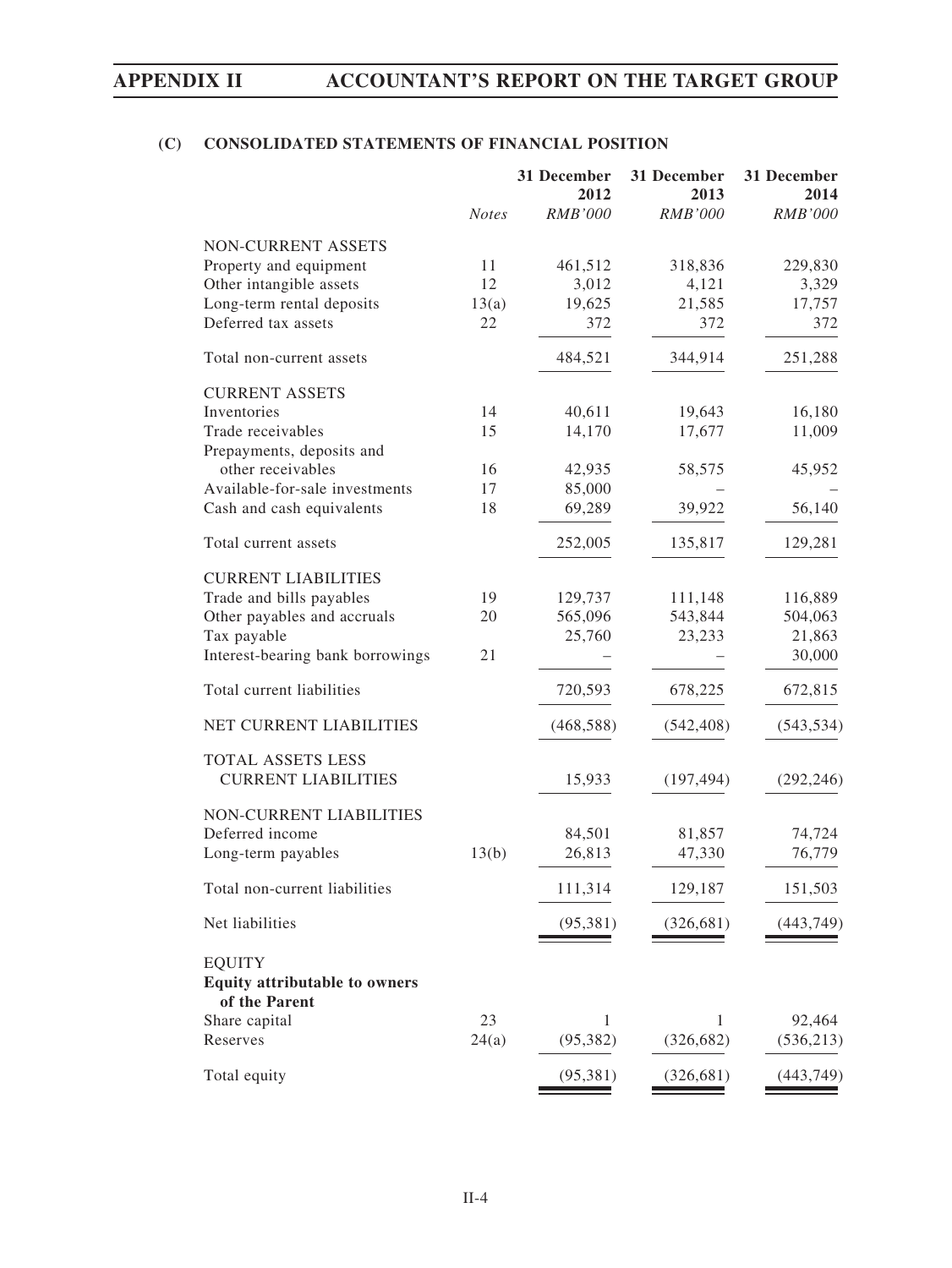# **(D) CONSOLIDATED STATEMENTS OF CHANGES IN EQUITY**

|                                                                                                                   |                                                 |                                | <b>Share</b>                   | <b>Statutory</b><br>based                      | <b>Exchange</b>                                    |                                   |                                |
|-------------------------------------------------------------------------------------------------------------------|-------------------------------------------------|--------------------------------|--------------------------------|------------------------------------------------|----------------------------------------------------|-----------------------------------|--------------------------------|
|                                                                                                                   | <b>Share</b><br>capital<br>RMB'000<br>(note 23) | Capital<br>reserve*<br>RMB'000 | payment<br>reserve*<br>RMB'000 | surplus<br>reserve*<br>RMB'000<br>(note 24(a)) | fluctuation<br>reserve*<br>RMB'000<br>(note 24(a)) | Accumulated<br>losses*<br>RMB'000 | <b>Total equity</b><br>RMB'000 |
| At 1 January 2012<br>Loss for the year<br>Other comprehensive income<br>for the year:                             | $\mathbf{1}$                                    | 239,660                        | 1,507                          | 5,302                                          | 13,080                                             | (251, 423)<br>(101, 972)          | 8,127<br>(101, 972)            |
| Exchange differences on<br>translation of foreign operations                                                      |                                                 |                                |                                |                                                | (29)                                               |                                   | (29)                           |
| Total comprehensive income for the year<br>Forfeited share based arrangements<br>Transfer from accumulated losses |                                                 |                                | (1,507)<br>$\overline{a}$      | 2,721                                          | (29)<br>$\overline{a}$                             | (101, 972)<br>(2,721)             | (102,001)<br>(1,507)           |
| At 31 December 2012 and<br>1 January 2013                                                                         | 1                                               | 239,660                        |                                | 8,023                                          | 13,051                                             | (356, 116)                        | (95, 381)                      |
| Loss for the year<br>Other comprehensive income<br>for the year:                                                  |                                                 |                                |                                |                                                |                                                    | (231,995)                         | (231, 995)                     |
| Exchange differences on<br>translation of foreign operations                                                      |                                                 |                                |                                |                                                | (387)                                              |                                   | (387)                          |
| Total comprehensive income for the year<br>Equity-settled share based payment                                     |                                                 |                                |                                |                                                | (387)                                              | (231, 995)                        | (232, 382)                     |
| arrangements<br>Transfer from accumulated losses                                                                  |                                                 |                                | 1,082                          | 1,602                                          | L,                                                 | (1,602)                           | 1,082                          |
| At 31 December 2013 and<br>1 January 2014                                                                         | $\mathbf{1}$                                    | 239,660                        | 1,082                          | 9,625                                          | 12,664                                             | (589, 713)                        | (326, 681)                     |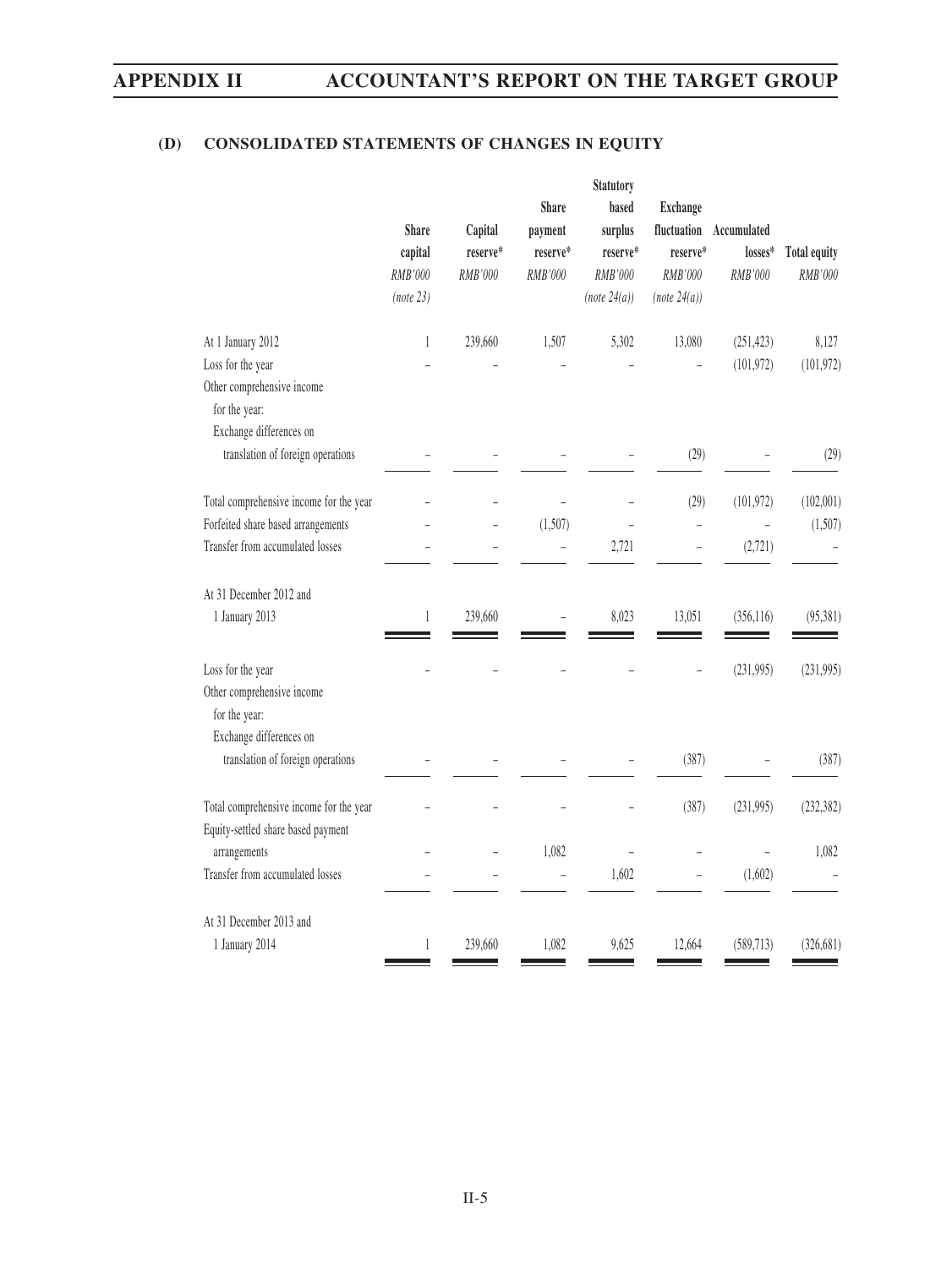|                                                                               | <b>Share</b><br>capital<br>RMB'000<br>(note 23) | Capital<br>reserve*<br>RMB'000 | <b>Share</b><br>payment<br>reserve*<br>RMB'000 | <b>Statutory</b><br>based<br>surplus<br>reserve*<br>RMB'000<br>(note 24(a)) | <b>Exchange</b><br>fluctuation<br>reserve*<br>RMB'000<br>(note 24(a)) | Accumulated<br>losses*<br>RMB'000 | <b>Total equity</b><br>RMB'000 |
|-------------------------------------------------------------------------------|-------------------------------------------------|--------------------------------|------------------------------------------------|-----------------------------------------------------------------------------|-----------------------------------------------------------------------|-----------------------------------|--------------------------------|
| At 31 December 2013 and                                                       |                                                 |                                |                                                |                                                                             |                                                                       |                                   |                                |
| 1 January 2014                                                                | $\mathbf{1}$                                    | 239,660                        | 1,082                                          | 9,625                                                                       | 12,664                                                                | (589, 713)                        | (326, 681)                     |
| Loss for the year                                                             |                                                 |                                |                                                |                                                                             |                                                                       | (210, 271)                        | (210, 271)                     |
| Other comprehensive income<br>for the year:<br>Exchange differences on        |                                                 |                                |                                                |                                                                             |                                                                       |                                   |                                |
| translation of foreign operations                                             |                                                 |                                |                                                |                                                                             | 642                                                                   |                                   | 642                            |
| Total comprehensive income for the year<br>Equity-settled share based payment |                                                 |                                |                                                |                                                                             | (642)                                                                 | (210, 271)                        | (209, 629)                     |
| arrangements                                                                  |                                                 |                                | 98                                             |                                                                             |                                                                       |                                   | 98                             |
| Transfer from accumulated losses                                              |                                                 |                                |                                                | 12                                                                          |                                                                       | (12)                              |                                |
| Issue of shares                                                               | 92,463                                          |                                |                                                |                                                                             |                                                                       |                                   | 92,463                         |
| At 31 December 2014                                                           | 92,464                                          | 239,660                        | 1,180                                          | 9,637                                                                       | 13,306                                                                | (799, 996)                        | (443, 749)                     |

\* These reserve accounts comprise the combined reserves of RMB(95,382,000), RMB(326,682,000) and RMB(536,213,000) in the consolidated statements of financial position as at 31 December 2012, 2013 and 2014.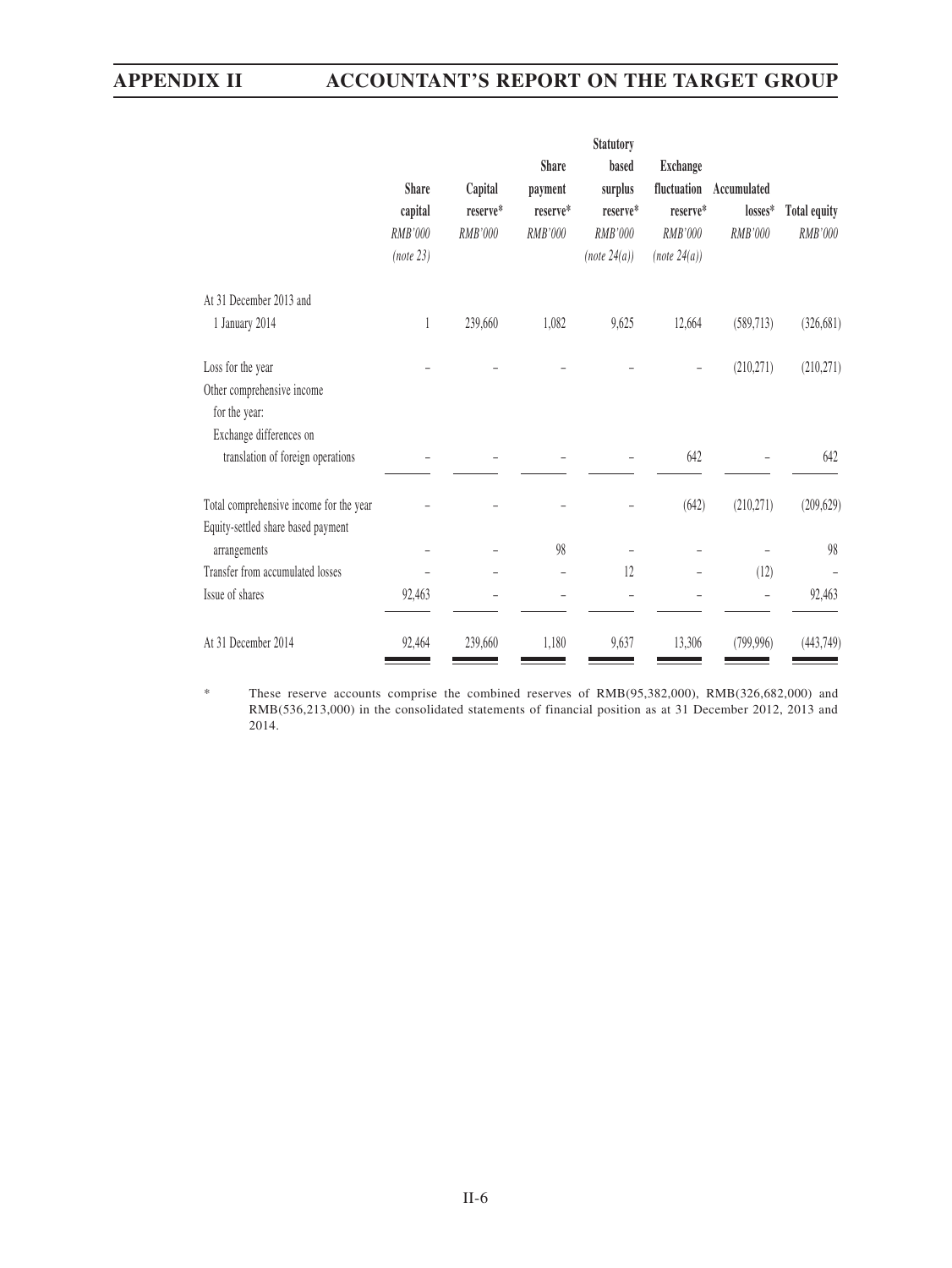# **(E) CONSOLIDATED STATEMENTS OF CASH FLOWS**

|                                                | <b>Notes</b> | 2012<br><b>RMB'000</b> | 2013<br><b>RMB'000</b> | 2014<br><b>RMB'000</b> |
|------------------------------------------------|--------------|------------------------|------------------------|------------------------|
|                                                |              |                        |                        |                        |
| <b>CASH FLOWS FROM</b>                         |              |                        |                        |                        |
| <b>OPERATING ACTIVITIES</b><br>Loss before tax |              |                        | (223, 647)             |                        |
|                                                |              | (86, 544)              |                        | (207, 891)             |
| Adjustments for:                               |              |                        |                        |                        |
| Depreciation                                   | 11           | 87,215                 | 68,750                 | 62,663                 |
| Impairment of property and                     |              |                        |                        |                        |
| equipment                                      | 11           | 106,435                | 150,421                | 58,952                 |
| Amortisation of intangible assets              | 12           | 886                    | 1,617                  | 1,525                  |
| Amortisation of low value                      |              |                        |                        |                        |
| consumables                                    |              | 16,423                 | 14,434                 | 9,166                  |
| Amortisation of deferred income                |              | (5,696)                | (6,919)                | (7, 133)               |
| Interest (income)/expense                      | 5            | (238)                  | (366)                  | 234                    |
| Investment income                              | 5            | (2,039)                | (1,461)                | (10)                   |
| Equity-settled share based payment             |              |                        |                        |                        |
| expense                                        | 6            |                        | 1,082                  | 98                     |
| Forfeited share based payment                  |              | (1,507)                |                        |                        |
| Loss/(gain) on disposal of items               |              |                        |                        |                        |
| of property and equipment                      |              | 246                    | (258)                  | (91)                   |
|                                                |              | 115,181                | 3,653                  | (82, 487)              |
| Decrease in inventories                        |              | 5,400                  | 20,968                 | 3,463                  |
| (Increase)/decrease in trade                   |              |                        |                        |                        |
| receivables                                    |              | (4,017)                | (3,508)                | 6,669                  |
| (Decrease)/increase in prepayments,            |              |                        |                        |                        |
| deposits and other receivables                 |              | (6,375)                | (30,073)               | 3,456                  |
| Decrease in long term                          |              |                        |                        |                        |
| prepayment for leases                          |              | 12,418                 |                        |                        |
| (Increase)/decrease in long-term               |              |                        |                        |                        |
| rental deposit                                 |              | (615)                  | (1,960)                | 3,828                  |
| Increase/(decrease) in trade payables          |              | 1,489                  | (18, 589)              | 5,741                  |
| Increase/(decrease) in other payables          |              |                        |                        |                        |
| and accruals                                   |              | 79,547                 | (12, 437)              | (20, 819)              |
| Increase in deferred income                    |              | 1,140                  |                        |                        |
| Increase in long term payables                 |              | 5,550                  | 22,011                 | 30,154                 |
| Cash generated from/(used in)                  |              |                        |                        |                        |
| operations                                     |              | 209,718                | (19, 935)              | (49, 995)              |
| Income tax paid                                |              | (19,640)               | (10, 875)              | (3,750)                |
|                                                |              |                        |                        |                        |
| Net cash flows from/(used in)                  |              |                        |                        |                        |
| operating activities                           |              | 190,078                | (30, 810)              | (53,745)               |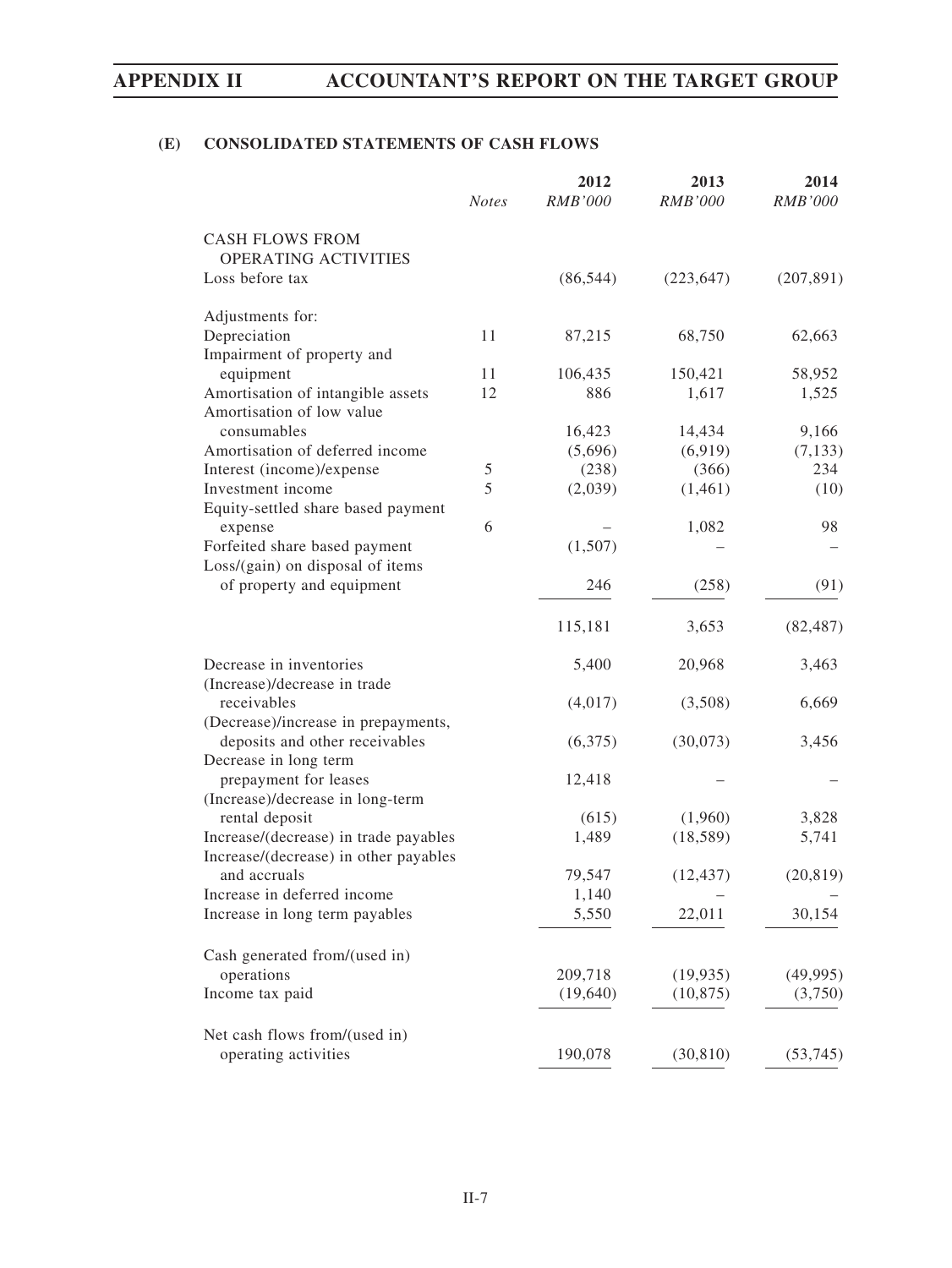|                                                       | <b>Notes</b> | 2012<br><b>RMB'000</b> | 2013<br><b>RMB'000</b> | 2014<br><b>RMB'000</b> |
|-------------------------------------------------------|--------------|------------------------|------------------------|------------------------|
| <b>CASH FLOWS FROM INVESTING</b><br><b>ACTIVITIES</b> |              |                        |                        |                        |
| Purchase of items of property                         |              |                        |                        |                        |
| and equipment                                         |              | (181, 242)             | (96,098)               | (58, 770)              |
| Purchase of intangible assets                         |              | (2,988)                | (2,726)                | (733)                  |
| Proceeds from disposal of items of                    |              |                        |                        |                        |
| property and equipment                                |              | 593                    | 13,479                 | 7,221                  |
| Interest received                                     |              | 238                    | 366                    |                        |
| Investment income<br>Purchase of investments          |              | 2,039                  | 1,461                  | 10                     |
| at fair value through profit or loss                  |              | (610,000)              |                        |                        |
| Proceeds from redeemed investments                    |              |                        |                        |                        |
| at fair value through profit or loss                  |              | 555,000                | 85,000                 |                        |
|                                                       |              |                        |                        |                        |
| Net cash flows (used in)/from                         |              |                        |                        |                        |
| investing activities                                  |              | (236, 360)             | 1,482                  | (52, 272)              |
|                                                       |              |                        |                        |                        |
| <b>CASH FLOWS FROM FINANCING</b><br><b>ACTIVITIES</b> |              |                        |                        |                        |
| Proceeds from issue of shares                         |              |                        |                        | 92,463                 |
| Proceeds from borrowing                               |              |                        |                        | 30,000                 |
| Interest paid                                         |              |                        |                        | (234)                  |
| Net cash flows from financing<br>activities           |              |                        |                        | 122,229                |
|                                                       |              |                        |                        |                        |
| NET INCREASE/(DECREASE) IN<br><b>CASH AND CASH</b>    |              |                        |                        |                        |
| <b>EQUIVALENTS</b>                                    |              | (46, 282)              | (29, 328)              | 16,212                 |
|                                                       |              |                        |                        |                        |
| Cash and cash equivalents at<br>beginning of year     |              | 115,576                | 69,289                 | 39,922                 |
| Effect of foreign exchange rate                       |              |                        |                        |                        |
| changes, net                                          |              | (5)                    | (39)                   | 6                      |
| CASH AND CASH EQUIVALENTS                             |              |                        |                        |                        |
| AT END OF YEAR                                        |              | 69,289                 | 39,922                 | 56,140                 |
|                                                       |              |                        |                        |                        |
| ANALYSIS OF BALANCES OF<br><b>CASH AND CASH</b>       |              |                        |                        |                        |
| <b>EQUIVALENTS</b>                                    |              |                        |                        |                        |
| Cash and bank balances                                | 18           | 69,289                 | 39,922                 | 56,140                 |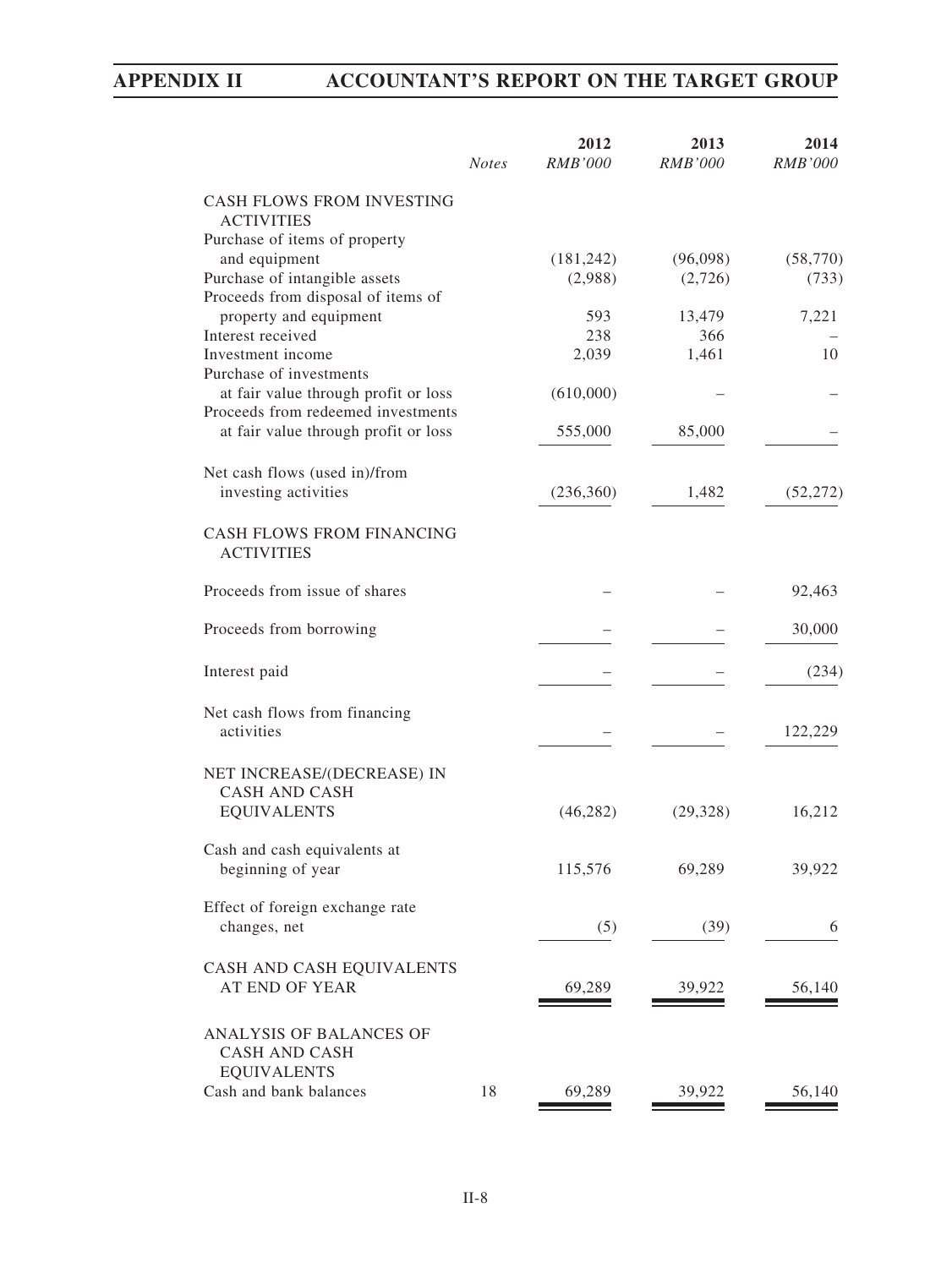# **(F) STATEMENTS OF FINANCIAL POSITION OF THE TARGET COMPANY**

|                                        |              | 2012           | 2013    | 2014    |
|----------------------------------------|--------------|----------------|---------|---------|
|                                        | <b>Notes</b> | RMB'000        | RMB'000 | RMB'000 |
| <b>CURRENT ASSETS</b>                  |              |                |         |         |
| Due from subsidiaries                  |              | 59,810         | 60,707  | 152,215 |
| Prepayments, deposits and              |              |                |         |         |
| other receivables                      |              | $\mathfrak{Z}$ | 210     | 210     |
| Cash and cash equivalents              |              | 72             | 1,104   | 1,494   |
| Total current assets                   |              | 59,885         | 62,021  | 153,919 |
| <b>CURRENT LIABILITIES</b>             |              |                |         |         |
| Other payables and accruals            | 20           | 6,243          | 6,734   | 11,190  |
| Total current liabilities              |              | 6,243          | 6,734   | 11,190  |
| NET CURRENT ASSETS                     |              | 53,642         | 55,287  | 142,729 |
| TOTAL ASSETS LESS                      |              |                |         |         |
| <b>CURRENT LIABILITIES</b>             |              | 53,642         | 55,287  | 142,729 |
| Net assets                             |              | 53,642         | 55,287  | 142,729 |
| <b>EQUITY</b>                          |              |                |         |         |
| Share capital                          |              | $\mathbf{1}$   | 1       | 92,464  |
| Capital surplus                        |              | 51,802         | 52,884  | 52,982  |
| Retained earnings/(Accumulated losses) | 24(b)        | 1,839          | 2,246   | (1,271) |
| Exchange reserve                       |              |                | 156     | (1,446) |
| Total equity                           |              | 53,642         | 55,287  | 142,729 |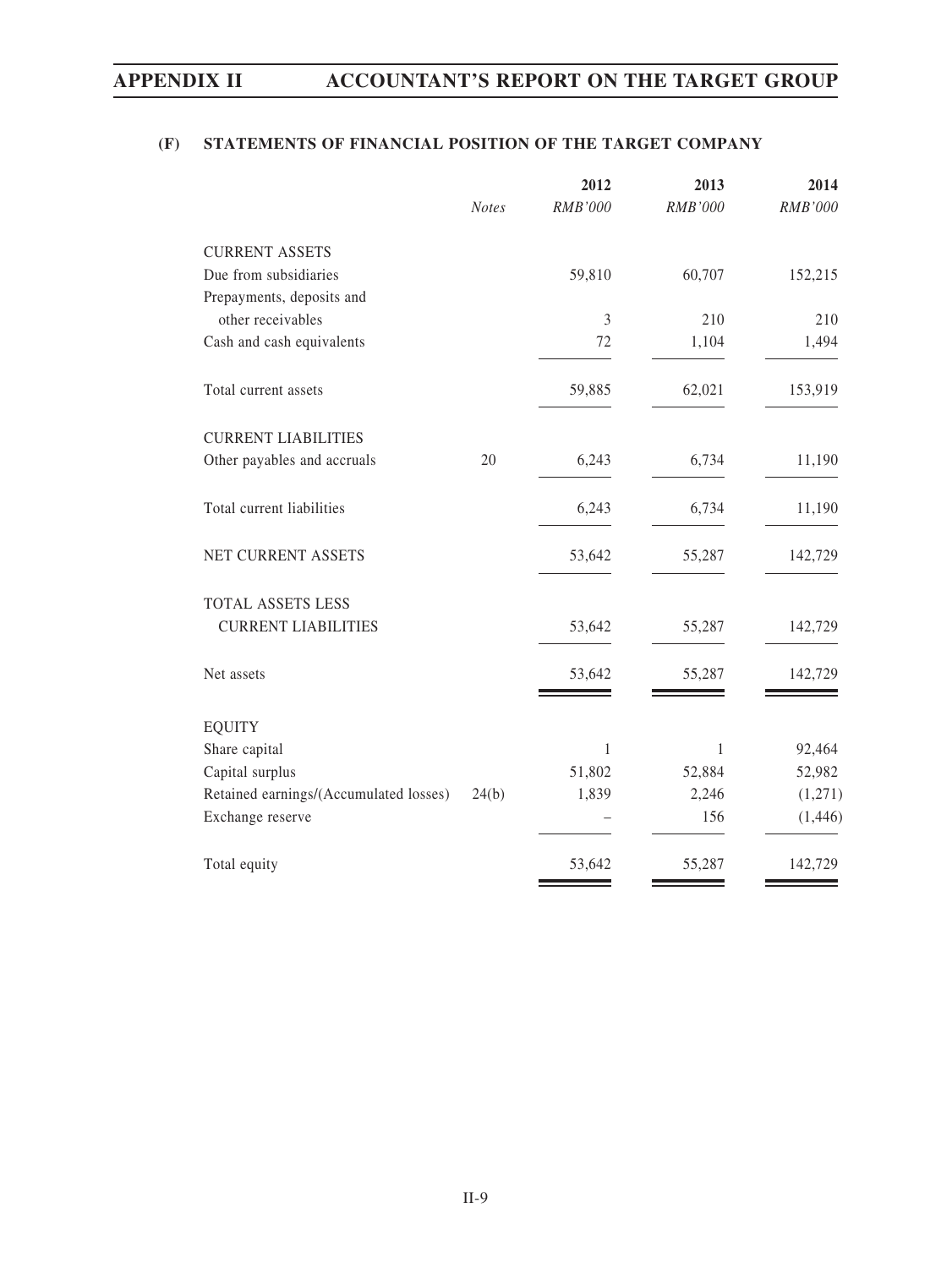# **II. NOTES TO THE FINANCIAL INFORMATION**

### **1. CORPORATE INFORMATION**

The Target Company was incorporated on 18 February 2011 in the British Virgin Islands with limited liability. The registered office of the Target Company is located at Trident Chambers. P.O. BOX 146, Road Town, Tortola, British Virgin Islands.

The principal activity of the Target Company is investment holding. The Target Group is principally engaged in the operation of restaurants providing buffet, banquet, exquisite dining and related service ("Catering Business") in the People's Republic of China (the "PRC") during the Relevant Periods.

 **Percentage of**

The particulars of the entities comprising the Target Group are set out below:

| Company name                                                                                    | <b>Notes</b> | Place and date of<br>incorporation/registration | Issued/<br>paid-up<br>capital | equity attributable<br>to the Target<br>Company | <b>Principal activities</b> |
|-------------------------------------------------------------------------------------------------|--------------|-------------------------------------------------|-------------------------------|-------------------------------------------------|-----------------------------|
| Shanghai Golden Jaguar<br><b>International Cuisine</b><br>$Co., Ltd.*$<br>上海金錢豹國際美食有限公司         | (i)          | The PRC/Mainland China,<br>23/04/2003           | US\$<br>1,200,000             | 100%                                            | Catering Business           |
| Shanghai Golden Jaguar Banquet<br>and Catering Management<br>Co., Ltd. #<br>上海金錢豹宴會餐飲管理<br>有限公司 | (ii)         | The PRC/Mainland China,<br>09/12/2003           | US\$<br>1,500,000             | 100%                                            | Catering Business           |
| Beijing Golden Jaguar<br>International<br>Cuisine Co., Ltd. <sup>#</sup><br>北京金錢豹國際美食有限公司       | (iii)        | The PRC/Mainland China,<br>25/08/2005           | US\$<br>1,000,000             | 100%                                            | Catering Business           |
| Shanghai Xuhui Golden Jaguar<br>Int Cuisine Co., Ltd. #<br>上海徐匯區金錢豹國際美食<br>有限公司                 | (iv)         | The PRC/Mainland China,<br>21/11/2005           | US\$<br>1,000,000             | 100%                                            | Catering Business           |
| Beijing Golden Jaguar Catering<br>Co., Ltd. #<br>北京金錢豹餐飲有限公司                                    | (v)          | The PRC/Mainland China,<br>23/12/2005           | US\$<br>2,000,000             | 100%                                            | Catering Business           |
| Beijing Golden Jaguar Catering<br>Management Co., Ltd. #<br>北京金錢豹餐飲管理有限公司                       | $(v_i)$      | The PRC/Mainland China,<br>22/09/2006           | US\$<br>1,500,000             | 100%                                            | Catering Business           |
| Shenyang Golden Jaguar Bakery<br>Co., Ltd. #<br>沈陽金錢豹面包烘焙坊有限公司                                  | (vii)        | The PRC/Mainland China,<br>01/02/2008           | US\$<br>200,000               | 100%                                            | <b>Bakery Service</b>       |
| Nanjing Golden Jaguar Catering<br>Management Co., Ltd. #<br>南京金錢豹餐飲管理有限公司                       | (viii)       | The PRC/Mainland China,<br>26/10/2009           | US\$<br>5,000,000             | 100%                                            | Catering Business           |
| Huang-Jun International Catering<br>(Shenzhen) Co., Ltd. #<br>皇郡國際餐飲(深圳)有限公司                    | (ix)         | The PRC/Mainland China,<br>03/12/2010           | US\$<br>1,000,000             | 100%                                            | Catering Business           |
| Huang-Jun Golden Jaguar Catering<br>Management (Wuxi) Co., Ltd. #<br>皇郡金錢豹餐飲管理(無錫)<br>有限公司      | (x)          | The PRC/Mainland China,<br>08/09/2011           | US\$<br>10,000,000            | 100%                                            | <b>Catering Business</b>    |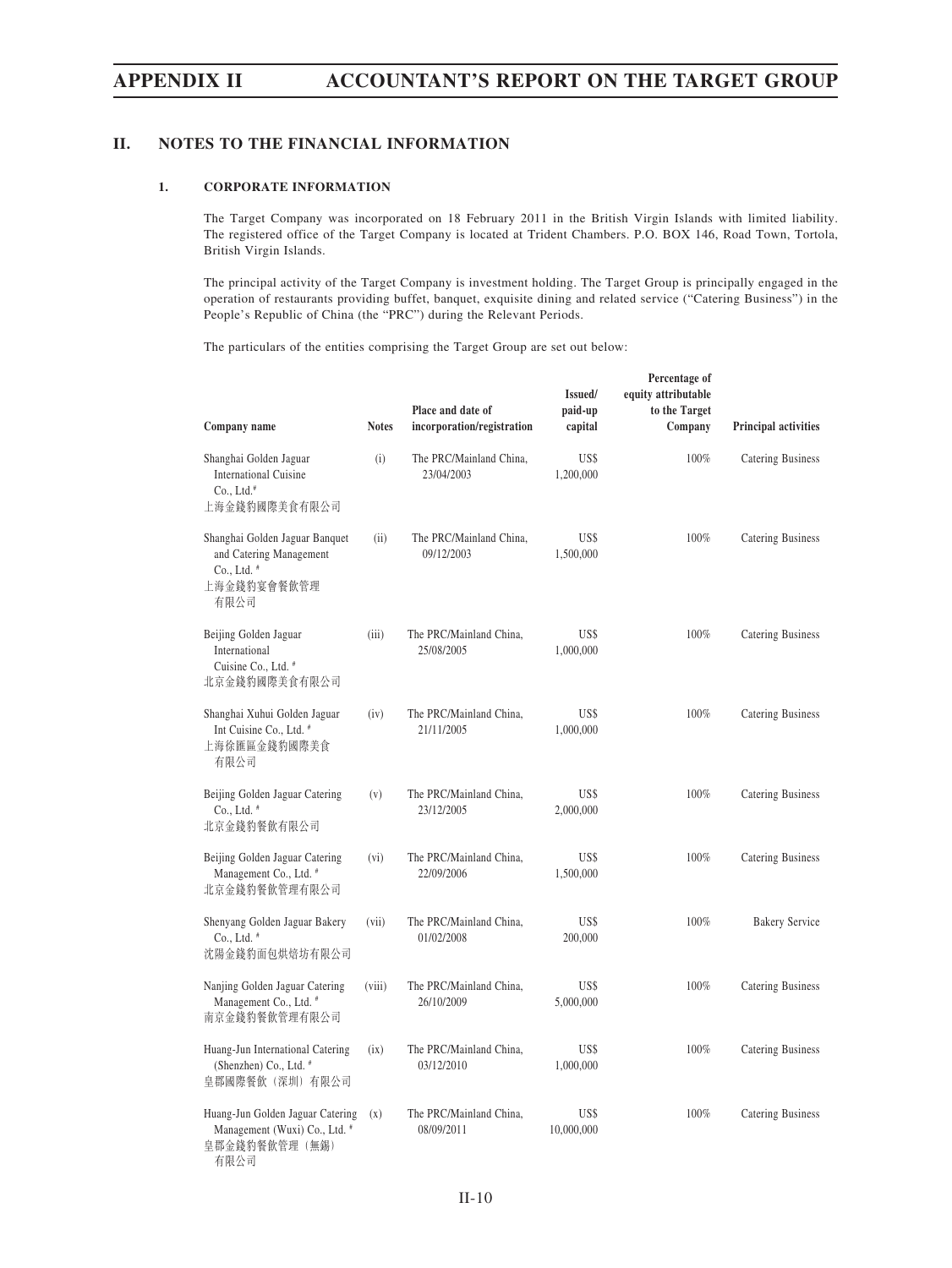| Company name                                                                      | <b>Notes</b> | Place and date of<br>incorporation/registration | Issued/<br>paid-up<br>capital | Percentage of<br>equity attributable<br>to the Target<br>Company | <b>Principal activities</b> |
|-----------------------------------------------------------------------------------|--------------|-------------------------------------------------|-------------------------------|------------------------------------------------------------------|-----------------------------|
| Golden Jaguar International<br>Co., Ltd.<br>金錢豹國際股份有限公司                           | $(x_i)$      | Samoa 17/01/2005                                | US\$<br>10,000,000            | 100%                                                             | Investment Holding          |
| Golden Jaguar Restaurant<br>Management (Group) Co., Ltd.<br>金錢豹宴會餐飲管理(集團)<br>有限公司 | (xii)        | Hong Kong 20/12/2007                            | HK\$1                         | 100%                                                             | Investment Holding          |
| Huang-Jun International Co., Ltd.<br>皇郡國際有限公司                                     | (xiii)       | Cayman Islands 14/09/2010                       | US\$<br>50,000                | 100%                                                             | Investment Holding          |
| Huang-Jun International<br>(Hong Kong) Co., Ltd.<br>皇郡國際(香港)有限公司                  | (xiv)        | Hong Kong 09/02/2011                            | HK\$ 10,000                   | 100%                                                             | Investment Holding          |

The names of these companies referred to in this report represent the Target Company's management's best effort at translating the Chinese names of the companies, as no English names have been registered.

#### *Notes:*

- (i) Shanghai Golden Jaguar International Cuisine Co., Ltd. is registered as a limited liability company enterprise under PRC Law. The statutory financial statements for the year ended 31 December 2012 prepared under PRC GAAP were audited by 上海申威聯合會計師事務所有限責任公司. And the statutory financial statements for the years ended 31 December 2013 and 2014 prepared under PRC GAAP were audited by 上海旭日會計師事務所(特殊普通合夥);
- (ii) Shanghai Golden Jaguar Banquet and Catering Management Co., Ltd. is registered as a limited liability company enterprise under PRC Law. The statutory financial statements for the year ended 31 December 2012 prepared under PRC GAAP were audited by 上海申威聯合會計師事務所有限責任公司. And the statutory financial statements for the years ended 31 December 2013 and 2014 prepared under PRC GAAP were audited by 上海旭日會計師事務所(特殊普通合夥);
- (iii) Beijing Golden Jaguar International Cuisine Co., Ltd. is registered as a limited liability company enterprise under PRC Law. The statutory financial statements for the year ended 31 December 2012 prepared under PRC GAAP were audited by 北京安家信會計師事務所有限公司. And the statutory financial statements for the years ended 31 December 2013 and 2014 prepared under PRC GAAP were audited by 上海旭日會計師 事務所(特殊普通合夥);
- (iv) Shanghai Xuhui Golden Jaguar Int Cuisine Co., Ltd. is registered as a limited liability company enterprise under PRC Law. The statutory financial statements for the year ended 31 December 2012 prepared under PRC GAAP were audited by 上海申威聯合會計師事務所有限責任公司. And the statutory financial statements for the years ended 31 December 2013 and 2014 prepared under PRC GAAP were audited by 上 海旭日會計師事務所(特殊普通合夥);
- (v) Beijing Golden Jaguar Catering Co., Ltd. is registered as a limited liability company enterprise under PRC Law. The statutory financial statements for the year ended 31 December 2012 prepared under PRC GAAP were audited by 北京安家信會計師事務所有限公司. And the statutory financial statements for the years ended 31 December 2013 and 2014 prepared under PRC GAAP were audited by 上海旭日會計師事務所(特 殊普通合夥);
- (vi) Beijing Golden Jaguar Catering Management Co., Ltd. is registered as a limited liability company enterprise under PRC Law. The statutory financial statements for the year ended 31 December 2012 prepared under PRC GAAP were audited by 北京安家信會計師事務所有限公司. And the statutory financial statements for the years ended 31 December 2013 and 2014 prepared under PRC GAAP were audited by 上海旭日會計師 事務所(特殊普通合夥);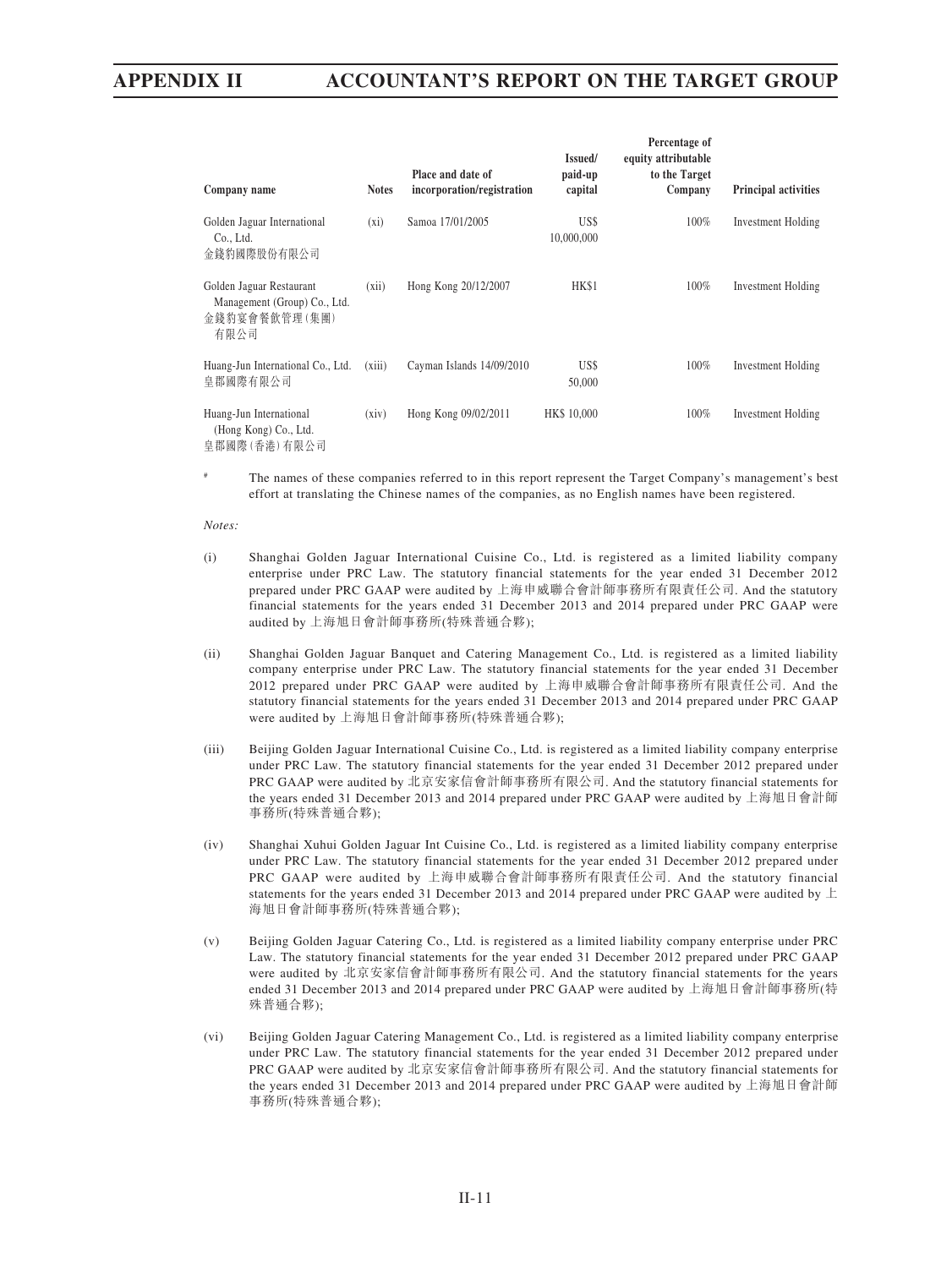- (vii) Shenyang Golden Jaguar Bakery Co., Ltd. is registered as a limited liability company enterprise under PRC Law. The statutory financial statements for the year ended 31 December 2012 prepared under PRC GAAP were audited by 遼寧寶華正道會計師事務所有限公司. And the statutory financial statements for the years ended 31 December 2013 and 2014 prepared under PRC GAAP were audited by 上海旭日會計師事務所(特 殊普通合夥);
- (viii) Nanjing Golden Jaguar Catering Management Co., Ltd. is registered as a limited liability company enterprise under PRC Law. The statutory financial statements for the year ended 31 December 2012 prepared under PRC GAAP were audited by 上海申威聯合會計師事務所有限責任公司. And the statutory financial statements for the years ended 31 December 2013 and 2014 prepared under PRC GAAP were audited by 上海旭日會計師事務所(特殊普通合夥);
- (ix) Huang-Jun International Catering (Shenzhen) Co., Ltd. is registered as a limited liability company enterprise under PRC Law. The statutory financial statements for the year ended 31 December 2012 prepared under PRC GAAP were audited by 深圳正理會計師事務所(特殊普通合伙). And the statutory financial statements for the years ended 31 December 2013 and 2014 prepared under PRC GAAP were audited by上海旭日會計師事務所(特殊普通合夥);
- (x) Huang-Jun Golden Jaguar Catering Management (Wuxi) Co., Ltd. is registered as a limited liability company enterprise under PRC Law. The statutory financial statements for the year ended 31 December 2012 prepared under PRC GAAP were audited by 上海申威聯合會計師事務所有限責任公司. And the statutory financial statements for the years ended 31 December 2013 and 2014 prepared under PRC GAAP were audited by 上海旭日會計師事務所(特殊普通合夥);
- (xi) Golden Jaguar International Co., Ltd.is is a limited liability enterprise incorporated in Samoa. No audited financial statements have been prepared for this entity for the years ended 31 December 2012, 2013 and 2014, as the entity was not subject to any statutory audit requirements under the relevant rules and regulations in its jurisdiction of incorporation;
- (xii) Golden Jaguar Restaurant Management (Group) Co., Ltd. is a limited liability enterprise incorporated in Hong Kong. No audited financial statements have been prepared for this entity for the years ended 31 December 2012, 2013 and 2014, as the entity was not subject to any statutory audit requirements under the relevant rules and regulations in its jurisdiction of incorporation;
- (xiii) Huang-Jun International Co., Ltd. is a limited liability enterprise incorporated in the Cayman Islands. No audited financial statements have been prepared for this entity for the years ended 31 December 2012, 2013 and 2014, as the entity was not subject to any statutory audit requirements under the relevant rules and regulations in its jurisdiction of incorporation;
- (xiv) Huang-Jun International (Hong Kong) Co., Ltd. is a limited liability enterprise incorporated in Hong Kong. No audited financial statements have been prepared for this entity for the years ended 31 December 2012, 2013 and 2014, as the entity was not subject to any statutory audit requirements under the relevant rules and regulations in its jurisdiction of incorporation.

### **2.1 BASIS OF PREPARATION**

The Financial Information has been prepared in accordance with Hong Kong Financial Reporting Standards ("HKFRSs") (which include all Hong Kong Financial Reporting Standards, Hong Kong Accounting Standards ("HKASs") and Interpretations) issued by the Hong Kong Institute of Certified Public Accountants ("HKICPA") and accounting principles generally accepted in Hong Kong. All HKFRSs effective for the accounting period commencing from 1 January 2015, together with the relevant transitional provisions, have been early adopted by the Target Group in the preparation of the Financial Information throughout the Relevant Periods.

The Financial Information has been prepared under the historical cost convention. The Financial Information is presented in Renminbi ("RMB") and all values are rounded to the nearest thousand except when otherwise indicated.

As at 31 December 2014, the Target Group has net current liabilities of RMB543,534,000. The Directors of the Target Company have prepared the Financial Information on a going concern basis notwithstanding the net current liabilities position of the Target Group as the Company has confirmed its intention to provide sufficient financial support to the Target Group. The Directors of the Target Company have therefore considered that the Target Group will have sufficient resources to meet its financial obligations as and when they fall due for a period of not less than twelve months from 31 December 2014 and are satisfied that it is appropriate to prepare the Financial Information on a going concern basis.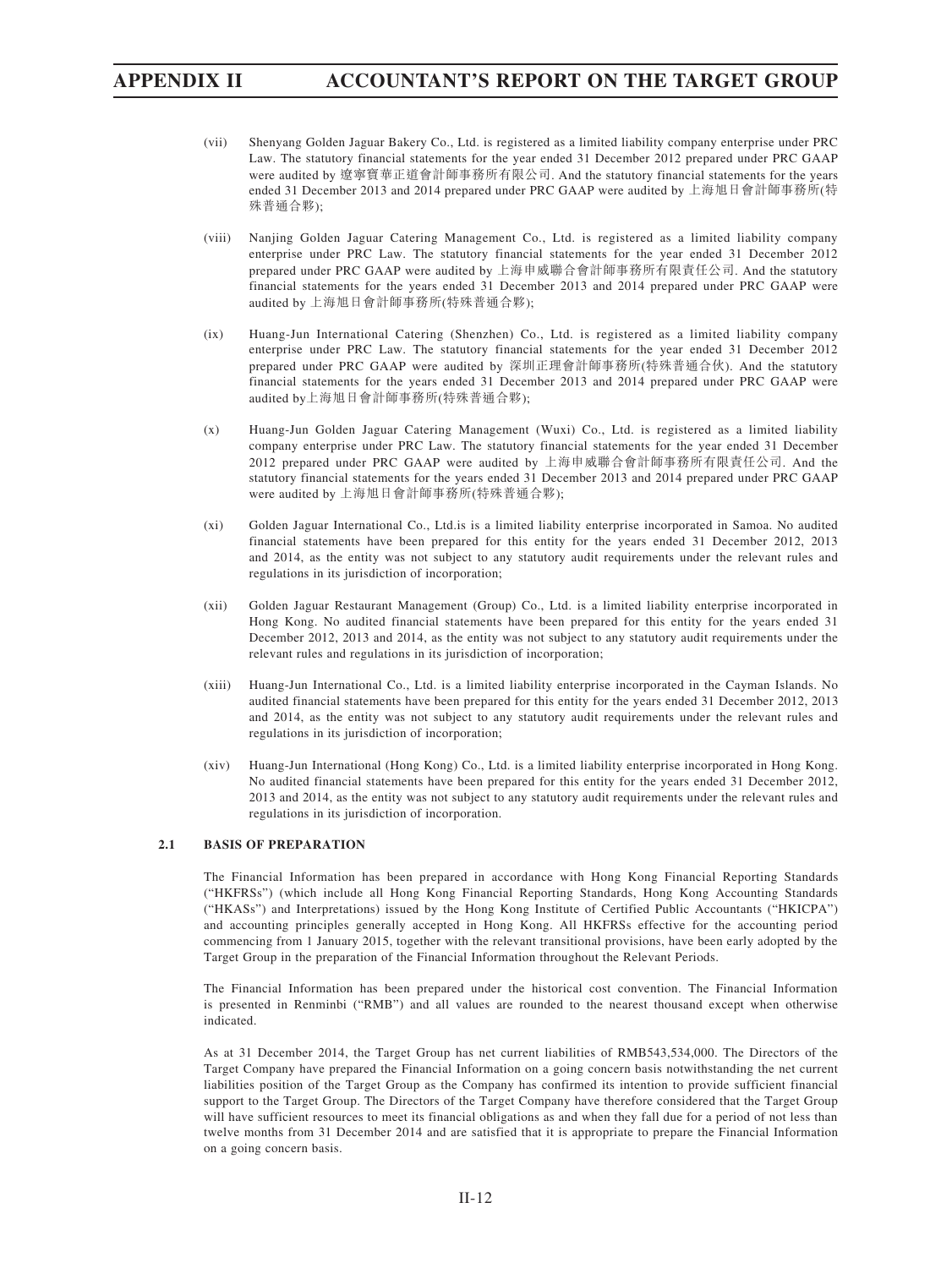### **Basis of consolidation**

The Financial Information includes the financial statements of the Target Company and its subsidiaries for the Relevant Periods. The financial statements of the subsidiaries are prepared for the same reporting period as the Target Company, using consistent accounting policies. The results of subsidiaries are consolidated from the date on which the Target Group obtains control, and continue to be consolidated until the date that such control ceases.

Profit or loss and each component of other comprehensive income are attributed to the owners of the parent of the Target Group and to the non-controlling interests, even if this results in the non-controlling interests having a deficit balance. All intra-group assets and liabilities, equity, income, expenses and cash flows relating to transactions between members of the Target Group are eliminated in full on consolidation.

The Target Group reassesses whether or not it controls an investee if facts and circumstances indicate that there are changes to one or more of the three elements of control described in the accounting policy for subsidiaries below. A change in the ownership interest of a subsidiary, without a loss of control, is accounted for as an equity transaction.

If the Target Group loses control over a subsidiary, it derecognises (i) the assets (including goodwill) and liabilities of the subsidiary, (ii) the carrying amount of any non-controlling interest and (iii) the cumulative translation differences recorded in equity; and recognises (i) the fair value of the consideration received, (ii) the fair value of any investment retained and (iii) any resulting surplus or deficit in profit or loss. The Target Group's share of components previously recognised in other comprehensive income is reclassified to profit or loss or retained profits, as appropriate, on the same basis as would be required if the Target Group had directly disposed of the related assets or liabilities.

## **2.2 NEW AND REVISED HKFRSs AND NEW DISCLOSURE REQUIREMENTS UNDER THE HONG KONG COMPANIES ORDINANCE NOT YET ADOPTED**

The Target Group has not applied the following new and revised HKFRSs, that have been issued but are not yet effective, in these Financial Information.

| <b>HKFRS9</b>                | Financial Instruments <sup>4</sup>                                                |
|------------------------------|-----------------------------------------------------------------------------------|
| Amendments to HKFRS 10       | Sale or Contribution of Assets between an Investor and its Associate or           |
| and HKAS 28 (2011)           | Joint Venture <sup>2</sup>                                                        |
| Amendments to HKFRS 11       | Accounting for Acquisitions of Interests in Joint Operations <sup>2</sup>         |
| HKFRS 14                     | Regulatory Deferral Accounts <sup>5</sup>                                         |
| HKFRS 15                     | Revenue from Contracts with Customers <sup>3</sup>                                |
| Amendments to HKAS 16        | Clarification of Acceptable Methods of Depreciation and Amortisation <sup>2</sup> |
| and HKAS 38                  |                                                                                   |
| Amendments to HKAS 16        | Agriculture: Bearer Plants <sup>2</sup>                                           |
| and HKAS 41                  |                                                                                   |
| Amendments to HKAS 19        | Defined Benefit Plans: Employee Contributions <sup>1</sup>                        |
| Amendments to HKAS 27 (2011) | Equity Method in Separate Financial Statements <sup>2</sup>                       |
| Annual Improvements          | Amendments to a number of HKFRSs <sup>1</sup>                                     |
| 2010-2012 Cycle              |                                                                                   |
| <b>Annual Improvements</b>   | Amendments to a number of HKFRSs <sup>1</sup>                                     |
| 2011-2013 Cycle              |                                                                                   |
| <b>Annual Improvements</b>   | Amendments to a number of HKFRSs <sup>2</sup>                                     |
| 2012-2014 Cycle              |                                                                                   |
|                              |                                                                                   |

<sup>1</sup> Effective for annual periods beginning on or after 1 July 2014<br> **Effective for annual periods beginning on or after 1 January 20** 

- <sup>2</sup> Effective for annual periods beginning on or after 1 January 2016
- <sup>3</sup> Effective for annual periods beginning on or after 1 January 2017
- <sup>4</sup><br>Effective for an entity that first edents HVED Se for its annual fine<br> $\frac{5}{2}$
- Effective for an entity that first adopts HKFRSs for its annual financial statements beginning on or a f t e r 1 January 2016 and therefore is not applicable to the Target Group

The Target Group is in the process of making an assessment of the impact of these new and revised HKFRSs upon initial application. So far, the Target Group considers that these new and revised HKFRSs may result in change in accounting policies and are unlikely to have a significant impact on the Target Group's results of operations and financial positions.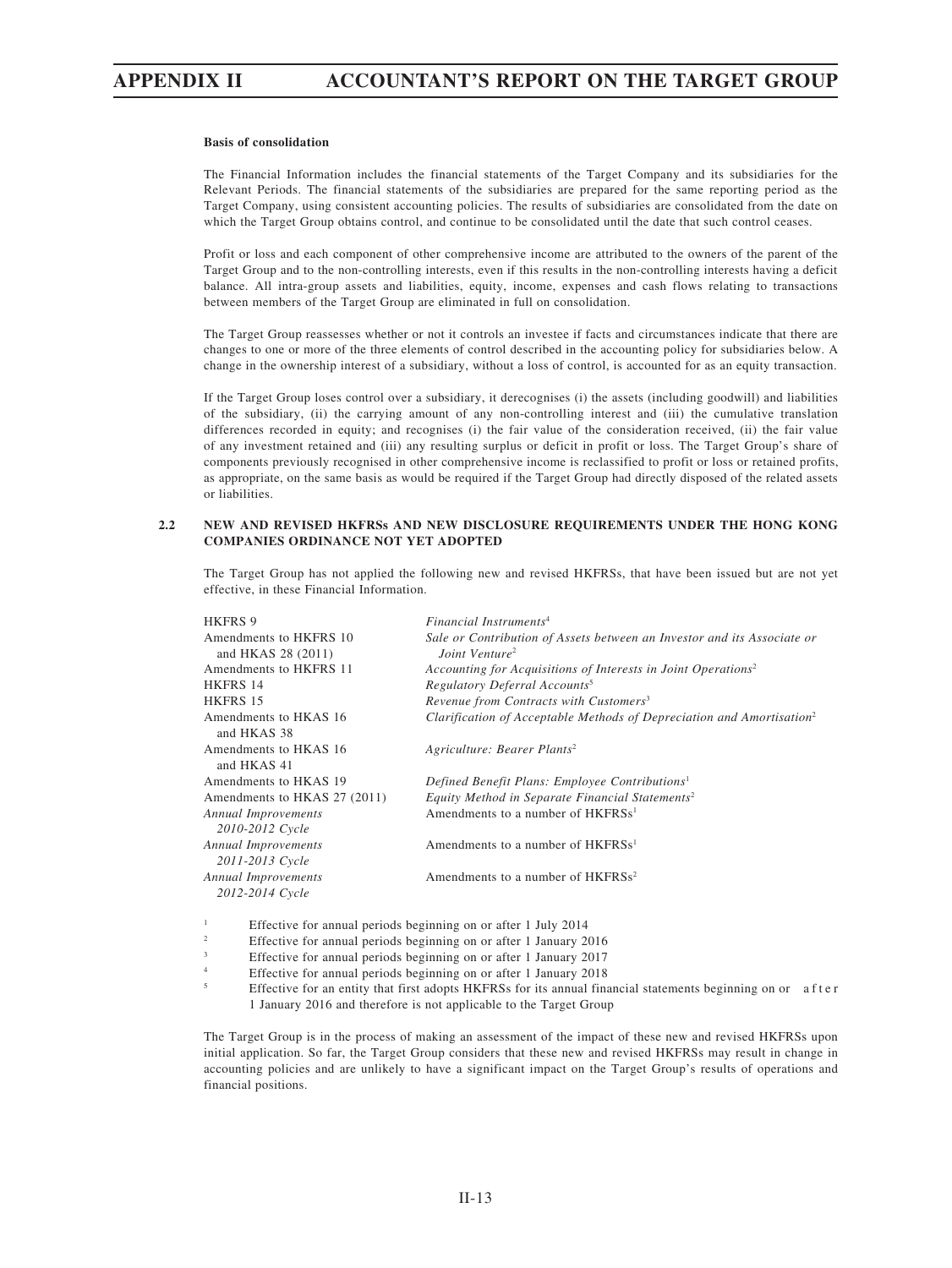# **2.3 SUMMARY OF SIGNIFICANT ACCOUNTING POLICIES**

#### **Subsidiaries**

A subsidiary is an entity (including a structured entity), directly or indirectly, controlled by the Target Company. Control is achieved when the Target Group is exposed, or has rights, to variable returns from its involvement with the investee and has the ability to affect those returns through its power over the investee (i.e., existing rights that give the Target Group the current ability to direct the relevant activities of the investee).

When the Target Company has, directly or indirectly, less than a majority of the voting or similar rights of an investee, the Target Group considers all relevant facts and circumstances in assessing whether it has power over an investee, including:

- (a) the contractual arrangement with the other vote holders of the investee;
- (b) rights arising from other contractual arrangements; and
- (c) the Target Group's voting rights and potential voting rights.

The results of subsidiaries are included in the Target Company's statement of profit or loss to the extent of dividends received and receivable. The Target Company's investments in subsidiaries that are not classified as held for sale in accordance with HKFRS 5 Non-current Assets Held for Sale and Discontinued Operations are stated at cost less any impairment losses.

### **Business combinations and goodwill**

Business combinations are accounted for using the acquisition method. The consideration transferred is measured at the acquisition date fair value which is the sum of the acquisition date fair values of assets transferred by the Target Group, liabilities assumed by the Target Group to the former owners of the acquiree and the equity interests issued by the Target Group in exchange for control of the acquiree. For each business combination, the Target Group elects whether to measure the non-controlling interests in the acquiree that are present ownership interests and entitle their holders to a proportionate share of net assets in the event of liquidation at fair value or at the proportionate share of the acquiree's identifiable net assets. All other components of non-controlling interests are measured at fair value. Acquisition-related costs are expensed as incurred.

When the Target Group acquires a business, it assesses the financial assets and liabilities assumed for appropriate classification and designation in accordance with the contractual terms, economic circumstances and pertinent conditions as at the acquisition date. This includes the separation of embedded derivatives in host contracts of the acquiree.

If the business combination is achieved in stages, the previously held equity interest is remeasured at its acquisition date fair value and any resulting gain or loss is recognised in profit or loss.

Any contingent consideration to be transferred by the acquirer is recognised at fair value at the acquisition date. Contingent consideration classified as an asset or liability that is a financial instrument and within the scope of HKAS 39 is measured at fair value with changes in fair value either recognised in profit or loss or as a change to other comprehensive income. If the contingent consideration is not within the scope of HKAS 39, it is measured in accordance with the appropriate HKFRS. Contingent consideration that is classified as equity is not remeasured and subsequent settlement is accounted for within equity.

Goodwill is initially measured at cost, being the excess of the aggregate of the consideration transferred, the amount recognised for non-controlling interests and any fair value of the Target Group's previously held equity interests in the acquiree over the identifiable net assets acquired and liabilities assumed. If the sum of this consideration and other items is lower than the fair value of the net assets acquired, the difference is, after reassessment, recognised in profit or loss as a gain on bargain purchase.

After initial recognition, goodwill is measured at cost less any accumulated impairment losses. Goodwill is tested for impairment annually or more frequently if events or changes in circumstances indicate that the carrying value may be impaired. The Target Group performs its annual impairment test of goodwill as at 31 December. For the purpose of impairment testing, goodwill acquired in a business combination is, from the acquisition date, allocated to each of the Target Group's cash-generating units, or groups of cash-generating units, that are expected to benefit from the synergies of the combination, irrespective of whether other assets or liabilities of the Target Group are assigned to those units or groups of units.

Impairment is determined by assessing the recoverable amount of the cash-generating unit (group of cash-generating units) to which the goodwill relates. Where the recoverable amount of the cash-generating unit (group of cashgenerating units) is less than the carrying amount, an impairment loss is recognised. An impairment loss recognised for goodwill is not reversed in a subsequent period.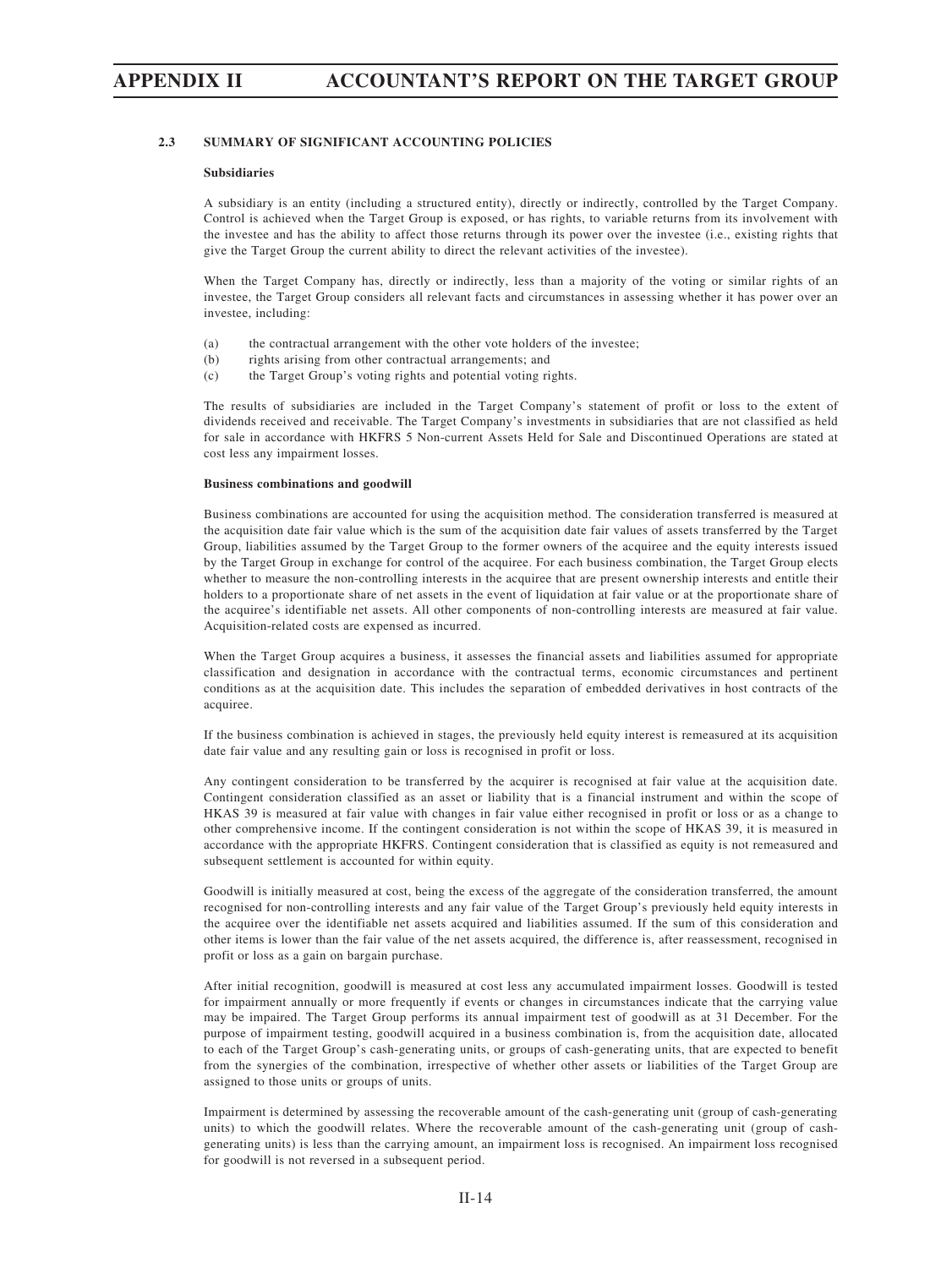Where goodwill has been allocated to a cash-generating unit (or group of cash-generating units) and part of the operation within that unit is disposed of, the goodwill associated with the operation disposed of is included in the carrying amount of the operation when determining the gain or loss on the disposal. Goodwill disposed of in these circumstances is measured based on the relative value of the operation disposed of and the portion of the cashgenerating unit retained.

### **Fair value measurement**

The Target Group measures its investment properties, derivative financial investments and equity investments at fair value through profit or loss at fair value at the end of each reporting period. Fair value is the price that would be received to sell an asset or paid to transfer a liability in an orderly transaction between market participants at the measurement date. The fair value measurement is based on the presumption that the transaction to sell the asset or transfer the liability takes place either in the principal market for the asset or liability, or in the absence of a principal market, in the most advantageous market for the asset or liability. The principal or the most advantageous market must be accessible by the Target Group. The fair value of an asset or a liability is measured using the assumptions that market participants would use when pricing the asset or liability, assuming that market participants act in their economic best interest.

A fair value measurement of a non-financial asset takes into account a market participant's ability to generate economic benefits by using the asset in its highest and best use or by selling it to another market participant that would use the asset in its highest and best use.

The Target Group uses valuation techniques that are appropriate in the circumstances and for which sufficient data are available to measure fair value, maximising the use of relevant observable inputs and minimising the use of unobservable inputs.

All assets and liabilities for which fair value is measured or disclosed in the Financial Information are categorised within the fair value hierarchy, described as follows, based on the lowest level input that is significant to the fair value measurement as a whole:

- Level 1 based on quoted prices (unadjusted) in active markets for identical assets or liabilities
- Level 2 based on valuation techniques for which the lowest level input that is significant to the fair value measurement is observable, either directly or indirectly
- Level 3 based on valuation techniques for which the lowest level input that is significant to the fair value measurement is unobservable

For assets and liabilities that are recognised in the Financial Information on a recurring basis, the Target Group determines whether transfers have occurred between levels in the hierarchy by reassessing categorisation (based on the lowest level input that is significant to the fair value measurement as a whole) at the end of each reporting period.

#### **Impairment of non-financial assets**

Where an indication of impairment exists, or when annual impairment testing for an asset is required (other than inventories, deferred tax assets, financial assets, goodwill and non-current assets), the asset's recoverable amount is estimated. An asset's recoverable amount is the higher of the asset's or cash-generating unit's value in use and its fair value less costs to sell, and is determined for an individual asset, unless the asset does not generate cash inflows that are largely independent of those from other assets or Target Groups of assets, in which case the recoverable amount is determined for the cash-generating unit to which the asset belongs.

An impairment loss is recognised only if the carrying amount of an asset exceeds its recoverable amount. In assessing value in use, the estimated future cash flows are discounted to their present value using a pre-tax discount rate that reflects current market assessments of the time value of money and the risks specific to the asset. An impairment loss is charged to the statement of profit or loss in the period in which it arises in those expense categories consistent with the function of the impaired asset.

An assessment is made at the end of each reporting period as to whether there is an indication that previously recognised impairment losses may no longer exist or may have decreased. If such an indication exists, the recoverable amount is estimated. A previously recognised impairment loss of an asset other than goodwill is reversed only if there has been a change in the estimates used to determine the recoverable amount of that asset, but not to an amount higher than the carrying amount that would have been determined (net of any depreciation/ amortisation) had no impairment loss been recognised for the asset in prior years. A reversal of such an impairment loss is credited to the statement of profit or loss in the period in which it arises (only if there are revalued assets in the Financial Information), unless the asset is carried at a revalued amount, in which case the reversal of the impairment loss is accounted for in accordance with the relevant accounting policy for that revalued asset.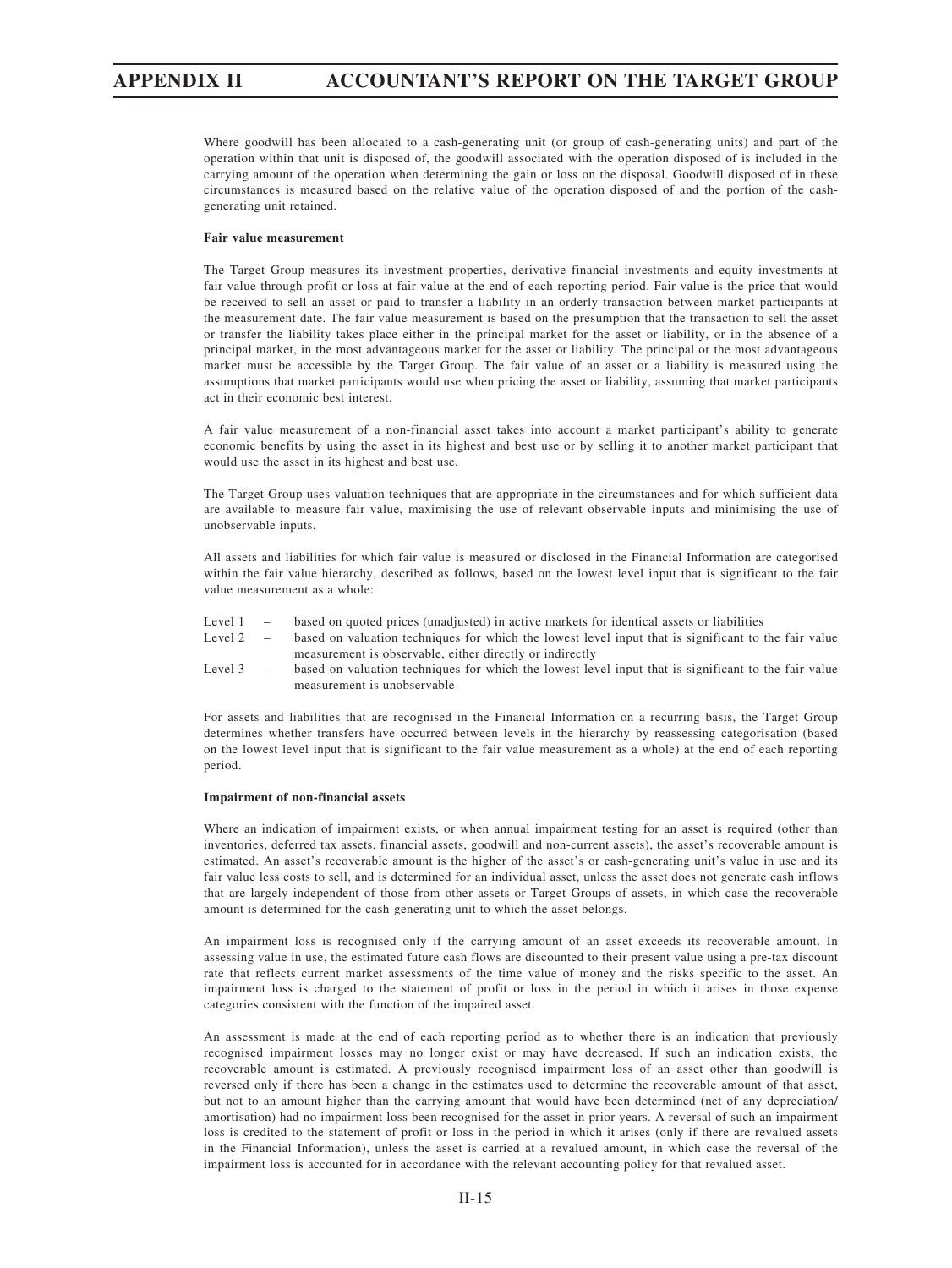### **Related parties**

A party is considered to be related to the Target Group if:

- (a) the party is a person or a close member of that person's family and that person
	- (i) has control or joint control over the Target Group;
	- (ii) has significant influence over the Target Group; or
	- (iii) is a member of the key management personnel of the Target Group or of a parent of the Target Group;

or

- (b) the party is an entity where any of the following conditions applies:
	- (i) the entity and the Target Group are members of the same group;
	- (ii) one entity is an associate or joint venture of the other entity (or of a parent, subsidiary or fellow subsidiary of the other entity);
	- (iii) the entity and the Target Group are joint ventures of the same third party;
	- (iv) one entity is a joint venture of a third entity and the other entity is an associate of the third entity;
	- (v) the entity is a post-employment benefit plan for the benefit of employees of either the Target Group or an entity related to the Target Group;
	- (vi) the entity is controlled or jointly controlled by a person identified in (a); and
	- (vii) a person identified in (a)(i) has significant influence over the entity or is a member of the key management personnel of the entity (or of a parent of the entity).

### **Property and equipment and depreciation**

Property and equipment, other than construction in progress, are stated at cost less accumulated depreciation and any impairment losses. When an item of property and equipment is classified as held for sale or when it is part of a disposal group classified as held for sale, it is not depreciated and is accounted for in accordance with HKFRS 5. The cost of an item of property and equipment comprises its purchase price and any directly attributable costs of bringing the asset to its working condition and location for its intended use.

Expenditure incurred after items of property, plant and equipment have been put into operation, such as repairs and maintenance, is normally charged to the statement of profit or loss in the period in which it is incurred. In situations where the recognition criteria are satisfied, the expenditure for a major inspection is capitalised in the carrying amount of the asset as a replacement. Where significant parts of property, plant and equipment are required to be replaced at intervals, the Target Group recognises such parts as individual assets with specific useful lives and depreciates them accordingly.

Depreciation is calculated on the straight-line basis to write off the cost of each item of property and equipment to its residual value over its estimated useful life. The principal residual values and useful lives used for this purpose are as follows:

|                                   |                                                                | <b>Estimated</b> |
|-----------------------------------|----------------------------------------------------------------|------------------|
|                                   | Annual rate                                                    | residual values  |
| Furniture, fixtures and equipment | 18%                                                            | $10\%$           |
| Motor vehicles                    | 18%                                                            | 10%              |
| Leasehold improvements            | Over the shorter of lease<br>terms and estimated useful period |                  |

Where parts of an item of property and equipment have different useful lives, the cost of that item is allocated on a reasonable basis among the parts and each part is depreciated separately. Residual values, useful lives and the depreciation methods are reviewed, and adjusted if appropriate, at least at each financial year end.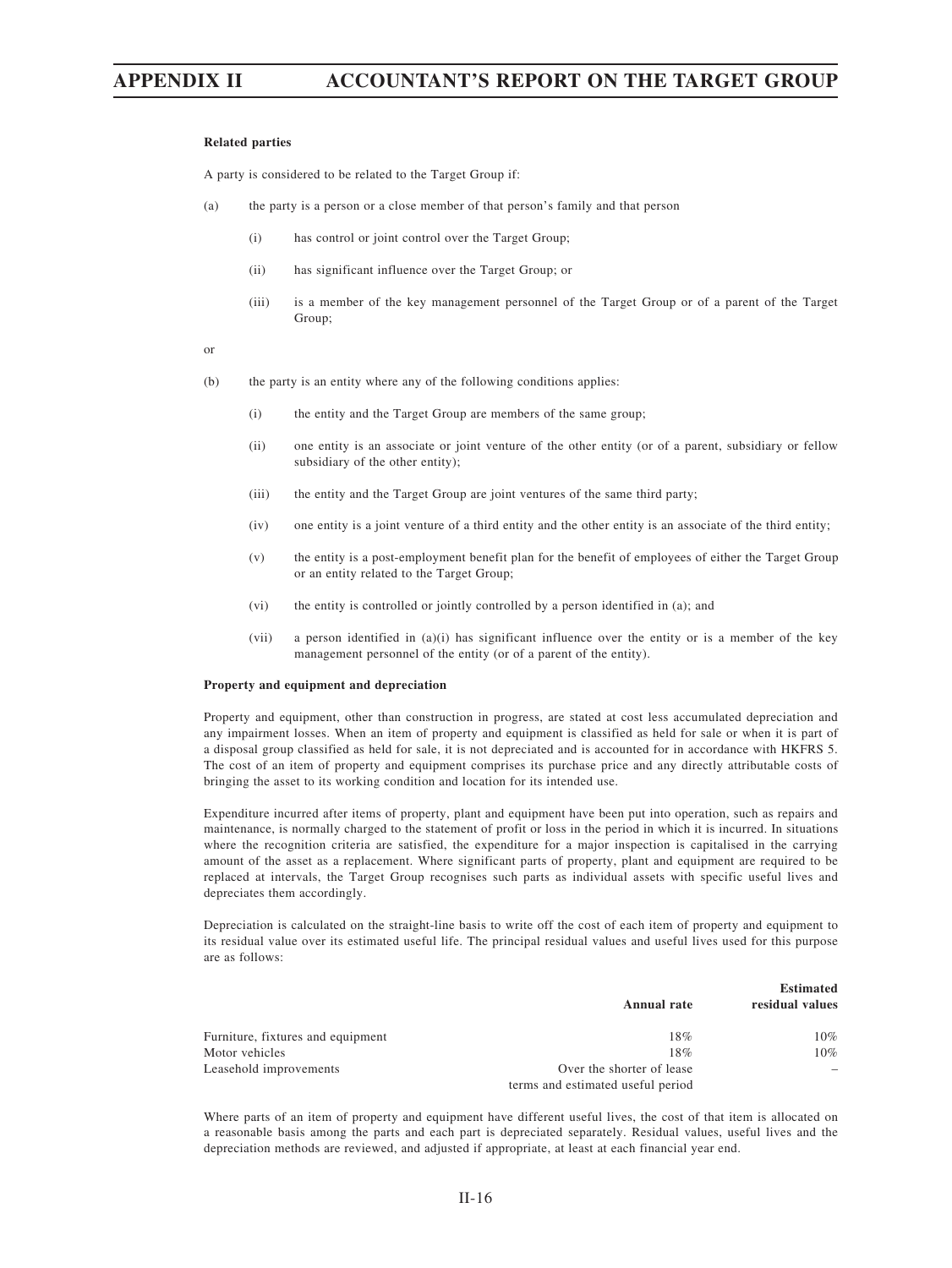An item of property, plant and equipment including any significant part initially recognised is derecognised upon disposal or when no future economic benefits are expected from its use or disposal. Any gain or loss on disposal or retirement recognised in the statement of profit or loss in the year the asset is derecognised is the difference between the net sales proceeds and the carrying amount of the relevant asset.

Construction in progress represents a building under construction, which is stated at cost less any impairment losses, and is not depreciated. Cost comprises the direct costs of construction and capitalised borrowing costs on related borrowed funds during the period of construction. Construction in progress is reclassified to the appropriate category of property, plant and equipment when completed and ready for use.

### **Intangible assets (other than goodwill)**

Intangible assets acquired separately are measured on initial recognition at cost. The cost of intangible assets acquired in a business combination is the fair value at the date of acquisition. The useful lives of intangible assets are assessed to be finite. Intangible assets with finite lives are subsequently amortised over the useful economic life and assessed for impairment whenever there is an indication that the intangible asset may be impaired. The amortisation period and the amortisation method for an intangible asset with a finite useful life are reviewed at least at each financial year end.

Intangible assets are stated at cost less any impairment losses and are amortised on the straight-line basis over their estimated useful lives. The principal estimated useful lives of intangible assets are as follows:

#### Software 3-5 years 32-5 years 3.34 and 3.45 years 3.45 years 3.45 years 3.45 years 3.45 years 3.45 years 3.45 years 3.45 years 3.45 years 3.45 years 3.45 years 3.45 years 3.45 years 3.45 years 3.45 years 3.45 years 3.45 ye

#### **Operating leases**

Leases where substantially all the rewards and risks of ownership of assets remain with the lessor are accounted for as operating leases. Where the Target Group is the lessee, rentals payable under operating leases net of any incentives received from the lessor are charged to the statement of profit or loss on the straight-line basis over the lease terms. Subsidy from landlord for leasehold improvement is accounted for as rental incentive and the carrying amount is recorded as deferred income on the statement of financial position.

### **Investments and other financial assets**

#### *Initial recognition and measurement*

Financial assets are classified, at initial recognition, as financial assets at fair value through profit or loss, loans and receivables, held-to-maturity investments and available-for-sale investments, as appropriate. When financial assets are recognised initially, they are measured at fair value plus transaction costs that are attributable to the acquisition of the financial assets, except in the case of financial assets recorded at fair value through profit or loss.

All regular way purchases and sales of financial assets are recognised on the trade date, that is, the date that the Target Group commits to purchase or sell the asset. Regular way purchases or sales are purchases or sales of financial assets that require delivery of assets within the period generally established by regulation or convention in the marketplace.

#### *Subsequent measurement*

The subsequent measurement of financial assets depends on their classification as follows:

#### *Financial assets at fair value through profit or loss*

Financial assets at fair value through profit or loss include financial assets held for trading and financial assets designated upon initial recognition as at fair value through profit or loss. Financial assets are classified as held for trading if they are acquired for the purpose of sale in the near term. Derivatives, including separated embedded derivatives, are also classified as held for trading unless they are designated as effective hedging instruments as defined by HKAS 39.

Financial assets at fair value through profit or loss are carried in the statement of financial position at fair value with positive net changes in fair value presented as other income and gains and negative net changes in fair value presented as finance costs in the statement of profit or loss. These net fair value changes do not include any dividends or interest earned on these financial assets, which are recognised in accordance with the policies set out for "Revenue recognition" below.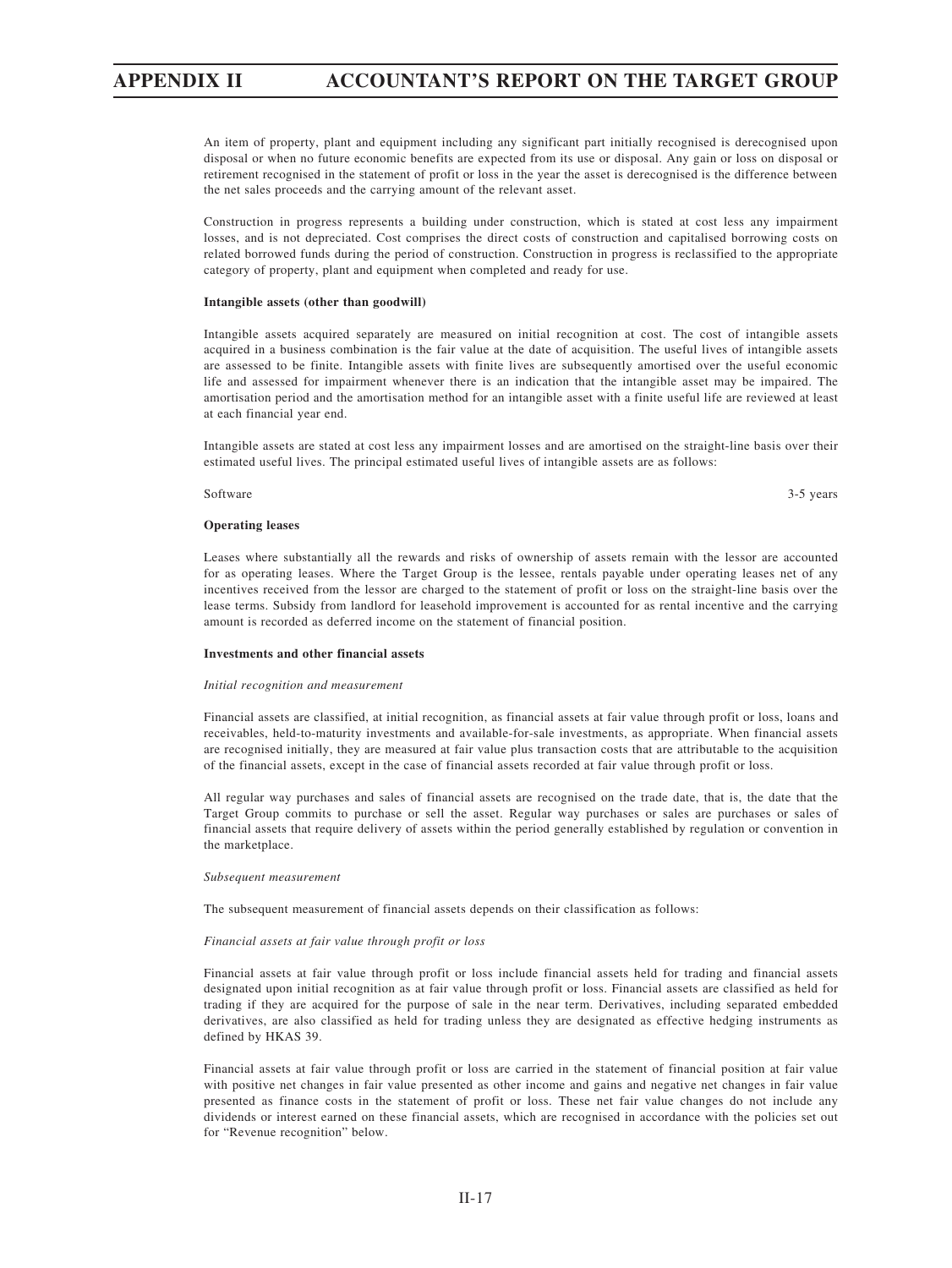Financial assets designated upon initial recognition as at fair value through profit or loss are designated at the date of initial recognition and only if the criteria in HKAS 39 are satisfied.

Derivatives embedded in host contracts are accounted for as separate derivatives and recorded at fair value if their economic characteristics and risks are not closely related to those of the host contracts and the host contracts are not held for trading or designated as at fair value through profit or loss. These embedded derivatives are measured at fair value with changes in fair value recognised in the statement of profit or loss. Reassessment only occurs if there is either a change in the terms of the contract that significantly modifies the cash flows that would otherwise be required or a reclassification of a financial asset out of the fair value through profit or loss category.

### *Loans and receivables*

Loans and receivables are non-derivative financial assets with fixed or determinable payments that are not quoted in an active market. After initial measurement, such assets are subsequently measured at amortised cost using the effective interest rate method less any allowance for impairment. Amortised cost is calculated by taking into account any discount or premium on acquisition and includes fees or costs that are an integral part of the effective interest rate. The effective interest rate amortisation is included in other income and gains in the statement of profit or loss. The loss arising from impairment is recognised in the statement of profit or loss in finance costs for loans and in other expenses for receivables.

### *Held-to-maturity investments*

Non-derivative financial assets with fixed or determinable payments and fixed maturity are classified as held to maturity when the Target Group has the positive intention and ability to hold them to maturity. Held-to-maturity investments are subsequently measured at amortised cost using the effective interest rate method less any allowance for impairment. Amortised cost is calculated by taking into account any discount or premium on acquisition and fees or costs that are an integrated part of the effective interest rate. The effective interest rate amortisation is included in other income and gains in the statement of profit or loss. The loss arising from impairment is recognised in the statement of profit or loss in other expenses.

### *Available-for-sale investments*

Available-for-sale investments are non-derivative financial assets in listed and unlisted equity investments and debt securities. Equity investments classified as available for sale are those which are neither classified as held for trading nor designated as at fair value through profit or loss. Debt securities in this category are those which are intended to be held for an indefinite period of time and which may be sold in response to needs for liquidity or in response to changes in market conditions.

After initial recognition, Available-for-sale investments are subsequently measured at fair value, with unrealised gains or losses recognised as other comprehensive income in the available-for-sale investment revaluation reserve until the investment is derecognised, at which time the cumulative gain or loss is recognised in the statement of profit or loss in other income, or until the investment is determined to be impaired, when the cumulative gain or loss is reclassified from the available-for-sale investment revaluation reserve to the statement of profit or loss in other gains or losses. Interest and dividends earned whilst holding the Available-for-sale investments are reported as interest income and dividend income, respectively and are recognised in the statement of profit or loss as other income in accordance with the policies set out for "Revenue recognition" below.

When the fair value of unlisted equity investments cannot be reliably measured because (a) the variability in the range of reasonable fair value estimates is significant for that investment or (b) the probabilities of the various estimates within the range cannot be reasonably assessed and used in estimating fair value, such investments are stated at cost less any impairment losses.

The Target Group evaluates whether the ability and intention to sell its available-for-sale financial assets in the near term are still appropriate. When, in rare circumstances, the Target Group is unable to trade these financial assets due to inactive markets, the Target Group may elect to reclassify these financial assets if management has the ability and intention to hold the assets for the foreseeable future or until maturity.

For a financial asset reclassified from the available-for-sale category, the fair value carrying amount at the date of reclassification becomes its new amortised cost and any previous gain or loss on that asset that has been recognised in equity is amortised to profit or loss over the remaining life of the investment using the effective interest rate. Any difference between the new amortised cost and the maturity amount is also amortised over the remaining life of the asset using the effective interest rate. If the asset is subsequently determined to be impaired, then the amount recorded in equity is reclassified to the statement of profit or loss.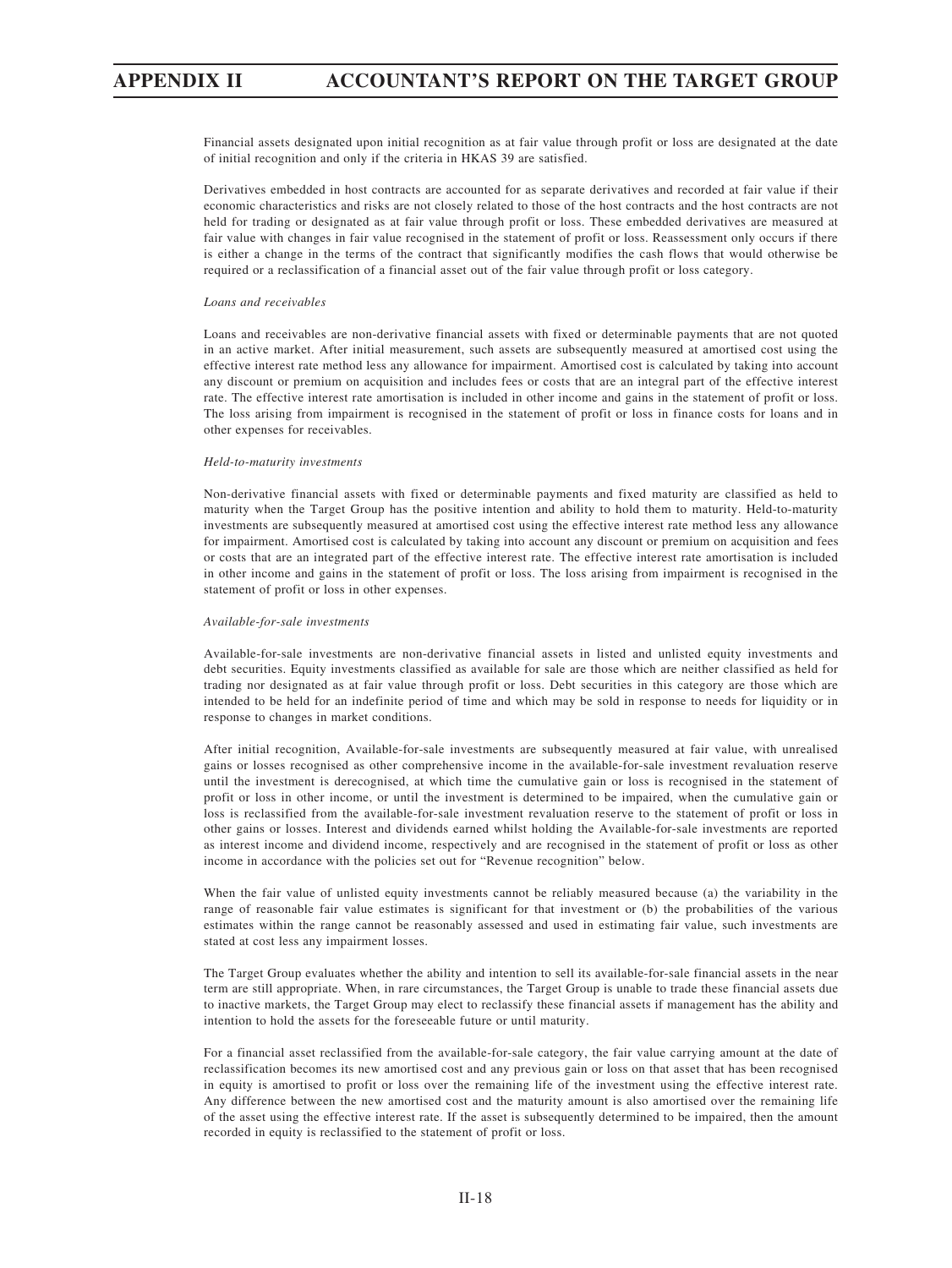#### **Derecognition of financial assets**

A financial asset (or, where applicable, a part of a financial asset or part of a group of similar financial assets) is primarily derecognised (i.e., removed from the Target Group's consolidated statement of financial position) when:

- the rights to receive cash flows from the asset have expired; or
- the Target Group has transferred its rights to receive cash flows from the asset or has assumed an obligation to pay the received cash flows in full without material delay to a third party under a "pass-through" arrangement; and either (a) the Target Group has transferred substantially all the risks and rewards of the asset, or (b) the Target Group has neither transferred nor retained substantially all the risks and rewards of the asset, but has transferred control of the asset.

When the Target Group has transferred its rights to receive cash flows from an asset or has entered into a passthrough arrangement, it evaluates if and to what extent it has retained the risk and rewards of ownership of the asset. When it has neither transferred nor retained substantially all the risks and rewards of the asset nor transferred control of the asset, the Target Group continues to recognise the transferred asset to the extent of the Target Group's continuing involvement. In that case, the Target Group also recognises an associated liability. The transferred asset and the associated liability are measured on a basis that reflects the rights and obligations that the Target Group has retained.

Continuing involvement that takes the form of a guarantee over the transferred asset is measured at the lower of the original carrying amount of the asset and the maximum amount of consideration that the Target Group could be required to repay.

### **Impairment of financial assets**

The Target Group assesses at the end of each reporting period whether there is any objective evidence that a financial asset or a Target Group of financial assets is impaired. An impairment exists if one or more events that occurred after the initial recognition of the asset have an impact on the estimated future cash flows of the financial asset or the Target Group of financial assets that can be reliably estimated. Evidence of impairment may include indications that a debtor or a group of debtors is experiencing significant financial difficulty, default or delinquency in interest or principal payments, the probability that they will enter bankruptcy or other financial reorganisation and observable data indicating that there is a measurable decrease in the estimated future cash flows, such as changes in arrears or economic conditions that correlate with defaults.

### *Financial assets carried at amortised cost*

For financial assets carried at amortised cost, the Target Group first assesses whether impairment exists individually for financial assets that are individually significant, or collectively for financial assets that are not individually significant. If the Target Group determines that no objective evidence of impairment exists for an individually assessed financial asset, whether significant or not, it includes the asset in a Target Group of financial assets with similar credit risk characteristics and collectively assesses them for impairment. Assets that are individually assessed for impairment and for which an impairment loss is, or continues to be, recognised are not included in a collective assessment of impairment.

The amount of any impairment loss identified is measured as the difference between the asset's carrying amount and the present value of estimated future cash flows (excluding future credit losses that have not yet been incurred). The present value of the estimated future cash flows is discounted at the financial asset's original effective interest rate (i.e., the effective interest rate computed at initial recognition).

The carrying amount of the asset is reduced through the use of an allowance account and the loss is recognised in the statement of profit or loss. Interest income continues to be accrued on the reduced carrying amount and is accrued using the rate of interest used to discount the future cash flows for the purpose of measuring the impairment loss. Loans and receivables together with any associated allowance are written off when there is no realistic prospect of future recovery and all collateral has been realised or has been transferred to the Target Group.

If, in a subsequent period, the amount of the estimated impairment loss increases or decreases because of an event occurring after the impairment was recognised, the previously recognised impairment loss is increased or reduced by adjusting the allowance account. If a write-off is later recovered, the recovery is credited to other expenses in the statement of profit or loss.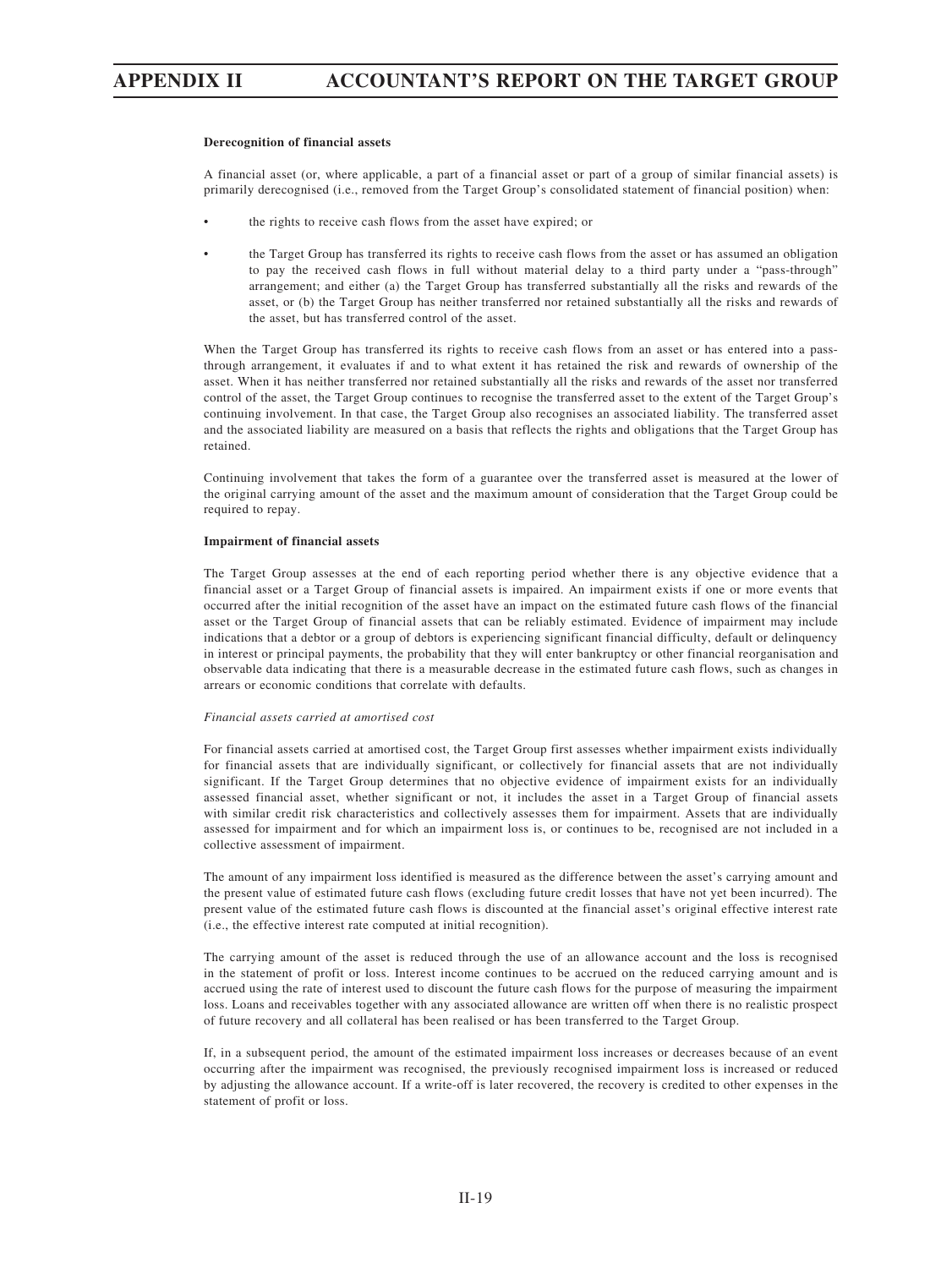#### *Available-for-sale investments*

For Available-for-sale investments, the Target Group assesses at the end of each reporting period whether there is objective evidence that an investment or a group of investments is impaired.

If an available-for-sale asset is impaired, an amount comprising the difference between its cost (net of any principal payment and amortisation) and its current fair value, less any impairment loss previously recognised in the statement of profit or loss, is removed from other comprehensive income and recognised in the statement of profit or loss.

In the case of equity investments classified as available for sale, objective evidence would include a significant or prolonged decline in the fair value of an investment below its cost. "Significant" is evaluated against the original cost of the investment and "prolonged" against the period in which the fair value has been below its original cost. Where there is evidence of impairment, the cumulative loss – measured as the difference between the acquisition cost and the current fair value, less any impairment loss on that investment previously recognised in the statement of profit or loss – is removed from other comprehensive income and recognised in the statement of profit or loss. Impairment losses on equity instruments classified as available for sale are not reversed through the statement of profit or loss. Increases in their fair value after impairment are recognised directly in other comprehensive income.

The determination of what is "significant" or "prolonged" requires judgement. In making this judgement, the Target Group evaluates, among other factors, the duration or extent to which the fair value of an investment is less than its cost.

### **Financial liabilities**

### *Initial recognition and measurement*

Financial liabilities are classified, at initial recognition, as financial liabilities at fair value through profit or loss, loans and borrowings or as derivatives designated as hedging instruments in an effective hedge, as appropriate.

All financial liabilities are recognised initially at fair value and, in the case of loans and borrowings, net of directly attributable transaction costs.

The Target Group's financial liabilities include trade and bills payables, other payables and accruals, interestbearing bank borrowings and long-term payables.

#### *Subsequent measurement*

The subsequent measurement of financial liabilities depends on their classification as follows:

### *Loans and borrowings*

After initial recognition, interest-bearing loans and borrowings are subsequently measured at amortised cost, using the effective interest rate method unless the effect of discounting would be immaterial, in which case they are stated at cost. Gains and losses are recognised in the statement of profit or loss when the liabilities are derecognised as well as through the effective interest rate amortisation process.

Amortised cost is calculated by taking into account any discount or premium on acquisition and fees or costs that are an integral part of the effective interest rate. The effective interest rate amortisation is included in finance costs in the statement of profit or loss.

### *Convertible bonds*

The component of convertible bonds that exhibits characteristics of a liability is recognised as a liability in the statement of financial position, net of transaction costs. On issuance of convertible bonds, the fair value of the liability component is determined using a market rate for an equivalent non-convertible bond; and this amount is carried as a long term liability on the amortised cost basis until extinguished on conversion or redemption. The remainder of the proceeds is allocated to the conversion option that is recognised and included in shareholders' equity, net of transaction costs. The carrying amount of the conversion option is not remeasured in subsequent years. Transaction costs are apportioned between the liability and equity components of the convertible bonds based on the allocation of proceeds to the liability and equity components when the instruments are first recognised.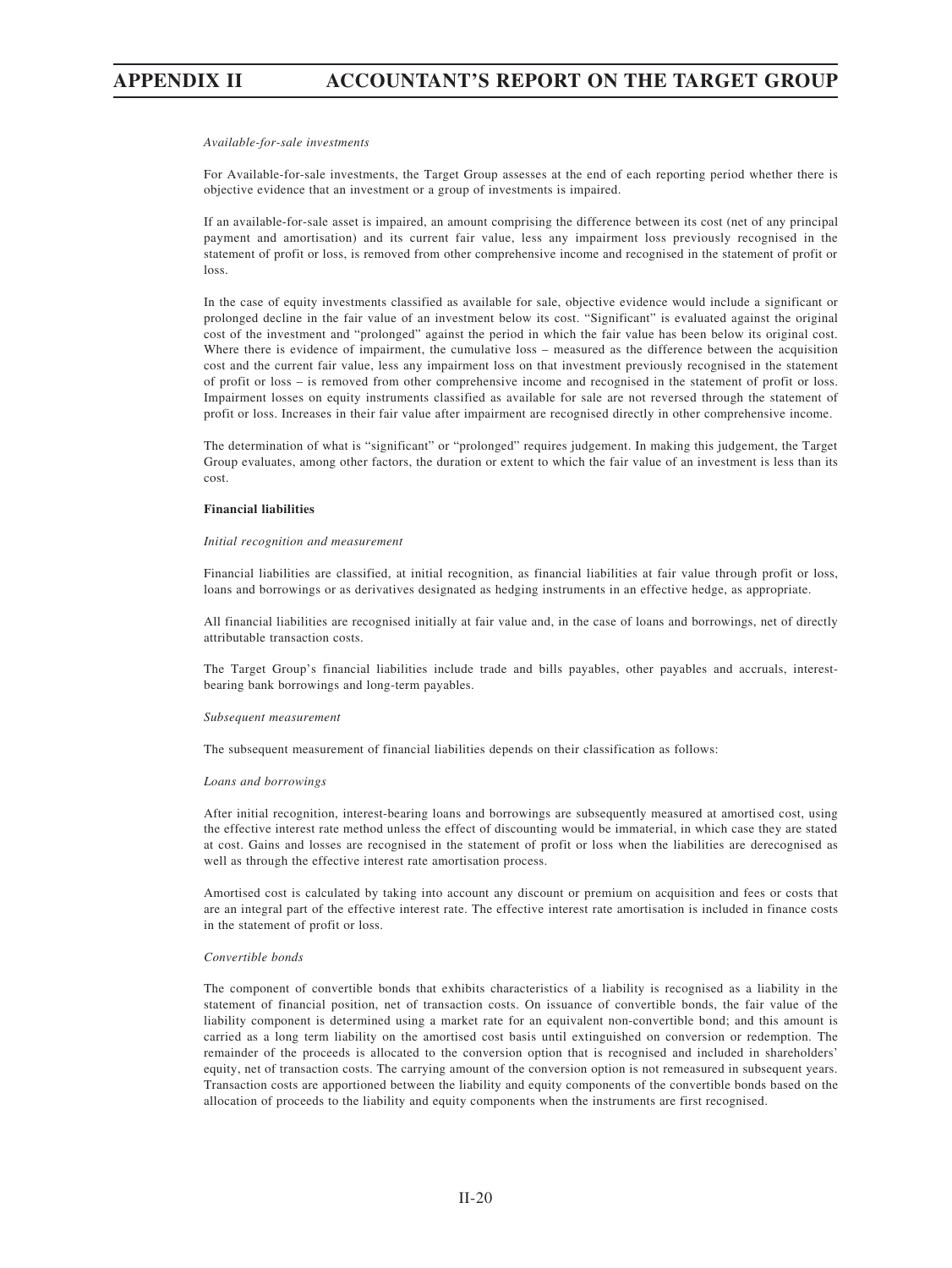### **Derecognition of financial liabilities**

A financial liability is derecognised when the obligation under the liability is discharged or cancelled, or expires.

When an existing financial liability is replaced by another from the same lender on substantially different terms, or the terms of an existing liability are substantially modified, such an exchange or modification is treated as a derecognition of the original liability and a recognition of a new liability, and the difference between the respective carrying amounts is recognised in the statement of profit or loss.

### **Offsetting of financial instruments**

Financial assets and financial liabilities are offset and the net amount is reported in the statement of financial position if there is a currently enforceable legal right to offset the recognised amounts and there is an intention to settle on a net basis, or to realise the assets and settle the liabilities simultaneously.

#### **Inventories**

Inventories comprise ingredients, consumables and food and beverages and are stated at the lower of cost and net realisable value. Cost is determined on a weighted average basis. Net realisable value is based on estimated selling prices less any estimated costs to be incurred to completion and disposal.

### **Cash and cash equivalents**

For the purpose of the consolidated statement of cash flows, cash and cash equivalents comprise cash on hand and demand deposits, and short term highly liquid investments that are readily convertible into known amounts of cash, are subject to an insignificant risk of changes in value, and have a short maturity of generally within three months when acquired, less bank overdrafts which are repayable on demand and form an integral part of the Target Group's cash management.

For the purpose of the statement of financial position, cash and cash equivalents comprise cash on hand and at banks, including term deposits, and assets similar in nature to cash, which are not restricted as to use.

### **Provisions**

A provision is recognised when a present obligation (legal or constructive) has arisen as a result of a past event and it is probable that a future outflow of resources will be required to settle the obligation, provided that a reliable estimate can be made of the amount of the obligation.

When the effect of discounting is material, the amount recognised for a provision is the present value at the end of the reporting period of the future expenditures expected to be required to settle the obligation. The increase in the discounted present value amount arising from the passage of time is included in finance costs in the statement of profit or loss.

A contingent liability recognised in a business combination is initially measured at its fair value. Subsequently, it is measured at the higher of (i) the amount that would be recognised in accordance with the general guidance for provisions above; and (ii) the amount initially recognised less, when appropriate, cumulative amortisation recognised in accordance with the guidance for revenue recognition.

#### **Income tax**

Income tax comprises current and deferred tax. Income tax relating to items recognised outside profit or loss is recognised outside profit or loss, either in other comprehensive income or directly in equity.

Current tax assets and liabilities are measured at the amount expected to be recovered from or paid to the taxation authorities, based on tax rates (and tax laws) that have been enacted or substantively enacted by the end of the reporting period, taking into consideration interpretations and practices prevailing in the countries in which the Target Group operates.

Deferred tax is provided, using the liability method, on all temporary differences at the end of the reporting period between the tax bases of assets and liabilities and their carrying amounts for financial reporting purposes.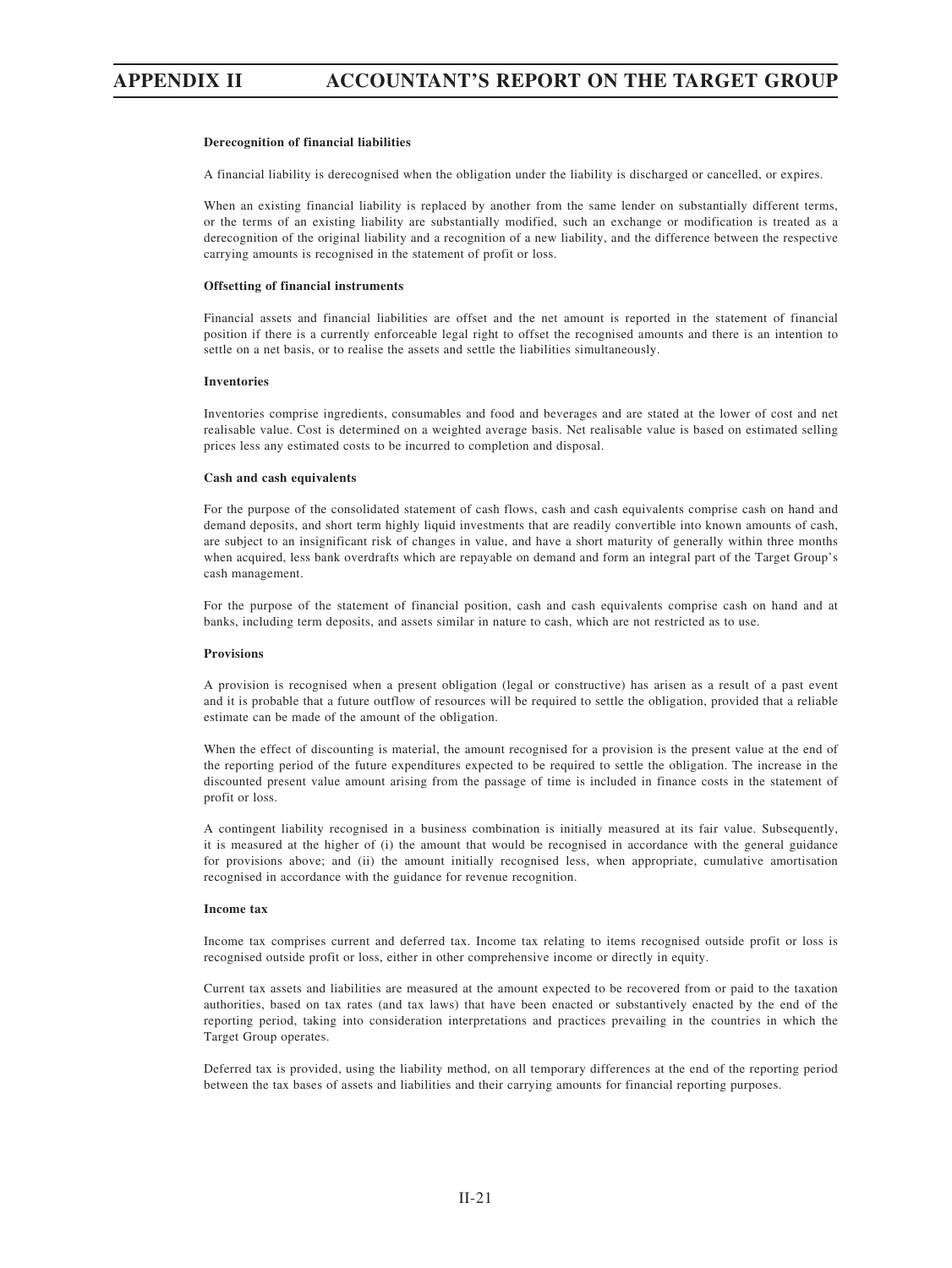Deferred tax liabilities are recognised for all taxable temporary differences, except:

- when the deferred tax liability arises from the initial recognition of goodwill or an asset or liability in a transaction that is not a business combination and, at the time of the transaction, affects neither the accounting profit nor taxable profit or loss; and
- in respect of taxable temporary differences associated with investments in subsidiaries and joint ventures, when the timing of the reversal of the temporary differences can be controlled and it is probable that the temporary differences will not reverse in the foreseeable future.

Deferred tax assets are recognised for all deductible temporary differences, the carryforward of unused tax credits and any unused tax losses. Deferred tax assets are recognised to the extent that it is probable that taxable profit will be available against which the deductible temporary differences, the carryforward of unused tax credits and unused tax losses can be utilised, except:

- when the deferred tax asset relating to the deductible temporary differences arises from the initial recognition of an asset or liability in a transaction that is not a business combination and, at the time of the transaction, affects neither the accounting profit nor taxable profit or loss; and
- in respect of deductible temporary differences associated with investments in subsidiaries and the associate, deferred tax assets are only recognised to the extent that it is probable that the temporary differences will reverse in the foreseeable future and taxable profit will be available against which the temporary differences can be utilised.

The carrying amount of deferred tax assets is reviewed at the end of each reporting period and reduced to the extent that it is no longer probable that sufficient taxable profit will be available to allow all or part of the deferred tax asset to be utilised. Unrecognised deferred tax assets are reassessed at the end of each reporting period and are recognised to the extent that it has become probable that sufficient taxable profit will be available to allow all or part of the deferred tax asset to be recovered.

Deferred tax assets and liabilities are measured at the tax rates that are expected to apply to the period when the asset is realised or the liability is settled, based on tax rates (and tax laws) that have been enacted or substantively enacted by the end of the reporting period.

Deferred tax assets and deferred tax liabilities are offset if a legally enforceable right exists to set off current tax assets against current tax liabilities and the deferred taxes relate to the same taxable entity and the same taxation authority.

### **Government grants**

Government grants are recognised at their fair value where there is reasonable assurance that the grant will be received and all attaching conditions will be complied with. When the grant relates to an expense item, it is recognised as income on a systematic basis over the periods that the costs, which it is intended to compensate, are expensed.

### **Revenue recognition**

Revenue is recognised when it is probable that the economic benefits will flow to the Target Group and when the revenue can be measured reliably, on the following bases:

- (a) from restaurant operations, when catering services have been provided to customers; and
- (b) interest income, on an accrual basis using the effective interest method by applying the rate that exactly discounts the estimated future cash receipts over the expected life of the financial instrument or a shorter period, when appropriate, to the net carrying amount of the financial asset.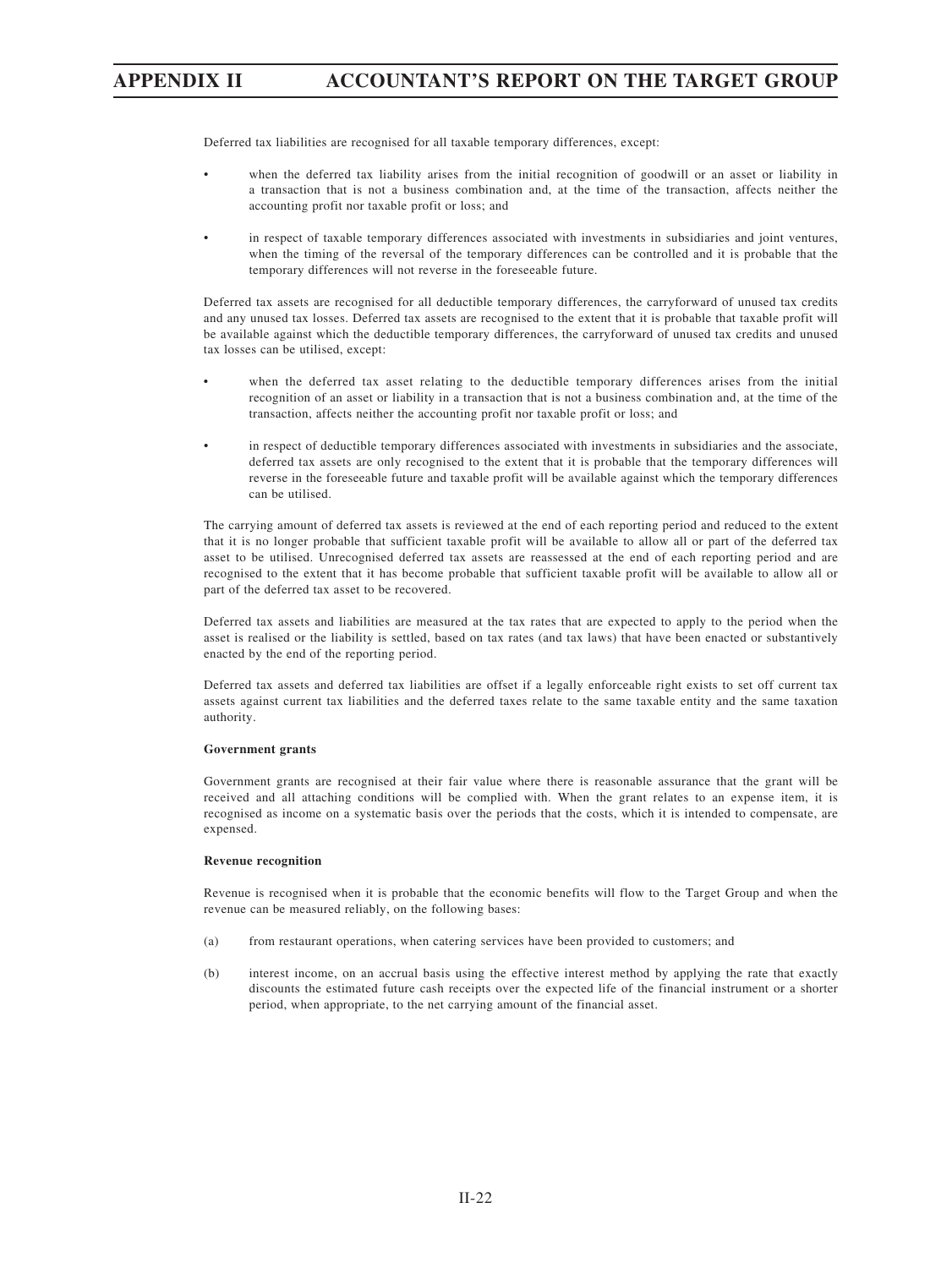#### **Share-based payments**

The Target Company operates share option schemes for the purpose of providing incentives and rewards to eligible participants who contribute to the success of the Target Group's operations. Employees (including directors) of the Target Group receive remuneration in the form of share-based payments, whereby employees render services as consideration for equity instruments ("equity-settled transactions").

The cost of equity-settled transactions with employees is measured by reference to the fair value at the date at which they are granted. The fair value is determined by an external valuer using a binomial model.

The cost of equity-settled transactions is recognised, together with a corresponding increase in equity, over the period in which the performance and/or service conditions are fulfilled in employee benefit expense. The cumulative expense recognised for equity-settled transactions at the end of each reporting period until the vesting date reflects the extent to which the vesting period has expired and the Target Group's best estimate of the number of equity instruments that will ultimately vest. The charge or credit to the statement of profit or loss for a period represents the movement in the cumulative expense recognised as at the beginning and end of that period.

No expense is recognised for awards that do not ultimately vest, except for equity-settled transactions where vesting is conditional upon a market or non-vesting condition, which are treated as vesting irrespective of whether or not the market or non-vesting condition is satisfied, provided that all other performance and/or service conditions are satisfied.

Where the terms of an equity-settled award are modified, as a minimum an expense is recognised as if the terms had not been modified, if the original terms of the award are met. In addition, an expense is recognised for any modification that increases the total fair value of the share-based payments, or is otherwise beneficial to the employee as measured at the date of modification.

Where an equity-settled award is cancelled, it is treated as if it had vested on the date of cancellation, and any expense not yet recognised for the award is recognised immediately. This includes any award where non-vesting conditions within the control of either the Target Group or the employee are not met. However, if a new award is substituted for the cancelled award, and is designated as a replacement award on the date that it is granted, the cancelled and new awards are treated as if they were a modification of the original award, as described in the previous paragraph.

The dilutive effect of outstanding options is reflected as additional share dilution in the computation of earnings per share.

#### **Other employee benefits**

The employees of the Target Group's subsidiaries which operate in Mainland China are required to participate in a central pension scheme operated by the local municipal government. These subsidiaries are required to contribute certain percentage of their payroll costs to the central pension scheme. The contributions are charged to the statement of profit or loss as they become payable in accordance with the rules of the central pension scheme.

#### **Borrowing costs**

Borrowing costs directly attributable to the acquisition, construction or production of qualifying assets, i.e., assets that necessarily take a substantial period of time to get ready for their intended use or sale, are capitalised as part of the cost of those assets. The capitalisation of such borrowing costs ceases when the assets are substantially ready for their intended use or sale. Investment income earned on the temporary investment of specific borrowings pending their expenditure on qualifying assets is deducted from the borrowing costs capitalised. All other borrowing costs are expensed in the period in which they are incurred. Borrowing costs consist of interest and other costs that an entity incurs in connection with the borrowing of funds.

### **Foreign currencies**

The Financial Information are presented in RMB, which is the Target Company's functional and presentation currency. Each entity in the Target Group determines its own functional currency and items included in the Financial Information of each entity are measured using that functional currency. Foreign currency transactions recorded by the entities in the Target Group are initially recorded using their respective functional currency rates prevailing at the dates of the transactions. Monetary assets and liabilities denominated in foreign currencies are translated at the functional currency rates of exchange ruling at the end of the reporting period. Differences arising on settlement or translation of monetary items are recognised in the statement of profit or loss.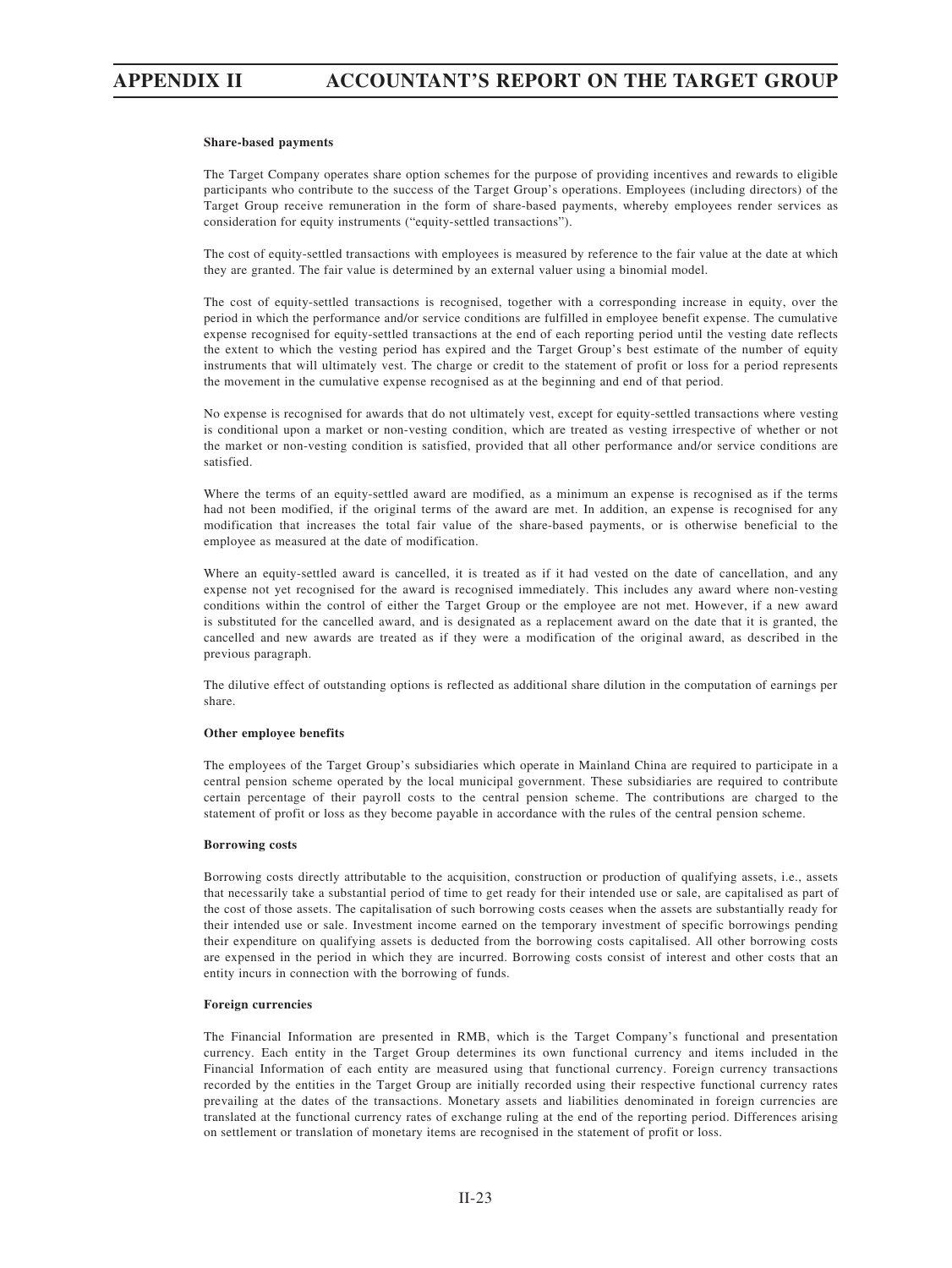Non-monetary items that are measured in terms of historical cost in a foreign currency are translated using the exchange rates at the dates of the initial transactions. Non-monetary items measured at fair value in a foreign currency are translated using the exchange rates at the date when the fair value was measured. The gain or loss arising on translation of a non-monetary item measured at fair value is treated in line with the recognition of the gain or loss on change in fair value of the item (i.e., translation difference on the item whose fair value gain or loss is recognised in other comprehensive income or profit or loss is also recognised in other comprehensive income or profit or loss, respectively).

The functional currencies of the Target Company and certain overseas subsidiaries are currencies other than the RMB. As at the end of the reporting period, the assets and liabilities of these entities are translated into the presentation currency of the Target Group (RMB) at the exchange rates prevailing at the end of the reporting period, and their statements of profit or loss are translated into RMB at the weighted average exchange rates for the year.

The resulting exchange differences are recognised in other comprehensive income and accumulated in the exchange fluctuation reserve. On disposal of a foreign operation, the component of other comprehensive income relating to that particular foreign operation is recognised in the statement of profit or loss.

Any goodwill arising on the acquisition of a foreign operation and any fair value adjustments to the carrying amounts of assets and liabilities arising on acquisition are treated as assets and liabilities of the foreign operation and translated at the closing date.

For the purpose of the consolidated statement of cash flows, the cash flows of overseas subsidiaries are translated into RMB at the exchange rates ruling at the dates of the cash flows. Frequently recurring cash flows of overseas subsidiaries which arise throughout the year are translated into RMB at the weighted average exchange rates for the year.

## **3. SIGNIFICANT ACCOUNTING ESTIMATES**

The preparation of the Target Group's Financial Information requires management to make judgements, estimates and assumptions that affect the reported amounts of revenues, expenses, assets and liabilities, and their accompanying disclosures, and the disclosure of contingent liabilities. Uncertainty about these assumptions and estimates could result in outcomes that could require a material adjustment to the carrying amounts of the assets or liabilities affected in the future.

### **Judgements**

In the process of applying the Target Group's accounting policies, management has not made any significant judgement, apart from those involving estimations, which have significant effect on the amounts recognised in the Financial Information.

### **Estimation uncertainty**

The key assumptions concerning the future and other key sources of estimation uncertainty at the end of the reporting periods, that have a significant risk of causing a material adjustment to the carrying amounts of assets and liabilities within the next financial year, are described below.

*(i) Impairment of items of property and equipment*

The management of the Target Company estimates the recoverable amount of items of property and equipment when an indication of impairment exists. This requires an estimation of the value in use of the cash-generating units. Estimating the value in use requires the management of the Target Company to make an estimate of the expected future cash flows from the cash-generating unit and also to choose a suitable discount rate in order to calculate the present value of those cash flows. Changing the assumptions selected by the management of the Target Company to determine the level of impairment, including the discount rates or the growth rate assumptions in the cash flow projections, could materially affect the net present value used in the impairment test. The carrying value of property and equipment at 31 December 2012, 2013 and 2014 was RMB461,512,000, RMB318,836,000 and RMB229,830,000. Further details are included in note 11 to the Financial Information.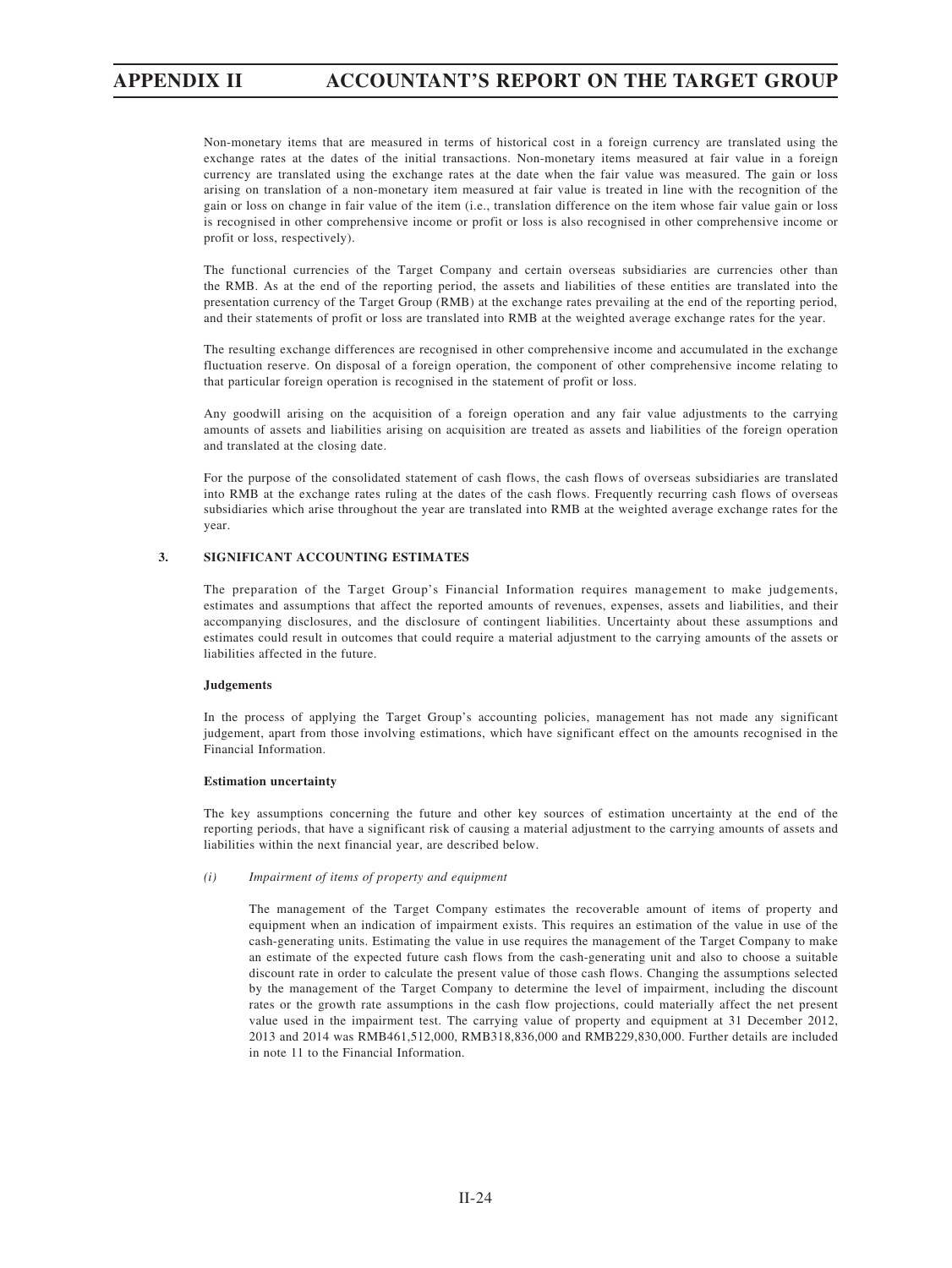### *(ii) Useful lives of property and equipment*

The Target Group's management determines the estimated useful lives and the related depreciation charge for the Target Group's property and equipment. This estimate is based on the historical experience of the actual useful lives of property and equipment of similar nature and functions. Management will increase the depreciation charge where useful lives are less than previously estimated lives, or will write-off or writedown technically obsolete or non-strategic assets that have been abandoned or sold. Actual economic lives may differ from estimated useful lives. Periodic review could result in a change in depreciable lives and therefore depreciation charge in the future periods.

### *(iii) Deferred tax assets*

Deferred tax assets are recognised for unused tax losses to the extent that it is probable that taxable profit will be available against which the losses can be utilised. Significant management judgement is required to determine the amount of deferred tax assets that can be recognised, based upon the likely timing and level of future taxable profits together with future tax planning strategies. The carrying value of deferred tax assets relating to accrued expense was RMB372,000 as at 31 December 2012, 2013 and 2014. The amount of unrecognised tax losses was RMB40,016,000, RMB47,816,000 and RMB59,268,000 as at 31 December 2012, 2013 and 2014, respectively. Further details are contained in note 22 to the Financial Information.

### **4. OPERATING SEGMENT INFORMATION**

For management purposes, the Target Group has one reportable segment which is catering and related services. Management monitors the operating results of its business units as a whole for the purpose of making decisions about resources allocation and performance assessment.

No operating segments have been aggregated to form the above reportable operating segment.

#### **Geographical information**

Since over 90% of the Target Group's revenue is derived from customers in Mainland China and over 90% of the Target Group's assets are located in Mainland China. Accordingly, no geoghraphical segment information is presented.

### **Information about major customers**

None of the Target Group's sales to a single customer accounted for 10% or more of the Target Group's revenue during the relevant periods.

## **5. REVENUE, OTHER INCOME AND GAINS**

Revenue, which is also the Target Group's turnover, represents the net invoiced value of goods sold, after allowances for returns and trade discounts, net of sales taxes and surcharges.

An analysis of revenue, other income and gains is as follows:

|                                 | 2012           | 2013           | 2014           |
|---------------------------------|----------------|----------------|----------------|
|                                 | <i>RMB'000</i> | <i>RMB'000</i> | <i>RMB'000</i> |
| Revenue                         |                |                |                |
| Restaurant operations           | 1,101,613      | 1,014,540      | 758,462        |
| Less: Sale taxes and surcharges | (62, 365)      | (57,686)       | (44, 138)      |
| Revenue, net                    | 1,039,248      | 956,854        | 714,324        |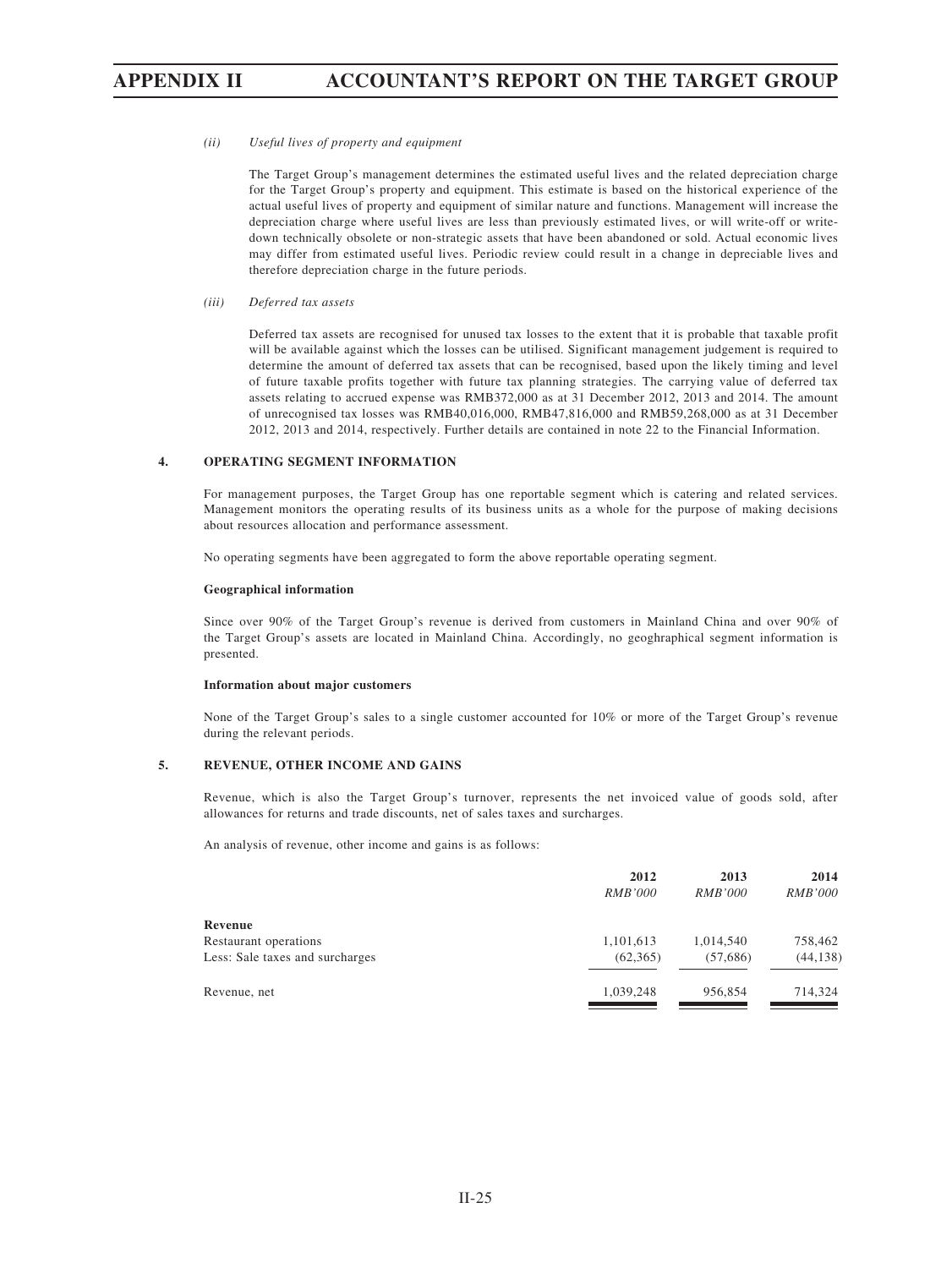|                              | 2012           | 2013           | 2014           |
|------------------------------|----------------|----------------|----------------|
|                              | <i>RMB'000</i> | <i>RMB'000</i> | <i>RMB'000</i> |
| Other income and gains       |                |                |                |
| Government grants            | 3,626          | 4,310          | 3,757          |
| Bank interest income         | 238            | 366            |                |
| Gain on disposal of items of |                |                |                |
| property and equipment       |                | 258            | 91             |
| Investment income            | 2,039          | 1,461          | 10             |
| Others                       | 1,022          | 1,081          | 804            |
|                              | 6,925          | 7,476          | 4,662          |

# **6. LOSS BEFORE TAX**

The Target Group's loss before tax is arrived at after charging/(crediting):

|                                                                                  |              | 2012           | 2013           | 2014           |
|----------------------------------------------------------------------------------|--------------|----------------|----------------|----------------|
|                                                                                  | <b>Notes</b> | <i>RMB'000</i> | <i>RMB'000</i> | <i>RMB'000</i> |
| Cost of inventories sold                                                         |              | 369,030        | 361,444        | 274,209        |
| Depreciation                                                                     | 11           | 87,215         | 68,750         | 62,663         |
| Impairment of items of                                                           |              |                |                |                |
| property and equipment                                                           | 11           | 106,435        | 150,421        | 58,952         |
| Amortisation                                                                     | 12           | 886            | 1,617          | 1,525          |
| Minimum lease payments under                                                     |              |                |                |                |
| operating leases in respect of                                                   |              |                |                |                |
| land and buildings                                                               |              | 141,410        | 163,981        | 171,485        |
| Auditors' remuneration                                                           |              | 1,120          | 1,180          | 900            |
| (Gain)/loss on disposal of items of                                              |              |                |                |                |
| property and equipment                                                           | 5            | 246            | (258)          | (91)           |
| Employee benefit expense (including directors and<br>supervisors' remuneration): |              |                |                |                |
| Wages, salaries and bonuses                                                      |              | 221,474        | 220,442        | 196,878        |
| Social welfare and other costs                                                   |              | 1,934          | 5,013          | 4,304          |
| Equity-settled share based payment expense                                       |              |                | 1,082          | 98             |
| Pension scheme contributions                                                     |              | 19,400         | 20,963         | 20,697         |
|                                                                                  |              | 242,808        | 247,500        | 221,977        |

# **7. FINANCE COSTS**

The finance costs in 2014 represented the interest for interest-bearing bank borrowings as disclosed in note 21.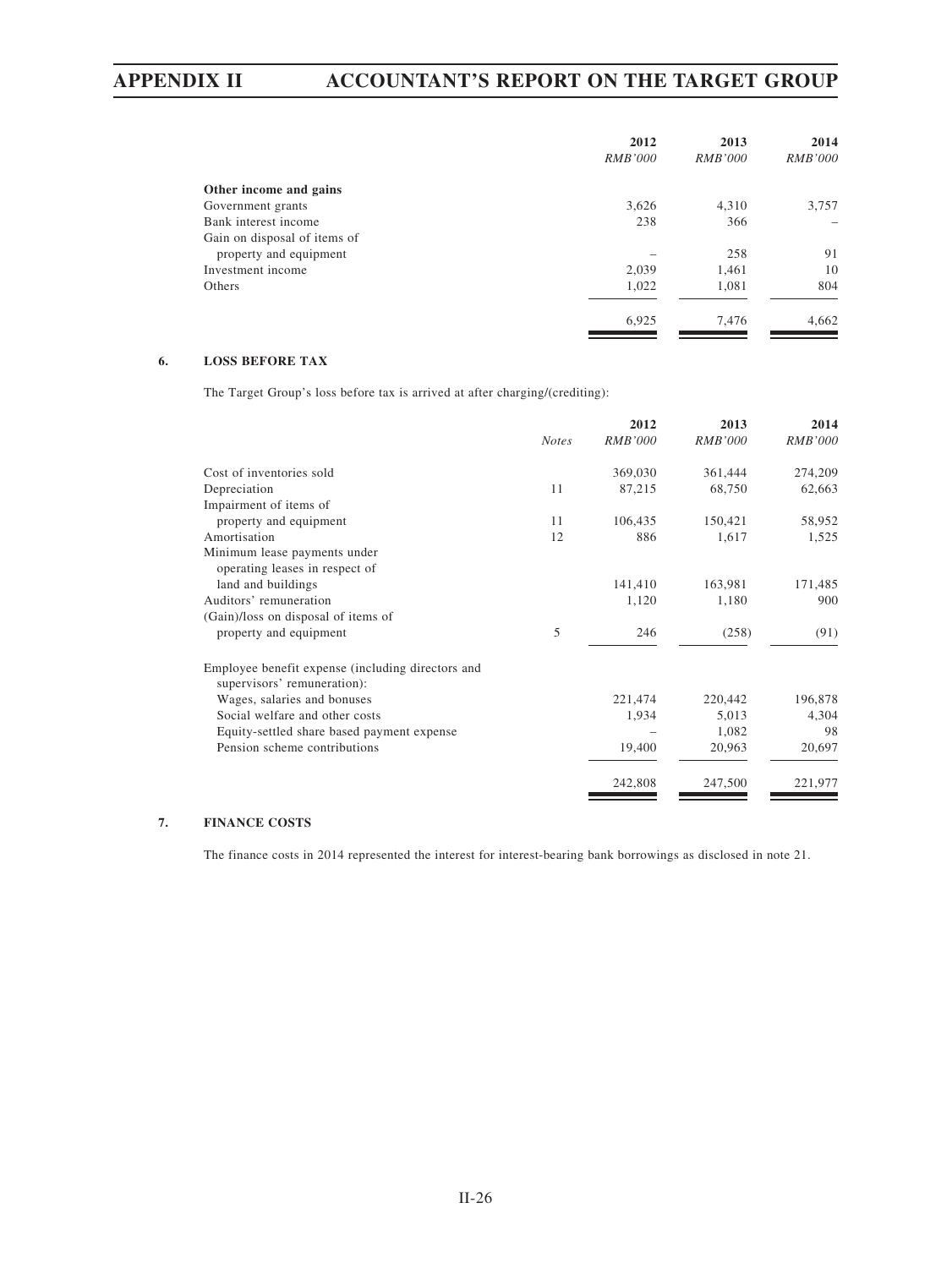# **8. DIRECTORS' AND CHIEF EXECUTIVE'S REMUNERATION**

Director's and chief executive's remuneration for the Relevant Periods disclosed pursuant to the Listing Rules and section 78 of Schedule 11 to the Hong Kong Companies Ordinance (Cap. 622), with reference to section 161 of the predecessor Hong Kong Companies Ordinance (Cap. 32), is as follows:

|                        |                                                                         | 2012<br>RMB'000                                             | 2013<br><b>RMB'000</b>                                    | 2014<br><b>RMB'000</b>  |
|------------------------|-------------------------------------------------------------------------|-------------------------------------------------------------|-----------------------------------------------------------|-------------------------|
|                        |                                                                         |                                                             |                                                           |                         |
|                        |                                                                         | 3,228                                                       | 1,148<br>1082<br>21                                       | 717<br>98<br>14         |
|                        |                                                                         | 3,228                                                       | 2,251                                                     | 829                     |
|                        |                                                                         | 3,228                                                       | 2,251                                                     | 829                     |
| Fees                   | Salaries,<br>allowances<br>and<br>benefits<br>in kind                   | <b>Pension</b><br>scheme<br>contributions                   | <b>Share</b><br><b>Based</b><br>payment                   | Total                   |
|                        |                                                                         |                                                             |                                                           | RMB'000                 |
|                        | 3,228                                                                   |                                                             |                                                           | 3,228                   |
|                        | 3,228                                                                   |                                                             |                                                           | 3,228                   |
| Fees<br><b>RMB'000</b> | Salaries,<br>allowances<br>and<br>benefits<br>in kind<br><b>RMB'000</b> | <b>Pension</b><br>scheme<br>contributions<br><b>RMB'000</b> | <b>Share</b><br><b>Based</b><br>payment<br><b>RMB'000</b> | Total<br><b>RMB'000</b> |
|                        | 1,148                                                                   | 21<br>21                                                    | 1,082                                                     | 2,251<br>2,251          |
|                        | Salaries, allowances and benefits in kind<br>RMB'000                    | <b>RMB'000</b><br>1,148                                     | <b>RMB'000</b>                                            | <b>RMB'000</b><br>1,082 |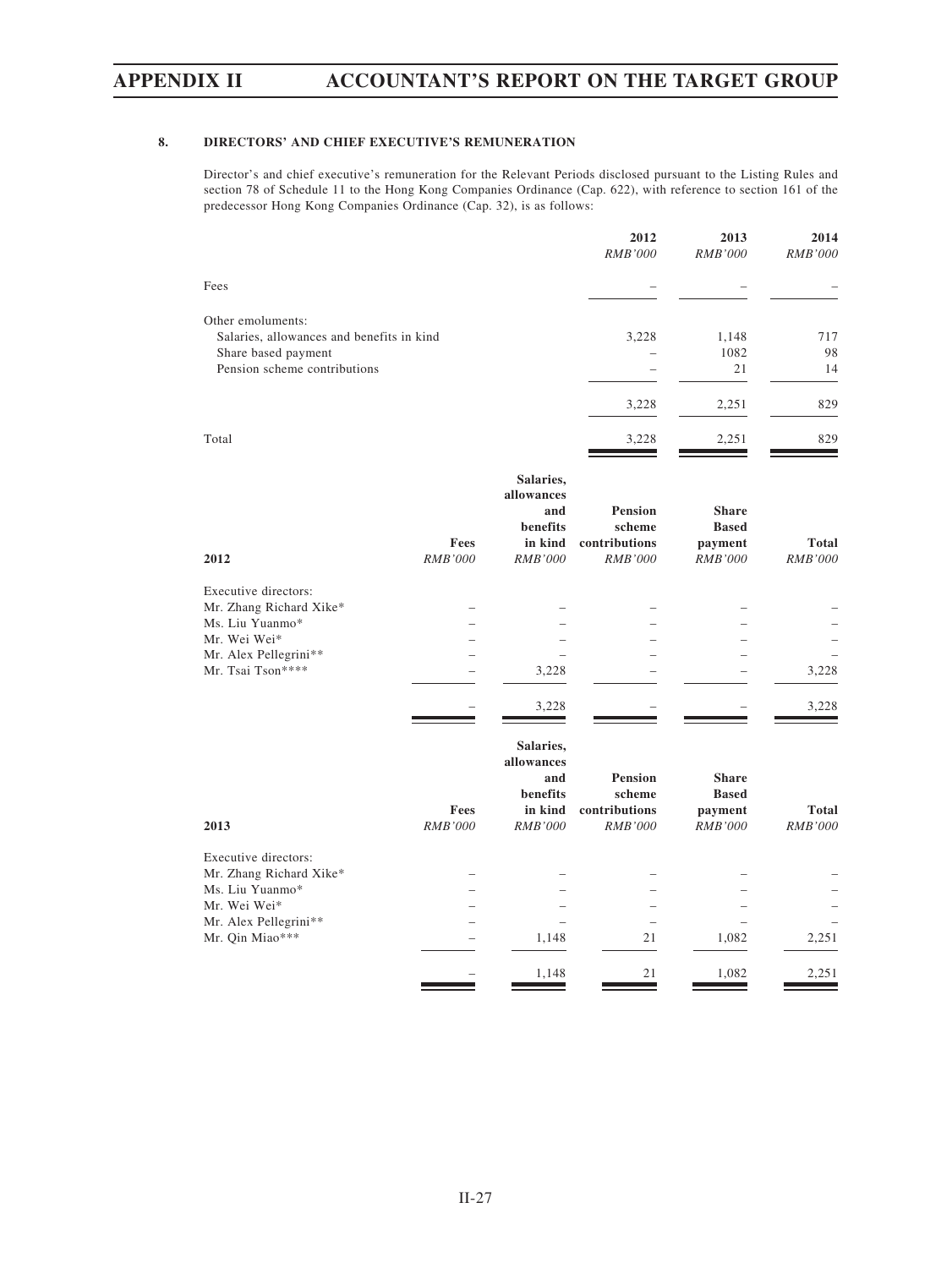| 2014                    | Fees<br><i>RMB'000</i> | Salaries,<br>allowances<br>and<br>benefits<br>in kind<br><i>RMB'000</i> | <b>Pension</b><br>scheme<br>contributions<br><i>RMB'000</i> | <b>Share</b><br><b>Based</b><br>payment<br><i>RMB'000</i> | <b>Total</b><br><i>RMB'000</i> |
|-------------------------|------------------------|-------------------------------------------------------------------------|-------------------------------------------------------------|-----------------------------------------------------------|--------------------------------|
| Executive directors:    |                        |                                                                         |                                                             |                                                           |                                |
| Mr. Zhang Richard Xike* |                        |                                                                         |                                                             |                                                           |                                |
| Ms. Liu Yuanmo*         |                        |                                                                         |                                                             |                                                           |                                |
| Mr. Wei Wei*            |                        |                                                                         |                                                             |                                                           |                                |
| Mr. Alex Pellegrini**   |                        |                                                                         |                                                             |                                                           |                                |
| Mr. Qin Miao***         |                        | 717                                                                     | 14                                                          | 98                                                        | 829                            |
| Chief executive:        |                        |                                                                         |                                                             |                                                           |                                |
| Mr. Zhou Zhen Xiang     |                        | 187                                                                     | 3                                                           |                                                           | 190                            |
|                         |                        | 904                                                                     | 17                                                          | 98                                                        | 1,019                          |

\* Mr. Zhang, Ms. Liu and Mr. Wei were appointed as executive director on 25 July 2011.

\*\* Mr. Pellegrini was appointed as executive director on 29 February 2012.

- \*\*\* Mr. Miao was appointed as executive director on 11 April 2013 and also is the chief executive officer of the Target Company, he resigned the chief executive officer on 31 July 2014.
- \*\*\*\* Mr. Tsai was appointed as executive director on 25 July 2011 and resigned on 3 September 2012 and also is the chief executive officer of the Target Company during that period.

There was no arrangement under which a director or the chief executive waived or agreed to waive any remuneration during the Relevant Periods.

# **9. FIVE HIGHEST PAID EMPLOYEES**

An analysis of the five highest paid employees within the Target Group during the Relevant Periods is as follows:

|                                          | 2012           | 2013           | 2014           |
|------------------------------------------|----------------|----------------|----------------|
|                                          | <i>RMB'000</i> | <i>RMB'000</i> | <i>RMB'000</i> |
| Directors and chief executive officer    | 3.228          | 2,251          | 829            |
| Non-director and chief executive officer | 2.930          | 3.351          | 3,105          |
|                                          | 6.158          | 5.602          | 3.934          |

Details of the remuneration of the above non-director and non-chief executive officer, highest paid employees are as follow:

|                                           | 2012           | 2013           | 2014           |
|-------------------------------------------|----------------|----------------|----------------|
|                                           | <i>RMB'000</i> | <i>RMB'000</i> | <i>RMB'000</i> |
| Salaries, allowances and benefits in kind | 2,896          | 3.280          | 3,037          |
| Pension scheme contributions              | 34             | 71             | 68             |
|                                           | 2.930          | 3.351          | 3,105          |

The number of non-director and non-chief executive highest paid employees whose remuneration fell within the following bands is as follows:

|                      | 2012 | 2013 | 2014 |
|----------------------|------|------|------|
| Nil to HK\$1,000,000 |      |      | 4    |
|                      |      |      |      |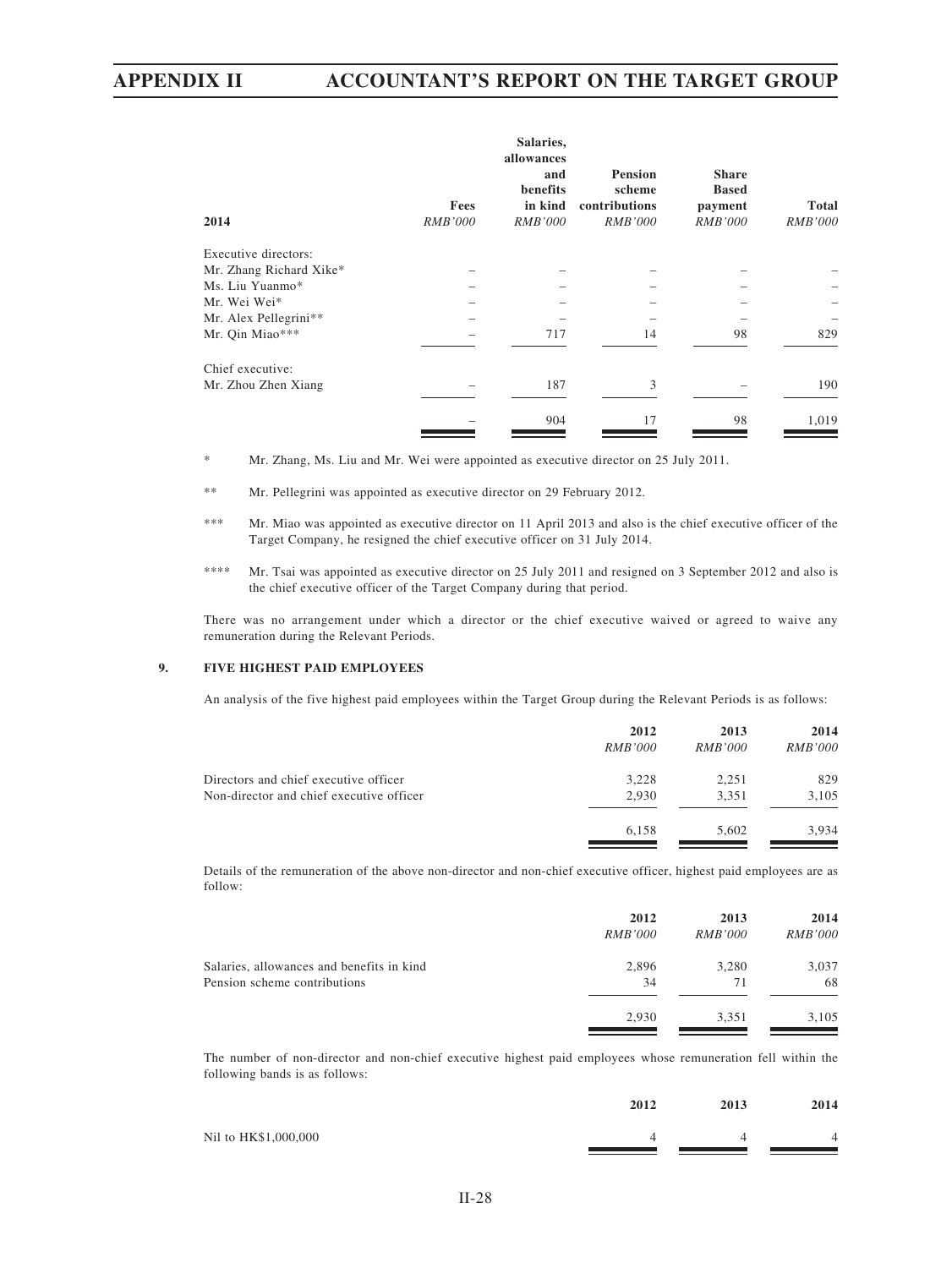# **10. INCOME TAX**

The Target Group is subject to income tax on entity basis on profit arising in or derived from the tax jurisdictions in which members of the Target Group are domiciled and operate. The Target Group are not liable for income tax in Hong Kong as they did not have assessable income sourced from Hong Kong during the Relevant Periods.

The Target Company is a tax-exempted company incorporated in the British Virgin Islands.

Under the People's Republic of China (the "PRC") Corporate Income Tax Law (the "New CIT Law"), the income tax rate became 25% starting from 1 January 2008. Therefore, provision for the PRC income tax has been made at the applicable income tax rate of 25% on the assessable profits of the PRC Subsidiaries during the Relevant Periods.

|                               | 2012           | 2013                     | 2014           |
|-------------------------------|----------------|--------------------------|----------------|
|                               | <i>RMB'000</i> | <i>RMB'000</i>           | <i>RMB'000</i> |
| Current Mainland China        | 15.448         | 8.348                    | 2,380          |
| Deferred (Note 22)            | (20)           | $\overline{\phantom{a}}$ |                |
| Total tax charge for the year | 15.428         | 8.348                    | 2,380          |

A reconciliation of the tax expense applicable to loss before tax using the statutory rates for the jurisdictions in which the Target Company and the majority of its subsidiaries are domiciled to the tax expense at the effective tax rates are as follows:

|                                       |                | 2012 |                | 2013 |                | 2014 |
|---------------------------------------|----------------|------|----------------|------|----------------|------|
|                                       | <i>RMB'000</i> | $\%$ | <i>RMB'000</i> | $\%$ | <i>RMB'000</i> | $\%$ |
| Loss before tax                       | (86, 544)      |      | (223, 647)     |      | (207, 891)     |      |
| Tax at the statutory tax rate $(25%)$ | (21, 636)      | 25   | (55, 912)      | 25   | (51, 973)      | 25   |
| Tax effect of non-deductible expenses | 27.811         | (32) | 52,408         | (23) | 39,536         | (19) |
| Unrecognised tax losses               | 10.010         | (12) | 11.954         | (5)  | 14,817         | (7)  |
| Income not subject to tax             | (757)          |      | (102)          |      |                |      |
| Tax charge at the Target Group's      |                |      |                |      |                |      |
| effective rate                        | 15.428         | (18) | 8.348          | (4)  | 2.380          | (1)  |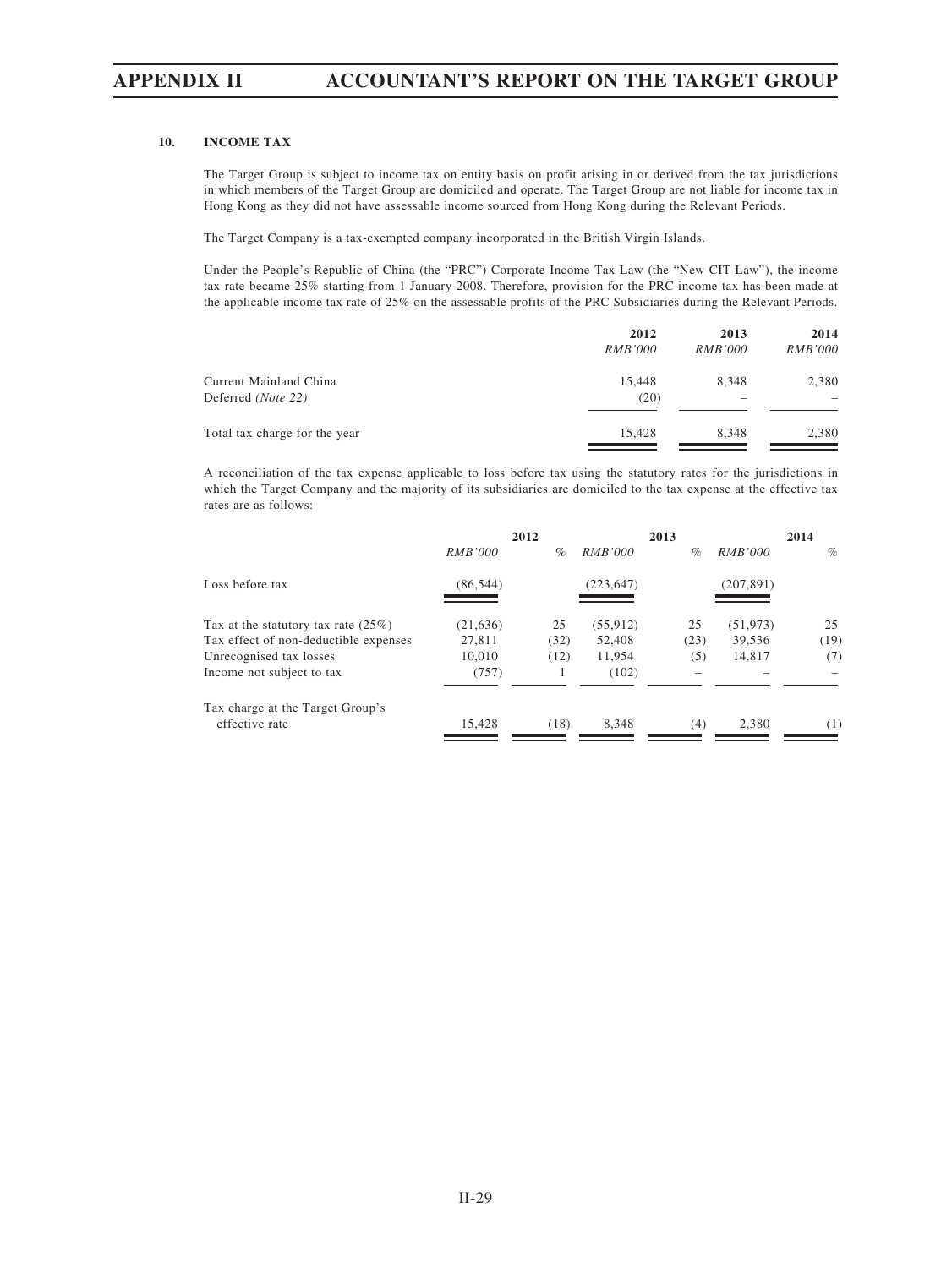# **11. PROPERTY AND EQUIPMENT**

|                                                             | Leasehold<br>improvements<br><b>RMB'000</b> | Furniture,<br>fixtures<br>and<br>equipment<br><b>RMB'000</b> | <b>Motor</b><br>vehicles<br><b>RMB'000</b> | Construction<br>in progress<br><b>RMB'000</b> | <b>Total</b><br><b>RMB'000</b> |
|-------------------------------------------------------------|---------------------------------------------|--------------------------------------------------------------|--------------------------------------------|-----------------------------------------------|--------------------------------|
| <b>31 December 2012</b>                                     |                                             |                                                              |                                            |                                               |                                |
| At 31 December 2011 and<br>1 January 2012:                  |                                             |                                                              |                                            |                                               |                                |
| Cost<br>Accumulated depreciation                            | 563,160                                     | 170,444                                                      | 16,612                                     | 1,080                                         | 751,296                        |
| and impairment                                              | (205,760)                                   | (68,910)                                                     | (12,306)                                   |                                               | (286, 976)                     |
| Net carrying amount                                         | 357,400                                     | 101,534                                                      | 4,306                                      | 1,080                                         | 464,320                        |
| At 1 January 2012, net of<br>accumulated depreciation and   |                                             |                                                              |                                            |                                               |                                |
| impairment:                                                 | 357,400                                     | 101,534                                                      | 4,306                                      | 1,080                                         | 464,320                        |
| <b>Additions</b>                                            | 157,766                                     | 33,218                                                       | 697                                        |                                               | 191,681                        |
| Disposals<br>Impairment<br>Depreciation provided            | (106, 435)                                  | (676)                                                        | (163)                                      | $\equiv$                                      | (839)<br>(106, 435)            |
| during the year                                             | (58,291)                                    | (27, 719)                                                    | (1,205)                                    |                                               | (87, 215)                      |
| At 31 December 2012, net of<br>accumulated depreciation and |                                             |                                                              |                                            |                                               |                                |
| impairment                                                  | 350,440                                     | 106,357                                                      | 3,635                                      | 1,080                                         | 461,512                        |
| At 31 December 2012:<br>Cost                                | 720,925                                     | 202,328                                                      | 16,868                                     | 1,080                                         | 941,201                        |
| Accumulated depreciation<br>and impairment                  | (370, 485)                                  | (95, 971)                                                    | (13, 233)                                  |                                               | (479, 689)                     |
| Net carrying amount                                         | 350,440                                     | 106,357                                                      | 3,635                                      | 1.080                                         | 461,512                        |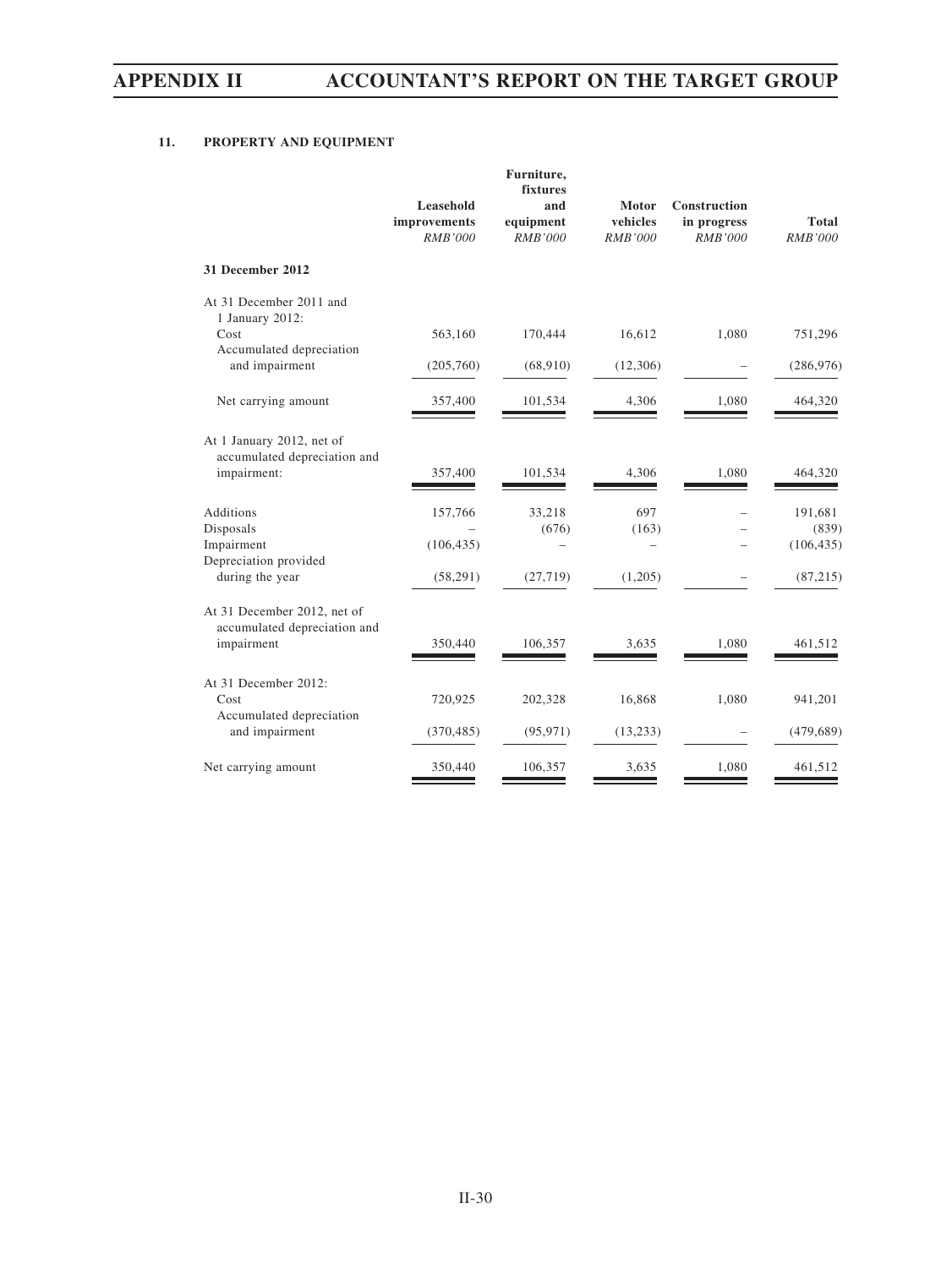|                                                             | Leasehold<br>improvements | Furniture,<br>fixtures<br>and<br>equipment | <b>Motor</b><br>vehicles | Construction<br>in progress | <b>Total</b>   |
|-------------------------------------------------------------|---------------------------|--------------------------------------------|--------------------------|-----------------------------|----------------|
|                                                             | <b>RMB'000</b>            | <b>RMB'000</b>                             | <b>RMB'000</b>           | <b>RMB'000</b>              | <b>RMB'000</b> |
| 31 December 2013                                            |                           |                                            |                          |                             |                |
| At 31 December 2012 and<br>1 January 2013:                  |                           |                                            |                          |                             |                |
| Cost                                                        | 720,925                   | 202,328                                    | 16,868                   | 1,080                       | 941,201        |
| Accumulated depreciation                                    |                           |                                            |                          |                             |                |
| and impairment                                              | (370, 485)                | (95, 971)                                  | (13, 233)                |                             | (479, 689)     |
| Net carrying amount                                         | 350,440                   | 106,357                                    | 3,635                    | 1,080                       | 461,512        |
| At 1 January 2013, net of<br>accumulated depreciation       |                           |                                            |                          |                             |                |
| and impairment:                                             | 350,440                   | 106,357                                    | 3,635                    | 1,080                       | 461,512        |
| <b>Additions</b>                                            | 44,964                    | 18,909                                     | 54                       | 25,789                      | 89,716         |
| Disposals                                                   | (12,013)                  | (239)                                      | (969)                    |                             | (13,221)       |
| Impairment                                                  | (149, 531)                |                                            |                          | (890)                       | (150, 421)     |
| Depreciation provided                                       |                           |                                            |                          |                             |                |
| during the year                                             | (40, 914)                 | (27, 267)                                  | (569)                    |                             | (68, 750)      |
| Transfers                                                   | 17,235                    |                                            |                          | (17, 235)                   |                |
| At 31 December 2013, net of<br>accumulated depreciation and |                           |                                            |                          |                             |                |
| impairment                                                  | 210,181                   | 97,760                                     | 2,151                    | 8,744                       | 318,836        |
| At 31 December 2013:                                        |                           |                                            |                          |                             |                |
| Cost                                                        | 712,526                   | 220,659                                    | 10,450                   | 9,634                       | 953,269        |
| Accumulated depreciation                                    |                           |                                            |                          |                             |                |
| and impairment                                              | (502, 345)                | (122, 899)                                 | (8,299)                  | (890)                       | (634, 433)     |
| Net carrying amount                                         | 210,181                   | 97,760                                     | 2,151                    | 8,744                       | 318,836        |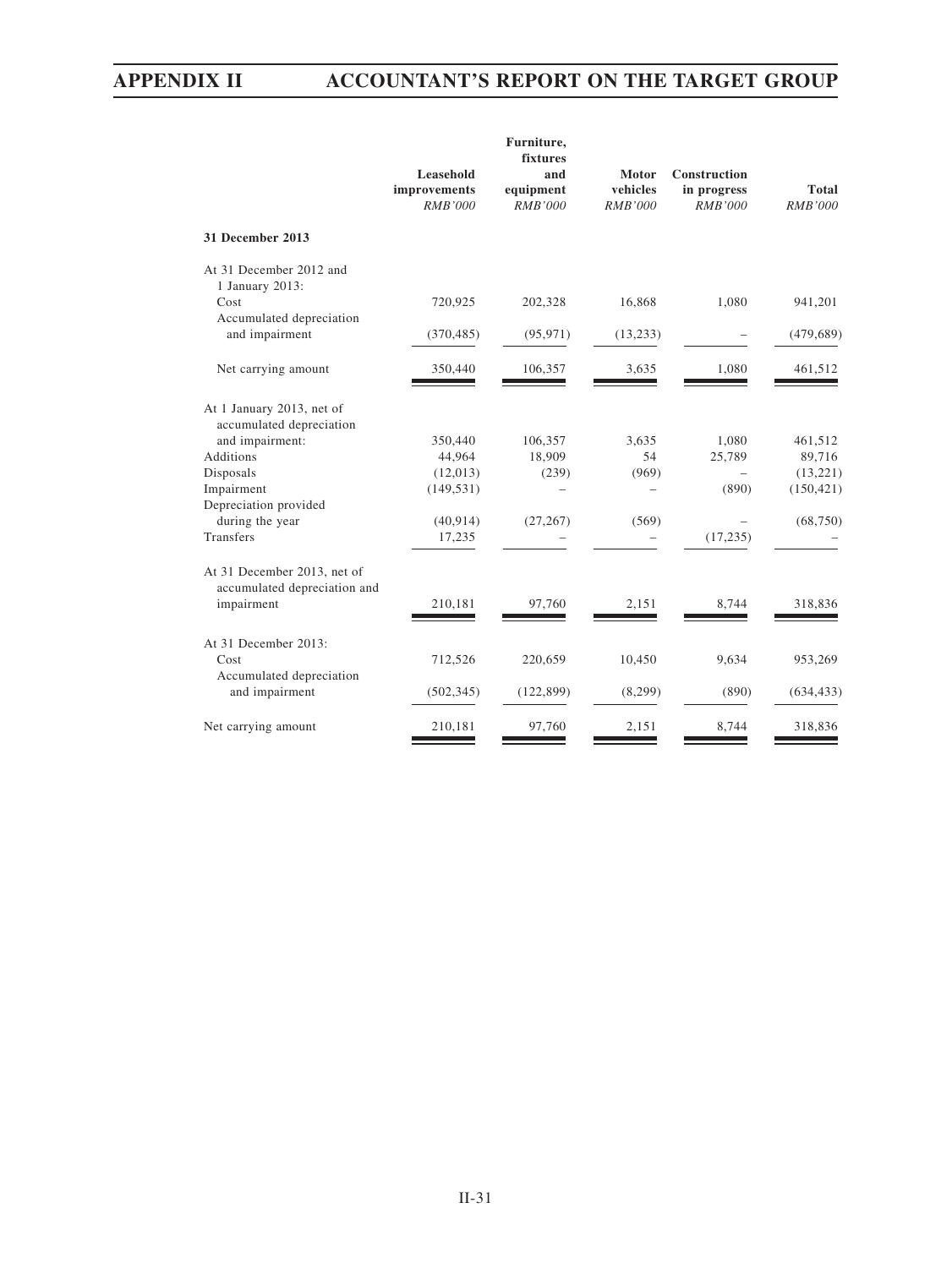|                                                                             | Leasehold<br>improvements<br>RMB'000 | Furniture,<br>fixtures<br>and<br>equipment<br>RMB'000 | <b>Motor</b><br>vehicles<br>RMB'000 | <b>Construction</b><br>in progress<br>RMB'000 | Total<br>RMB'000               |
|-----------------------------------------------------------------------------|--------------------------------------|-------------------------------------------------------|-------------------------------------|-----------------------------------------------|--------------------------------|
| 31 December 2014                                                            |                                      |                                                       |                                     |                                               |                                |
| At 31 December 2013 and<br>1 January 2014:<br>Cost                          | 712,526                              | 220,659                                               | 10,450                              | 9,634                                         | 953,269                        |
| Accumulated depreciation<br>and impairment                                  | (502, 345)                           | (122, 899)                                            | (8,299)                             | (890)                                         | (634, 433)                     |
| Net carrying amount                                                         | 210,181                              | 97,760                                                | 2,151                               | 8,744                                         | 318,836                        |
| At 1 January 2014, net of<br>accumulated depreciation and<br>impairment:    | 210,181                              | 97,760                                                | 2,151                               | 8,744                                         | 318,836                        |
| <b>Additions</b><br>Disposals<br>Impairment<br>Depreciation provided during | 17,389<br>(2,117)<br>(58, 949)       | 9.282<br>(4, 481)                                     | (532)                               | 13,068<br>(3)                                 | 39,739<br>(7,130)<br>(58, 952) |
| the year<br>Transfers                                                       | (32, 171)<br>16,773                  | (29,992)<br>4,692                                     | (500)                               | (21, 465)                                     | (62, 663)                      |
| At 31 December 2014, net of<br>accumulated depreciation and<br>impairment   | 151,106                              | 77,261                                                | 1,119                               | 344                                           | 229,830                        |
| At 31 December 2014:<br>Cost<br>Accumulated depreciation                    | 730,100                              | 226,059                                               | 6,090                               | 1,237                                         | 963,486                        |
| and impairment                                                              | (578, 994)                           | (148, 798)                                            | (4,971)                             | (893)                                         | (733, 656)                     |
| Net carrying amount                                                         | 151,106                              | 77,261                                                | 1,119                               | 344                                           | 229,830                        |
|                                                                             |                                      |                                                       |                                     |                                               |                                |

An impairment provision of RMB106,435,000, RMB150,421,000 and RMB58,952,000 was recognised in profit or loss for the years ended 31 December 2012, 2013 and 2014.

# **12. OTHER INTANGIBLE ASSETS**

|                                       | 2012<br><b>RMB'000</b> | 2013<br><b>RMB'000</b> | 2014<br><b>RMB'000</b> |
|---------------------------------------|------------------------|------------------------|------------------------|
| <b>Software</b>                       |                        |                        |                        |
| Cost:                                 |                        |                        |                        |
| At 1 January                          | 2,030                  | 5,182                  | 8,023                  |
| Additions                             | 3,152                  | 2,841                  | 676                    |
| At 31 December                        | 5,182                  | 8,023                  | 8,699                  |
| <b>Accumulated amortisation:</b>      |                        |                        |                        |
| At 1 January                          | 1,068                  | 1,954                  | 3,571                  |
| Amortisation provided during the year | 886                    | 1,617                  | 1,525                  |
| Impairment                            | 216                    | 331                    | 274                    |
| At 31 December                        | 2,170                  | 3,902                  | 5,370                  |
| Net book value:                       |                        |                        |                        |
| At 31 December                        | 3,012                  | 4,121                  | 3,329                  |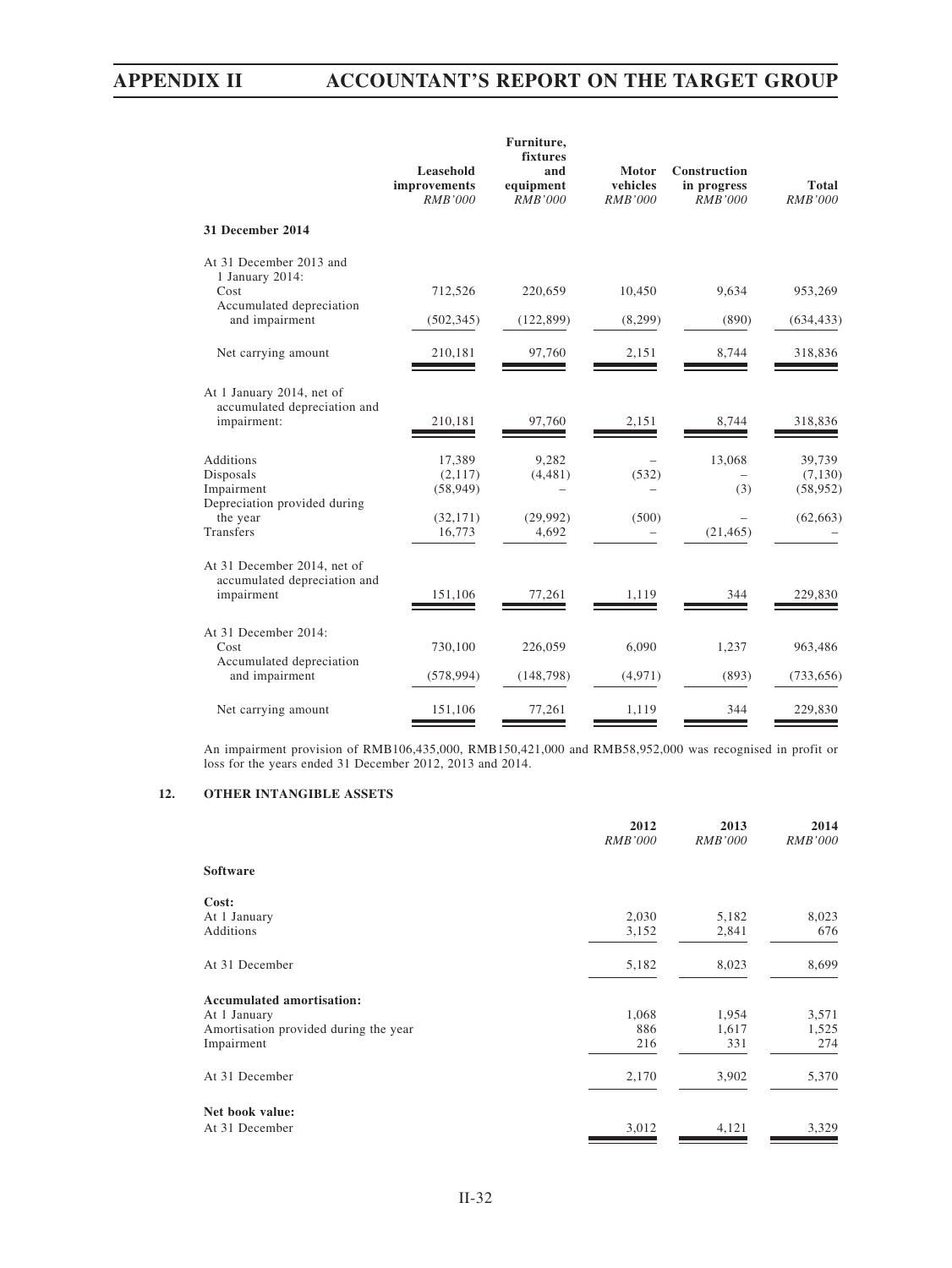# **13. LONG-TERM RENTAL DEPOSITS AND LONG-TERM PAYABLES**

### **(a) Long-term rental deposits**

|                           | 2012           | 2013           | 2014           |
|---------------------------|----------------|----------------|----------------|
|                           | <i>RMB'000</i> | <i>RMB'000</i> | <b>RMB'000</b> |
| Long-term rental deposits | 19.625         | 21.585         | 17.757         |

The long-term rental deposits represented the rental deposits paid to the various landlords with lease terms that will expire more than one year after the end of the reporting period.

### **(b) Long-term payables**

|                                                      | 2012<br><i>RMB'000</i> | 2013<br><i>RMB'000</i> | 2014<br><i>RMB'000</i> |
|------------------------------------------------------|------------------------|------------------------|------------------------|
| Long-term portion of accrued rental                  | 19,116                 | 41,127                 | 71,281                 |
| Long-term payable for leasehold<br>improvements      | 7,697                  | 6,203                  | 5,498                  |
|                                                      | 26,813                 | 47,330                 | 76,779                 |
| <b>INVENTORIES</b>                                   |                        |                        |                        |
|                                                      | 2012<br><i>RMB'000</i> | 2013<br><i>RMB'000</i> | 2014<br><i>RMB'000</i> |
| Food and beverages, and<br>other operating items for |                        |                        |                        |
| catering and related service operations              | 40,611                 | 19,643                 | 16,180                 |

## **15. TRADE RECEIVABLES**

14. **I** 

The Target Group's trade receivables represent balances due from credit card companies and corporate customers, which are normally settled in the following month. In view of the aforementioned, there is no significant concentration of credit risk. The Target Group does not hold any collateral or other credit enhancements over its trade receivable balances. Trade receivables are non-interest-bearing.

As at the end of the reporting period, all trade receivables of the Target Group were neither past due nor impaired.

No provision for impairment of trade receivables was made as at 31 December 2012, 2013 and 2014. Receivables that were neither past due nor impaired mainly relate to a number of corporate customers for whom there was no recent history of default.

An aged analysis of the trade receivables as at the end of each Relevant Periods based on the recognition date is as follows:

|                | 2012           | 2013           | 2014           |
|----------------|----------------|----------------|----------------|
|                | <i>RMB'000</i> | <i>RMB'000</i> | <i>RMB'000</i> |
| Within 1 month | 10,168         | 6,255          | 1,178          |
| 1 to 2 months  | 1,542          | 3,665          | 2,083          |
| 2 to 3 months  | 946            | 1,876          | 4,588          |
| Over 3 months  | 1.514          | 5,881          | 3,160          |
|                | 14,170         | 17,677         | 11,009         |

The aged analysis of the trade receivables that are not individually nor collectively considered to be impaired is as follows:

|                               | 2012           | 2013           | 2014           |
|-------------------------------|----------------|----------------|----------------|
|                               | <i>RMB'000</i> | <i>RMB'000</i> | <i>RMB'000</i> |
| Neither past due nor impaired | 14.170         | 17.677         | 1.009          |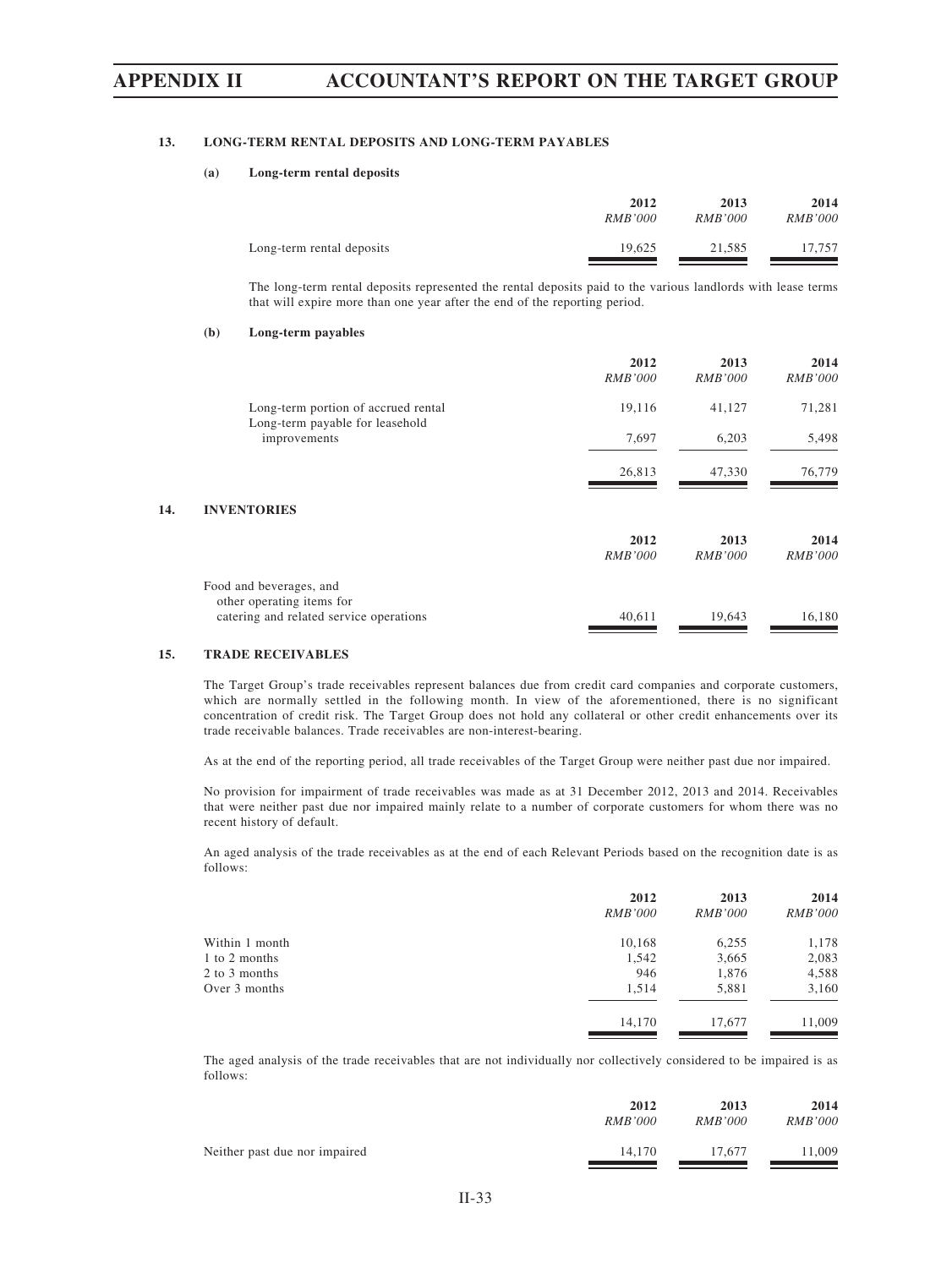# **16. PREPAYMENTS, DEPOSITS AND OTHER RECEIVABLES**

|                          | 2012           | 2013           | 2014           |
|--------------------------|----------------|----------------|----------------|
|                          | <i>RMB'000</i> | <i>RMB'000</i> | <i>RMB'000</i> |
| Deposits                 | 2,761          | 4,114          | 8,105          |
| Other receivables        | 3,470          | 4,263          | 1,129          |
| Prepaid expense          | 24,209         | 38,833         | 24,505         |
| Prepayments to suppliers | 11,131         | 5,938          | 6,808          |
| Other tax recoverable    | 1,364          | 5,427          | 5,405          |
|                          | 42,935         | 58,575         | 45,952         |

None of the above assets is either past due or impaired. The financial assets included in the above balances relate to receivables for which there was no recent history of default.

# **17. AVAILABLE-FOR-SALE INVESTMENTS**

|                                    | 2012           | 2013                     | 2014           |
|------------------------------------|----------------|--------------------------|----------------|
|                                    | <i>RMB'000</i> | <i>RMB'000</i>           | <i>RMB'000</i> |
| Unlisted fund investments, at cost | 85,000         | $\overline{\phantom{a}}$ | -              |

As at 31 December 2012, the available-for-sale investments were stated at cost less impairment. The Directors are of the opinion that their fair values cannot be measured reliably.

# **18. CASH AND CASH EQUIVALENTS**

|                        | 2012           | 2013           | 2014           |
|------------------------|----------------|----------------|----------------|
|                        | <i>RMB'000</i> | <i>RMB'000</i> | <i>RMB'000</i> |
| Cash and bank balances | 69.289         | 39,922         | 56,140         |

The Target Group's cash and bank balances at each reporting date are denominated in the following currencies:

|      | 2012<br><i>RMB'000</i> | 2013<br><b>RMB'000</b> | 2014<br><i>RMB'000</i> |
|------|------------------------|------------------------|------------------------|
| RMB  | 66,737                 | 37,804                 | 54,970                 |
| US\$ | 1,287                  | 1,250                  | 1,170                  |
| HK\$ | 1,265                  | 868                    | $\hspace{0.05cm}$      |
|      | 69,289                 | 39,922                 | 56,140                 |

At 31 December 2012, 2013 and 2014, all the cash and bank balances of the Target Group were denominated in RMB. The RMB is not freely convertible into other currencies, however, under Mainland China's Foreign Exchange Control Regulations and Administration of Settlement, Sale and Payment of Foreign Exchange Regulations, the Target Group is permitted to exchange RMB for other currencies through banks authorised to conduct foreign exchange business.

Cash at banks earns interest at floating rates based on daily bank deposit rates. Short term time deposits are made for varying periods of between one day and three months depending on the immediate cash requirements of the Target Group, and earn interest at the respective short term time deposit rates. The bank balances are deposited with creditworthy banks with no recent history of default.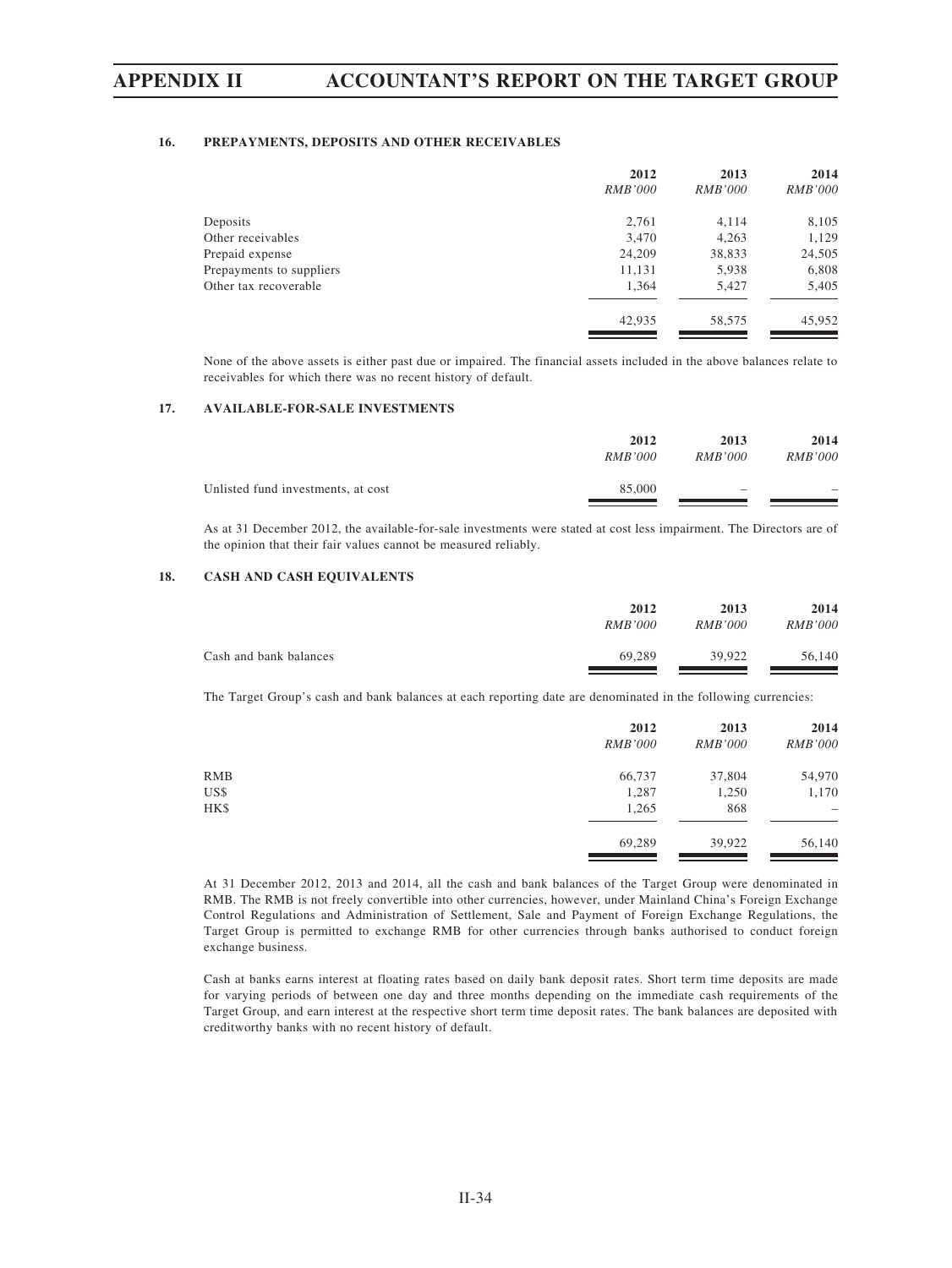# **19. TRADE AND BILLS PAYABLES**

An aged analysis of the trade and bills payables as at the end of reporting period, based on the invoice date, is as follows:

|                    | 2012           | 2013           | 2014           |
|--------------------|----------------|----------------|----------------|
|                    | <i>RMB'000</i> | <i>RMB'000</i> | <i>RMB'000</i> |
| Within 3 months    | 109,229        | 89,960         | 78,981         |
| 3 months to 1 year | 14,202         | 13,590         | 24,374         |
| Over 1 years       | 6,306          | 7,598          | 13,534         |
|                    | 129,737        | 111,148        | 116,889        |

The trade payables are non-interest-bearing and normally settled on terms of up to 85 days.

# **20. OTHER PAYABLES AND ACCRUALS**

|                                            | 2012           | 2013           | 2014           |
|--------------------------------------------|----------------|----------------|----------------|
|                                            | <b>RMB'000</b> | <b>RMB'000</b> | <b>RMB'000</b> |
| Staff costs payables                       | 23,126         | 31,768         | 25,130         |
| Payables for purchase of                   |                |                |                |
| property and equipment                     | 43,708         | 34,547         | 16,220         |
| Accruals                                   | 30,324         | 30,359         | 24,056         |
| Other payables                             | 14,588         | 9,160          | 11,014         |
| Advance from customers                     | 453,350        | 438,010        | 427,643        |
|                                            | 565,096        | 543,844        | 504,063        |
| <b>Target Company</b>                      |                |                |                |
|                                            | 2012           | 2013           | 2014           |
|                                            | <b>RMB'000</b> | <b>RMB'000</b> | <b>RMB'000</b> |
| Staff costs payables                       | 1,137          | 1,904          | 4,204          |
| Accruals                                   | 1,113          | 4,830          | 6,986          |
| Payables to former Controlling shareholder | 3,993          |                |                |
|                                            | 6,243          | 6,734          | 11,190         |
|                                            |                |                |                |

Other payables are unsecured, non-interest-bearing and repayable on demand.

# **21. INTEREST-BEARING BANK BORROWINGS**

|                        |                            | 2012                     |                          |                            | 2013                     |                          |                            | 2014            |                |
|------------------------|----------------------------|--------------------------|--------------------------|----------------------------|--------------------------|--------------------------|----------------------------|-----------------|----------------|
|                        | Effective<br>interest rate |                          |                          | Effective<br>interest rate |                          |                          | Effective<br>interest rate |                 |                |
|                        | $(\%)$                     | <b>Maturity</b>          | <b>RMB'000</b>           | $(\%)$                     | <b>Maturity</b>          | <b>RMB'000</b>           | $(\%)$                     | <b>Maturity</b> | <b>RMB'000</b> |
| Current<br>Bank loans- |                            |                          |                          |                            |                          |                          |                            |                 |                |
| unsecured              | $\qquad \qquad$            | $\overline{\phantom{a}}$ | $\overline{\phantom{a}}$ |                            | $\overline{\phantom{0}}$ | $\overline{\phantom{0}}$ | $6.72 - 7.20$              | 2015            | 30,000         |
|                        |                            |                          | $\overline{\phantom{0}}$ |                            |                          | $\overline{\phantom{a}}$ |                            |                 | 30,000         |

The bank loans as at 31 December 2014 are denominated in RMB. The bank loans bear interest at floating rates.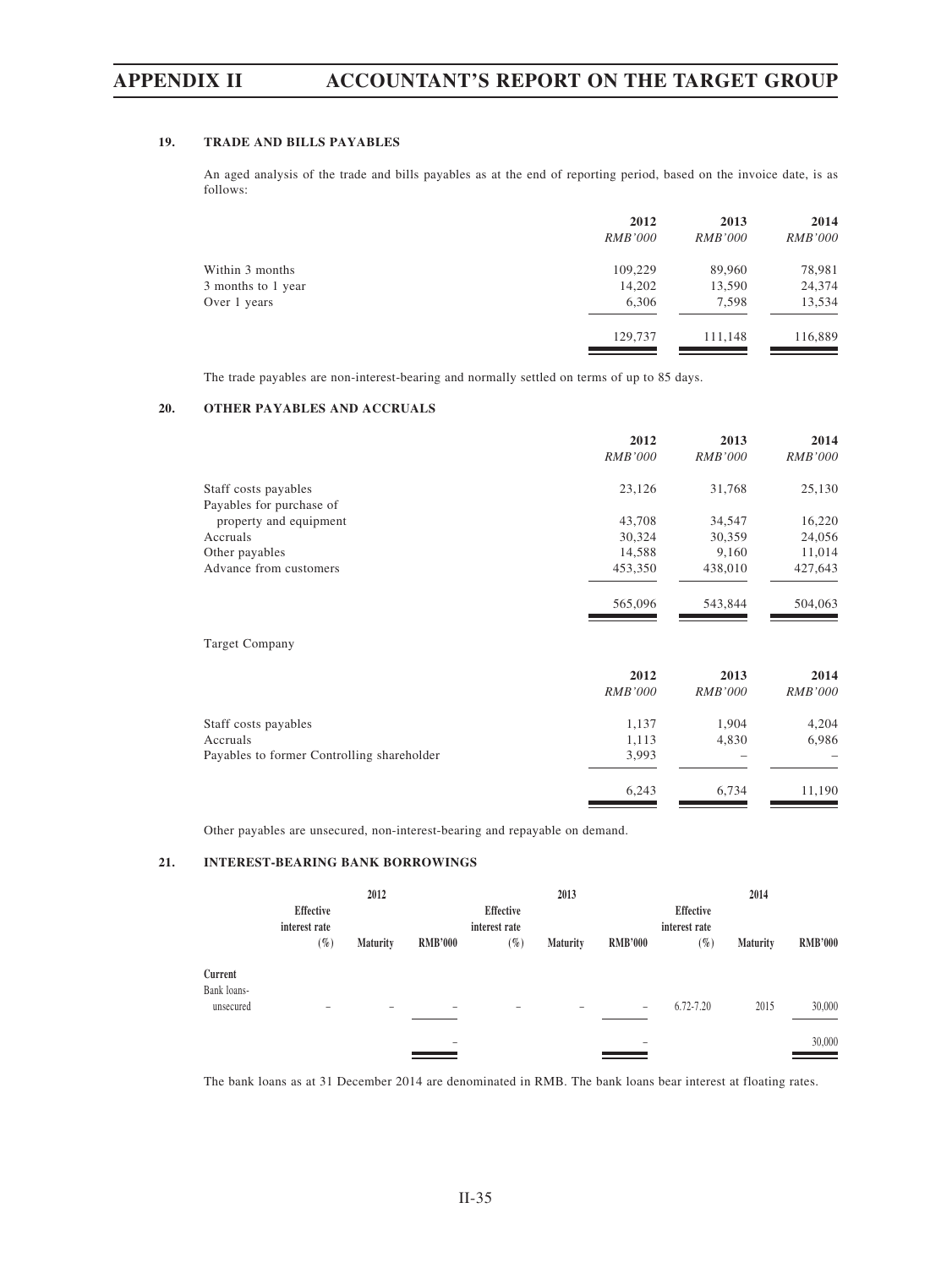# **22. DEFERRED TAX**

# **Deferred tax assets**

|                                                                                      | Accrued<br>expense<br><b>RMB'000</b> |
|--------------------------------------------------------------------------------------|--------------------------------------|
| At 1 January 2012                                                                    | 352                                  |
| Deferred tax<br>credited/(charged) to profit or loss<br>during the year (Note $10$ ) | 20                                   |
| Gross deferred tax assets at 31 December 2012<br>and 1 January 2013                  | 372                                  |
| Deferred tax<br>credited/(charged) to profit or loss<br>during the year (Note $10$ ) |                                      |
| Gross deferred tax assets<br>at 31 December 2013                                     | 372                                  |
| Deferred tax<br>credited/(charged) to profit or loss<br>during the year (Note $10$ ) |                                      |
| Gross deferred tax assets<br>at 31 December 2014                                     | 372                                  |

The Target Group has tax losses arising in Mainland China of RMB40,016,000, RMB47,816,000 and RMB59,268,000 for the years ended 31 December 2012, 2013 and 2014, respectively, that will expire in one to five years for offseting against future taxable profits. Deferred tax assets have not been recognised in respect of these losses as they have arisen in subsidiaries that have been loss-making for some time and it is not considered probable that taxable profits will be available against which the tax losses can be utilised.

### **Deferred tax liabilities**

Pursuant to the PRC Corporate Income Tax Law, a 10% withholding tax is levied on dividends declared to foreign investors from the foreign investment enterprises established in Mainland China. The requirement is effective from 1 January 2008 and applies to earnings after 31 December 2007. A lower withholding tax rate may be applied if there is a tax treaty between Mainland China and the jurisdiction of the foreign investors. The Target Group is therefore liable for withholding taxes on dividends distributed by those subsidiaries established in Mainland China in respect of earnings generated from 1 January 2008.

At 31 December 2012, 2013 and 2014, no deferred tax liability has been recognised for withholding taxes that would be payable on the unremitted earnings that are subject to withholding taxes of the Target Group's subsidiaries established in Mainland China. In the opinion of the directors, it is not probable that these subsidiaries will distribute such earnings in the foreseeable future.

There are no income tax consequences attaching to the payment of dividends by the Target Company to its shareholders.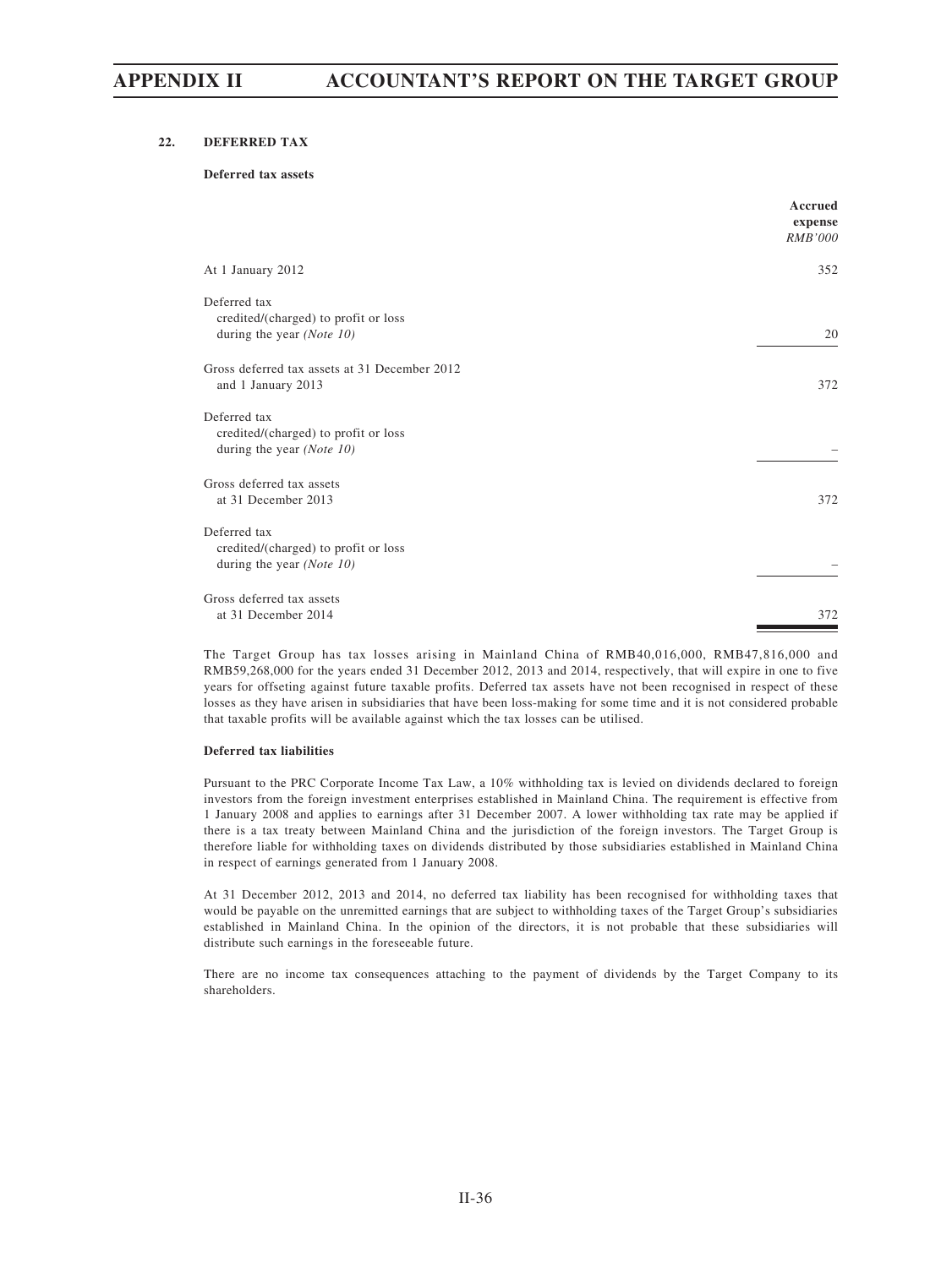# **23. SHARE CAPITAL**

|                                                                             | <b>Numbers of</b><br>shares in issue | <b>Share</b><br>capital<br>US\$ | <b>Total</b><br>US\$ | <b>Equivalent to</b><br><i>RMB' 000</i> |
|-----------------------------------------------------------------------------|--------------------------------------|---------------------------------|----------------------|-----------------------------------------|
| At 1 January 2012, 31 December 2012,<br>31 December 2013 and 1 January 2014 | 100,000                              | 100                             | 100                  |                                         |
| Issue of shares ( <i>Note</i> $(a)$ )                                       | 15,000,001,000                       | 15,000,001                      | 15,000,001           | 92,463                                  |
| At 31 December 2014                                                         | 15,000,101,000                       | 15,000,101                      | 15,000,101           | 92,464                                  |

*Notes:*

Pursuant to an ordinary resolution passed on 29 July 2014, the Target Company issued 15,000,000,000 shares and 1,000 shares of US\$0.001 each to BFT Acquisition Guernsey L.P. Inc. (the "Controlling Shareholder") and its executive director, Mr. Qin Miao at cash consideration of US\$15,000,000 and US\$1 respectively.

## **24. RESERVES**

### **(a) Target Group**

### *(i) Statutory surplus reserve*

In accordance with the Target Company Law of the PRC and the respective articles of association of the Target Group companies, companies that are domiciled in the PRC are required to allocate 10% of their profit after tax after offsetting accumulated losses brought forward, if any, as determined in accordance with PRC GAAP, to the statutory surplus reserve until such reserve reaches 50% of their respective registered capital. The transfer to this reserve must be made before the distribution of a dividend to shareholders. Statutory surplus reserve is non-distributable except in the event of liquidation and, subject to certain restrictions set out in the relevant PRC regulations, can be used to offset accumulated losses or be capitalised as paid-up capital.

### *(ii) Exchange fluctuation reserve*

The exchange fluctuation reserve comprises all foreign exchange differences arising from the translation of the Financial Information of companies outside Mainland China. The reserve is dealt with in accordance with the accounting policy set out in note 2.3 of Section II to the Financial Information.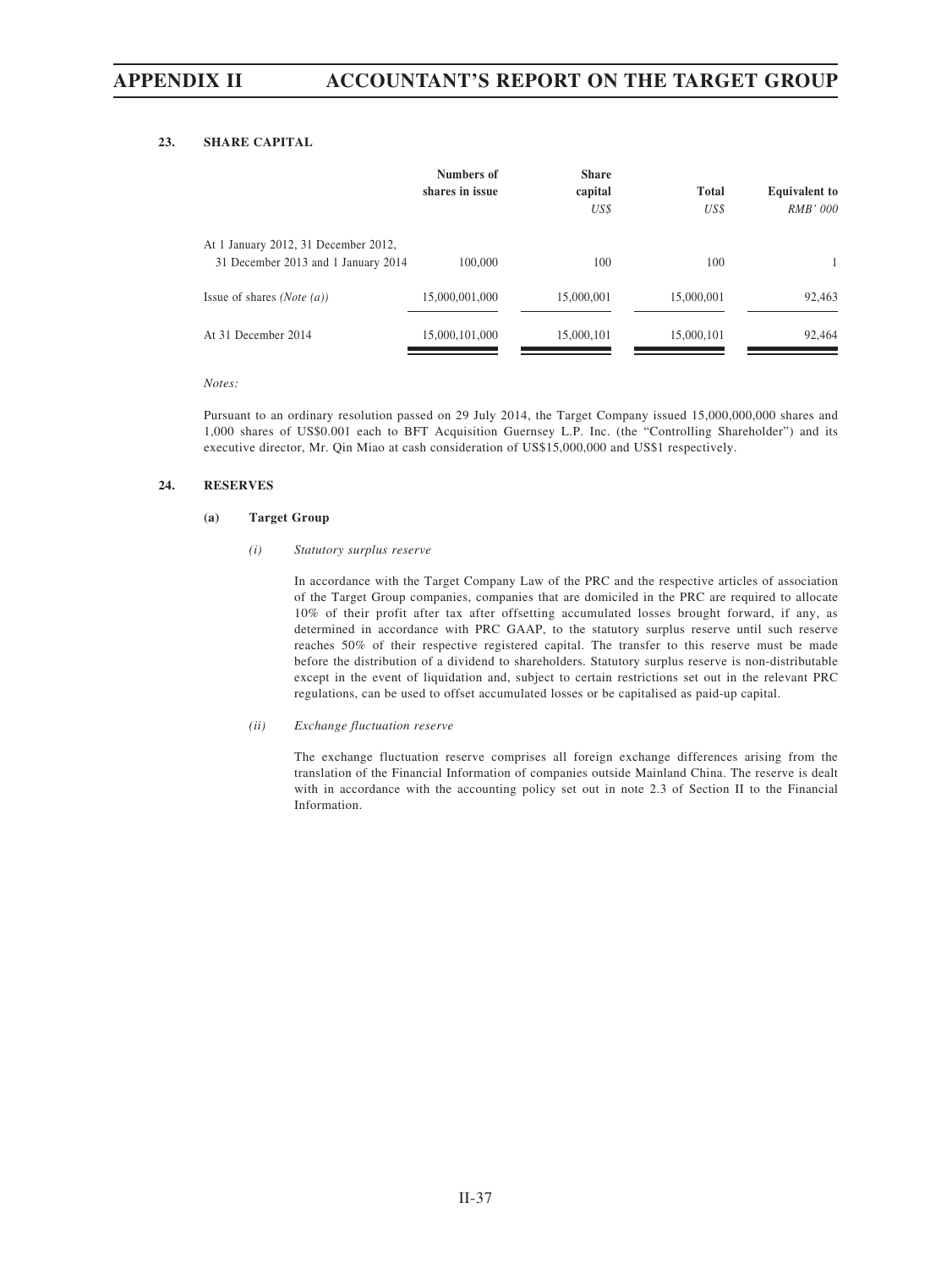# **(b) Target Company**

|                                                                               | <b>Share</b><br>capital<br><b>RMB'000</b> | Capital<br>reserve<br>RMB'000 | <b>Share</b><br>based<br>payment<br>reserve<br>RMB'000 | <b>Exchange</b><br>fluctuation<br>reserve<br><b>RMB'000</b> | <b>Retained</b><br>earnings/<br><i>(accumulate)</i><br>loss)<br>RMB'000 | <b>Total</b><br>RMB'000 |
|-------------------------------------------------------------------------------|-------------------------------------------|-------------------------------|--------------------------------------------------------|-------------------------------------------------------------|-------------------------------------------------------------------------|-------------------------|
| At 1 January 2012                                                             | 1                                         |                               | 1,507                                                  |                                                             | (1,189)                                                                 | 319                     |
| Total comprehensive income for the year                                       |                                           |                               |                                                        |                                                             | 3,028                                                                   | 3,028                   |
| Contribution from Controlling Shareholder                                     |                                           | 50,295                        |                                                        |                                                             |                                                                         | 50,295                  |
| At 31 December 2012 and 1 January 2013                                        |                                           | 50,295                        | 1,507                                                  |                                                             | 1,839                                                                   | 53,642                  |
| Total comprehensive income for the year<br>Equity-settled share based payment |                                           |                               |                                                        |                                                             | 407                                                                     | 407                     |
| arrangements                                                                  |                                           |                               | 1,082                                                  |                                                             |                                                                         | 1,082                   |
| Exchange reserve                                                              |                                           |                               |                                                        | 156                                                         |                                                                         | 156                     |
| At 31 December 2013 and 1 January 2014                                        | 1                                         | 50,295                        | 2,589                                                  | 156                                                         | 2,246                                                                   | 55,287                  |
| Total comprehensive income for the year                                       |                                           |                               |                                                        |                                                             | (3,517)                                                                 | (3,517)                 |
| Equity-settled share based payment<br>arrangements                            |                                           |                               | 98                                                     |                                                             |                                                                         | 98                      |
| Issue of shares                                                               | 92,463                                    |                               |                                                        |                                                             |                                                                         | 92,463                  |
| Exchange reserve                                                              |                                           |                               |                                                        | (1,602)                                                     |                                                                         | (1,602)                 |
| At 31 December 2014                                                           | 92,464                                    | 50,295                        | 2,687                                                  | (1,446)                                                     | (1,271)                                                                 | 142,729                 |

# **25. RELATED PARTY TRANSACTIONS AND BALANCES**

The Controlling Shareholder of the Target Group and the companies controlled by it are regarded as related parties of the Target Group.

- (a) The Target Group did not have transactions with related parties during the years ended 31 December 2012, 2013 and 2014.
- (b) Compensation of key management personnel

The compensation of key management personnel of the Target Group represents directors' remuneration as disclosed in note 8 to the Financial Information.

# **26. COMMITMENTS**

### **Operating lease commitments**

Future minimum rentals payable under non-cancelable operating leases in respect of land and buildings as at the end of the reporting period are as follows:

#### **As lessee**

|                                         | 2012<br><i>RMB'000</i> | 2013<br><i>RMB'000</i> | 2014<br><i>RMB'000</i> |
|-----------------------------------------|------------------------|------------------------|------------------------|
| Within one year                         | 107,710                | 137,052                | 134,572                |
| In the second to fifth years, inclusive | 392,586                | 535,993                | 505,756                |
| After five years                        | 826,958                | 835,505                | 715,897                |
|                                         | 1,327,254              | 1,508,550              | 1,356,225              |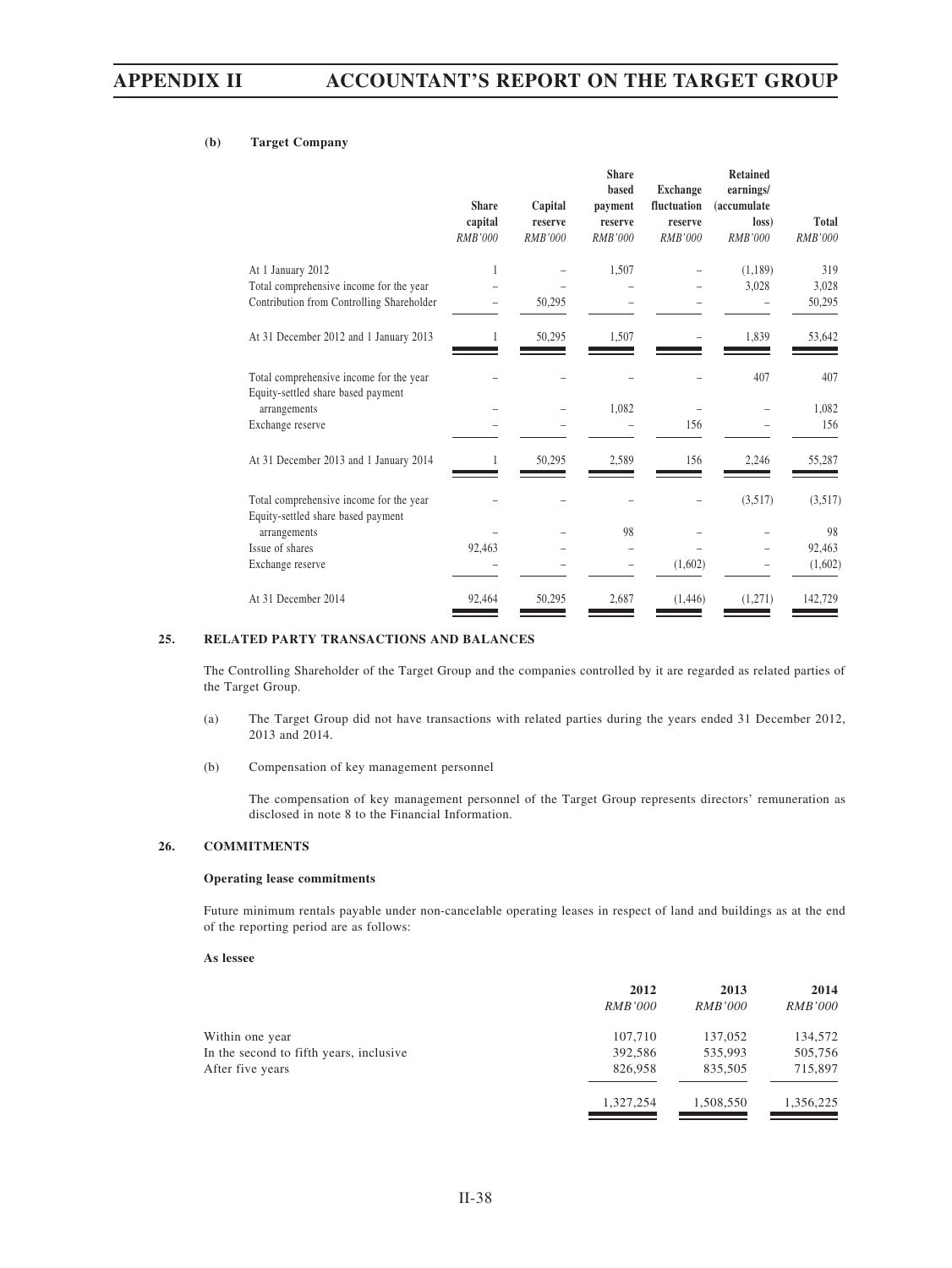# **27. INVESTMENTS IN SUBSIDIARIES**

# **Target Company**

|                                 | 2012 | 2013 | 2014 |
|---------------------------------|------|------|------|
| Unlisted shares, at cost (US\$) |      |      |      |
| Equivalent to RMB'000           |      |      |      |

Particulars of all subsidiaries of the Target Company are set out in note 1 of Section II above.

# **28. FINANCIAL INSTRUMENTS BY CATEGORY**

The carrying amounts of each of the categories of financial instruments as at the end of the reporting period are as follows:

| 2012                                      | <b>Target Group</b>                        |                                                                 |                                |
|-------------------------------------------|--------------------------------------------|-----------------------------------------------------------------|--------------------------------|
| <b>Financial assets</b>                   | Loans and<br>receivables<br><b>RMB'000</b> | Available-<br>for-sale<br>financial<br>assets<br><i>RMB'000</i> | <b>Total</b><br><b>RMB'000</b> |
| Available-for-sale investments            |                                            | 85,000                                                          | 85,000                         |
| Trade receivables                         | 14,170                                     |                                                                 | 14,170                         |
| Financial assets included in prepayments, |                                            |                                                                 |                                |
| deposits and other receivables            | 31,804                                     |                                                                 | 31,804                         |
| Long-term rental deposits                 | 19,625                                     |                                                                 | 19,625                         |
| Cash and cash equivalents                 | 69,289                                     |                                                                 | 69,289                         |
|                                           | 134,888                                    | 85,000                                                          | 219,888                        |

# **Financial liabilities**

|                                         | <b>Financial liabilities</b><br>at amortised cost |
|-----------------------------------------|---------------------------------------------------|
|                                         | <i>RMB'000</i>                                    |
| Long-term payables                      | 26,813                                            |
| Trade and bills payables                | 129,737                                           |
| Interest-bearing bank borrowings        |                                                   |
| Financial liabilities included in other |                                                   |
| payables and accruals                   | 111,745                                           |
|                                         | 268,295                                           |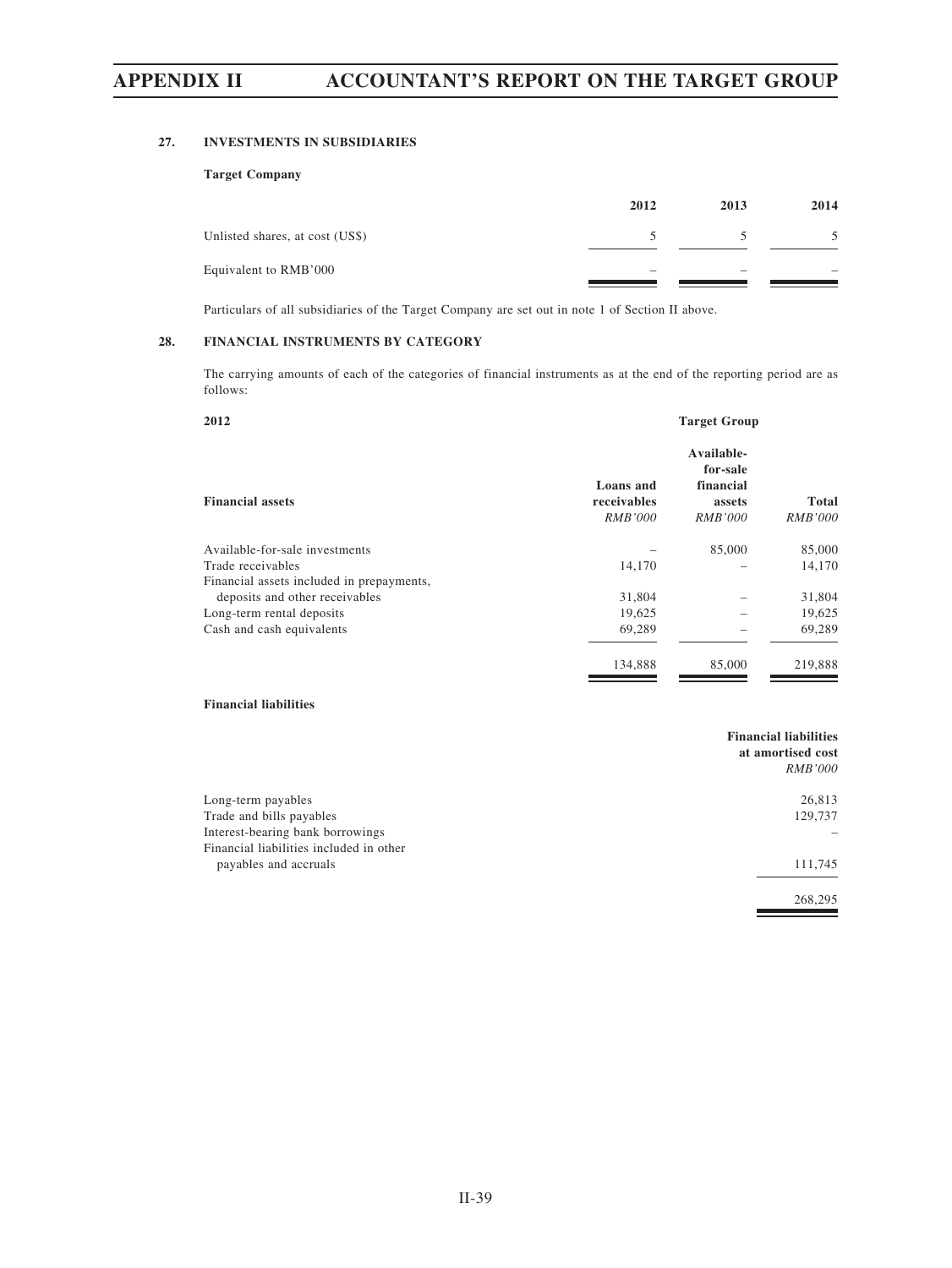The carrying amounts of each of the categories of financial instruments as at the end of the reporting period are as follows:

| 2013                                                                                                                          | <b>Target Group</b>                                                 |
|-------------------------------------------------------------------------------------------------------------------------------|---------------------------------------------------------------------|
| <b>Financial assets</b>                                                                                                       | Loans and<br>receivables<br><b>RMB'000</b>                          |
| Trade receivables                                                                                                             | 17,677                                                              |
| Financial assets included in prepayments,                                                                                     |                                                                     |
| deposits and other receivables                                                                                                | 52,637                                                              |
| Long-term rental deposits                                                                                                     | 21,585                                                              |
| Cash and cash equivalents                                                                                                     | 39,922                                                              |
| <b>Financial liabilities</b>                                                                                                  | 131,821                                                             |
|                                                                                                                               | <b>Financial liabilities</b><br>at amortised cost<br><b>RMB'000</b> |
| Long-term payables<br>Trade and bills payables<br>Interest-bearing bank borrowings<br>Financial liabilities included in other | 47,330<br>111,148                                                   |
| payables and accruals                                                                                                         | 105,834                                                             |

264,312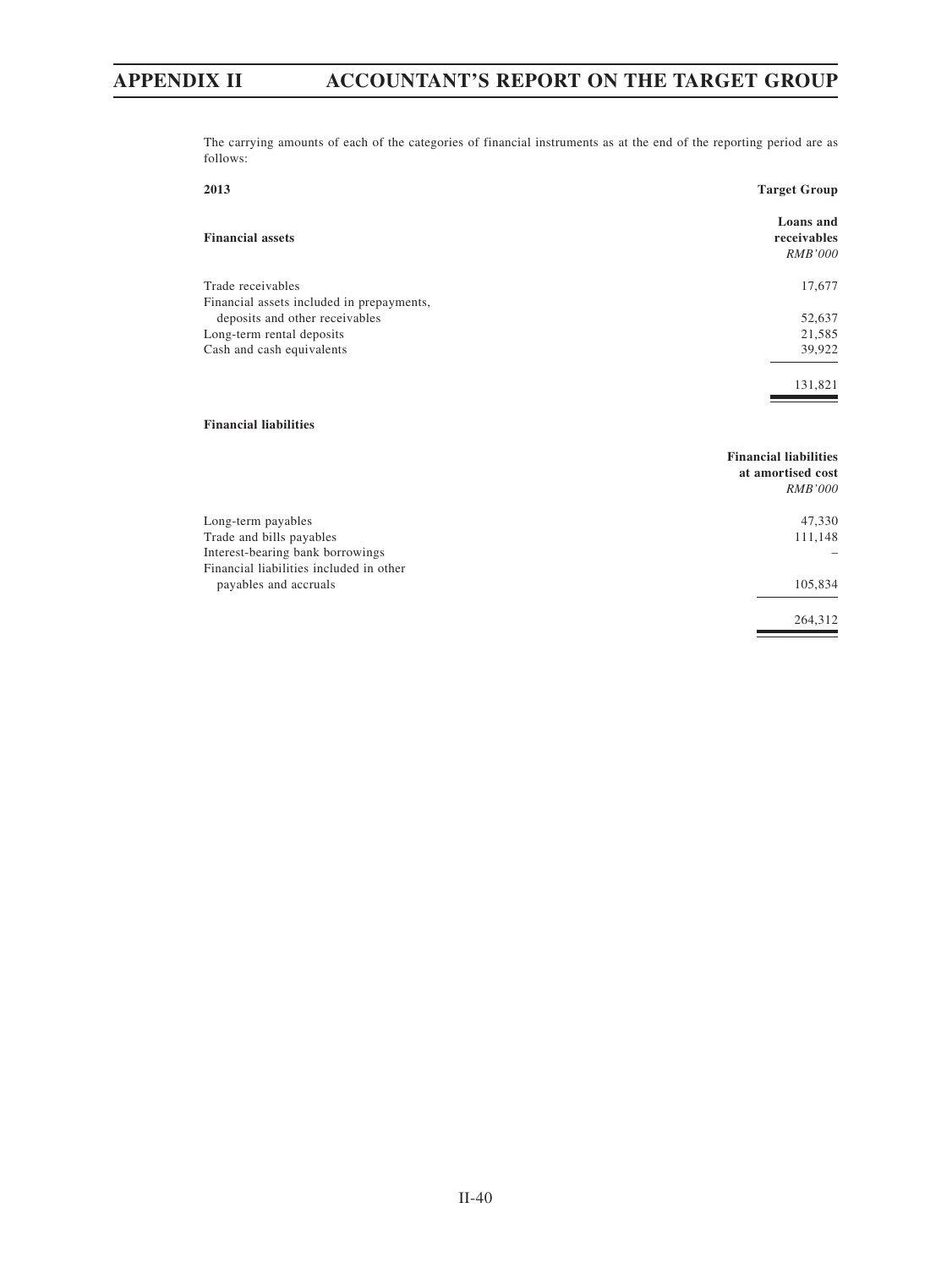The carrying amounts of each of the categories of financial instruments as at the end of the reporting period are as follows:

| 2014                                                                                                                                  | <b>Target Group</b>                                                 |
|---------------------------------------------------------------------------------------------------------------------------------------|---------------------------------------------------------------------|
| <b>Financial assets</b>                                                                                                               | Loans and<br>receivables<br><b>RMB'000</b>                          |
| Trade receivables                                                                                                                     | 11,009                                                              |
| Financial assets included in prepayments,<br>deposits and other receivables<br>Long-term rental deposits<br>Cash and cash equivalents | 39,144<br>17,757<br>56,140<br>124,050                               |
| <b>Financial liabilities</b>                                                                                                          |                                                                     |
|                                                                                                                                       | <b>Financial liabilities</b><br>at amortised cost<br><b>RMB'000</b> |
| Long-term payables                                                                                                                    | 76,779                                                              |
| Trade and bills payables                                                                                                              | 116,889                                                             |
| Interest-bearing bank borrowings                                                                                                      | 30,000                                                              |
| Financial liabilities included in other<br>payables and accruals                                                                      | 76,420                                                              |
|                                                                                                                                       | 300,088                                                             |

The carrying amounts of each of the categories of financial instruments as at the end of the reporting period are as follows:

| 2012                                                                        | <b>Target Company</b>                                               |
|-----------------------------------------------------------------------------|---------------------------------------------------------------------|
| <b>Financial assets</b>                                                     | Loans and<br>receivables<br><b>RMB'000</b>                          |
| Due from subsidiaries                                                       | 59,810                                                              |
| Financial assets included in prepayments,<br>deposits and other receivables | 3                                                                   |
| Cash and cash equivalents                                                   | 72                                                                  |
|                                                                             | 59,885                                                              |
| <b>Financial liabilities</b>                                                |                                                                     |
|                                                                             | <b>Financial liabilities</b><br>at amortised cost<br><i>RMB'000</i> |
| Financial liabilities included in other                                     |                                                                     |

payables and accruals 6,243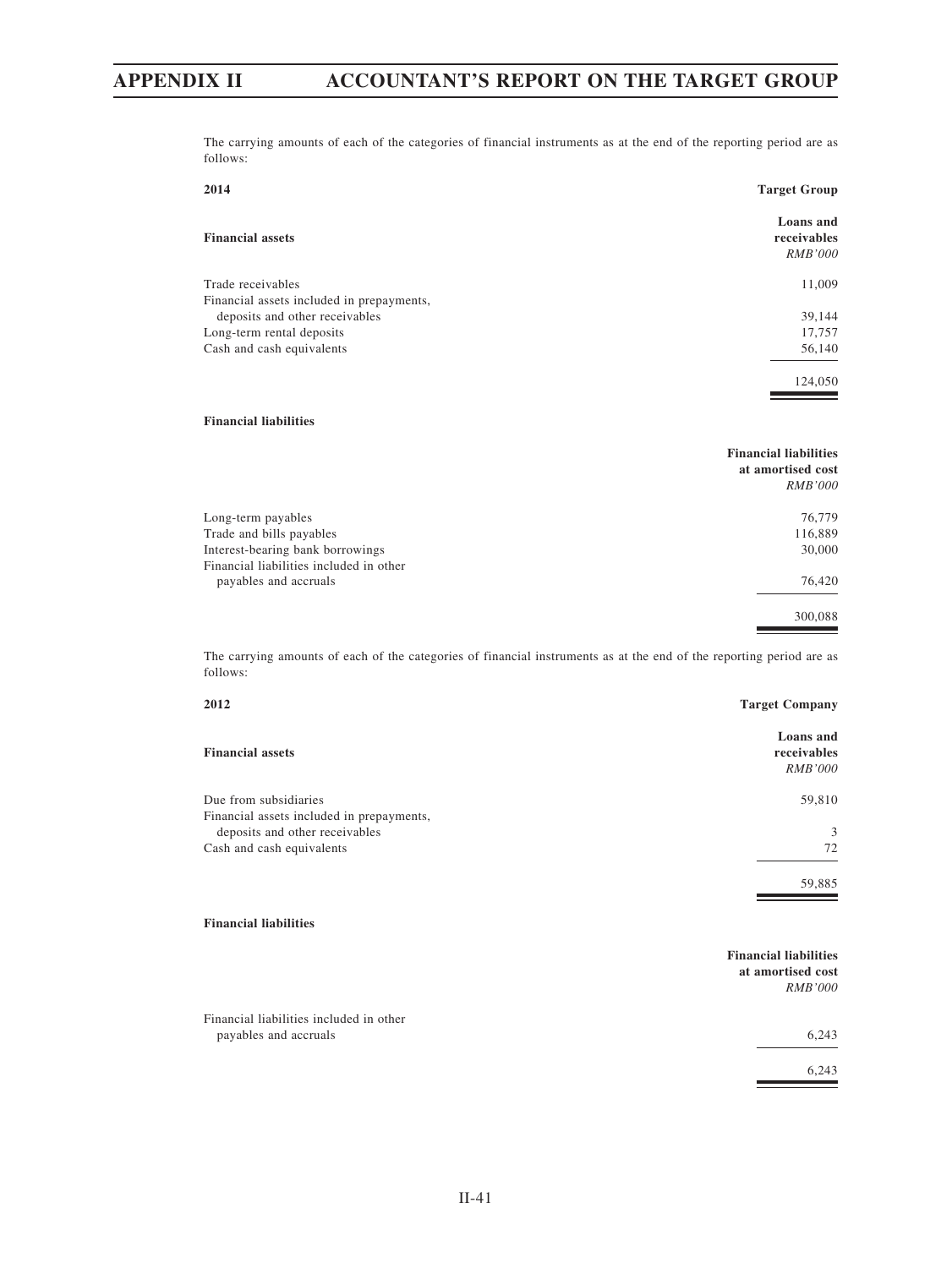The carrying amounts of each of the categories of financial instruments as at the end of the reporting period are as follows:

| 2013                                                                                                                             | <b>Target Company</b>                                               |
|----------------------------------------------------------------------------------------------------------------------------------|---------------------------------------------------------------------|
| <b>Financial assets</b>                                                                                                          | Loans and<br>receivables<br><b>RMB'000</b>                          |
| Due from subsidiaries                                                                                                            | 60,707                                                              |
| Financial assets included in prepayments,                                                                                        |                                                                     |
| deposits and other receivables                                                                                                   | 210                                                                 |
| Cash and cash equivalents                                                                                                        | 1,104                                                               |
|                                                                                                                                  | 62,021                                                              |
| <b>Financial liabilities</b>                                                                                                     |                                                                     |
|                                                                                                                                  | <b>Financial liabilities</b><br>at amortised cost<br><b>RMB'000</b> |
| Financial liabilities included in other                                                                                          |                                                                     |
| payables and accruals                                                                                                            | 6,734                                                               |
|                                                                                                                                  | 6,734                                                               |
| The carrying amounts of each of the categories of financial instruments as at the end of the reporting period are as<br>follows: |                                                                     |
| 2014                                                                                                                             | <b>Target Company</b>                                               |
|                                                                                                                                  | Loans and                                                           |

| <b>Financial assets</b>                   | поану ани<br>receivables<br><i>RMB'000</i> |
|-------------------------------------------|--------------------------------------------|
| Due from subsidiaries                     | 152,215                                    |
| Financial assets included in prepayments, |                                            |
| deposits and other receivables            | 210                                        |
| Cash and cash equivalents                 | 1,494                                      |
|                                           | 153,919                                    |
|                                           |                                            |

#### **Financial liabilities**

|                                                                  | <b>Financial liabilities</b><br>at amortised cost<br><i>RMB'000</i> |
|------------------------------------------------------------------|---------------------------------------------------------------------|
| Financial liabilities included in other<br>payables and accruals | 11,190                                                              |
|                                                                  | 11.190                                                              |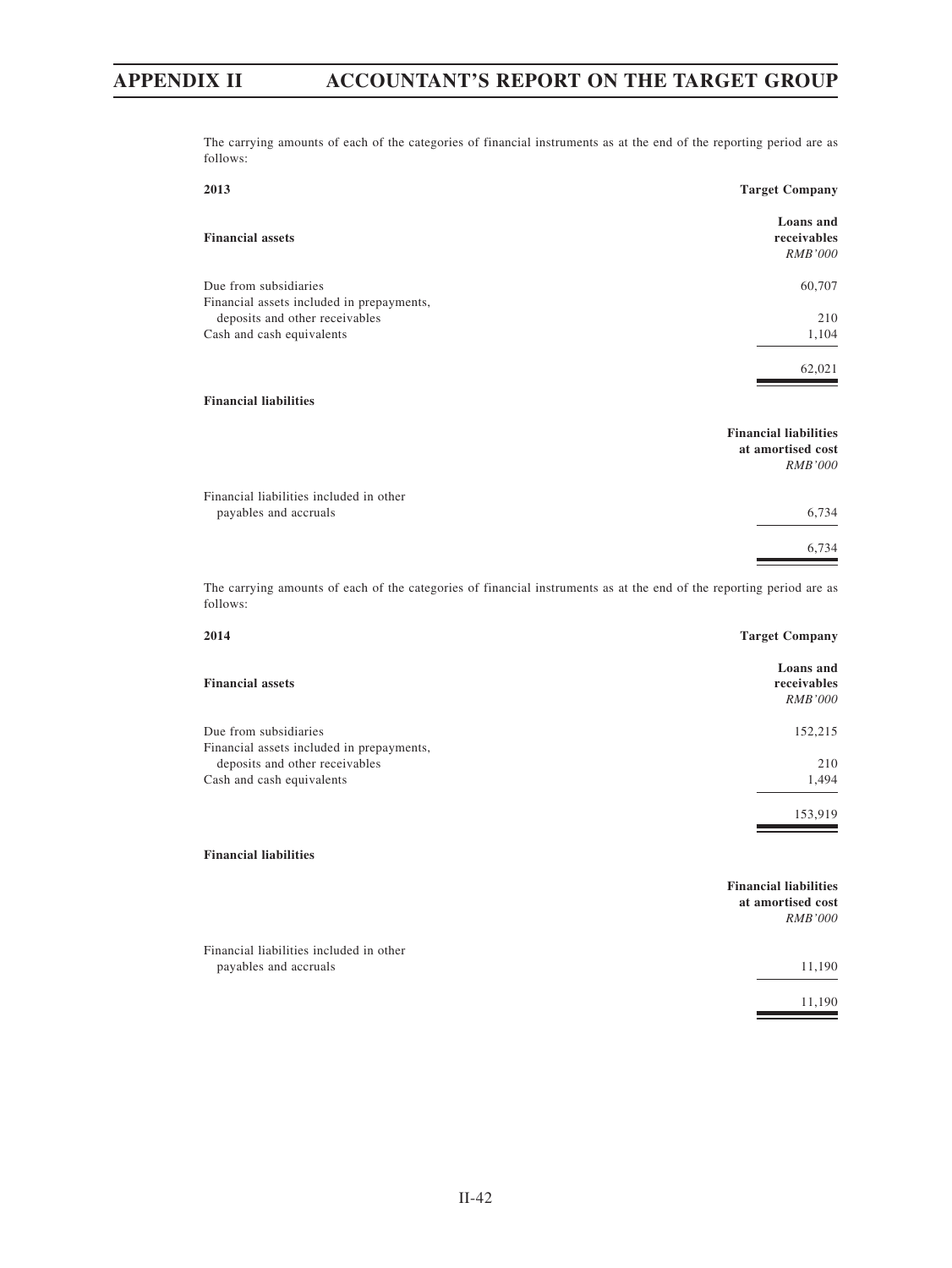# **APPENDIX II ACCOUNTANT'S REPORT ON THE TARGET GROUP**

#### **29. FAIR VALUE AND FAIR VALUE HIERARCHY OF FINANCIAL INSTRUMENTS**

Management has assessed that the fair values of cash and cash equivalents, trade receivables, trade and bills payables, financial assets included in prepayments, deposits and other receivables, financial liabilities included in other payables and accruals, available-for-sale investments, long-term rental deposits, interest-bearing bank borrowings and long-term payables approximate to their carrying amounts largely due to the short term maturities of these instruments.

The fair values of the financial assets and liabilities are included at the amount at which the instrument could be exchanged in a current transaction between willing parties, other than in a forced or liquidation sale. The following methods and assumptions were used to estimate the fair values:

The fair values of interest-bearing bank borrowings has been calculated by discounting the expected future cash flows using rates currently available for instruments with similar terms, credit risk and remaining maturities, which are also approximate to their carrying amounts. The Target Group's own non-performance risk for interest-bearing bank borrowings as at 31 December 2014 was assessed to be insignificant.

#### **30. FINANCIAL RISK MANAGEMENT OBJECTIVES AND POLICIES**

The Target Group's principal financial instruments, other than derivatives, comprise available-for-sale investments, long-term rental deposits, trade receivables, financial assets included in prepayments, deposits and other receivables and cash and cash equivalents. The main purpose of these financial instruments is to raise finance for the Target Group's operation. The Target Group has various other financial assets and liabilities such as trade receivables and trade payables, which arise directly from its operations.

The main risks arising from the Target Group's financial instruments are foreign currency risk, interest rate risk, credit risk and liquidity risk. The board of directors reviews and agrees policies for managing each of these risks and they are summarised below.

#### **Foreign currency risk**

The Target Group has transactional currency exposures. These exposures arise from sales or purchases by operating units in currencies other than the units' functional currencies.

The following table demonstrates the sensitivity at the end of each of the Relevant Periods to a reasonably possible change in the US\$ and HK\$ exchange rate, with all other variables held constant, of the Target Group's loss before tax (due to changes in the fair value of monetary assets and liabilities).

|                                     | Increase/<br>(decrease) in<br><b>US\$</b> rate<br>$\%$ | Increase/<br>(decrease) in<br>loss before tax<br><i>RMB'000</i> |
|-------------------------------------|--------------------------------------------------------|-----------------------------------------------------------------|
| 31 December 2012                    |                                                        |                                                                 |
| If RMB weakens against the US\$     | (5)                                                    | (10)                                                            |
| If RMB strengthens against the US\$ | 5                                                      | 10                                                              |
| 31 December 2013                    |                                                        |                                                                 |
| If RMB weakens against the US\$     | (5)                                                    | (10)                                                            |
| If RMB strengthens against the US\$ | 5                                                      | 10                                                              |
| 31 December 2014                    |                                                        |                                                                 |
| If RMB weakens against the US\$     | (5)                                                    | (10)                                                            |
| If RMB strengthens against the US\$ | 5                                                      | 10                                                              |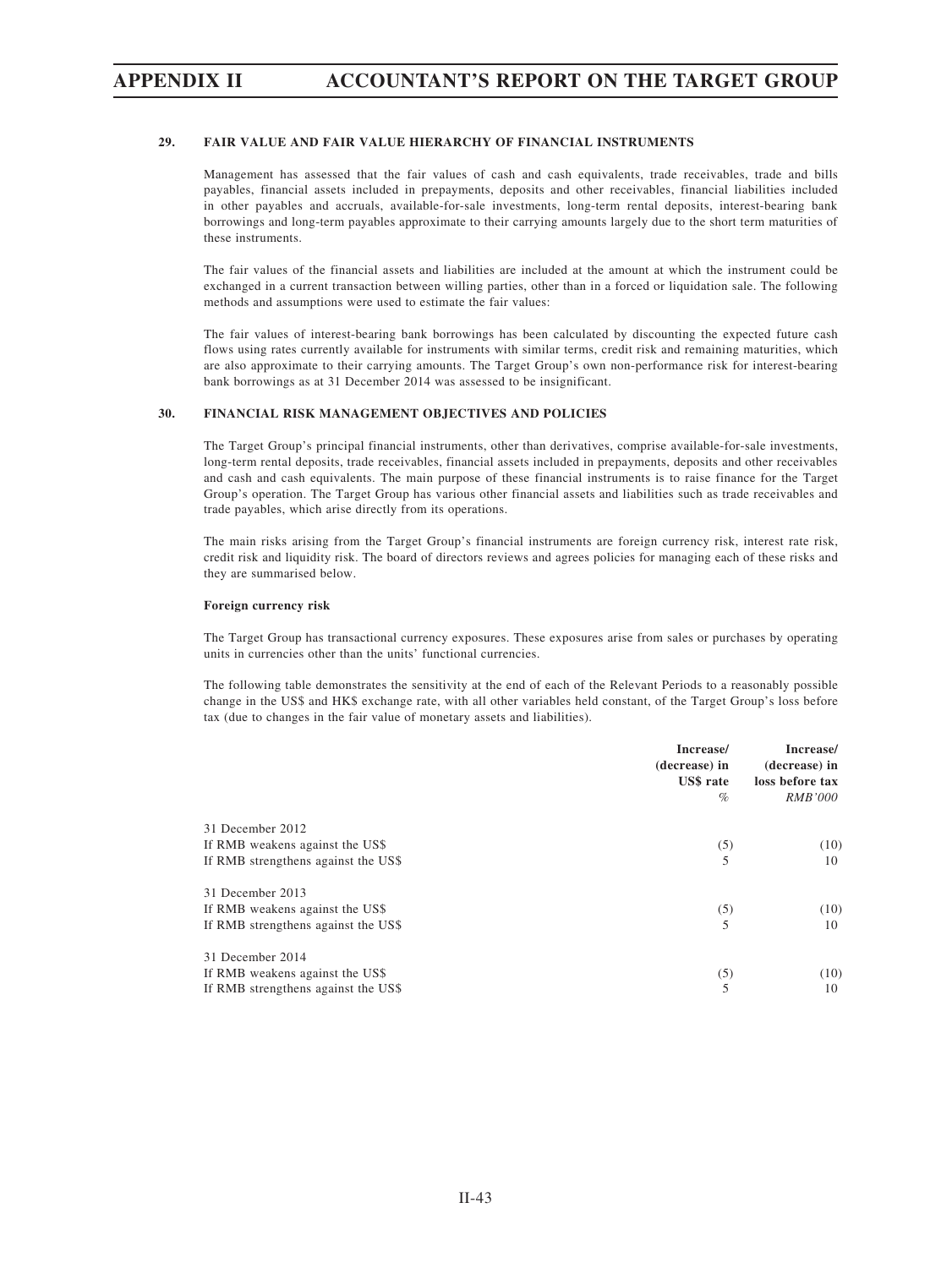# **APPENDIX II ACCOUNTANT'S REPORT ON THE TARGET GROUP**

|                                     | Increase/<br>(decrease) in<br>HK\$ rate<br>$\%$ | Increase/<br>(decrease) in<br>loss before tax<br><i>RMB'000</i> |
|-------------------------------------|-------------------------------------------------|-----------------------------------------------------------------|
| 31 December 2012                    |                                                 |                                                                 |
| If RMB weakens against the HK\$     | (5)                                             | (78)                                                            |
| If RMB strengthens against the HK\$ |                                                 | 78                                                              |
| 31 December 2013                    |                                                 |                                                                 |
| If RMB weakens against the HK\$     | (5)                                             | (55)                                                            |
| If RMB strengthens against the HK\$ | 5                                               | 55                                                              |
| 31 December 2014                    |                                                 |                                                                 |
| If RMB weakens against the HK\$     | (5)                                             |                                                                 |
| If RMB strengthens against the HK\$ | 5                                               |                                                                 |

#### **Interest rate risk**

The Target Group's exposure to the risk of changes in market interest rate relates to the Target Group's interestbearing bank borrowings with a floating interest rate.

The following table demonstrates the sensitivity to a reasonably possible change in interest rates, with all other variables held constant, of the Target Group's loss before tax.

|                  | Increase/<br>(decrease) in<br>basis points<br>$\%$ | Increase/<br>(decrease) in<br>loss before tax<br><b>RMB'000</b> |
|------------------|----------------------------------------------------|-----------------------------------------------------------------|
| 31 December 2012 |                                                    |                                                                 |
| RMB              | (5)                                                |                                                                 |
| RMB              | 5                                                  |                                                                 |
| 31 December 2013 |                                                    |                                                                 |
| RMB              | (5)                                                |                                                                 |
| RMB              | 5                                                  |                                                                 |
| 31 December 2014 |                                                    |                                                                 |
| RMB              | (5)                                                | 101                                                             |
| RMB              | 5                                                  | (101)                                                           |
|                  |                                                    |                                                                 |

#### **Credit risk**

The Target Group trades with a large number of diversified customers and trading terms are mainly on cash and credit card settlement; hence, there is no significant concentration of credit risk.

The credit risk of the Target Group's other financial assets, which comprise cash and cash equivalents, short-term investments, trade receivables, other receivables, deposits and prepayments and long-term rental deposits included in the consolidated Financial Information arise from default of counterparty with a maximum exposure equal to the carrying amounts of these instruments.

As at 31 December 2012, 2013 and 2014, all cash and cash equivalents were deposited in high quality financial institutions without significant credit risk.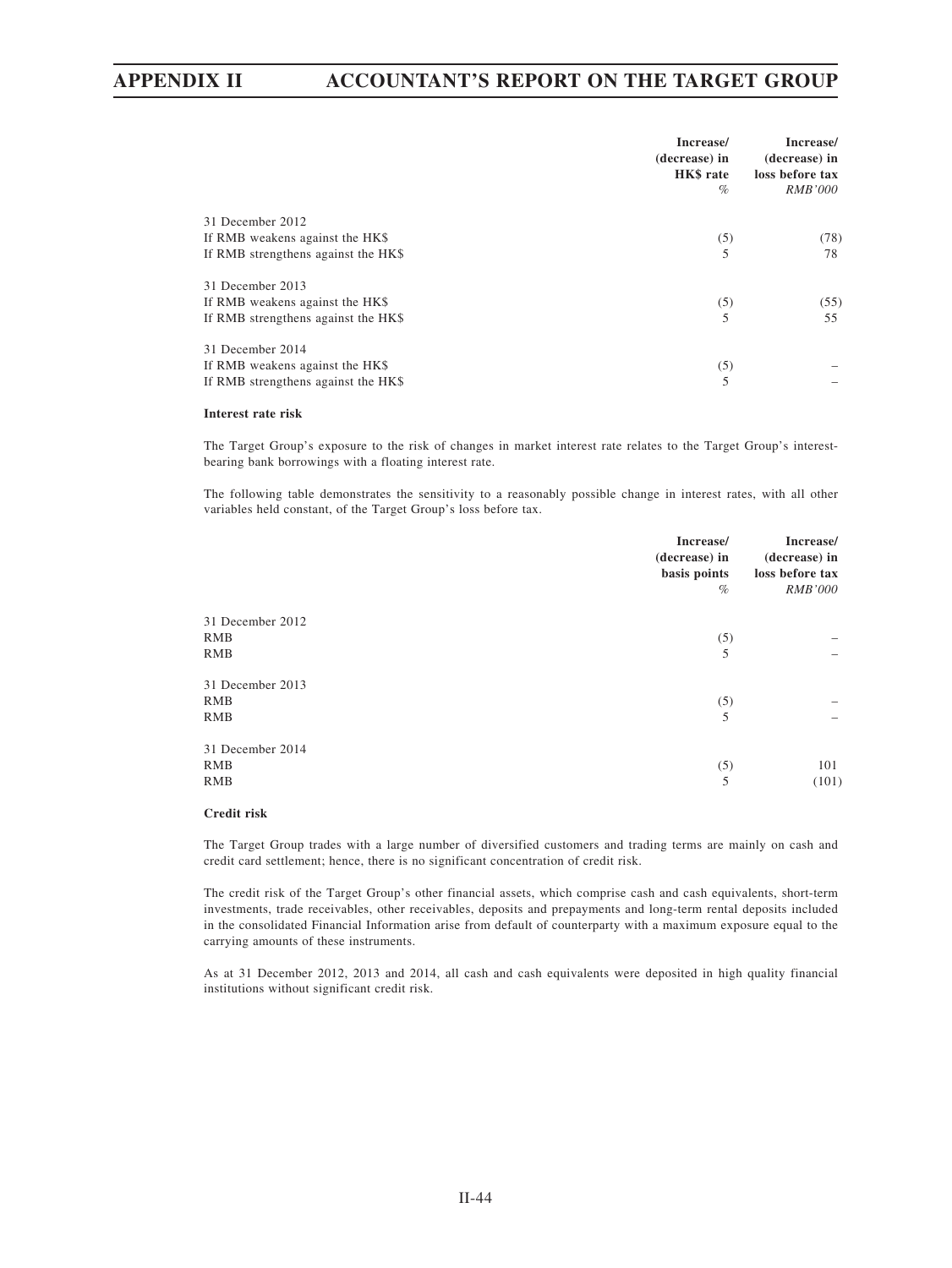# **APPENDIX II ACCOUNTANT'S REPORT ON THE TARGET GROUP**

#### **Liquidity risk**

The Target Group monitors its risk to a shortage of funds using a recurring liquidity planning tool. This tool considers the maturity of both its financial instruments and financial assets and projected cash flows from operations.

The Target Group's objective is to maintain a balance between continuity of funding and flexibility through the use of bank loans.

The maturity profile of the Target Group's financial liabilities as at the end of each the reporting period, based on contractual undiscounted payments, is as follows:

|                                                                       |                |                | 31 December 2012 |                |                |
|-----------------------------------------------------------------------|----------------|----------------|------------------|----------------|----------------|
|                                                                       |                | Less than      | 3 to less than   | $1$ to $5$     |                |
|                                                                       | On demand      | 3 months       | 12 months        | years          | <b>Total</b>   |
|                                                                       | <b>RMB'000</b> | <b>RMB'000</b> | <b>RMB'000</b>   | <b>RMB'000</b> | <b>RMB'000</b> |
| Trade and bills payables<br>Financial liabilities included in         |                | 109,229        | 14,202           | 6,306          | 129,737        |
| other payables and accruals                                           | 111,745        |                |                  |                | 111,745        |
| Long-term payables                                                    |                |                |                  | 26,813         | 26,813         |
|                                                                       | 111,745        | 109,229        | 14,202           | 33,119         | 268,295        |
|                                                                       |                |                | 31 December 2013 |                |                |
|                                                                       |                | Less than      | 3 to less than   | $1$ to $5$     |                |
|                                                                       | On demand      | 3 months       | 12 months        | years          | <b>Total</b>   |
|                                                                       | <b>RMB'000</b> | <b>RMB'000</b> | <b>RMB'000</b>   | <b>RMB'000</b> | <b>RMB'000</b> |
| Trade and bills payables<br>Financial liabilities included in         |                | 89,960         | 13,590           | 7,598          | 111,148        |
| other payables and accruals<br>Long-term payables                     | 105,834        |                |                  |                | 105,834        |
|                                                                       |                |                |                  | 47,330         | 47,330         |
|                                                                       | 105,834        | 89,960         | 13,590           | 54,928         | 264,312        |
|                                                                       |                |                | 31 December 2014 |                |                |
|                                                                       |                | Less than      | 3 to less than   | $1$ to $5$     |                |
|                                                                       | On demand      | 3 months       | 12 months        | years          | <b>Total</b>   |
|                                                                       | <b>RMB'000</b> | <b>RMB'000</b> | <b>RMB'000</b>   | <b>RMB'000</b> | <b>RMB'000</b> |
| Trade and bills payables                                              |                | 78,981         | 24,374           | 13,534         | 116,889        |
| Interest-bearing bank borrowings<br>Financial liabilities included in |                | 15,090         | 15,717           |                | 30,807         |
| other payables and accruals                                           | 76,420         |                |                  |                | 76,420         |
| Long-term payables                                                    |                |                |                  | 76,779         | 76,779         |
|                                                                       | 76,420         | 94,071         | 40,091           | 90,313         | 300,895        |
|                                                                       |                |                |                  |                |                |

#### **Capital management**

The primary objectives of the Target Group's capital management are to safeguard the Target Group's ability to continue as a going concern and to maintain healthy capital ratios in order to support its business and maximise shareholders' value.

The Target Group manages its capital structure and makes adjustments to it in light of changes in economic conditions. To maintain or adjust the capital structure, the Target Group may adjust the dividend payment to shareholders, return capital to shareholders, issue new shares. No changes in the objectives, policies or processes for managing capital during the years ended 31 December 2012, 2013 and 2014.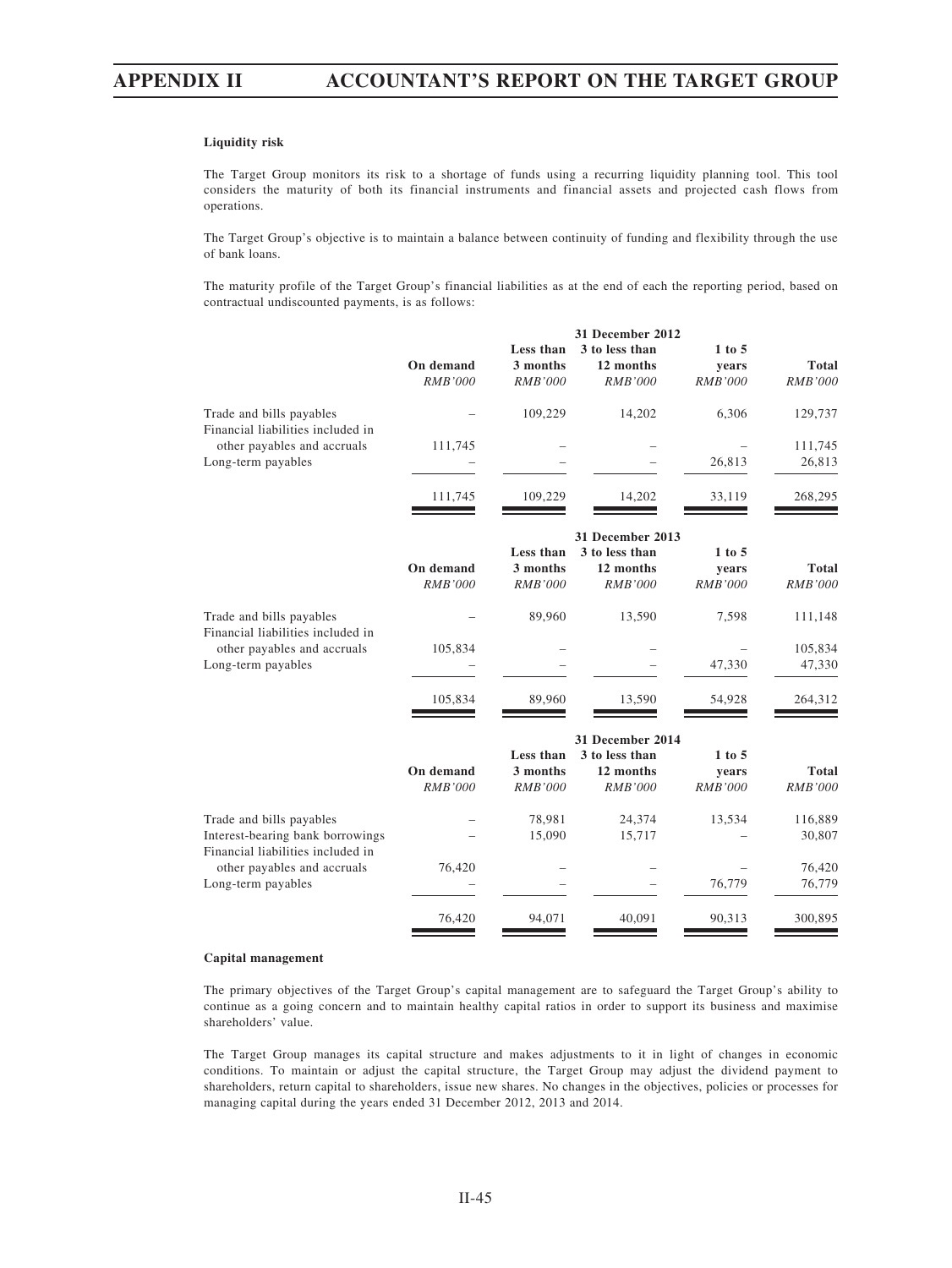The Target Group monitors capital using a gearing ratio, which is net debt divided by total assets. Net debt includes interest-bearing bank borrowings, trade and bills payables, other payables and accruals less cash and cash equivalents. Total assets represents non-current assets and current assets. The Target Group's policy is to keep the gearing ratio at a reasonable level. The gearing ratios as at the end of the reporting periods were as follows:

|                                  | 2012           | 2013           | 2014           |
|----------------------------------|----------------|----------------|----------------|
|                                  | <i>RMB'000</i> | <i>RMB'000</i> | <i>RMB'000</i> |
| Interest-bearing bank borrowings |                |                | 30,000         |
| Trade and bills payables         | 129,737        | 111,148        | 116,889        |
| Other payables and accruals      | 565,096        | 543,844        | 504,063        |
| Less: Cash and cash equivalents  | (69, 289)      | (39, 922)      | (56, 140)      |
| Net debt                         | 625,544        | 615,070        | 594,812        |
| Total assets                     | 736,526        | 480.731        | 380,569        |
| Gearing ratio                    | 85%            | 128%           | 156%           |

#### **31. EVENTS AFTER THE REPORTING PERIOD**

A restricted share transfer agreement dated as of February 6, 2015 has been made by and between the Controlling Shareholder of the Target Group, BFT Acquisition Guernsey L.P. Inc., (the "Transferor"), Mr. Zhou Zhen Xiang, who is an employee of the Target Company (the "Employee") and Grace Investment Limited, a company incorporated in the British Virgin Islands (the "Transferee") and wholly owned by the Employee. The Transferor agreed to sell to the Transferee an aggregate of 750,005,000 shares, at a price of approximately HK\$0.002964815 per share, amounting to an aggregate purchase price of HK\$2,223,626 (equivalent of RMB1,760,000).

#### **32. SUBSEQUENT FINANCIAL STATEMENTS**

No audited financial statements of the Target Group or any of its subsidiaries have been prepared in respect of any period subsequent to 31 December 2014.

> Yours faithfully, **Ernst & Young** *Certified Public Accountants* Hong Kong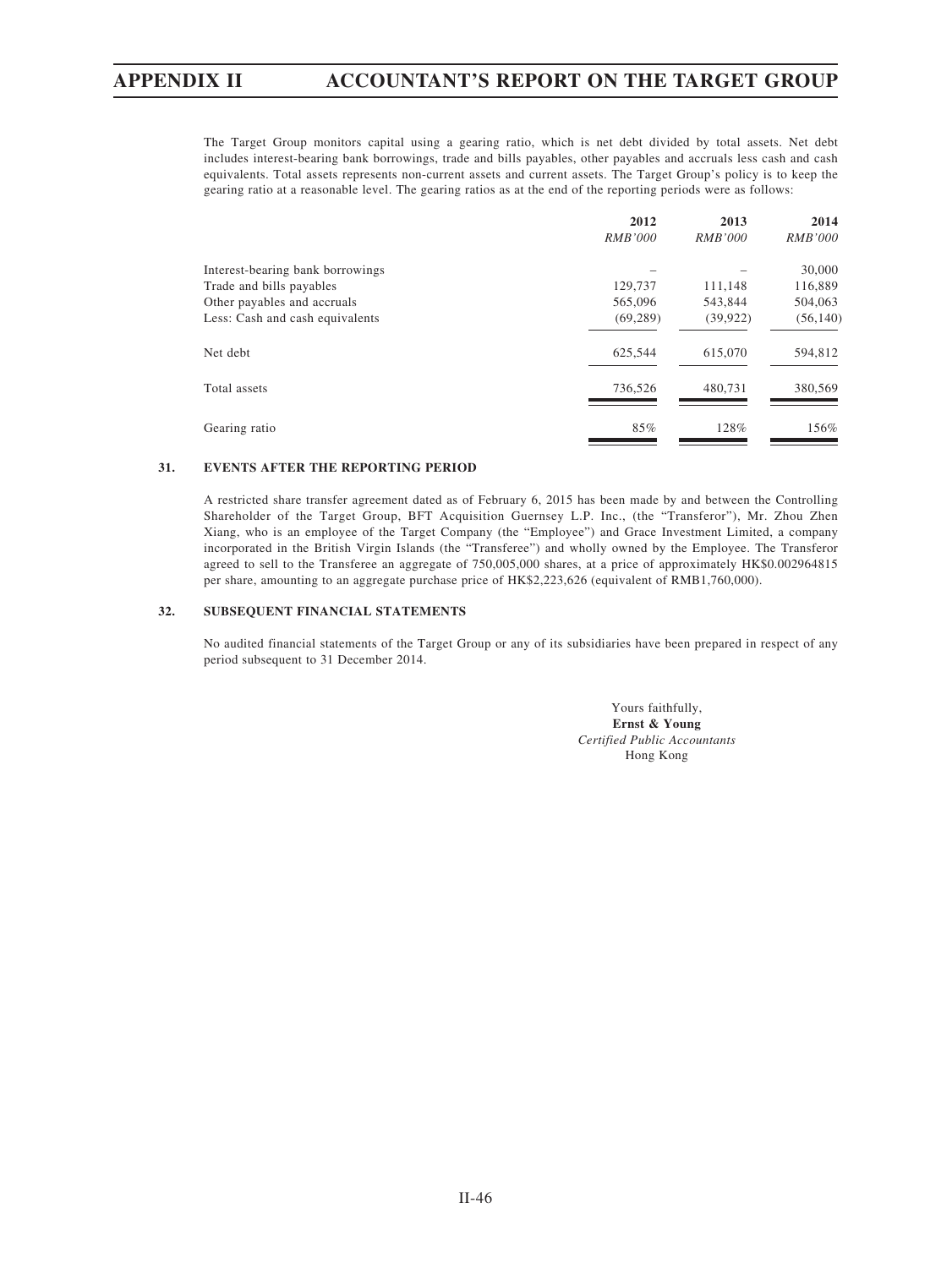## **MANAGEMENT DISCUSSION AND ANALYSIS OF THE TARGET COMPANY**

The Target Company is an investment holding company incorporated in BVI with limited liability on 18 February 2011. As at 31 December 2013 and 31 December 2014, the consolidated net liabilities of the Target Group was approximately RMB326.7 million and RMB443.7 million respectively. As at 31 December 2013 and 31 December 2014, the Target Company and its subsidiaries had no capital commitment, charge on assets or contingent liability. The Target Company and its subsidiaries had no significant investment, material acquisition or disposal within three years ended as at 31 December 2014.

Set out below is the management discussion and analysis of the operating results and business review of the Target Group for each of the three years ended 31 December 2012, 2013 and 2014.

#### **For the year ended 31 December 2012**

### **Business review**

For the year ended 31 December 2012, turnover of the Target Group was approximately RMB1,039.2 million. The turnover is all from its PRC operation of restaurant and related services.

For the year ended 31 December 2012, gross profit and gross profit margin of the Target Group was approximately RMB670.2 million and approximately 65%.

#### **Liquidity and financial resources**

As at 31 December 2012, the net current liabilities of the Target Group were approximately RMB468.6 million. The current assets mainly comprised of available-for-sale investments of approximately RMB85.0 million and trade and other receivables of approximately RMB57.1 million, as well as cash and cash equivalents of approximately RMB69.3 million. The current liabilities mainly comprised of trade and other payables of approximately RMB694.8 million. The Target Group does not have any borrowings as at 31 December 2012.

#### **Gearing ratio**

The gearing ratio, represented by net debt (including trade payables, other payables and accruals, less cash) as a percentage of total assets, was approximately 85% as at 31 December 2012.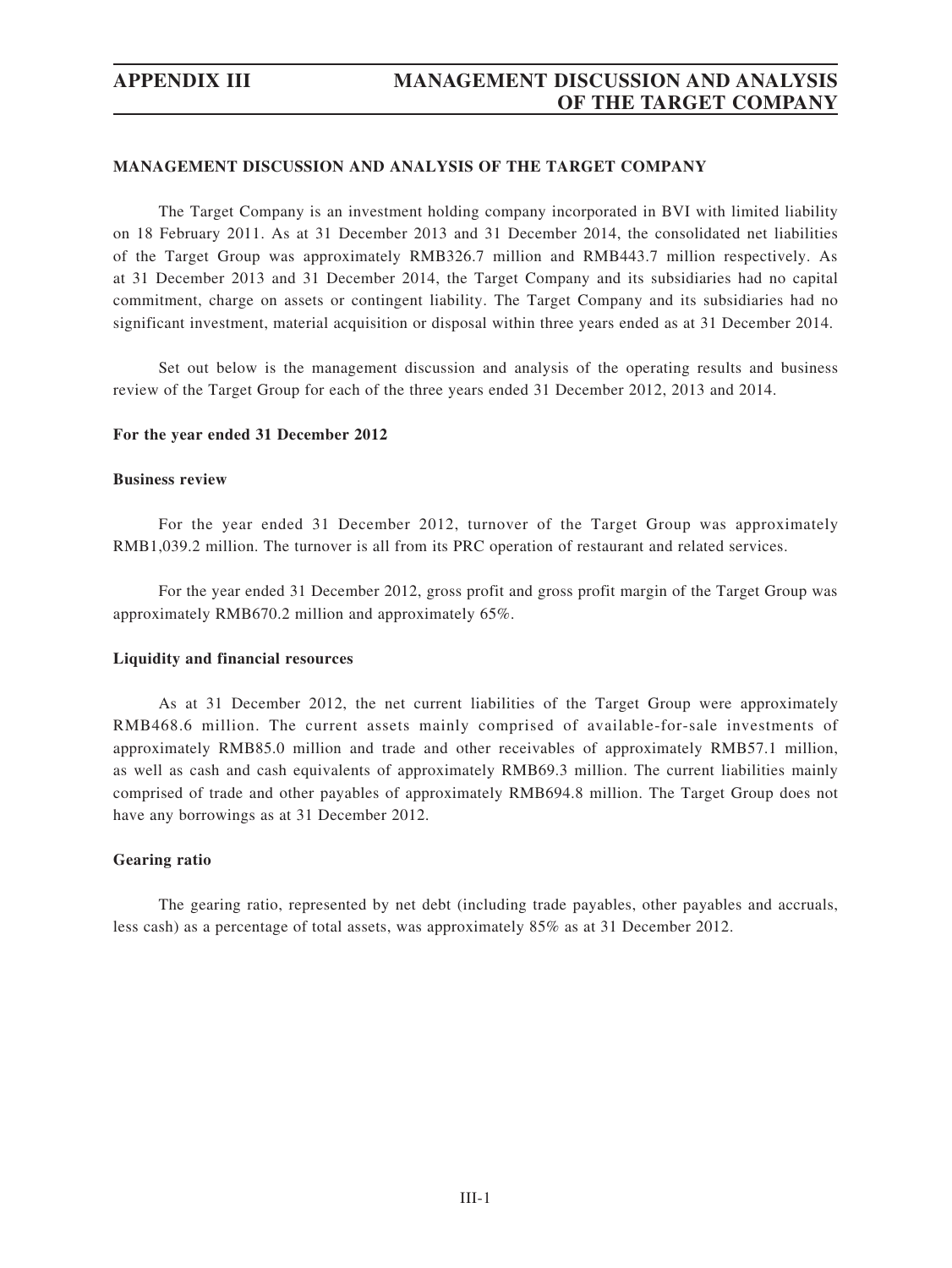## **Capital commitments**

As at 31 December 2012, the Target Group had no material capital commitment.

### **Significant investment, material acquisition and disposals**

The Target Group had available-for-sale investments amounting to RMB85.0 million and opened 4 stores during the year ended 31 December 2012.

## **Charge on assets**

There was no charge on assets of the Target Group as at 31 December 2012.

## **Remuneration policies and employee information**

As at 31 December 2012, the Target Group had 5,782 employees. Total staff costs for the year ended 31 December 2012 were approximately RMB242.8 million. The Target Group remunerated its employees based on the job nature, individual performance, working experiences, professional qualification and market trends. The Target Group also provides various training to the employees periodically. The Target Group had no share option scheme for the year ended 31 December 2012.

### **Foreign exchange exposure and treasury policies**

The Target Group had limited foreign currency exposures arising from the transactions, assets and liabilities that are denominated in a currency other than the respective functional currencies of the entities comprising the Target Group. Accordingly, no financial instrument for hedging of foreign currency risk was used by the Target Group during the year ended 31 December 2012. The Target Group adopted centralized treasury policies in cash and financial management.

## **Contingent liabilities**

As at 31 December 2012, the Target Group had no material contingent liabilities.

#### **Segmental information**

There was only one business component in the internal reporting to the executive directors, which was the restaurant and related services. The Target Group's assets and capital expenditure were principally attributable to this business component. The principal place of operation of the Target Group was PRC and all non-current assets of the Target Group were located in the PRC for the year ended 31 December 2012.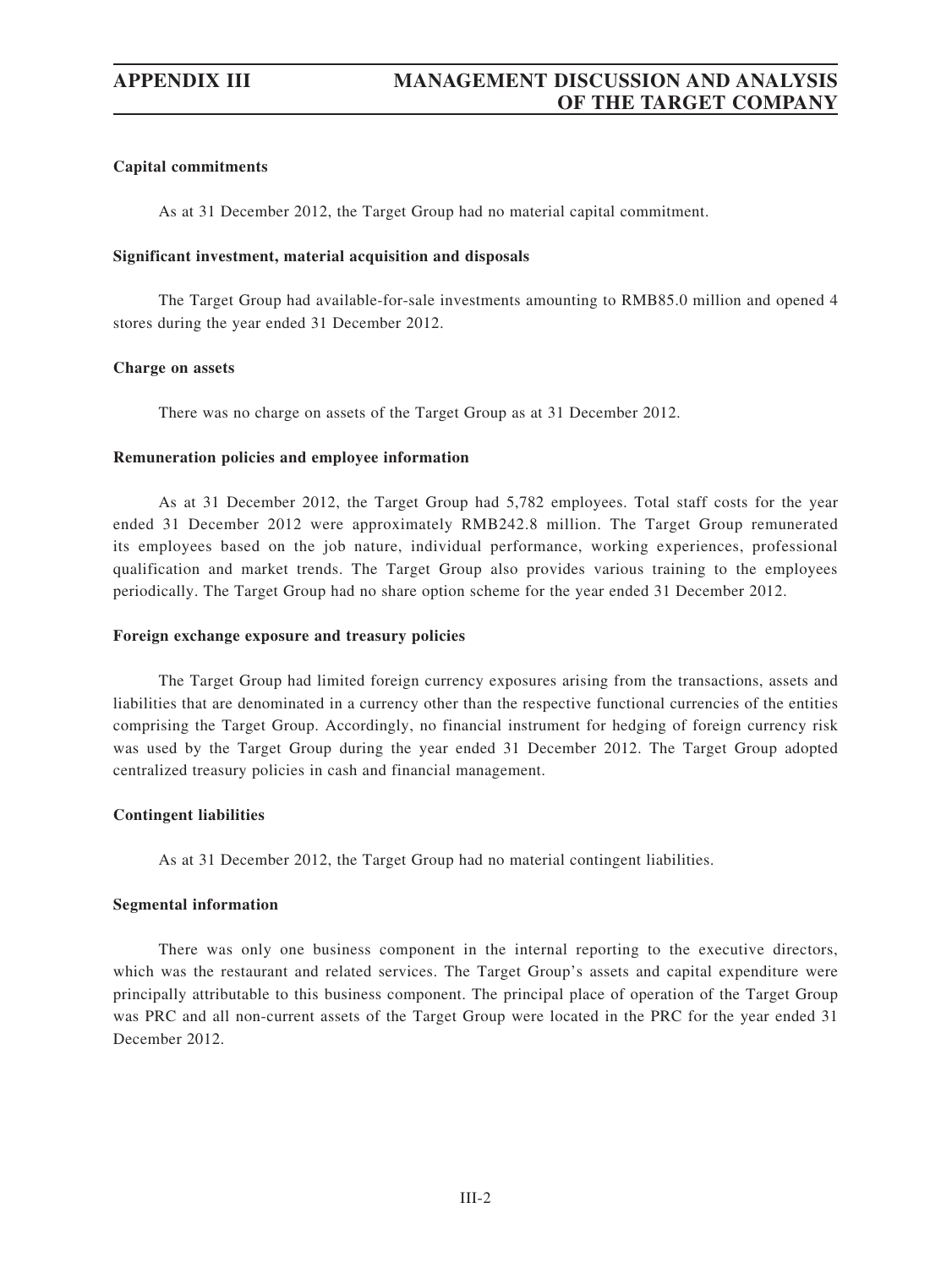### **For the year ended 31 December 2013**

#### **Business review**

For the year ended 31 December 2013, turnover of the Target Group was approximately RMB956.9 million. The turnover is all from its PRC operation of restaurant and related services. The turnover for the year ended 31 December 2013 is lower compared to that for the years ended 31 December 2012 mainly due to weaker China macro and dampened consumer sentiment from 2013 impacted by the government policy, increasing competition within the restaurant sector and relatively weak sales performance in lower tier cities.

For the year ended 31 December 2013, gross profit and gross profit margin of the Target Group was approximately RMB595.4 million and approximately 62%. The gross profit for the year ended 31 December 2013 decreased by 11.2% compares to 2012 mainly attributable to declining turnover and rising food cost.

#### **Liquidity and financial resources**

As at 31 December 2013, the net current liabilities of the Target Group were approximately RMB542.4 million. The current assets mainly comprised of cash and cash equivalents of approximately RMB39.9 million and trade and other receivables of approximately RMB76.3 million. The current liabilities mainly comprised of trade and other payables of approximately RMB655.0 million. The Target Group does not have any borrowings as at 31 December 2013.

### **Gearing ratio**

The gearing ratio, represented by net debt (including trade payables, other payables and accruals, less cash) as a percentage of total assets, was approximately 128% as at 31 December 2013.

#### **Capital commitments**

As at 31 December 2013, the Target Group had no material capital commitment.

#### **Significant investment, material acquisition and disposals**

The Target Group did not have any significant investments and opened 6 stores during the year ended 31 December 2013.

## **Charge on assets**

There was no charge on assets of the Target Group as at 31 December 2013.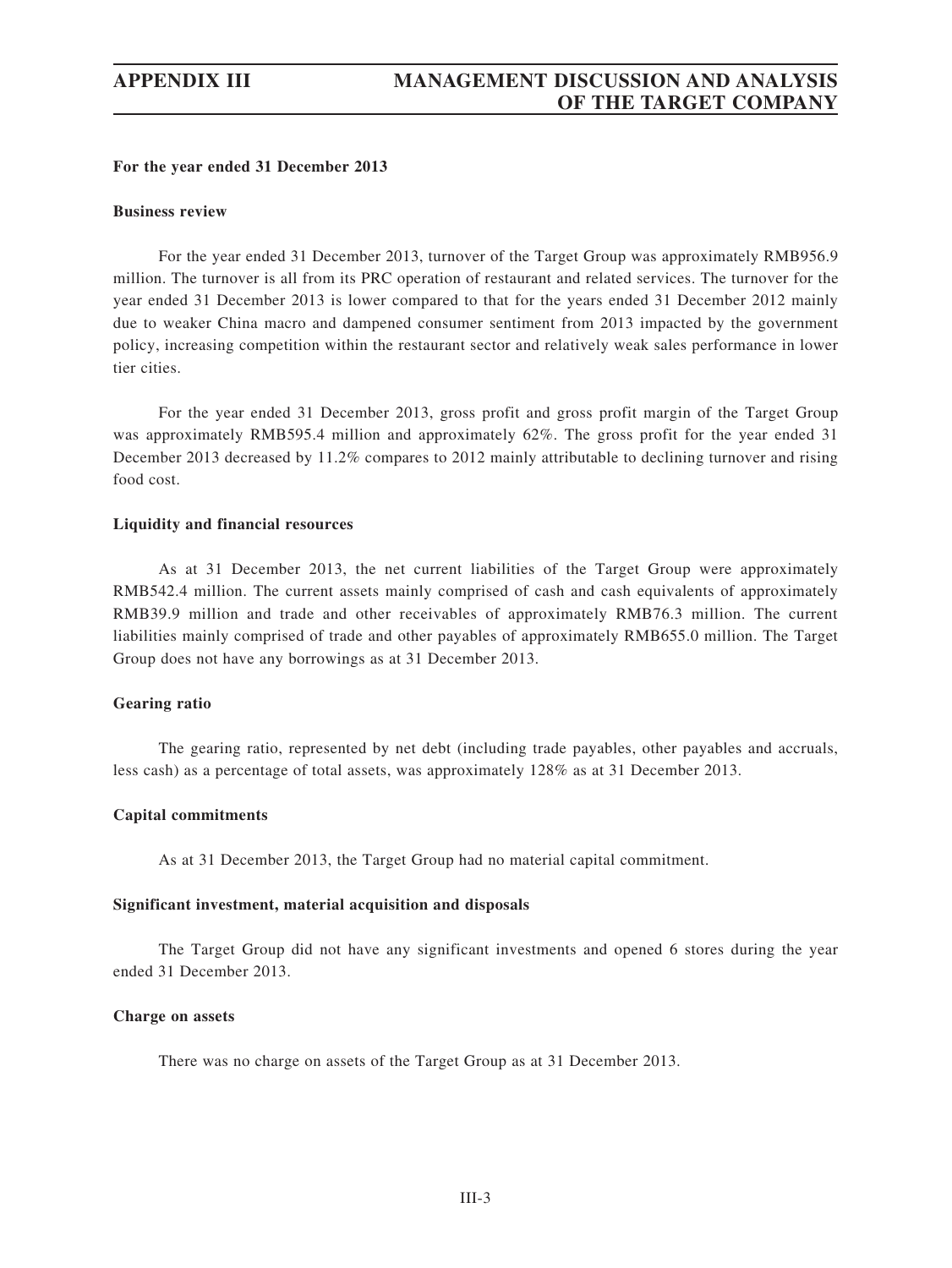#### **Remuneration policies and employee information**

As at 31 December 2013, the Target Group had 4,118 employees. Total staff costs for the year ended 31 December 2013 were approximately RMB247.5 million. The Target Group remunerated its employees based on the job nature, individual performance, working experiences, professional qualification and market trends. The Target Group also provides various training to the employees periodically. On 1 February 2013, the Target Group granted 1,000 shares to its CEO, Mr. Qin Miao at that time and the vesting period for this share award is from 1 February 2013 to 31 January 2014.

## **Foreign exchange exposure and treasury policies**

The Target Group had limited foreign currency exposures arising from the transactions, assets and liabilities that are denominated in a currency other than the respective functional currencies of the entities comprising the Target Group. Accordingly, no financial instrument for hedging of foreign currency risk was used by the Target Group during the year ended 31 December 2013. The Target Group adopted centralized treasury policies in cash and financial management.

### **Contingent liabilities**

As at 31 December 2013, the Target Group had no material contingent liabilities.

## **Segmental information**

There was only one business component in the internal reporting to the executive directors, which was the restaurant and related services. The Target Group's assets and capital expenditure were principally attributable to this business component. The principal place of operation of the Target Group was PRC and all non-current assets of the Target Group were located in the PRC for the year ended 31 December 2013.

#### **For the year ended 31 December 2014**

#### **Business review**

For the year ended 31 December 2014, turnover of the Target Group was approximately RMB714.3 million. The turnover is all from its PRC operation of restaurant and related services. The turnover for the year ended 31 December 2014 decreased by 25% compared to that for the year ended 31 December 2013 mainly due to weaker China macro and continued dampened consumer sentiment from 2013 impacted by the government policy, increasing competition in the restaurant sector and relatively weak sales performance in lower tier cities.

For the year ended 31 December 2014, gross profit and gross profit margin of the Target Group was approximately RMB440.1 million and approximately 62%. The gross profit for the year ended 31 December 2014 decreased by 26% mainly due to declining turnover and rising food cost.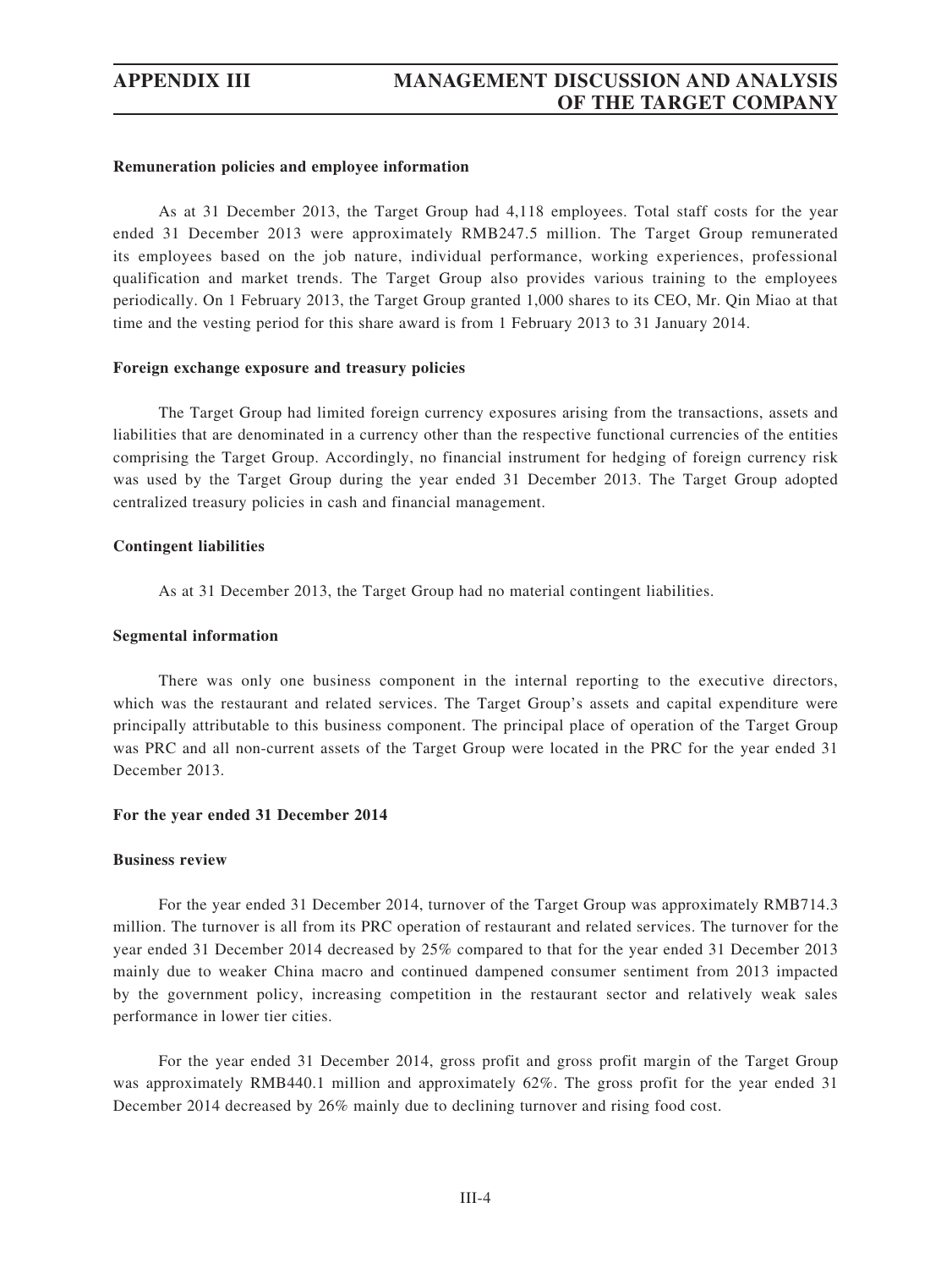#### **Liquidity and financial resources**

As at 31 December 2014, the net current liabilities of the Target Group were approximately RMB543.5 million. The current assets mainly comprised of cash and cash equivalents of approximately RMB56.1 million and trade and other receivables of approximately RMB57.0 million. The current liabilities mainly comprised of trade and other payables of approximately RMB621.0 million. The Target Group had bank borrowing amounting to RMB30 million as at 31 December 2014.

#### **Gearing ratio**

The gearing ratio, represented by net debt (including interest bearing bank borrowings, trade payables, other payables and accruals, less cash) as a percentage of total assets, was approximately 156% as at 31 December 2014.

## **Capital commitments**

As at 31 December 2014, the Target Group had no material capital commitment.

## **Significant investment, material acquisition and disposals**

The Target Group did not have any significant investments and opened 2 stores and closed 3 stores during the year ended 31 December 2014.

#### **Charge on assets**

There was no charge on assets of the Target Group as at 31 December 2014.

#### **Remuneration policies and employee information**

As at 31 December 2014, the Target Group had 3,235 employees. Total staff costs for the year ended 31 December 2014 were approximately RMB222.0 million. The Target Group remunerated its employees based on the job nature, individual performance, working experiences, professional qualification and market trends. The Target Group also provides various training to the employees periodically. As illustrated above, on 1 February 2013, the Target Group granted 1,000 shares to its CEO, Mr. Qin Miao at that time and the vesting period for this share award is from 1 February 2013 to 31 January 2014.

#### **Foreign exchange exposure and treasury policies**

The Target Group had limited foreign currency exposures arising from the transactions, assets and liabilities that are denominated in a currency other than the respective functional currencies of the entities comprising the Target Group. Accordingly, no financial instrument for hedging of foreign currency risk was used by the Target Group during the year ended 31 December 2014. The Target Group adopted centralized treasury policies in cash and financial management.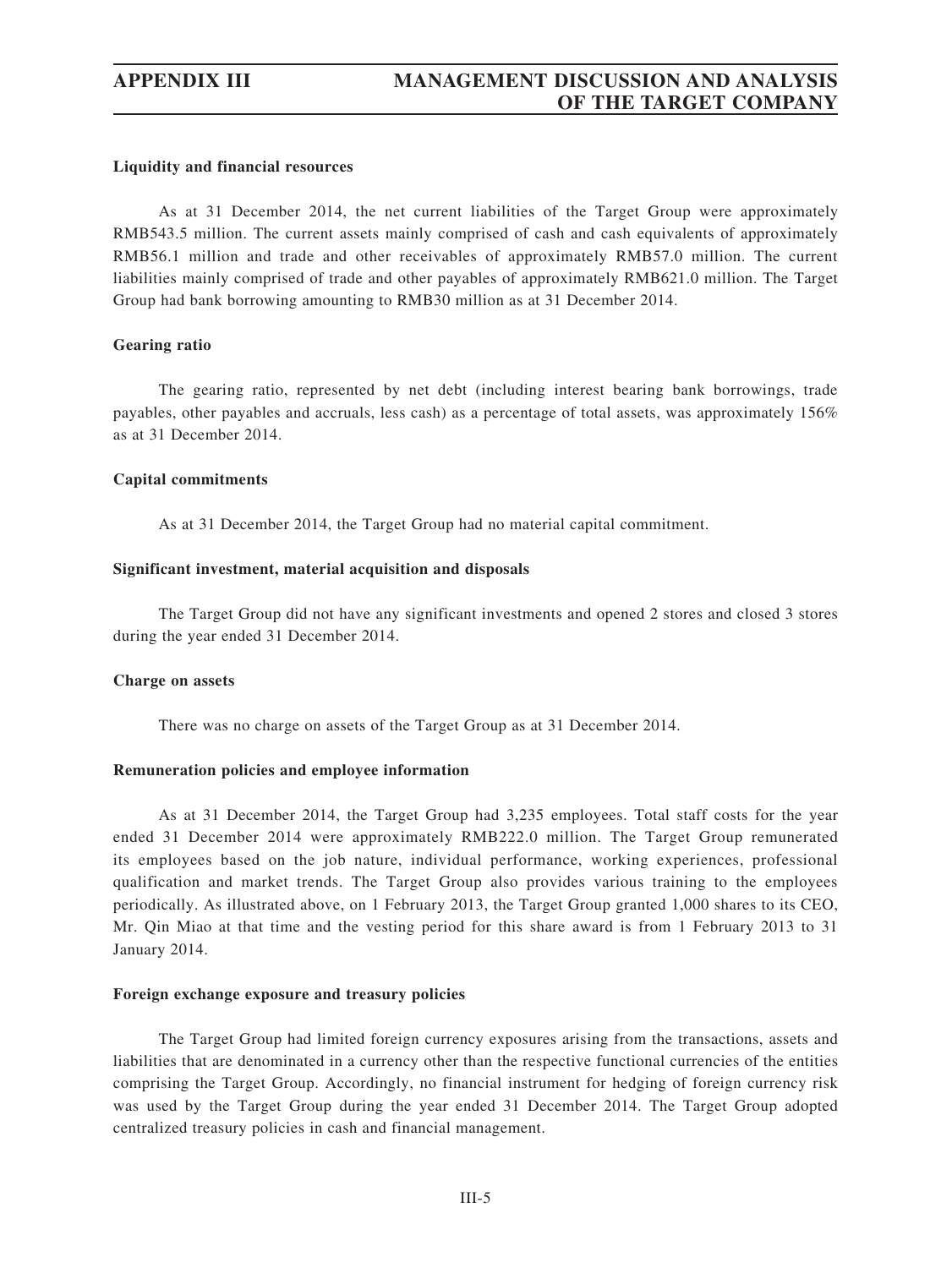## **Contingent liabilities**

As at 31 December 2014, the Target Group had no material contingent liabilities.

## **Segmental information**

There was only one business component in the internal reporting to the executive directors, which was the restaurant and related services. The Target Group's assets and capital expenditure were principally attributable to this business component. The principal place of operation of the Target Group was PRC and all non-current assets of the Target Group were located in the PRC for the year ended 31 December 2014.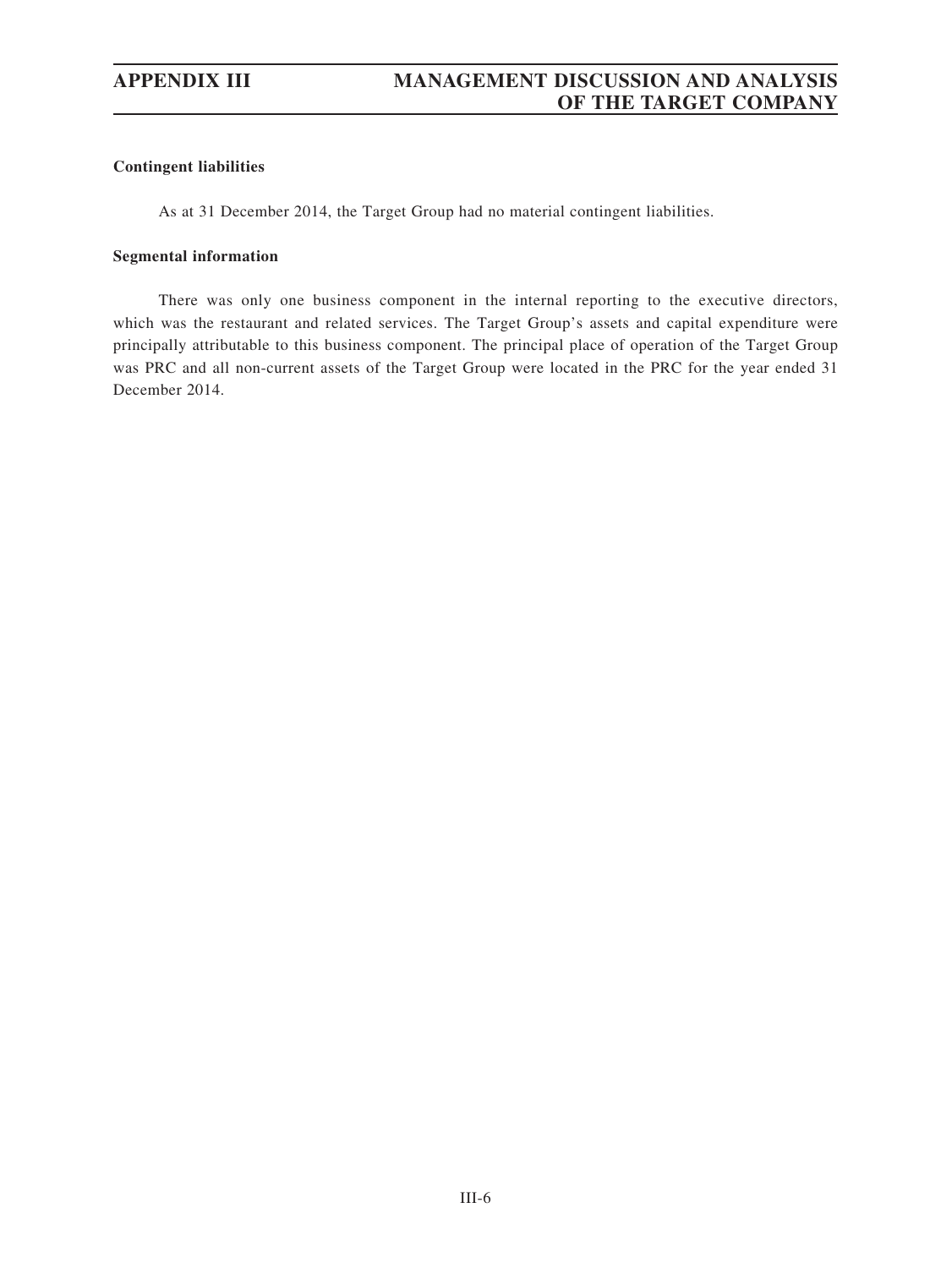## **(A) UNAUDITED PRO FORMA FINANCIAL INFORMATION**

## **(i) Basis of preparation of the unaudited pro forma financial information of the Enlarged Group**

The information set out below is for illustrative purpose only and does not form part of the accountants' report prepared by the reporting accountants of the Company, Ernst & Young, Certified Public Accountants, Hong Kong, as set out in Appendix II to this circular.

To provide additional financial information, the unaudited pro forma consolidated statement of financial position (the "Unaudited Pro Forma Financial Information") of the Enlarged Group (being the Company and its subsidiaries (the "Group") together with Nice Race Management Limited and its subsidiaries (the "Target Group") as at 31 December 2014 has been prepared based on:

- (a) the historical audited consolidated statement of financial position of the Group as at 31 December 2014 which has been extracted from the annual report ended 31 December 2014 of the Company;
- (b) the consolidated statement of financial position of the Target Group as at 31 December 2014 which has been extracted from the accountant's report in Appendix II to this circular, and
- (c) after taking into account of the unaudited pro forma adjustments as described in the notes thereto to demonstrate how the proposed acquisition might have affected the historical financial information in respect of the Group as if the proposed acquisition had been completed on 31 December 2014.

The Unaudited Pro Forma Financial Information of the Enlarged Group should be read in conjunction with the financial information contained in this circular and the Accountants' Report on the Target Group as set out in Appendix II to this circular.

The Unaudited Pro Forma Financial Information of the Enlarged Group is for illustrative purposes only, and because of its hypothetical nature, it may not give a true picture of the financial position of the Enlarged Group as at 31 December 2014 or at any future date.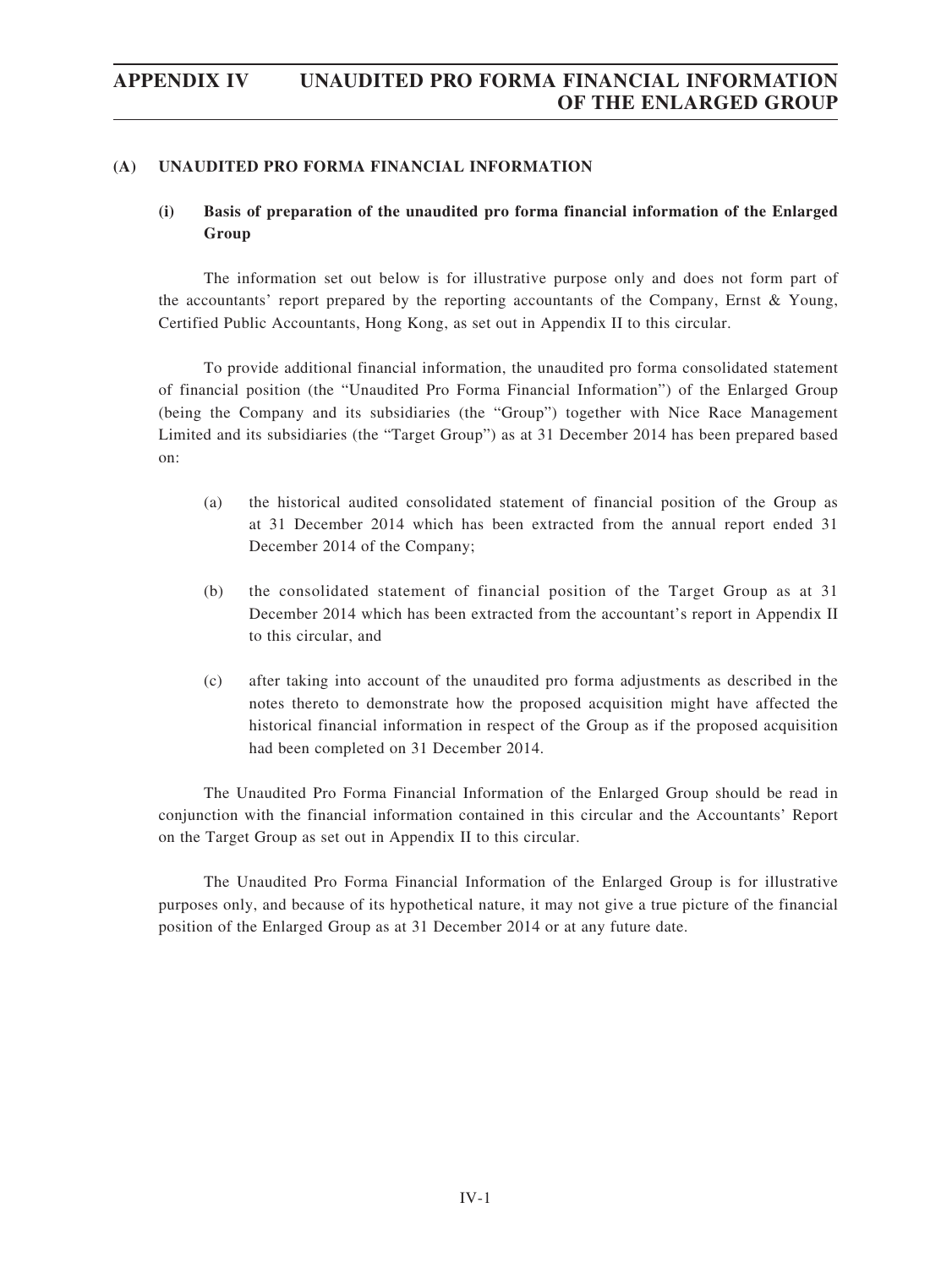## **(ii) Unaudited Pro Forma Financial Information of the Enlarged Group**

|                                                                               | The Group<br>as at<br>31 December 2014<br>HK\$'000 | The Target Group<br>as at 31 December 2014<br>RMB'000 | HK\$'000                 |          | <b>Unaudited Pro Forma</b><br>Adjustments<br>HK\$'000 |              |                | Unaudited<br>Pro Forma<br><b>Enlarged</b><br>Group<br>as at<br>31 December<br>2014<br>HK\$'000 |
|-------------------------------------------------------------------------------|----------------------------------------------------|-------------------------------------------------------|--------------------------|----------|-------------------------------------------------------|--------------|----------------|------------------------------------------------------------------------------------------------|
|                                                                               |                                                    | (Note 1)                                              |                          | (Note 2) | (Note 3)                                              | (Note 4)     | (Note 5)       |                                                                                                |
| <b>NON-CURRENT ASSETS</b>                                                     |                                                    |                                                       |                          |          |                                                       |              |                |                                                                                                |
| Property, plant and equipment<br>Investment properties                        | 4,115,332<br>4,203,210                             | 229,830                                               | 290,446                  |          |                                                       |              |                | 4,405,778<br>4,203,210                                                                         |
| Interest in associates                                                        | 97,843                                             | ÷,                                                    | ÷,                       |          |                                                       |              |                | 97,843                                                                                         |
| Interest in a subsidiary                                                      |                                                    |                                                       | ÷                        | 253,410  | 263,739                                               | $\mathbf{r}$ | (517, 149)     |                                                                                                |
| Goodwill<br>Other intangible assets                                           | $\overline{a}$                                     | 3,329                                                 | 4,207                    |          |                                                       | 194,616      | 619,579        | 619,579<br>198,823                                                                             |
| Long-term rental deposit                                                      | $\overline{a}$                                     | 17,757                                                | 22,440                   |          |                                                       |              |                | 22,440                                                                                         |
| Deferred income tax assets                                                    | $\overline{\phantom{0}}$                           | 372                                                   | 470                      |          |                                                       |              |                | 470                                                                                            |
| Total non-current assets                                                      | 8,416,385                                          | 251,288                                               | 317,563                  | 253,410  | 263,739                                               | 194,616      | 102,430        | 9,548,143                                                                                      |
| <b>CURRENT ASSETS</b><br>Inventories                                          |                                                    |                                                       |                          |          |                                                       |              |                |                                                                                                |
| Properties for sale                                                           | 4,953,942                                          | 16,180                                                | 20,447                   |          |                                                       |              |                | 20,447<br>4,953,942                                                                            |
| Trade receivable                                                              | 48,973                                             | 11,009                                                | 13,912                   |          |                                                       |              |                | 62,885                                                                                         |
| Prepayments and other receivables<br>Pledged bank deposits                    | 2.699.627<br>107,418                               | 45,952<br>$\overline{a}$                              | 58,072<br>$\blacksquare$ |          |                                                       |              | $\overline{a}$ | 2,757,699<br>107,418                                                                           |
| Cash and cash equivalents                                                     | 1,310,561                                          | 56,140                                                | 70,947                   | (12,670) |                                                       |              |                | 1,368,838                                                                                      |
| Total current assets                                                          | 9,120,521                                          | 129,281                                               | 163,378                  | (12,670) |                                                       |              |                | 9.271.229                                                                                      |
| <b>CURRENT LIABILITIES</b>                                                    |                                                    |                                                       |                          |          |                                                       |              |                |                                                                                                |
| Trade and bills payable                                                       | 1,437,145                                          | 116,889                                               | 147,718                  |          |                                                       |              |                | 1,584,863                                                                                      |
| Deposits from sale of properties<br>Accruals and other payables               | 207,067<br>510,800                                 | 504,063                                               | 637,006                  |          |                                                       |              |                | 207,067<br>1,147,806                                                                           |
| Amounts due to non-controlling interests                                      | 429,990                                            | ÷,                                                    |                          |          |                                                       |              | $\overline{a}$ | 429,990                                                                                        |
| Amount due to a related company                                               | 66,852                                             |                                                       |                          |          |                                                       |              |                | 66,852                                                                                         |
| Current income tax liabilities                                                | 3,215<br>311                                       | 21,863                                                | 27,629                   |          | $\overline{a}$                                        |              |                | 30,844<br>311                                                                                  |
| Finance lease - current portions<br><b>Bank borrowings</b>                    | 2,188,803                                          | 30,000                                                | 37,912                   |          |                                                       |              |                | 2,226,715                                                                                      |
| Total current liabilities                                                     | 4,844,183                                          | 672,815                                               | 850,265                  |          |                                                       |              |                | 5,694,448                                                                                      |
| NET CURRENT ASSETS/(LIABILITIES)                                              | 4,276,338                                          | (543, 534)                                            | (686, 887)               | (12,670) |                                                       |              |                | 3,576,781                                                                                      |
| TOTAL ASSETS LESS CURRENT<br><b>LIABILITIES</b>                               | 12,692,723                                         | (292, 246)                                            | (369, 324)               | 240,740  | 263,739                                               | 194,616      | 102,430        | 13,124,924                                                                                     |
| <b>NON-CURRENT LIABILITIES</b>                                                |                                                    |                                                       |                          |          |                                                       |              |                |                                                                                                |
| Borrowings                                                                    | 4,296,671                                          |                                                       |                          |          |                                                       |              |                | 4,296,671                                                                                      |
| Finance lease<br>Deferred tax liabilities                                     | 1,003<br>1,633,847                                 |                                                       |                          |          |                                                       |              |                | 1,003<br>1,633,847                                                                             |
| Convertible notes                                                             | 147,499                                            |                                                       |                          | 240,740  |                                                       |              |                | 388,239                                                                                        |
| Deferred income                                                               |                                                    | 74,724                                                | 94,432                   |          |                                                       |              |                | 94,432                                                                                         |
| Long-term payables                                                            |                                                    | 76,779                                                | 97,029                   |          |                                                       |              |                | 97,029                                                                                         |
| Total non-current liabilities                                                 | 6.079.020                                          | 151,503                                               | 191,461                  | 240,740  |                                                       |              |                | 6,511,221                                                                                      |
| Net assets                                                                    | 6,613,703                                          | (443, 749)                                            | (560, 785)               |          | 263,739                                               | 194,616      | 102,430        | 6,613,703                                                                                      |
| <b>EQUITY</b><br>Equity attributable to owners of the parent<br>Share capital | 2,755,777                                          | 92,464                                                | 116,851                  |          | 121,116                                               |              | (237,967)      | 2,755,777                                                                                      |
| Reserves                                                                      | 1,835,622                                          | (536, 213)                                            | (677, 636)               |          | 142,623                                               | 194,616      | 340,397        | 1,835,622                                                                                      |
|                                                                               | 4,591,399                                          | (443, 749)                                            | (560, 785)               |          | 263,739                                               | 194,616      | 102,430        | 4,591,399                                                                                      |
| Non-controlling interests                                                     | 2,022,304                                          |                                                       |                          |          |                                                       |              |                | 2,022,304                                                                                      |
| Total equity                                                                  | 6,613,703                                          | (443,749)                                             | (560, 785)               |          | 263,739                                               | 194,616      | 102,430        | 6,613,703                                                                                      |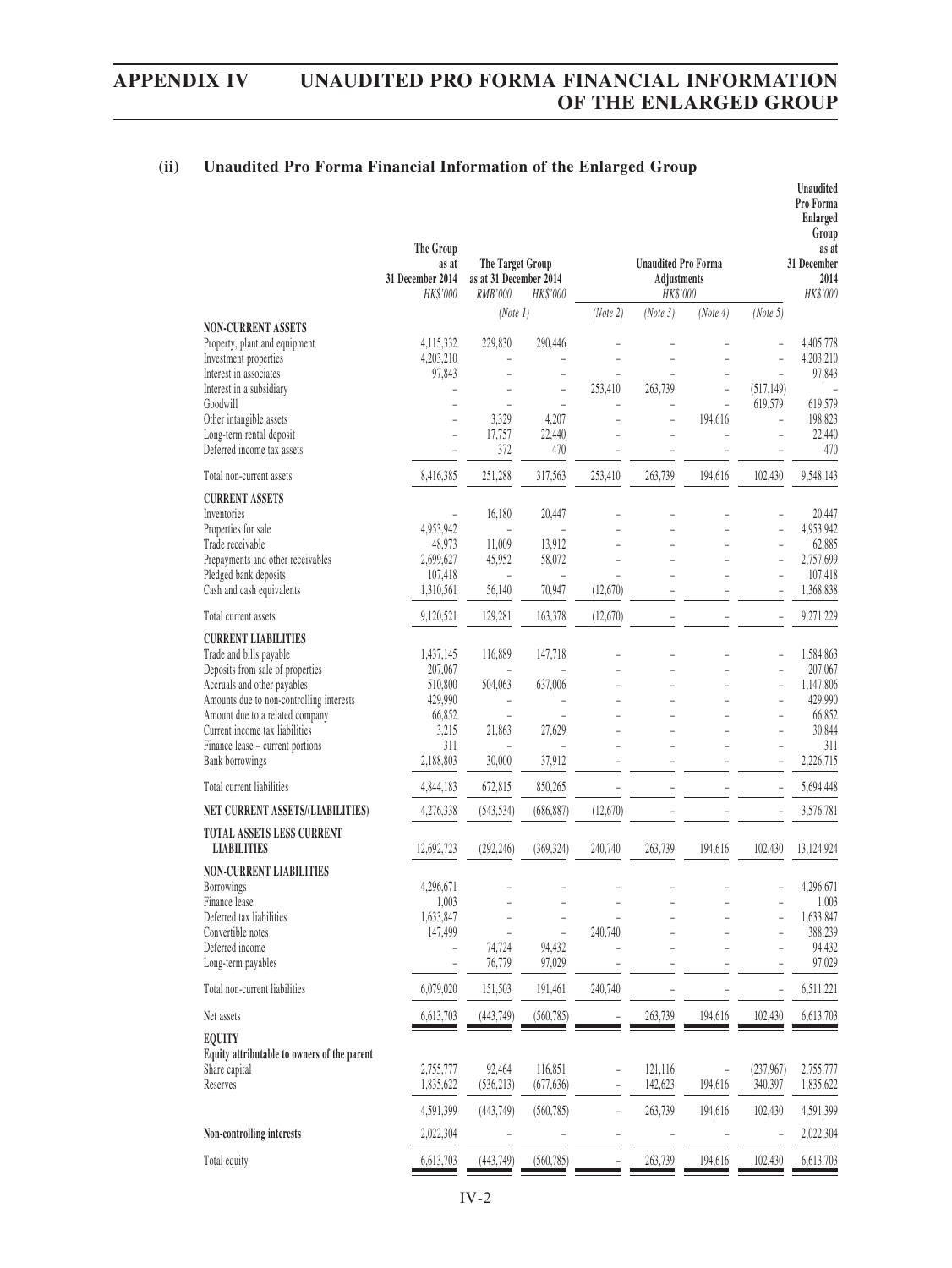## **(iii) Notes to the Unaudited Pro Forma Financial Information of the Enlarged Group**

- 1. The consolidated statement of financial position of the Target Group and other items denominated in Renminbi are translated into Hong Kong dollars at the approximate exchange rate of to HK\$1 to RMB0.7913, for illustration purpose only and such translation does not constitute a representation that any amount has been, could have been, or may otherwise be exchanged or converted at the above rate.
- 2. Pursuant to the Sale and Purchase Agreement, the pro forma adjustment represents the consideration of HK\$253,410,000 (including convertible notes consideration of HK\$240,740,000 and cash consideration of HK\$12,670,000) to acquire 99.9999% shares of the Target Group made by the Group.
- 3. Pursuant to the Share Purchase and Subscription Agreement, the pro forma adjustment represents a total of 15,612,350,020 Subscription Shares at the consideration of US\$33,997,000 (equivalent to HK\$263,739,000), representing approximately 51% of the issued share capital of the Target Company as enlarged by the allotment and issue of the Subscription Shares immediately after Closing.
- 4. The pro forma adjustment reflects fair value adjustment of the identifiable assets and liabilities of the Target Group. Upon Closing of the proposed acquisitions of the 99.9999% of the total equity interest in the Target Group (the "Acquisition"), the identifiable assets and liabilities of the Target Group will be accounted for in the unaudited pro forma consolidated statement of assets and liabilities of the Enlarged Group at fair value under the purchase method of accounting in accordance with Hong Kong Financial Reporting Standard 3 (Revised) "Business Combinations".

The Directors estimated the fair value of trademark in other intangible assets as at 31 December 2014 to be RMB154,000,000 (equivalent to HK\$194,616,000) based on the valuation result performed by independent valuer APAC Asset Valuation and Consulting Limited. The valuer has adopted the relief from royalty method for the valuation of trademark. This valuation methodology is based on the assumption that the Target Company would have to pay a royalty payment if the Target Company did not have the legal right to utilize trademark.

As the carrying amount of trademark to be nil, the Directors adjusted RMB154,000,000 (equivalent to HK\$194,616,000) to the other intangible assets. The fair value of the identifiable net liabilities of the Target Group is calculated as follows:

|                                                                    | HK\$'000   |
|--------------------------------------------------------------------|------------|
| The carrying amount of the net liabilities of                      |            |
| the Target Group as at 31 December 2014                            | (560, 785) |
| Fair value adjustment of other intangible assets                   | 194.616    |
| Fair value of the identifiable net liabilities of the Target Group | (366, 169) |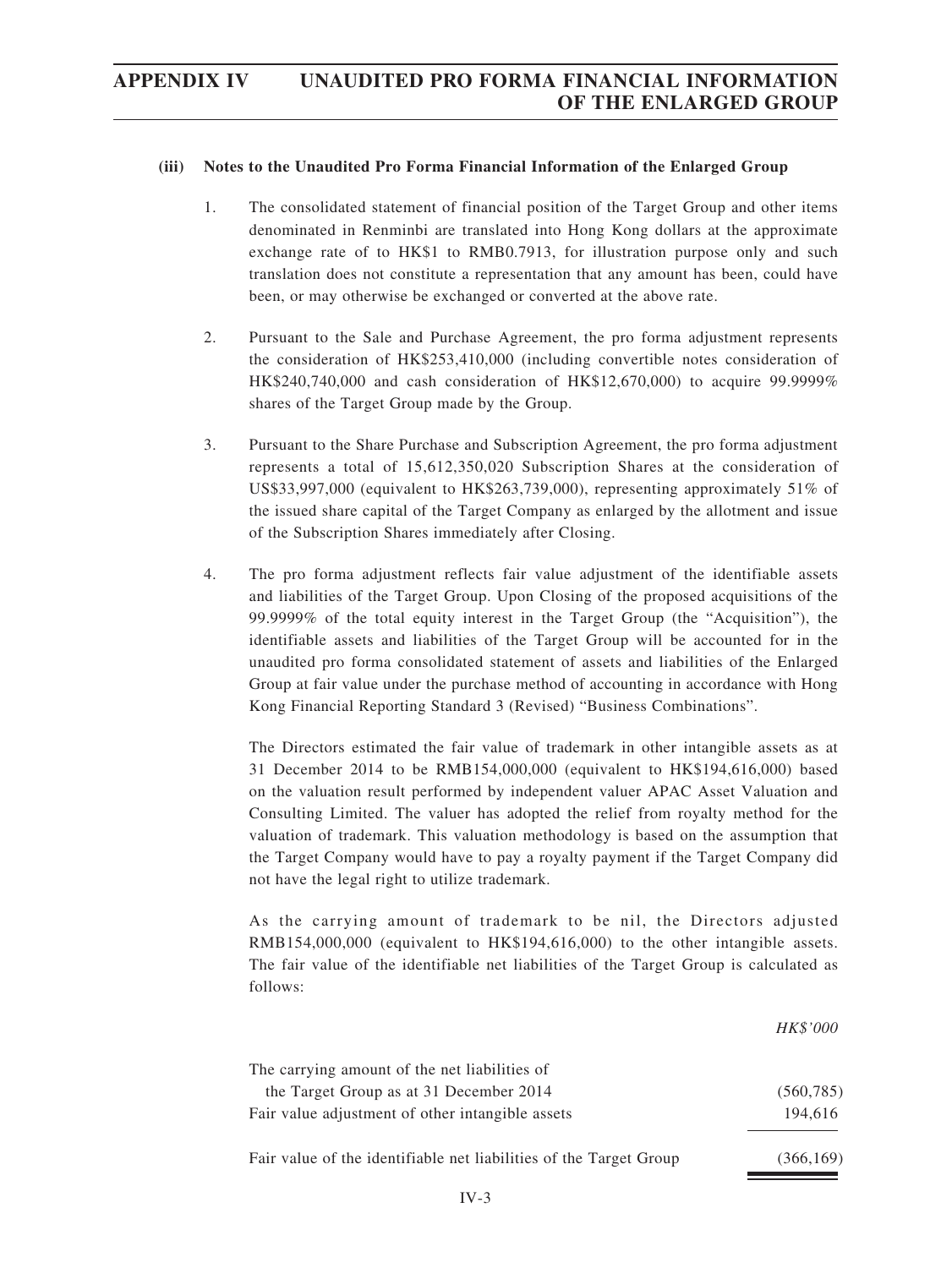According to the Group's accounting policy, impairment is determined by assessing the recoverable amount of the cash-generating unit (group of cash generating units) to which the trademark relates. Where the recoverable amount of trademark is less than the carrying amount, an impairment loss will be recognized.

In the preparation of this Unaudited Pro Forma Financial Information of the Enlarged Group, the Directors had performed an impairment assessment of the Trademark in accordance with HKAS 36 Impairment of Assets and the Group's accounting policy. Based on the impairment test, the recoverable amount of trademark exceeds its carrying amount and accordingly, no pro forma adjustment in respect of trademark impairment is made by the Directors in the Unaudited Pro Forma Financial Information for the Enlarged Group. However, should there be any adverse changes to the business of the Target Company, including but not limited to, any subsequent adverse changes in the operation, impairment may be required to be recognized against the trademark in accordance with HKAS 36 and the Group's accounting policy.

Such fair value of the identifiable assets and liabilities of the Target Group will be reassessed on the Closing date of the Acquisition. The fair values of the identifiable assets and liabilities being acquired may be subject to change after further assessment by the Directors at the Closing date.

5. Goodwill of the Enlarged Group represents the excess of the cost of the Acquisition over the estimated fair value of the identifiable net liabilities of the Target Group. For the purpose of this Unaudited Pro Forma Financial Information, the Directors of the Company had assumed that: (1) the consideration of the Acquisition was HK\$253,410,000 as set out in Note 2 above, which pursuant to the Agreement; (2) the Directors estimated the fair value of convertible notes consideration as at 31 December 2014 to be HK\$240,740,000 based on the valuation result performed by independent valuer APAC Asset Valuation and Consulting Limited and concluded that the entire amount of the convertible notes to be recognized as liability; (3) the non-controlling interests represented 0.0001% shares of the Target Group, which are calculated by 0.0001% multiplied with the fair value of identifiable net liabilities acquired set out in Note 4 above, and (4) the estimated fair value of the identifiable net liabilities of the Target Group as at 31 December 2014 is set out in Note 4 above. The goodwill arising from the Acquisition is calculated as follows:

|                                                        | HK\$'000 |
|--------------------------------------------------------|----------|
| The consideration of the Acquisition                   | 253,410  |
| Non-controlling interests                              |          |
| Fair value of identifiable net liabilities acquired    | 366,169  |
| Goodwill arising from the Acquisition (the "Goodwill") | 619.579  |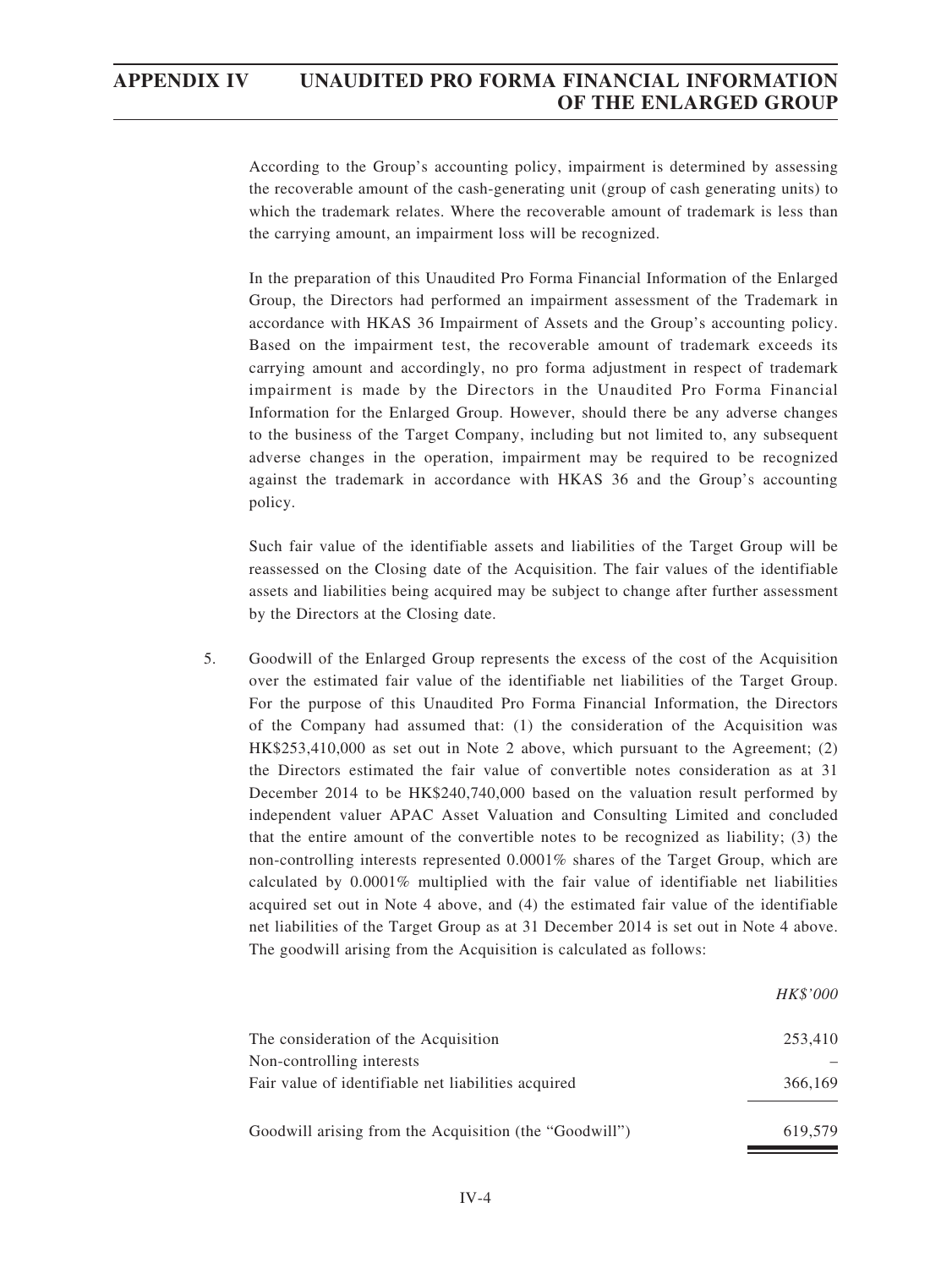The Directors confirm that the basis used in the preparation of the Unaudited Pro Forma Financial Information is consistent with the accounting policies of the Group, and the accounting policies and the principal assumptions will be consistently adopted in the first set of the financial statements of the Company after the Closing.

Since the fair value of the identifiable net liabilities of the Target Group at the date of the Closing of the Acquisition may be substantially different from the respective value used in the unaudited pro forma statement of assets and liabilities of the Enlarged Group, the goodwill recognized at the Closing date of the Acquisition may be different from the amount presented above.

According to the Group's accounting policy, impairment is determined by assessing the recoverable amount of the cash-generating unit (group of cash generating units) to which the Goodwill relates. Where the recoverable amount of the cash-generating unit (group of cash generating units) is less than the carrying amount, an impairment loss will be recognised. An impairment loss recognised for the Goodwill will not be reversed in a subsequent period.

In the preparation of this Unaudited Pro Forma Financial Information of the Enlarged Group, the Directors had performed an impairment assessment of the Goodwill in accordance with HKAS 36 Impairment of Assets and the Group's accounting policy. Based on the impairment test, the recoverable amount of the cash-generating unit in which the Target Company was assigned exceeds its carrying amount and accordingly, no pro forma adjustment in respect of goodwill impairment is made by the Directors in the Unaudited Pro Forma Financial Information for the Enlarged Group. Such assessment assumed that (i) there are no major material adverse changes in the fair values of the assets and liabilities; and (ii) the identifiable assets and liabilities can be realised at their book values. However, should there be any adverse changes to the business of the Target Company, including but not limited to, any subsequent adverse changes in the operation, impairment may be required to be recognized against the Goodwill in accordance with HKAS 36 and the Group's accounting policy.

Goodwill acquired through the Acquisition is allocated to the restaurant cashgenerating unit for impairment testing. The recoverable amount of the cash-generating unit has been determined based on a value in use calculation using cash flow projections based on financial budgets covering a five-year period approved by senior management. The discount rate applied to the cash flow projections is 14%.

The growth rate used to extrapolate the cash flows of the cash-generating unit beyond the five-year period from the end of the reporting period is 3% for all years. This growth rate is below the average growth rate of the retail industry for the past 10 years. Senior management of the Company believes that using a lower growth rate is a more conservative and reliable choice for the purpose of this impairment testing.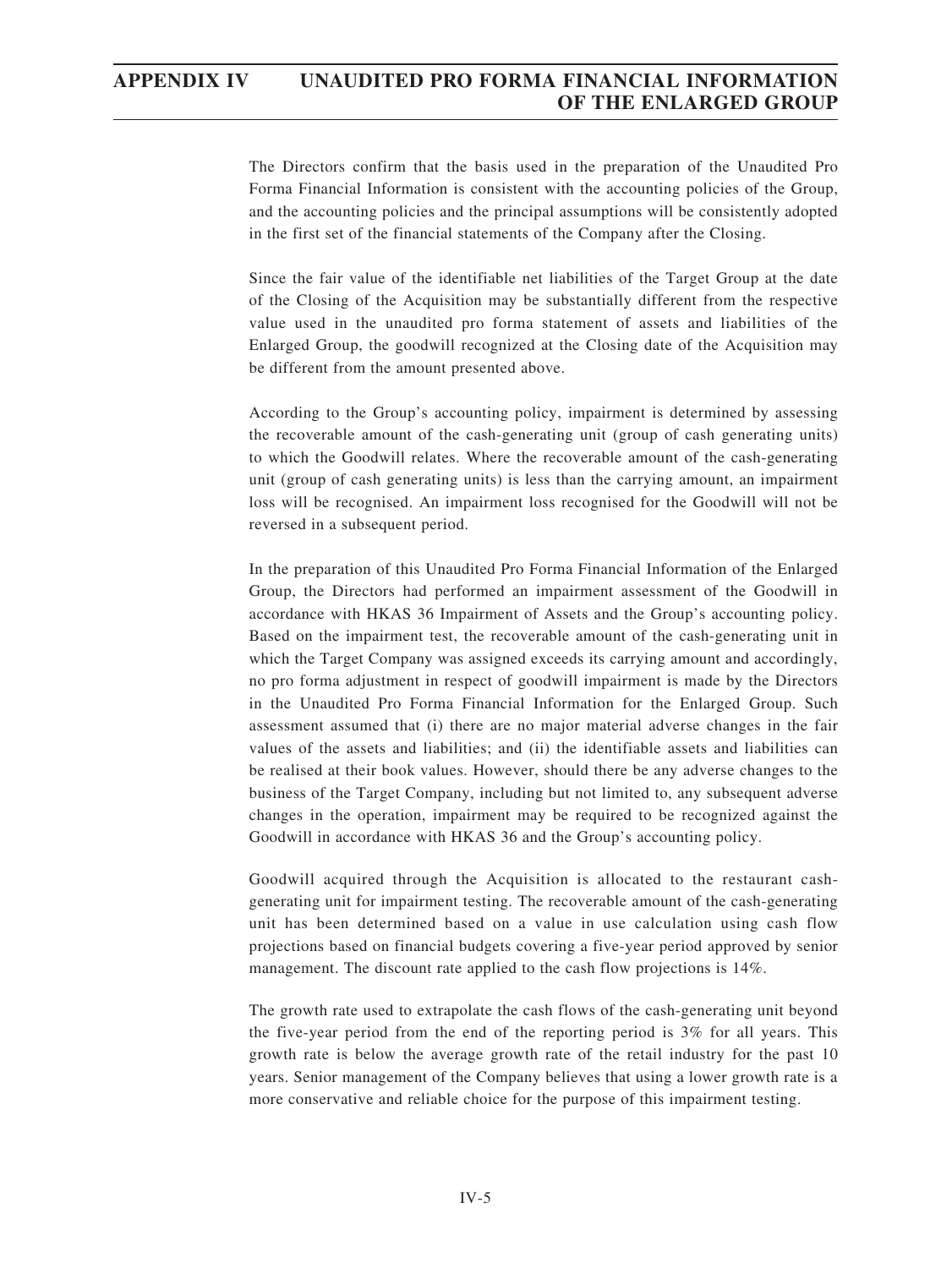Assumptions were used in the value in use calculation of the restaurant cashgenerating unit. The following describes each key assumption on which management has based its cash flow projections to undertake impairment testing of goodwill.

### Restaurant revenue:

The basis used to determine the future earnings potential are average historical sales and expected growth rates of the catering market in Mainland China.

## Gross margins:

The basis used to determine the value assigned to the budgeted gross margins is the average gross margins achieved in the year immediately before the budget year, increased for expected efficiency improvements, and expected market development.

#### Expenses:

The basic factors used to determine the values assigned are staff costs, rental expenses and other expenses. Values assigned to the key assumptions reflect past experience and management's commitment to maintain the Company's operating expenses at an acceptable level.

### Discount rate:

The discount rate used is pre-tax and reflects management's estimate of the risks specific to the cash-generating unit. In determining an appropriate discount rate for the unit, regard has been given to the applicable borrowing rate of the industry in the current year.

The reporting accountants have conducted their engagement in accordance with Hong Kong Standard on Assurance Engagements 3420 *Assurance Engagements to Report on the Compilation of Unaudited Pro Forma Financial Information Included in a Prospectus* and considered that the goodwill impairment test performed by the Directors is consistent with the Company's applicable financial reporting framework and its accounting policies under that framework.

The Company will adopt consistent accounting policies for impairment tests of goodwill and intangible assets in future. The Company's auditor will review the Company's assessment on impairment of goodwill and intangible assets in accordance with Hong Kong Standards on Auditing at the end of each reporting period for the purposes of its audit in future.

6. The expense of professional services related to the Acquisition is not adjusted in the Unaudited Pro Forma Financial Information as it is immaterial comparing to the consideration. No other adjustments have been made to reflect any trading results or other transactions of the Group and the Target Group subsequent to 31 December 2014.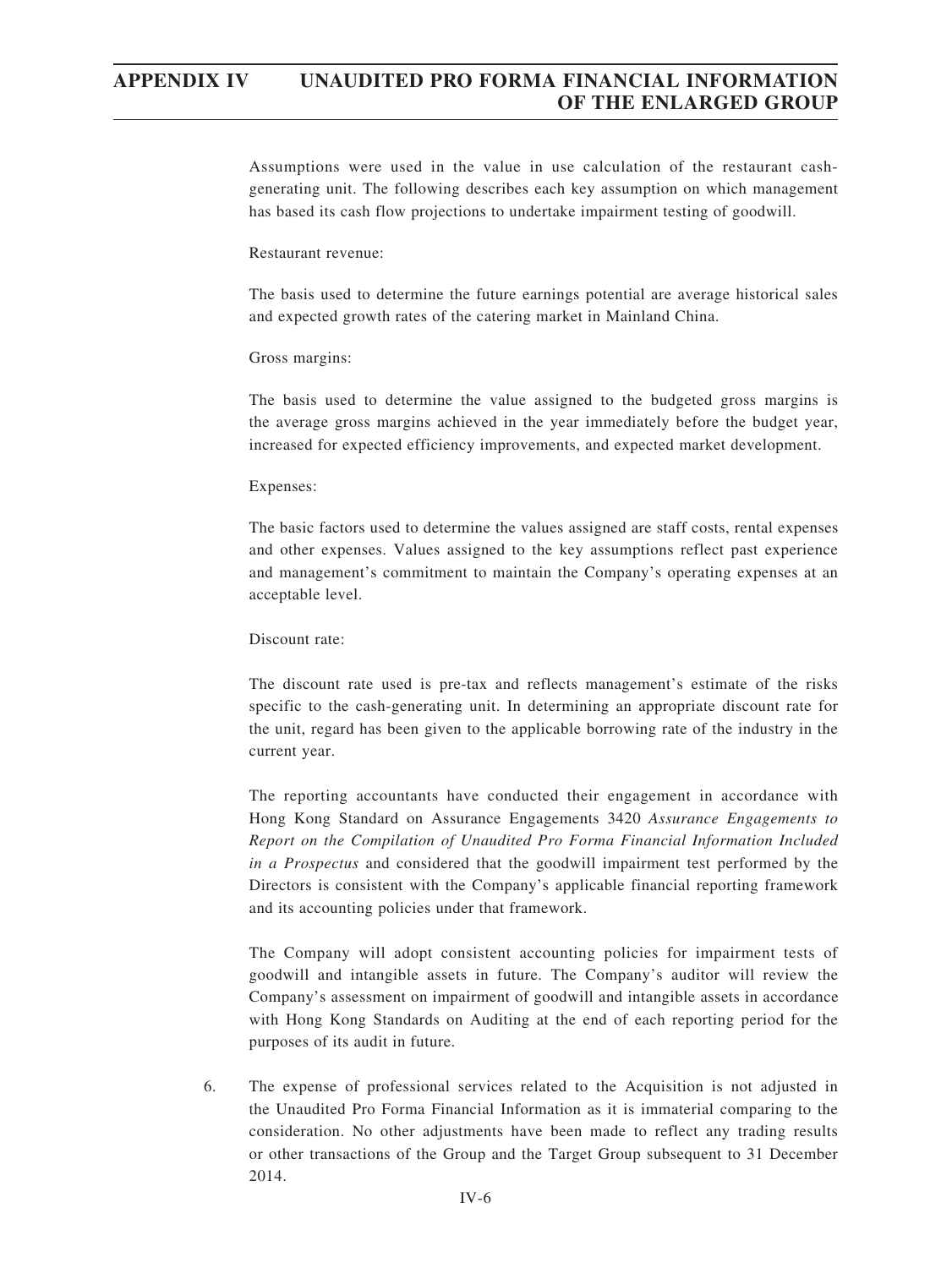

**Ernst & Young** 22/F CITIC Tower 1 Tim Mei Avenue Central, Hong Kong **安永會計師事務所** 香港中環添美道1號 中信大廈22樓

Tel 電話 : +852 2846 9888 Fax 傳真 : +852 2868 4432 ey.com

30 June 2015

The Directors

## Carnival Group International Holdings Limited

Dear Sirs,

We have completed our assurance engagement to report on the compilation of unaudited pro forma financial information of Carnival Group International Holdings Limited (the "Company") and its subsidiaries (collectively, the "Group"), and Nice Race Management Limited (the "Target Company") and its subsidiaries (collectively, the "Target Group") (the Group and the Target Group are collectively referred to as the "Enlarged Group") by the directors of the Company (the "Directors") for illustrative purposes only. The unaudited pro forma financial information consists of the unaudited pro forma consolidated statement of financial position as at 31 December 2014, and related notes as set out in Appendix IV of the circular dated 30 June 2015 (the "Circular") issued by the Company (the "Unaudited Pro Forma Financial Information") in connection with the proposed acquisition (the "Proposed Acquisition") of 99.9999% of equity interest of the Target Group by the Group. The applicable criteria on the basis of which the Directors have compiled the Unaudited Pro Forma Financial Information are described in Section A(i) of Appendix IV to the Circular.

The Unaudited Pro Forma Financial Information has been compiled by the Directors to illustrate the impact of the Proposed Acquisition on the Group's financial position as at 31 December 2014 as if the transaction had taken place at 31 December 2014. As part of this process, information about the Group's financial position has been extracted by the Directors from the Group's financial statements for the year ended 31 December 2014 as set out in the annual report of the Company dated 13 March 2015. Information about the Target Group's financial position has been extracted by the Directors from the financial information of the Target Group for the year ended 31 December 2014 (on which accountants' reports have been published in Appendix II to the Circular).

#### **Directors' responsibility for the Pro Forma Financial Information**

The Directors are responsible for compiling the Unaudited Pro Forma Financial Information in accordance with paragraph 4.29 of the Rules Governing the Listing of Securities on The Stock Exchange of Hong Kong Limited (the "Listing Rules") and with reference to Accounting Guideline 7 "*Preparation of Pro Forma Financial Information for Inclusion in Investment Circulars*" ("AG 7") issued by the Hong Kong Institute of Certified Public Accountants (the "HKICPA").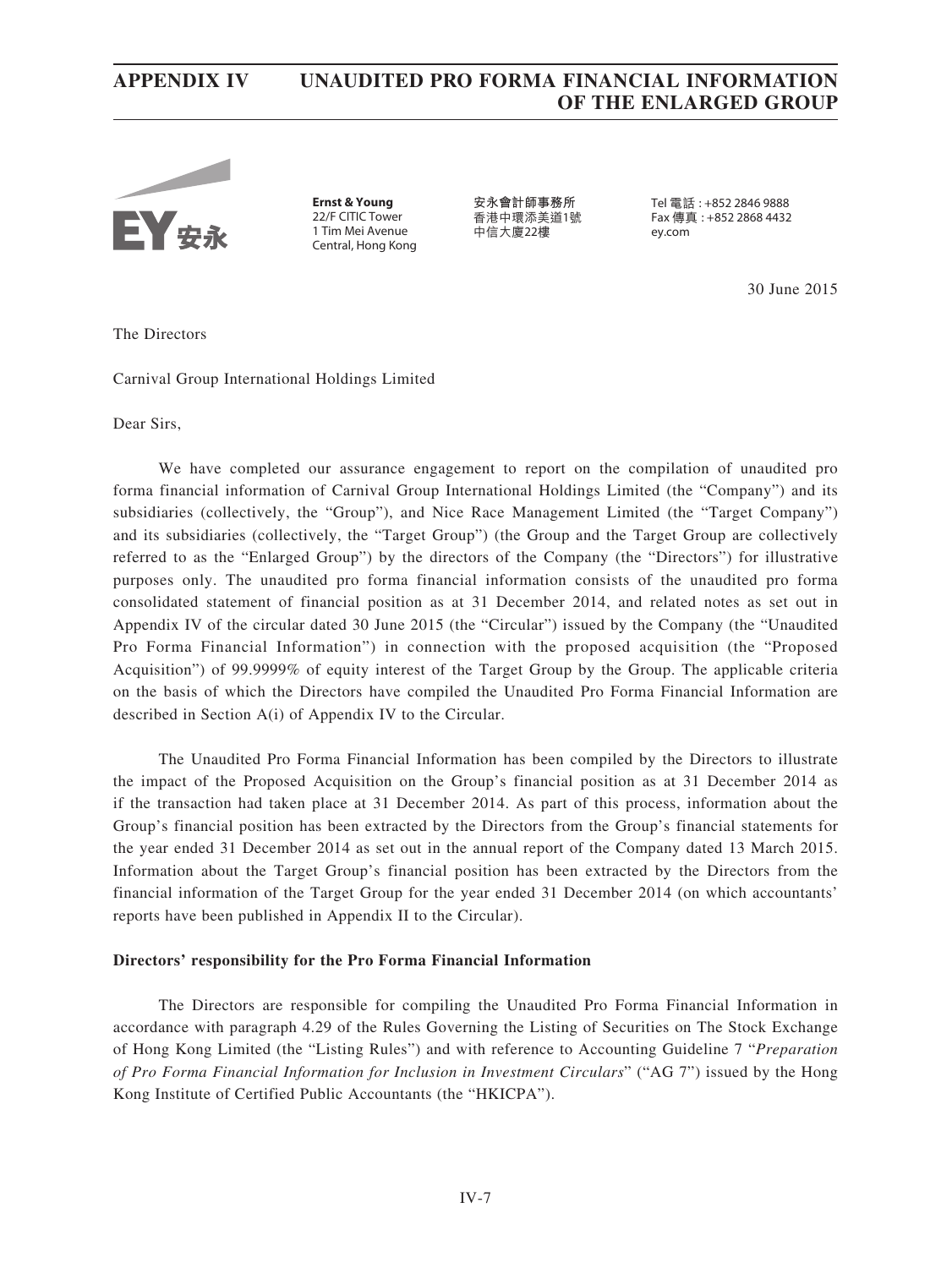## **Reporting accountants' responsibilities**

Our responsibility is to express an opinion, as required by paragraph 4.29(7) of the Listing Rules, on the Unaudited Pro Forma Financial Information and to report our opinion to you. We do not accept any responsibility for any reports previously given by us on any financial information used in the compilation of the Unaudited Pro Forma Financial Information beyond that owed to those to whom those reports were addressed by us at the dates of their issue.

We conducted our engagement in accordance with Hong Kong Standard on Assurance Engagements 3420 "*Assurance Engagements to Report on the Compilation of Unaudited Pro Forma Financial Information Included in a Prospectus*" issued by the HKICPA. This standard requires that the reporting accountants comply with ethical requirements and plan and perform procedures to obtain reasonable assurance about whether the Directors have compiled the Unaudited Pro Forma Financial Information, in accordance with paragraph 4.29 of the Listing Rules and with reference to AG 7 issued by the HKICPA.

For purposes of this engagement, we are not responsible for updating or reissuing any reports or opinions on any historical financial information used in compiling the Unaudited Pro Forma Financial Information, nor have we, in the course of this engagement, performed an audit or review of the financial information used in compiling the Unaudited Pro Forma Financial Information.

The purpose of the Unaudited Pro Forma Financial Information included in the Circular is solely to illustrate the impact of the Proposed Acquisition on unadjusted financial information of the Group as if the Proposed Acquisition had been undertaken at an earlier date selected for purposes of the illustration. Accordingly, we do not provide any assurance that the actual outcome of the Proposed Acquisition would have been as presented.

A reasonable assurance engagement to report on whether the Unaudited Pro Forma Financial Information has been properly compiled on the basis of the applicable criteria involves performing procedures to assess whether the applicable criteria used by the Directors in the compilation of the Unaudited Pro Forma Financial Information provide a reasonable basis for presenting the significant effects directly attributable to the Proposed Acquisition, and to obtain sufficient appropriate evidence about whether:

- the related pro forma adjustments give appropriate effect to those criteria; and
- the Unaudited Pro Forma Financial Information reflects the proper application of those adjustments to the unadjusted financial information.

The procedures selected depend on the reporting accountants' judgment, having regard to the reporting accountants' understanding of the nature of the Group, the Proposed Acquisition in respect of which the Unaudited Pro Forma Financial Information has been compiled, and other relevant engagement circumstances. The engagement also involves evaluating the overall presentation of the Unaudited Pro Forma Financial Information.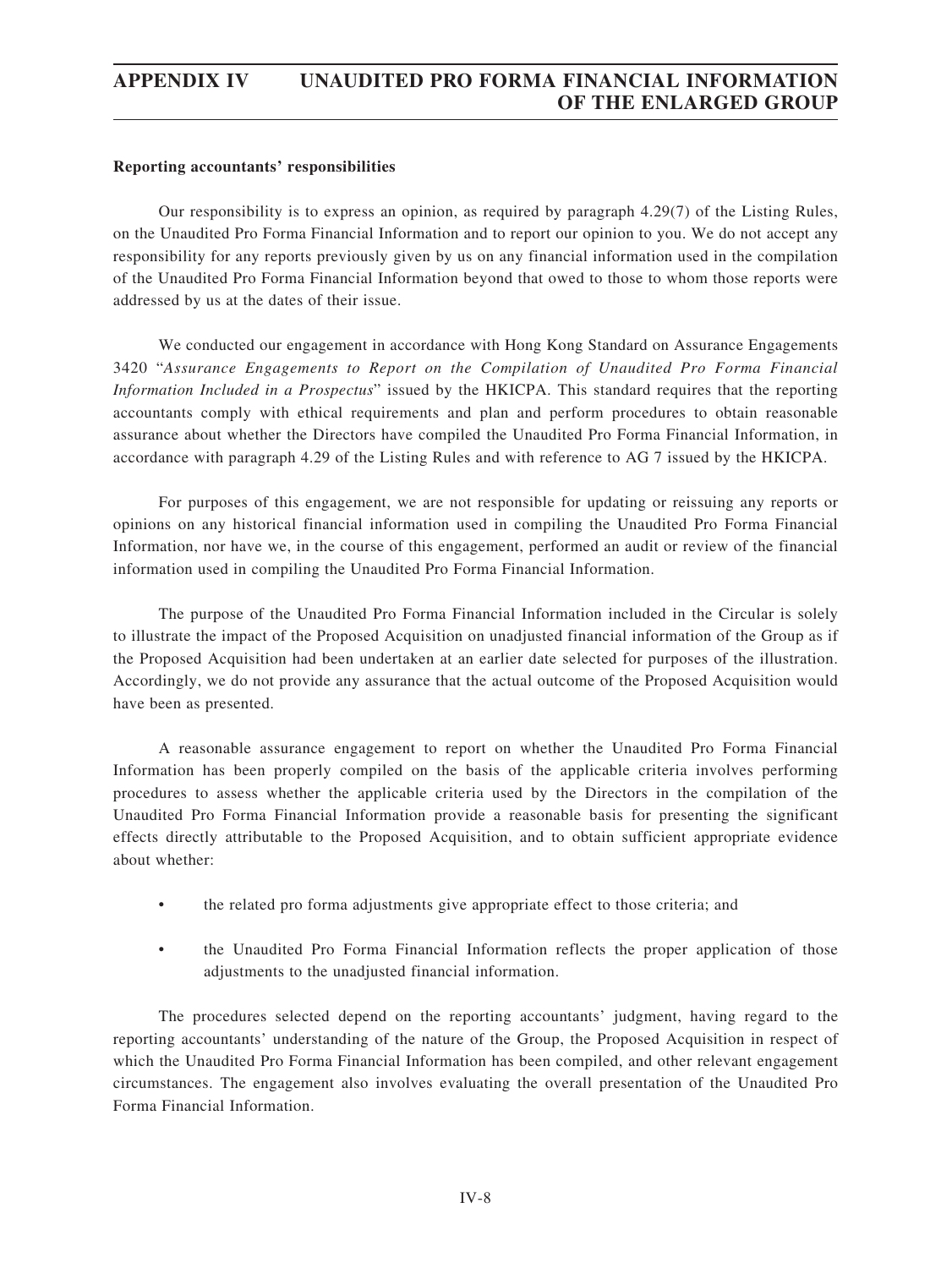We believe that the evidence we have obtained is sufficient and appropriate to provide a basis for our opinion.

## **Opinion**

In our opinion:

- (a) the Unaudited Pro Forma Financial Information has been properly compiled by the directors of the Company on the basis stated;
- (b) such basis is consistent with the accounting policies of the Group; and
- (c) the adjustments are appropriate for the purpose of the Unaudited Pro Forma Financial Information as disclosed pursuant to paragraph 4.29(1) of the Listing Rules.

Yours faithfully, **Ernst & Young** *Certified Public Accountants* Hong Kong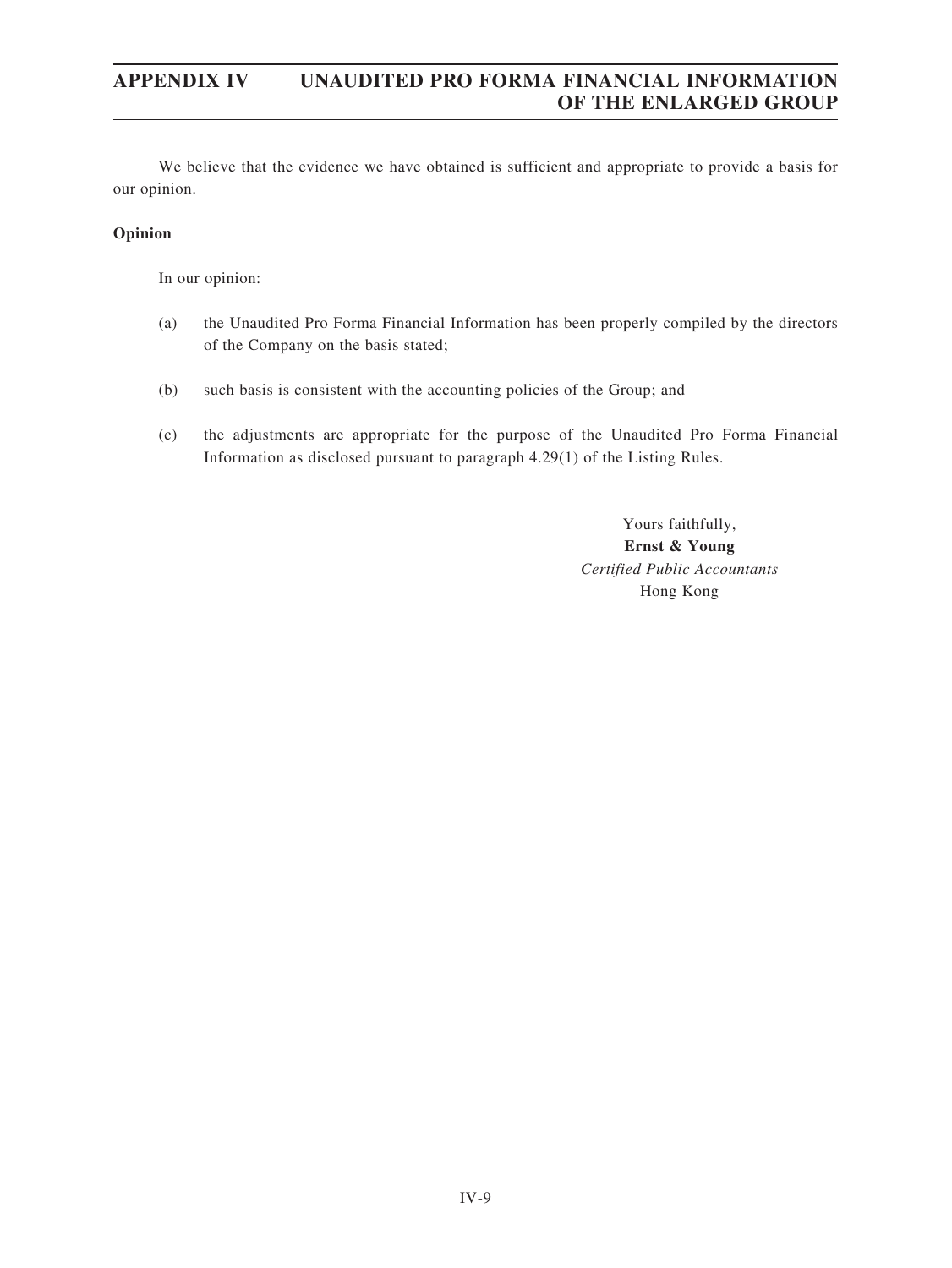## **1. RESPONSIBILITY STATEMENT**

This circular, for which the Directors collectively and individually accept full responsibility, includes particulars given in compliance with the Listing Rules for the purpose of giving information with regard to the Company. The Directors, having made all reasonable enquiries, confirm that to the best of their knowledge and belief, the information contained in this circular is accurate and complete in all material respects and not misleading or deceptive, and there are no other matters the omission of which would make any statement herein or this circular misleading.

## **2. DISCLOSURE OF INTERESTS**

## **(a) Interest of Directors**

As at the Latest Practicable Date, the interests of the Directors in the share capital of the Company or any associated corporation (within the meaning of Part XV of the SFO) which were required to be notified to the Company and the Stock Exchange pursuant to Divisions 7 and 8 of Part XV of the SFO (including interests which they were taken or deemed to have under such provisions of the SFO), or were required, pursuant to section 352 of the SFO, to be entered in the register referred to therein, or were required, pursuant to the Model Code for Securities Transactions by Directors of Listed Issuers in the Listing Rules, to be notified to the Company and the Stock Exchange were as follows:

| <b>Name of Directors</b>                    | Capacity                               | Long position/<br>Short position | Ordinary<br>shares<br>(no. of shares) | Derivative<br>shares<br>(no. of shares) | <b>Total number</b><br>of shares held | Approximate<br>percentage<br>of the issued<br>share capital<br>of the Company | <b>Notes</b>     |
|---------------------------------------------|----------------------------------------|----------------------------------|---------------------------------------|-----------------------------------------|---------------------------------------|-------------------------------------------------------------------------------|------------------|
|                                             |                                        |                                  |                                       |                                         |                                       |                                                                               |                  |
| Mr. King Pak Fu ("Mr. King")                | Interest of controlled<br>corporations | Long position                    | 10,398,491,403                        | 743,494,423                             | 11,141,985,826                        | 78.8                                                                          |                  |
| Mr. Leung Wing Cheong Eric<br>("Mr. Leung") | Beneficial owner                       | Long position                    | -                                     | 266,927,680                             | 266,927,680                           | 1.89                                                                          | $\sum_{i=1}^{n}$ |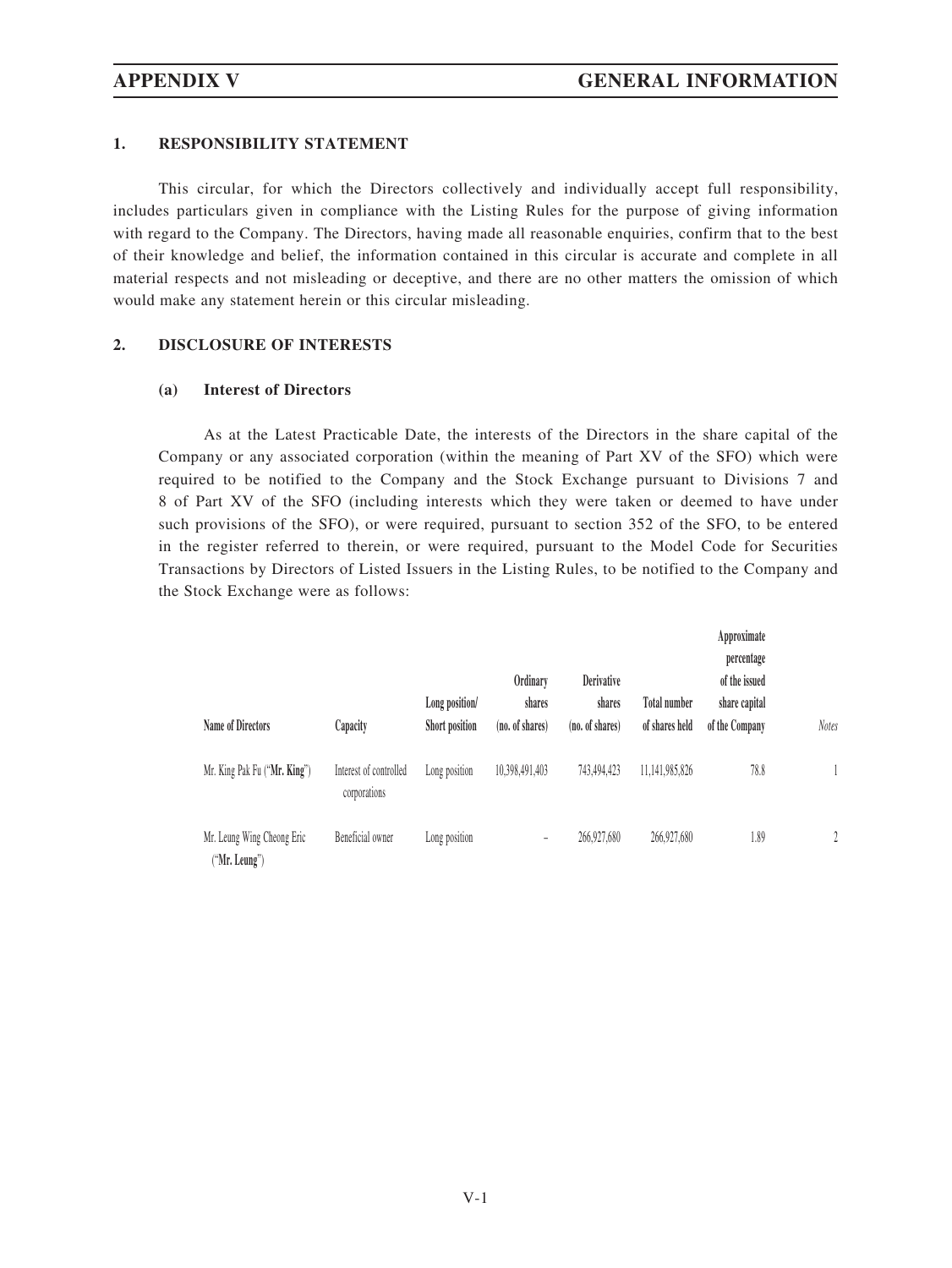*Notes:*

- 1. (i) 6,125,279,787 ordinary shares and 743,494,423 derivative shares are held through Better Joint Venture Limited ("**Better Joint**"), a company incorporated in the BVI with limited liability which is wholly and beneficially owned by Mr. King; (ii) 1,486,988,846 ordinary shares are held through Glory Merit International Holdings Limited ("**Glory Merit**"), a company incorporated in the BVI with limited liability which is beneficially owned as to 99% by Mr. King; (iii) 2,031,482,970 ordinary shares are held through Elite Mile Investments Limited ("**Elite Mile**"), a company incorporated in the BVI with limited liability which is wholly and beneficially owned by Mr. King; and (iv) 754,739,800 ordinary shares are held by Sino Wealthy Limited. Sino Wealthy is indirectly wholly and beneficially owned by Forefront Group Limited, whereby Mr. King is interested in 70.71% in Forefront Group Limited.
- 2. These 266,927,680 shares are derived from the interest in 266,927,680 share options granted by the Company to Mr. Leung exercisable into 266,927,680 ordinary shares of the Company.

Save as disclosed above, as at the Latest Practicable Date, none of the Directors or any chief executive of the Company had an interest or short position in any shares, underlying shares or debentures of the Company or any associated corporation (within the meaning of Part XV of the SFO) which would have to be notified to the Company and the Stock Exchange pursuant to Divisions 7 and 8 of Part XV of the SFO (including interests and short positions which he was taken or deemed to have under such provisions of the SFO) or which was required, pursuant to section 352 of the SFO, to be entered in the register referred to therein, or pursuant to the Model Code for Securities Transactions by Directors of Listed Issuers in the Listing Rules to be notified to the Company and the Stock Exchange.

As at the Latest Practicable Date, none of the Directors had any interest, either direct or indirect, in any assets which have been, since 31 December 2014 (the date to which the latest published audited accounts of the Group were made up), acquired or disposed of by or leased to any member of the Group, or are proposed to be acquired or disposed of by or leased to any member of the Group.

As at the Latest Practicable Date, none of the Directors was materially interested in any contract or arrangement which is significant in relation to the business of the Group.

#### **Share Options**

Pursuant to an ordinary resolution passed at the annual general meeting of the Company held on 31 May 2013, the Company adopted the share option scheme ("**Share Option Scheme**"). The purpose of the Share Option Scheme was to provide incentives to eligible participants as incentives or rewards for their contributions to the Group. The participants included any employee, whether full time or part time, director of the Company, consultant, adviser or agent of any member of the Group, subsidiary or any invested entity. The life of the Share Option Scheme is effective for 10 years from the date of adoption until 30 May 2023.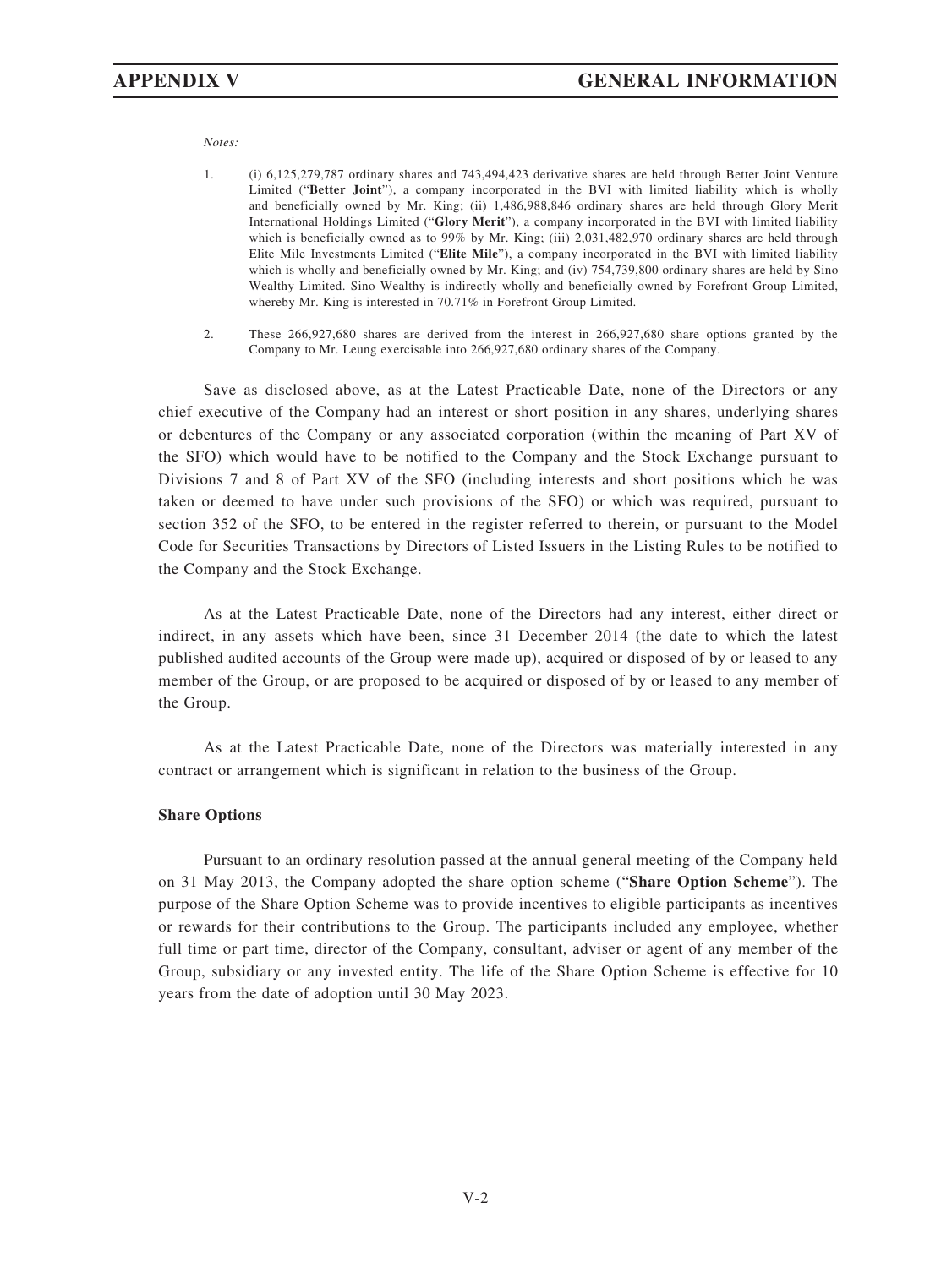The maximum number of shares in respect of which options might be granted under the Share Option Scheme must not exceed 10% of the issued share capital of the Company as at the date of approval of the Share Option Scheme and such limit might be refreshed by shareholders in general meeting. However, the total maximum number of shares which might be issued upon exercise of all outstanding options granted and yet to be exercised under the Share Option Scheme and any other share option scheme must not exceed 30% of the shares in issue from time to time. The acceptance of an option, if accepted, must be made within 21 days from the date of grant with a nonrefundable payment of HK\$1 from the grantee to the Company.

The following table discloses the share options granted under the Share Option Scheme as at the Latest Practicable Date:

| Grantee                                                                           | Date of grant     | <b>Exercise</b> price | <b>Exercise periods</b>                | Outstanding<br>as at<br>1 January<br>2015 | Granted<br>from<br>1 January<br>2015 to the<br>the Latest<br>Practicable<br>Date | <b>Exercised</b><br>from<br>1 January<br>2015 to the<br>the Latest<br>Practicable<br>Date | Lapsed/<br>cancelled<br>from<br>1 January<br>2015 to the<br>the Latest<br>Practicable<br>Date | Outstanding<br>at the Latest<br>Practicable<br>Date |
|-----------------------------------------------------------------------------------|-------------------|-----------------------|----------------------------------------|-------------------------------------------|----------------------------------------------------------------------------------|-------------------------------------------------------------------------------------------|-----------------------------------------------------------------------------------------------|-----------------------------------------------------|
| Share Option Scheme:<br><b>Executive Directors and</b><br>Chief Executive Officer |                   |                       |                                        |                                           |                                                                                  |                                                                                           |                                                                                               |                                                     |
| Mr. Leung Wing Cheong Eric                                                        | 26 May 2014       | 0.63                  | 26 May 2016 to<br>30 May 2023          | 129,138,840                               |                                                                                  |                                                                                           |                                                                                               | 129,138,840                                         |
|                                                                                   | 8 June 2015       | 1.596                 | 8 June 2015 to<br>30 May 2023          | ÷                                         | 137,788,840                                                                      |                                                                                           |                                                                                               | 137,788,840                                         |
| Employees                                                                         | 29 September 2014 | 1.264                 | 1 October 2016 to<br>30 September 2019 | 158,500,000                               |                                                                                  | $\overline{\phantom{a}}$                                                                  | $(40,000,000)^{\wedge}$                                                                       | 118,500,000                                         |
| Employee                                                                          | 16 March 2015     | 1.37                  |                                        |                                           | 40,000,000                                                                       |                                                                                           | $\overline{\phantom{0}}$                                                                      | 40,000,000                                          |
| Total                                                                             |                   |                       |                                        | 287,638,840                               | 177,788,840                                                                      | Ē,                                                                                        | (40,000,000)                                                                                  | 425,427,680                                         |

^ The 40,000,000 share options granted under the Share Options Scheme lapsed upon the resignation of the employees of the Group.

The exercise price in respect of any share options, shall subject to any adjustments in the event of any alteration in the capital structure of the Company whilst any share option remains exercisable or the Share Option Scheme remains in effect.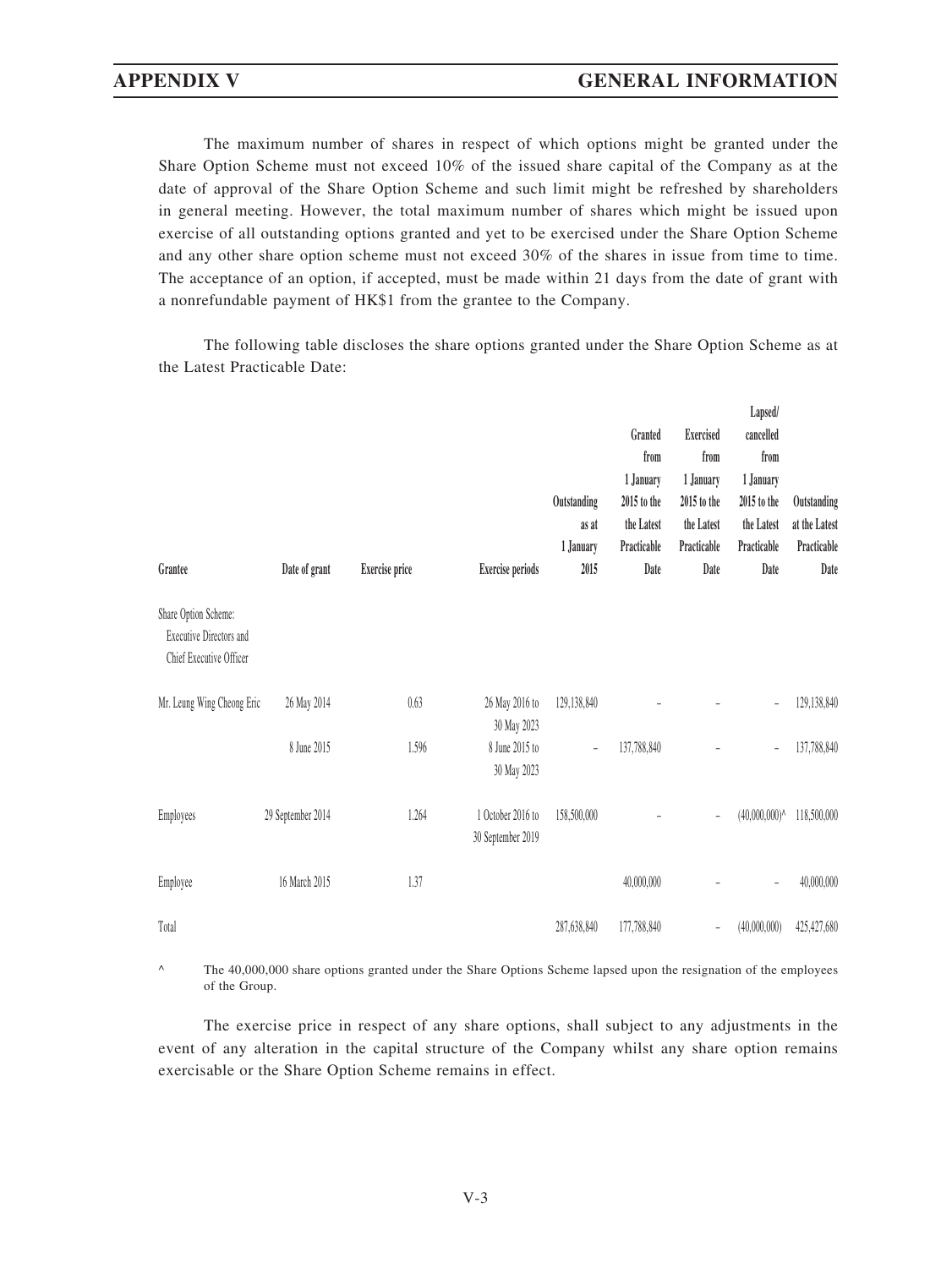## **(b) Interests of Shareholders**

As at the Latest Practicable Date, so far as is known to the Directors and the chief executives of the Company, no person (other than a Director or chief executive of the Company) had an interest or short position in the Shares and underlying Shares which would fall to be disclosed to the Company under the provisions of Divisions 2 and 3 of Part XV of the SFO, or who was, directly or indirectly, interested in 10% or more of the nominal value of any class of share capital carrying rights to vote in all circumstances at general meetings of any other member of the Group.

## **3. DIRECTORSHIP**

The biographical details of each of the Directors since 31 December 2014 are as follows:

## **Executive Directors**

**Mr. King Pak Fu**, aged 44, was appointed as an executive Director on 10 September 2012 and was appointed as the chairman of the Board on 22 October 2012. He is experienced in property development and corporate management. Mr. King is currently the chairman and director of Fujian Start Group Co. Ltd. (a company listed on Shanghai Stock Exchange stock code: 600734). Mr. King was an executive director of Enterprise Development Holdings Limited (a company listed on the main board of the Stock Exchange, stock code: 1808) up to 24 January 2014. Save as aforesaid, Mr. King did not hold any directorship in other listed public companies during the past three years.

**Mr. Leung Wing Cheong Eric**, aged 54, was appointed as an executive Director on 26 May 2014 and the Chief Executive Officer of the Company on 1 July 2014, and in his capacity as the Chief Executive Officer of the Company, is responsible for the business development and general operations of the Company, and the execution of the strategic directions from time to time formulated by the Board. Before his appointment as the Chief Executive Officer of the Company, Mr. Leung was the deputy managing director, an executive director and the chief financial officer of China Gas Holdings Limited ("**China Gas**"), a company listed on the Stock Exchange (Stock Code: 384) up to 30 June 2014. Mr. Leung joined China Gas in early 2005 after a 13-year career in investment banking. He had served in investment banks including Lehman Brothers, Barclays Capital and Prudential Securities. His last position before he joined China Gas was managing director and head of corporate finance of UFJ Securities. Mr. Leung is a lawyer by training, and is qualified to practise law in Hong Kong, England & Wales and Australia and he holds bachelor degrees from the University of Hong Kong and University of London, and a master degree from the Chinese University of Hong Kong. Save as disclosed above, Mr. Leung did not hold directorship in any other listed public companies in the last three years.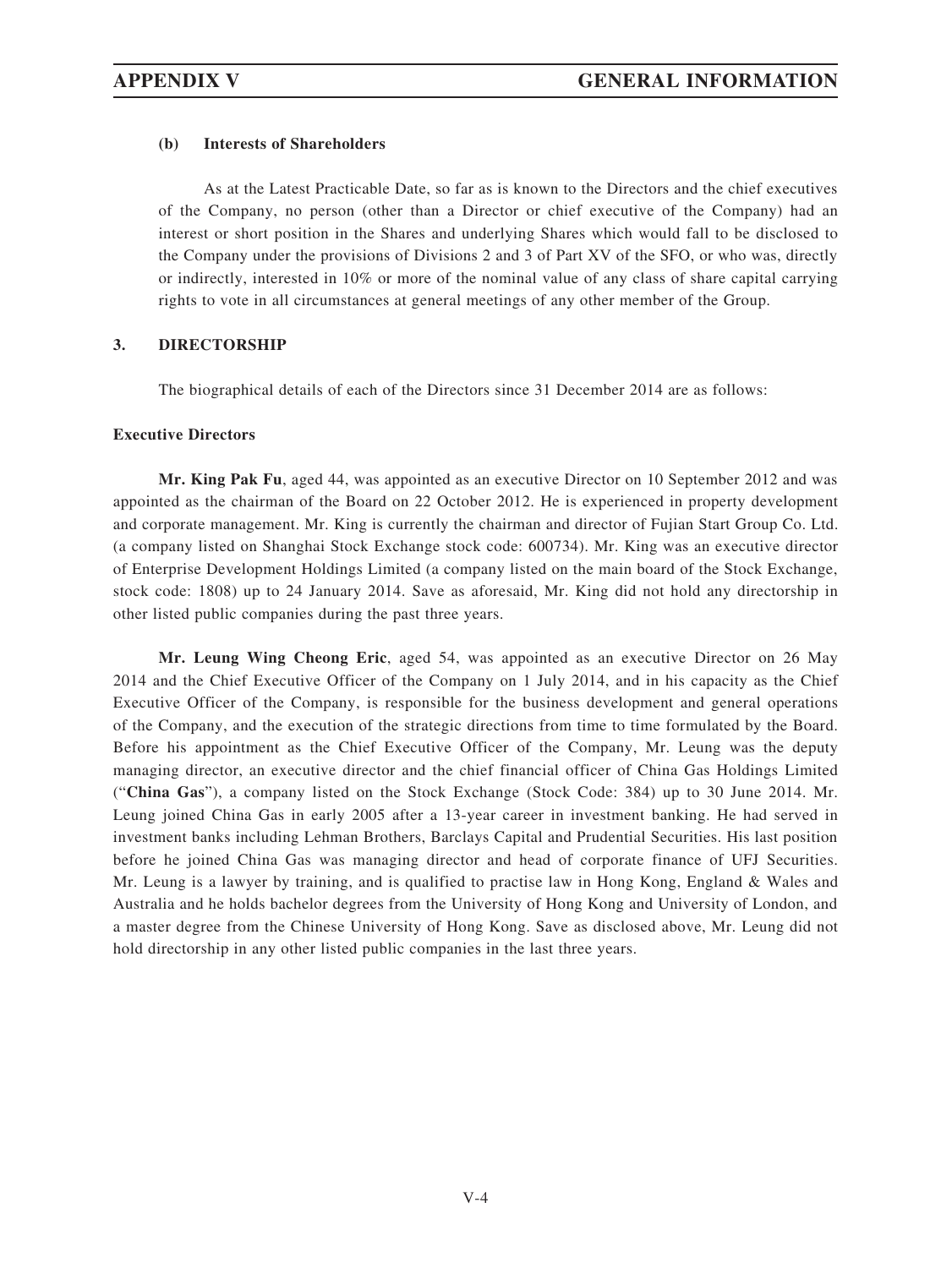**Mr. Gong Xiao Cheng**, aged 30, was appointed as an executive Director on 7 March 2012. He is also a member of the nomination committee of the Company ("**Nomination Committee**"). He holds a Bachelor's degree of Finance, Accounting and Management from University of Nottingham in United Kingdom and a Master's degree of Real Estate Economics and Finance from London School of Economics and Politics Science. Mr. Gong did not hold any directorship in other listed public companies during the last three years.

### **Independent Non-executive Directors**

**Mr. Chan Wai Cheung Admiral**, aged 42, was appointed as an independent non-executive Director on 10 December 2014. He is also the chairman of the audit committee of the Company ("**Audit Committee**") and a member of each of the Nomination Committee and remuneration committee of the Company ("**Remuneration Committee**"). He holds a Bachelor of Arts (Honours) in Accountancy from City University of Hong Kong. He is a member of the Hong Kong Institute of Certified Public Accountants and a fellow member of the Association of Chartered Certified Accountants. He has over 15 years of experience in accounting and auditing field. Mr. Admiral Chan is an independent non-executive director of Jia Meng Holdings Limited (stock code: 8101; a company listed on the Growth Enterprise Market of the Stock Exchange). He was appointed as an independent non-executive director of Energy International Investments Holdings Limited (stock code: 353; a company listed on the Main Board of the Stock Exchange) in March 2012 and was re-designated as an executive director in November 2013. Save as disclosed above, Mr. Chan did not hold directorship in any other listed public companies in the last three years.

**Mr. Lie Chi Wing**, aged 37, was appointed as an independent non-executive Director on 5 February 2015. He is also a member of each of the Audit Committee and the Remuneration Committee. He holds a Bachelor Degree of Business Administration (First Class Honors) from The Hong Kong University of Science and Technology. He is a fellow member of the Association of Chartered Certified Accountants and a practicing member of the Hong Kong Institute of Certified Public Accountants. He is also a Chartered Financial Analyst. Mr. Lie has extensive experience in auditing and corporate advisory services with major international accounting firms. He is currently the company secretary of China Water Affairs Group Limited (stock code: 855), a company listed on the main board of the Stock Exchange. Save as disclosed above, Mr. Lie did not hold directorship in any other listed public companies in the last three years.

**Ms. Hu Gin Ing**, aged 56, was appointed as an independent non-executive Director on 16 December 2013. She is also a member of each of the Audit Committee, the Remuneration Committee and the Nomination Committee. Ms. Hu holds a master degree in business administration from Florida International University, United States of America ("**U.S.A.**"), a master degree in sciences from Barry University, U.S.A. and a bachelor degree from National Taiwan University, major in foreign language. Ms. Hu is a member of the Hong Kong Institute of Certified Public Accountants and a member of the American Institute of Certified Public Accountants in U.S.A. Ms. Hu currently holds the position of Corp. CFO, Global Finance, of Acer Incorporated, a company listed on the Taiwan Stock Exchange. Ms. Hu has been a director of NHL CPA Ltd., Hong Kong since January 2005. She has been an independent non-executive director of Enterprise Development Holdings Limited (HK.1808) since March 2011, an independent director of Arich Enterprise Co. Ltd. (TW.4173), a company listed on the Taiwan Stock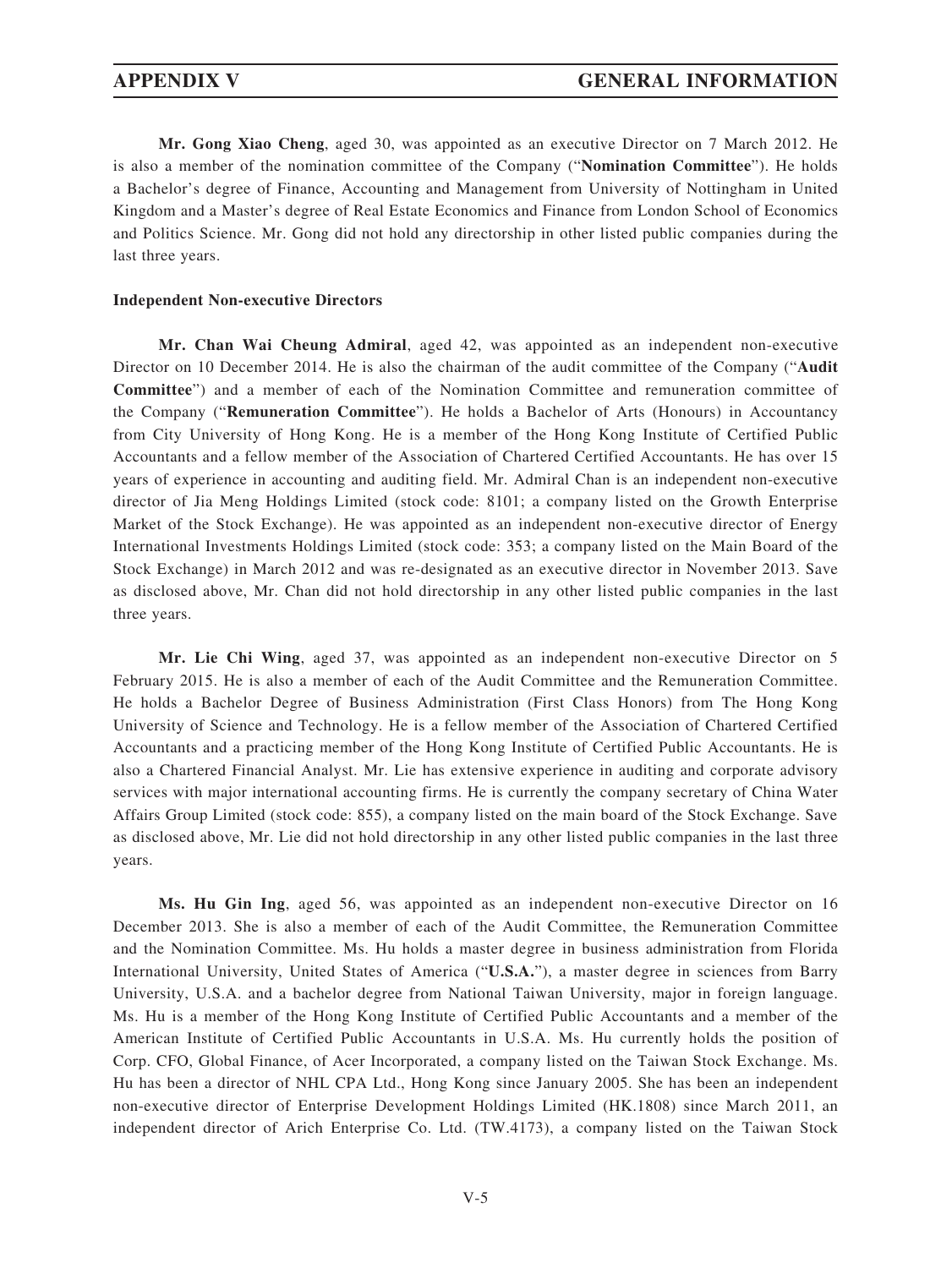Exchange since December 2012, an independent non-executive director of United Pacific Industries Limited (HK.176) since November 2013 and an independent non-executive director of LVGEM (China) Real Estate Investment Company Limited (formerly known as New Heritage Holdings Limited) (HK.95) since May 2014. She was a director of Gigamedia Limited (shares of which are traded on NASDAQ in U.S.A. under the ticker symbol of GIGM) from July 2003 to October 2013, an independent director of Evendata Holding Company Limited, a company which was previously listed on the Taiwan Stock Exchange, from April 2011 to May 2013, and a non-executive director of SMI Culture Group Holdings Limited (formerly known as Qin Jia Yuan Media Services Company Limited), a company listed on the Stock Exchange, from 27 August 2013 to 31 October 2014. She has over 20 years of experience in accounting and finance. Save as disclosed above, Ms. Hu did not hold any directorship in other listed public companies during the last three years.

## **4. SERVICE CONTRACTS**

As at the Latest Practicable Date, none of the Directors had any existing or proposed service contracts with any member of the Group which will not expire or may not be terminated by the Company within one year without payment of compensation (other than statutory compensation).

## **5. LITIGATION**

As at the Latest Practicable Date, there was no litigation or claims of material importance known to the Directors pending or threatened against any member of the Group.

## **6. COMPETING INTERESTS**

As at the Latest Practicable Date, none of the Directors or any of their associates (as such term is defined in the Listing Rules) had an interest in a business which competes or is likely to compete, either directly or indirectly, with the business of the Group.

## **7. EXPERT AND CONSENTS AND INTERESTS OF EXPERT IN THE GROUP**

#### **Name Qualifications**

Ernst & Young Certified Public Accountant, Hong Kong

Ernst & Young ("**EY**") does not have any shareholding in any member of the Group or the right (whether legally enforceable or not) to subscribe for or to nominate persons to subscribe for securities in any member of the Group. EY has given and has not withdrawn its written consent to the issue of this circular with the inclusion herein of its report and/or references to its name in the form and context in which they are included.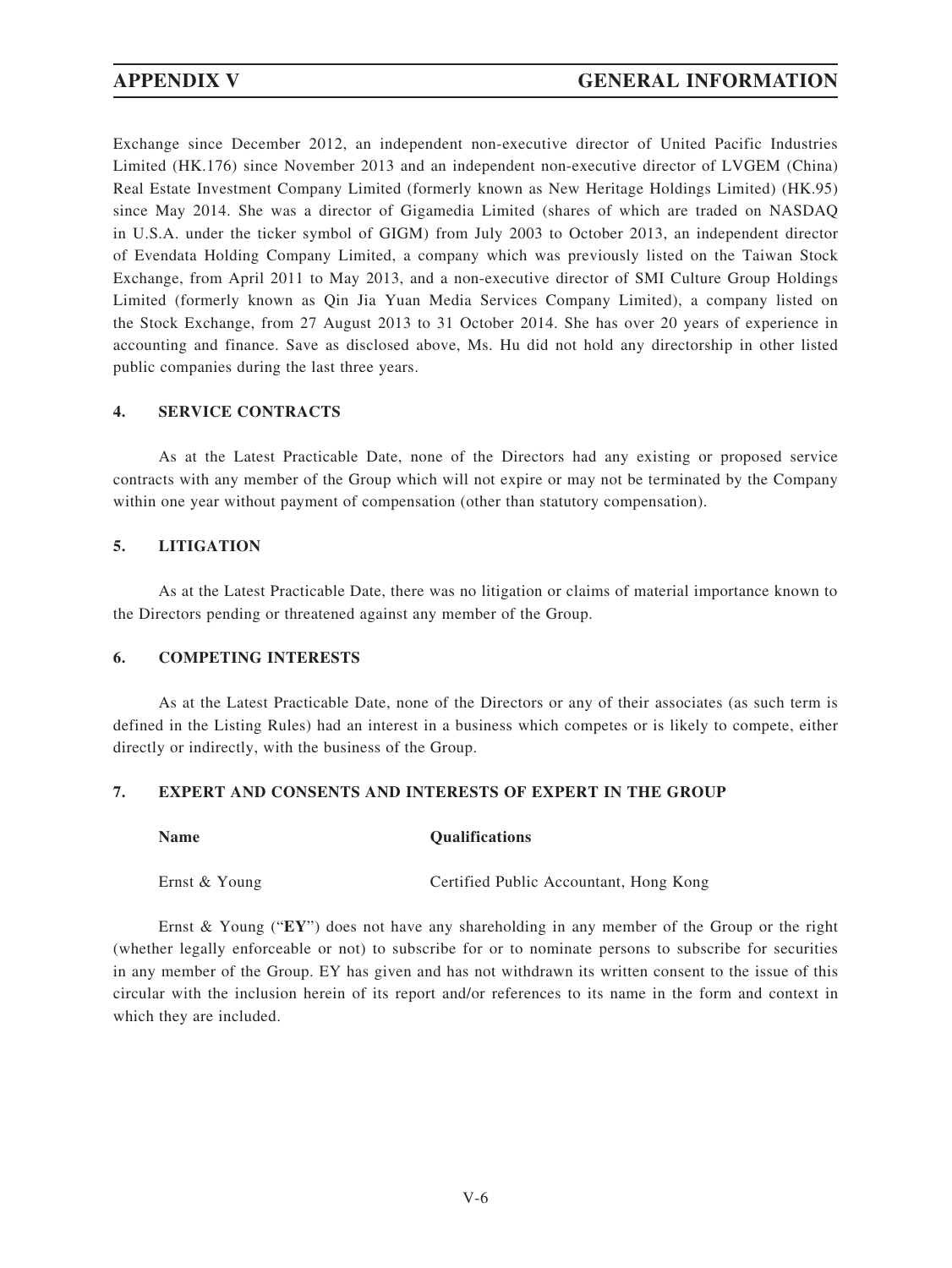As at the Latest Practicable Date, EY did not have any direct or indirect interests in any assets which have been, since 31 December 2014 (the date to which the latest published audited accounts of the Group were made up), acquired or disposed of by or leased to any member of the Group, or are proposed to be acquired or disposed of by or leased to any member of the Group.

## **8. MATERIAL CONTRACTS**

The following contracts (not being contracts entered into in the ordinary course of business) have been entered into by members of the enlarged Group within the two years preceding the date of this circular and are or may be material:

- (a) the Agreement;
- (b) the Bonds;
- (c) a conditional placing agreement dated 15 June 2015 and entered into between the Company and Fortune (HK) Securities Limited in relation to the placing of the 6% coupon unlisted bonds to be issued by the Company in an aggregate principal amount of up to HK\$800,000,000 due on the date immediately following 48, 60 or 90 months (as the case may be) after the date(s) of issue of the bond on a best efforts basis as more particularly described in the announcement of the Company dated 15 June 2015;
- (d) a conditional placing agreement dated 4 June 2015 and entered into between Better Joint Venture Limited, the Company, Quam Securities Company Limited and Haitong International Securities Company Limited ("Joint Placing Agents") in relation to the placing of a maximum of 360,000,000 placing shares at a price of HK\$1.46 per placing share on a best efforts basis as more particularly described in the announcement of the Company dated 4 June 2015;
- (e) a conditional subscription agreement dated 4 June 2015 and entered into between the Better Joint Venture Limited and the Company under which Better Joint Venture Limited has conditionally agreed to subscribe for such number of new Shares as is the same as the number of the placing shares actually placed by the Joint Placing Agents under the placing as described in (d) above, subject to a maximum of 360,000,000 Shares, at a price of HK\$1.46 per Share, as more particularly described in the announcement by the Company dated 4 June 2015;
- (f) a conditional placing agreement dated 30 January 2015 and entered into between the Company and Emperor Securities Limited in relation to the placing of the two years 6% bonds in an aggregate principal amount of up to HK\$200,000,000 in multiple tranches as more particularly described in the announcement by the Company dated 30 January 2015;
- (g) a non-legally binding letter of intent between the Company and E United Group dated 3 July 2014, as amended and supplemented by a terms sheet dated 27 January 2015 entered into by the same parties, pursuant to which the parties intend to jointly conduct development and investment in the business of integrated theme park, hotel sand shopping mall facilities in Taiwan and China in various forms, such as equity participation, joint ventures and cooperation, which is more particularly described in the announcements of the Company dated 27 January 2015 and 3 July 2014 respectively;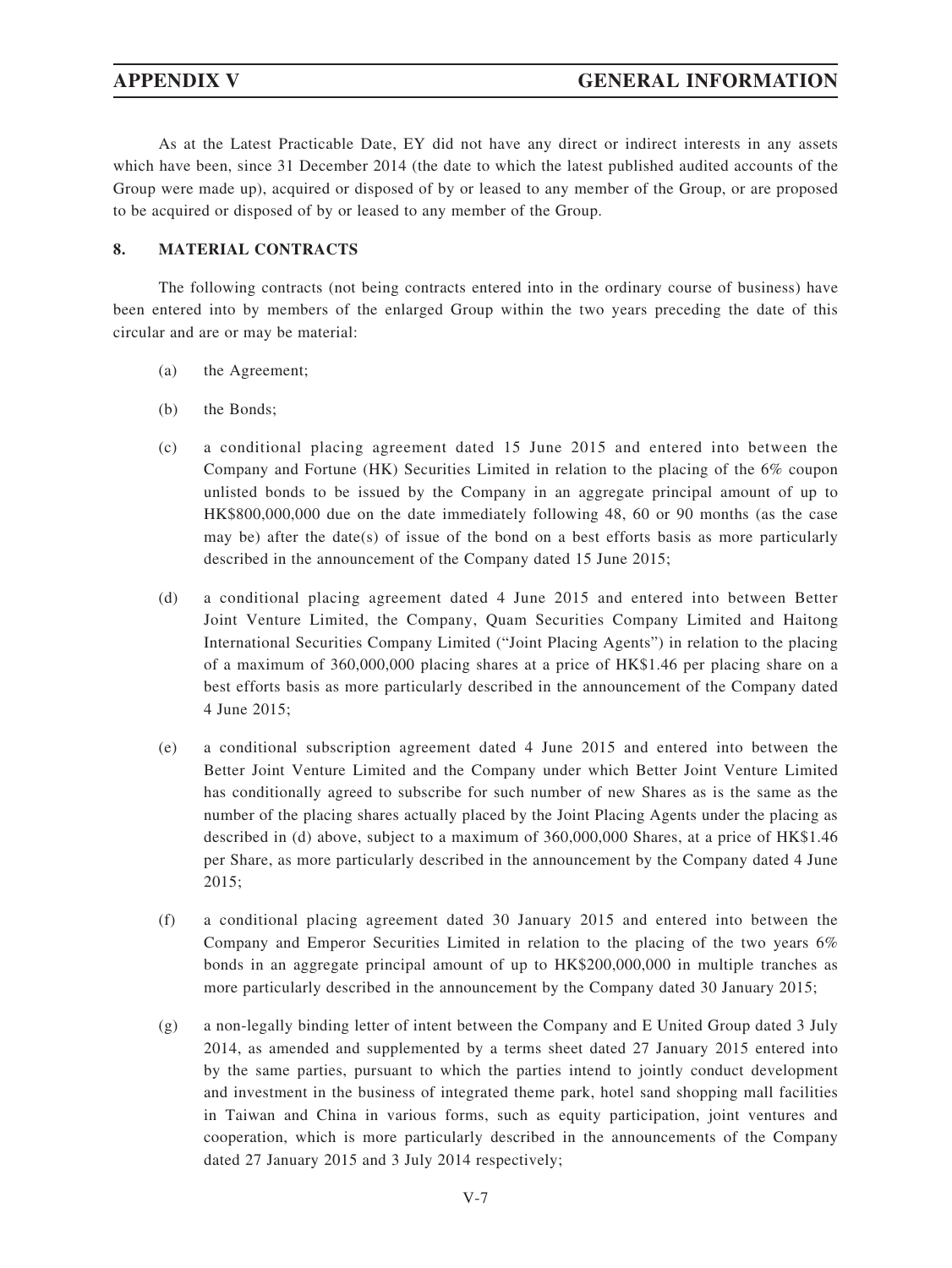- (h) a conditional placing agreement dated 19 December 2014 and entered into between the Company and Emperor Securities Limited in relation to the placing of two years 6% bonds in an aggregate principal amount of up to HK\$200,000,000 as more particularly described in the announcement by the Company dated 19 December 2014;
- (i) a subscription agreement dated 27 November 2014 entered into among the Company, certain non-PRC subsidiaries of the Company for the provision of guarantee in respect of the RMB500,000,000 in aggregate principal amount of 11.5% senior bonds due 2016 issued by the Company (the "**2016 Bonds**") and Haitong International Securities Company Limited in relation to the issue of the 2016 Bonds by the Company, as more particularly described in the announcement of the Company dated 27 November 2014;
- (j) a non-legally binding memorandum of understanding with Berjaya Leisure (Cayman) Limited and Berjaya Times Square (Cayman) Limited dated 2 September 2014, for the proposed acquisition of a 70% equity interest in Berjaya China, a company that is principally involved in the development and construction of a mega-sized integrated commercial development project within the Yanjiao National High-Tech Industrial Development Area in Sanhe city, Hebei province, PRC, which is more particularly described in the announcement of the Company dated 2 September 2014;
- (k) a shares subscription agreement dated 27 January 2014 entered into between Leading Express Holdings Group Limited ("**Leading Express**"), Mr. King, Beijing BSD Real Estate Company Limited ("**Beijing BSD**") and Netspac Investments Limited ("**Netspac**") in relation to, among other things, the subscription by Leading Express of 10 ordinary shares of Netspac, the conversion by Beijing BSD of 50,000 then ordinary shares of Netspac into 50,000 non-voting deferred share(s) of Netspac and the assignment by Beijing BSD of an unsecured and interest-free loan in the principal amount of HK\$16,000,000 in favour of Leading Express, as more particularly described in the announcement of the Company dated 27 January 2014;
- (l) the equity transfer agreement dated 14 January 2014 entered into between 北京中興鴻基科 技有限公司 (Beijing Zhongxing Hongji Technology Company Limited\*) ("**Zhongxing**"), Able Bright Asia Investment Limited and Cheertex Investment Limited ("**Cheertex**"), an indirect wholly-owned subsidiary of the Company, pursuant to which, Cheertex has agreed to acquire and Zhongxing has agreed to sell 4% of the equity interest in 海上嘉年華(青島)置 業有限公司 (Sea Carnival (QingDao) Advanced Property Development Co., Ltd\*), as more particularly described in the announcement of the Company dated 14 January 2014;
- (m) a facility letter dated 3 January 2014 entered into between, among others, the Company as borrower and certain of its subsidiaries as guarantors and a financial institution (the "**Original Lender**") as a lender, arranger and agent, pursuant to which the Original Lender has agreed to make available to the Company a Hong Kong dollar term loan facility in the principal sum of HK\$600,000,000, as more particularly described in the announcement of the Company dated 3 January 2014; and